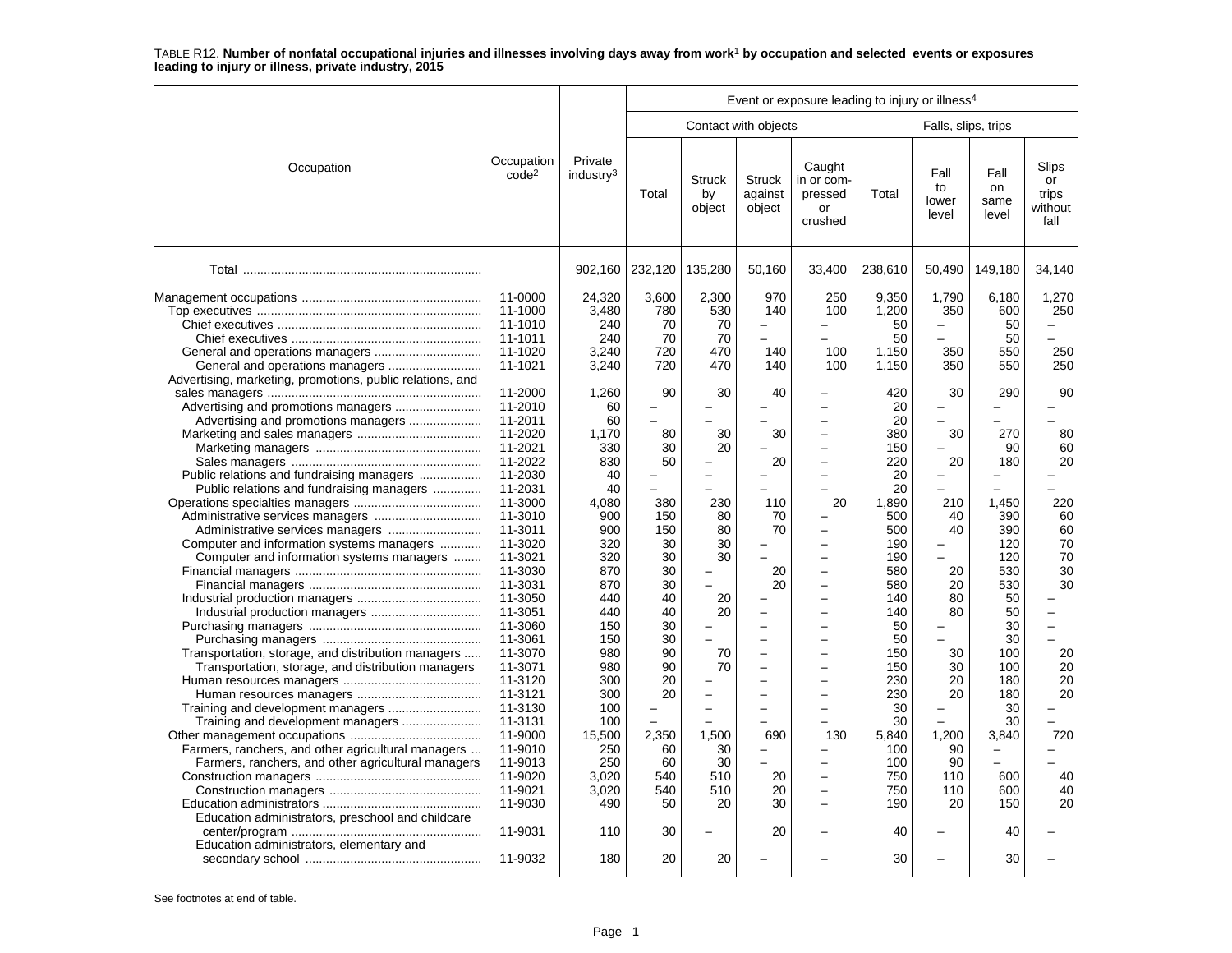|                                                                                                                            | Event or exposure leading to injury or illness <sup>4</sup> |                                            |                                                                  |                                                            |                                                  |                                  |                                                                                  |                   |                                                                                                     |                                                                     |                                    |                                     |
|----------------------------------------------------------------------------------------------------------------------------|-------------------------------------------------------------|--------------------------------------------|------------------------------------------------------------------|------------------------------------------------------------|--------------------------------------------------|----------------------------------|----------------------------------------------------------------------------------|-------------------|-----------------------------------------------------------------------------------------------------|---------------------------------------------------------------------|------------------------------------|-------------------------------------|
|                                                                                                                            |                                                             | Overexertion and bodily<br>reaction        |                                                                  | Expo-<br>sure                                              | incidents                                        | Transportation                   |                                                                                  |                   |                                                                                                     | Violence and other injuries by persons<br>or animals                |                                    |                                     |
| Occupation                                                                                                                 | Total                                                       | In lifting<br>or<br>lowering               | Repetitive<br>motion                                             | to<br>harmful<br>sub-<br>stance<br>or<br>environ-<br>ment  | Total                                            | Roadway<br>incidents             | Fires<br>and<br>explo-<br>sions                                                  | Total             | Inten-<br>tional<br>injury<br>by other<br>person                                                    | Injury by<br>person--<br>uninten-<br>tional or<br>intent<br>unknown | Animal<br>and<br>insect<br>related | All<br>other<br>events <sup>5</sup> |
|                                                                                                                            |                                                             | 94,420                                     | 21,230                                                           | 40,250                                                     | 46,360                                           | 31,130                           | 1,270                                                                            | 38,440            | 16,160                                                                                              | 9,930                                                               | 12,020                             | 4,520                               |
|                                                                                                                            | 6,860<br>1,260<br>100<br>100<br>1,170                       | 1.840<br>320<br>$\overline{a}$<br>÷<br>220 | 320<br>20<br>20                                                  | 820<br>90<br>80                                            | 1,920<br>110<br>$\equiv$<br>110                  | 1,760<br>110<br>$\equiv$<br>100  | 40<br>$\overline{\phantom{0}}$<br>$\sim$<br>$\overline{\phantom{0}}$             | 1,690<br>30<br>20 | 550<br>$\overline{\phantom{0}}$<br>$\overline{\phantom{0}}$<br>$\equiv$<br>$\overline{\phantom{0}}$ | 330<br>÷<br>÷                                                       | 800                                | 30                                  |
| Advertising, marketing, promotions, public relations, and                                                                  | 1,170<br>290<br>40                                          | 220<br>70                                  | 20<br>20                                                         | 80<br>$\sim$                                               | 110<br>420<br>÷                                  | 100<br>420                       | $\overline{\phantom{0}}$<br>÷                                                    | 20<br>20          | -<br>$\overline{\phantom{0}}$<br>$\equiv$                                                           | 20                                                                  |                                    |                                     |
| Advertising and promotions managers                                                                                        | 40<br>250<br>100<br>140                                     | 40<br>30                                   | 20                                                               | $\overline{\phantom{0}}$<br>$\overline{\phantom{0}}$       | 420<br>20<br>400                                 | 410<br>20<br>400                 | L.<br>$\overline{\phantom{0}}$<br>$\overline{\phantom{0}}$<br>$\sim$             | 20<br>20          | $\overline{\phantom{0}}$<br>$\overline{\phantom{0}}$<br>$\equiv$                                    | 20<br>20                                                            |                                    |                                     |
| Public relations and fundraising managers<br>Public relations and fundraising managers<br>Administrative services managers | $\overline{\phantom{0}}$<br>1,320<br>170                    | 480<br>60                                  | 130<br>30                                                        | $\overline{\phantom{m}}$<br>80                             | 240<br>30                                        | 160<br>20                        | $\overline{\phantom{0}}$<br>$\overline{\phantom{0}}$<br>$\overline{\phantom{0}}$ | 140<br>50         | $\overline{\phantom{0}}$<br>$\overline{\phantom{0}}$                                                | 90                                                                  |                                    | 20                                  |
| Computer and information systems managers<br>Computer and information systems managers                                     | 170<br>80<br>80<br>110                                      | 60<br>20                                   | 30<br>40                                                         | $\overline{\phantom{0}}$<br>$\overline{\phantom{0}}$<br>20 | 30<br>30                                         | 20<br>30                         | L.<br>÷<br>L.                                                                    | 50<br>90          | $\overline{\phantom{0}}$<br>۰<br>$\equiv$                                                           | 90                                                                  |                                    |                                     |
|                                                                                                                            | 110<br>170<br>170<br>60                                     | 20<br>130<br>130<br>20                     | 40<br>$\equiv$                                                   | 20<br>30<br>30                                             | 30<br>60<br>60                                   | 30<br>$\equiv$                   | $\overline{\phantom{0}}$                                                         | 90                | $\equiv$                                                                                            | 90                                                                  |                                    |                                     |
| Transportation, storage, and distribution managers<br>Transportation, storage, and distribution managers                   | 60<br>700<br>700<br>20                                      | 20<br>230<br>230                           | 60<br>60                                                         | $\overline{\phantom{0}}$<br>$\overline{\phantom{0}}$       | 50<br>50<br>20                                   | 40<br>40                         |                                                                                  |                   | $\equiv$                                                                                            |                                                                     |                                    |                                     |
| Training and development managers                                                                                          | 20<br>$\overline{\phantom{0}}$<br>3,980                     | 980                                        | 150                                                              | $\equiv$<br>$\overline{\phantom{0}}$<br>640                | 20<br>50<br>50<br>1,140                          | $\equiv$<br>50<br>50<br>1.080    | L.<br>40                                                                         | 1.500             | 520                                                                                                 | 220                                                                 | 750                                |                                     |
| Farmers, ranchers, and other agricultural managers<br>Farmers, ranchers, and other agricultural managers                   | 50<br>50<br>1,440<br>1,440<br>170                           | 200<br>200                                 | $\overline{\phantom{0}}$<br>$\equiv$<br>$\overline{\phantom{0}}$ | 20<br>20<br>200<br>200<br>30                               | $\overline{\phantom{m}}$<br>$\equiv$<br>90<br>90 | $\equiv$<br>$\equiv$<br>80<br>80 |                                                                                  | 30                | 20                                                                                                  |                                                                     |                                    |                                     |
| Education administrators, preschool and childcare<br>Education administrators, elementary and                              | $\overline{\phantom{0}}$<br>100                             |                                            |                                                                  |                                                            |                                                  |                                  |                                                                                  | 20                | 20                                                                                                  |                                                                     |                                    |                                     |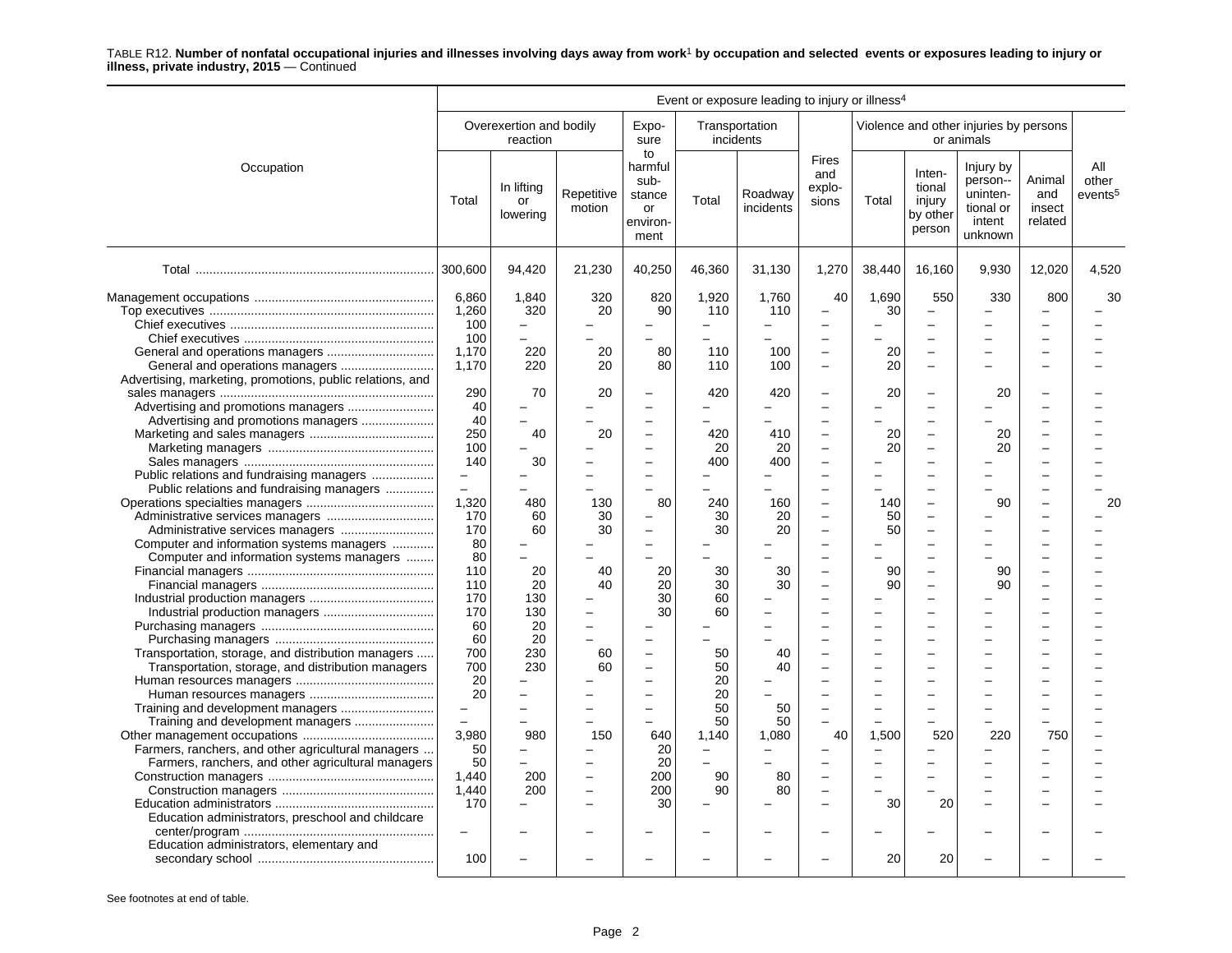|                                                                                                                                                                                                                                                                                                                                             | Event or exposure leading to injury or illness <sup>4</sup>                                                                                                                  |                                                                                                            |                                                                                                                                                                                                                                   |                                                   |                                     |                                                  |                                                                                                  |                                                                                                                                          |                                                                                              |                                                                     |
|---------------------------------------------------------------------------------------------------------------------------------------------------------------------------------------------------------------------------------------------------------------------------------------------------------------------------------------------|------------------------------------------------------------------------------------------------------------------------------------------------------------------------------|------------------------------------------------------------------------------------------------------------|-----------------------------------------------------------------------------------------------------------------------------------------------------------------------------------------------------------------------------------|---------------------------------------------------|-------------------------------------|--------------------------------------------------|--------------------------------------------------------------------------------------------------|------------------------------------------------------------------------------------------------------------------------------------------|----------------------------------------------------------------------------------------------|---------------------------------------------------------------------|
|                                                                                                                                                                                                                                                                                                                                             |                                                                                                                                                                              |                                                                                                            |                                                                                                                                                                                                                                   |                                                   | Contact with objects                |                                                  |                                                                                                  | Falls, slips, trips                                                                                                                      |                                                                                              |                                                                     |
| Occupation                                                                                                                                                                                                                                                                                                                                  | Occupation<br>code <sup>2</sup>                                                                                                                                              | Private<br>industry <sup>3</sup>                                                                           | Total                                                                                                                                                                                                                             | <b>Struck</b><br>by<br>object                     | <b>Struck</b><br>against<br>object  | Caught<br>in or com-<br>pressed<br>or<br>crushed | Total                                                                                            | Fall<br>to<br>lower<br>level                                                                                                             | Fall<br>on<br>same<br>level                                                                  | Slips<br>or<br>trips<br>without<br>fall                             |
| Education administrators, postsecondary<br>Architectural and engineering managers<br>Architectural and engineering managers<br>Medical and health services managers<br>Medical and health services managers<br>Property, real estate, and community association                                                                             | 11-9033<br>11-9039<br>11-9040<br>11-9041<br>11-9050<br>11-9051<br>11-9070<br>11-9071<br>11-9080<br>11-9081<br>11-9110<br>11-9111                                             | 170<br>40<br>400<br>400<br>2,120<br>2.120<br>60<br>60<br>70<br>70<br>2,950<br>2,950                        | $\overline{\phantom{0}}$<br>$\overline{a}$<br>$\overline{\phantom{0}}$<br>470<br>470<br>40<br>40<br>210<br>210                                                                                                                    | —<br>330<br>330<br>40<br>40<br>100<br>100         | -<br>100<br>100<br>100<br>100       | 40<br>40<br>20<br>20                             | 100<br>$\overline{\phantom{0}}$<br>700<br>700<br>20<br>20<br>30<br>30<br>1,340<br>1,340          | $\overline{\phantom{0}}$<br>$\overline{\phantom{m}}$<br>150<br>150<br>$\overline{\phantom{0}}$<br>$\overline{\phantom{0}}$<br>130<br>130 | 80<br>430<br>430<br>20<br>20<br>20<br>20<br>1,020<br>1,020                                   | 100<br>100<br>$\overline{\phantom{0}}$<br>190<br>190                |
|                                                                                                                                                                                                                                                                                                                                             | 11-9140                                                                                                                                                                      | 1,710                                                                                                      | 70                                                                                                                                                                                                                                | 40                                                | 30                                  |                                                  | 1,340                                                                                            | 170                                                                                                                                      | 770                                                                                          | 330                                                                 |
| Property, real estate, and community association<br>Social and community service managers<br>Social and community service managers<br>Business and financial operations occupations<br>Buyers and purchasing agents, farm products<br>Wholesale and retail buyers, except farm products<br>Purchasing agents, except wholesale, retail, and | 11-9141<br>11-9150<br>11-9151<br>11-9190<br>11-9199<br>13-0000<br>13-1000<br>13-1020<br>13-1021<br>13-1022<br>13-1023                                                        | 1,710<br>580<br>580<br>3,850<br>3,850<br>5,410<br>4.140<br>380<br>40<br>190<br>150                         | 70<br>60<br>60<br>830<br>830<br>490<br>380<br>30<br>$\overline{a}$<br>$\equiv$                                                                                                                                                    | 40<br>40<br>40<br>380<br>380<br>270<br>220<br>20  | 30<br>400<br>400<br>150<br>110<br>- | $\overline{\phantom{a}}$<br>40<br>40<br>30<br>30 | 1,340<br>280<br>280<br>1.070<br>1,070<br>2,450<br>1,820<br>120<br>40<br>70                       | 170<br>50<br>50<br>460<br>460<br>380<br>270<br>20<br>$\overline{\phantom{0}}$<br>$\overline{\phantom{0}}$                                | 770<br>200<br>200<br>590<br>590<br>1,700<br>1,240<br>80<br>30<br>50                          | 330<br>20<br>20<br>L.<br>350<br>310                                 |
| Claims adjusters, appraisers, examiners, and                                                                                                                                                                                                                                                                                                |                                                                                                                                                                              |                                                                                                            |                                                                                                                                                                                                                                   |                                                   |                                     |                                                  |                                                                                                  |                                                                                                                                          |                                                                                              |                                                                     |
| Claims adjusters, examiners, and investigators<br>Insurance appraisers, auto damage<br>Meeting, convention, and event planners<br>Meeting, convention, and event planners                                                                                                                                                                   | 13-1030<br>13-1031<br>13-1032<br>13-1040<br>13-1041<br>13-1050<br>13-1051<br>13-1070<br>13-1071<br>13-1075<br>13-1080<br>13-1081<br>13-1110<br>13-1111<br>13-1120<br>13-1121 | 640<br>510<br>120<br>120<br>120<br>260<br>260<br>590<br>500<br>100<br>90<br>90<br>330<br>330<br>280<br>280 | 40<br>30<br>$\overline{\phantom{0}}$<br>$\equiv$<br>$\overline{\phantom{0}}$<br>$\overline{\phantom{0}}$<br>70<br>70<br>-<br>$\overline{a}$<br>$\overline{\phantom{0}}$<br>$\overline{a}$<br>$\overline{\phantom{0}}$<br>50<br>50 | L.<br>÷<br>$\equiv$<br>L,<br>30<br>30<br>40<br>40 | 20<br>20<br>40<br>40                | $\sim$<br>$\sim$<br>$\sim$<br>$\sim$<br>$\sim$   | 310<br>240<br>60<br>90<br>90<br>160<br>160<br>280<br>270<br>20<br>20<br>180<br>180<br>130<br>130 | 90<br>80<br>$\overline{\phantom{0}}$<br>$\equiv$<br>70<br>70<br>20<br>20<br>$\qquad \qquad -$<br>30<br>30<br>$\overline{\phantom{m}}$    | 200<br>150<br>50<br>80<br>80<br>30<br>30<br>240<br>220<br>20<br>20<br>150<br>150<br>90<br>90 | $\equiv$<br>$\equiv$<br>$\overline{a}$<br>L<br>60<br>60<br>20<br>20 |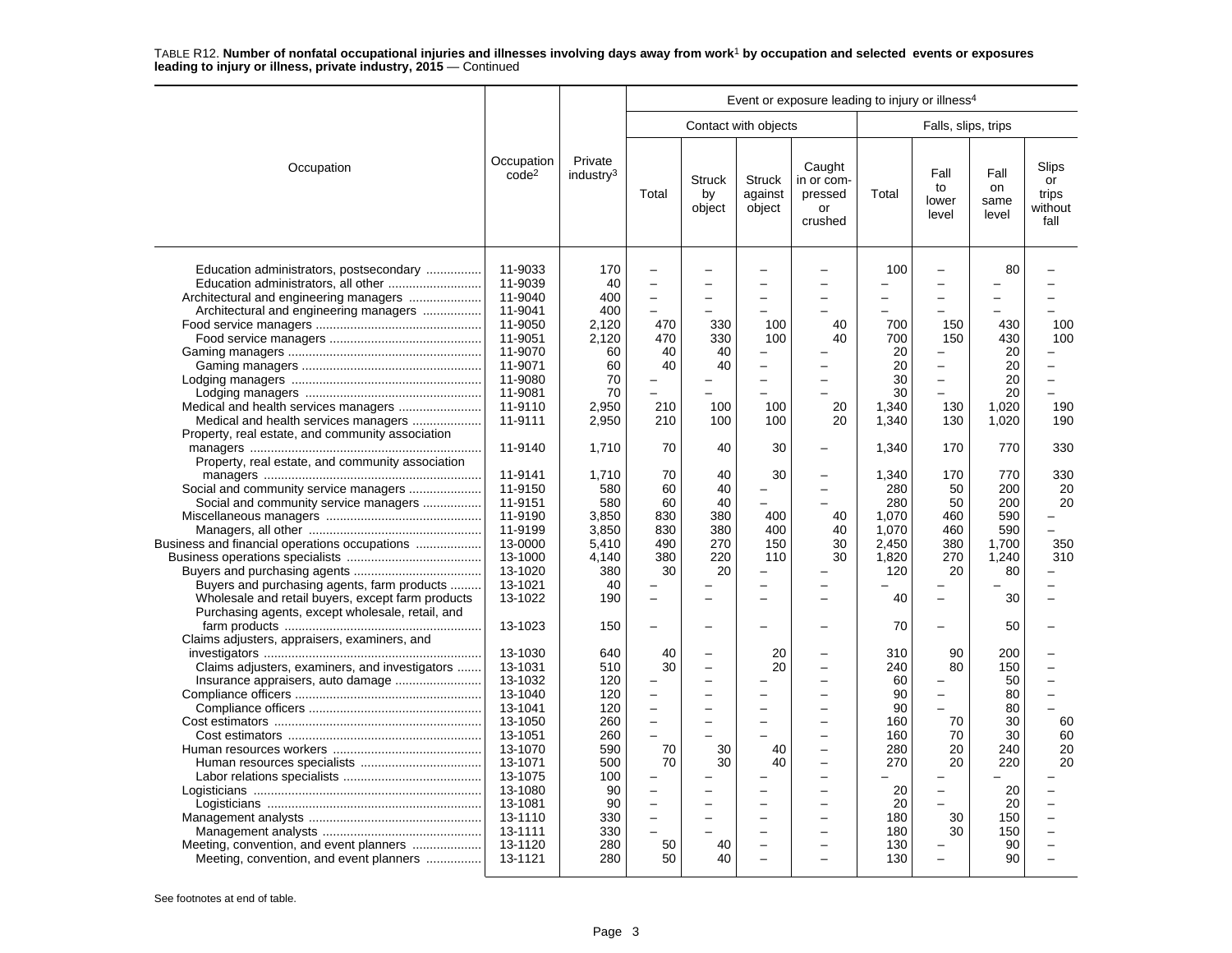| Total                                                                                    | Overexertion and bodily<br>reaction<br>In lifting<br>or<br>lowering                                                           | Repetitive<br>motion                                                 | Expo-<br>sure<br>to<br>harmful<br>sub-<br>stance                                                              | incidents                                           | Transportation                               | <b>Fires</b>                                                                                                                                                               |                                      |                                                  | Violence and other injuries by persons<br>or animals                |                                    |                                     |
|------------------------------------------------------------------------------------------|-------------------------------------------------------------------------------------------------------------------------------|----------------------------------------------------------------------|---------------------------------------------------------------------------------------------------------------|-----------------------------------------------------|----------------------------------------------|----------------------------------------------------------------------------------------------------------------------------------------------------------------------------|--------------------------------------|--------------------------------------------------|---------------------------------------------------------------------|------------------------------------|-------------------------------------|
|                                                                                          |                                                                                                                               |                                                                      |                                                                                                               |                                                     |                                              |                                                                                                                                                                            |                                      |                                                  |                                                                     |                                    |                                     |
|                                                                                          |                                                                                                                               |                                                                      | or<br>environ-<br>ment                                                                                        | Total                                               | Roadway<br>incidents                         | and<br>explo-<br>sions                                                                                                                                                     | Total                                | Inten-<br>tional<br>injury<br>by other<br>person | Injury by<br>person--<br>uninten-<br>tional or<br>intent<br>unknown | Animal<br>and<br>insect<br>related | All<br>other<br>events <sup>5</sup> |
| 20<br>100<br>100<br>640<br>640<br>$\overline{\phantom{m}}$<br>$\overline{a}$<br>40<br>40 | $\overline{\phantom{m}}$<br>$\equiv$<br>90<br>90<br>300<br>300<br>$\overline{\phantom{m}}$                                    | $\equiv$<br>÷<br>$\equiv$<br>$\overline{\phantom{0}}$                | -<br>170<br>170                                                                                               | -<br>$\overline{\phantom{0}}$                       |                                              | $\overline{\phantom{0}}$                                                                                                                                                   | 280<br>280<br>130<br>130             | -<br>$\equiv$<br>100<br>100                      |                                                                     | 280<br>280<br>30<br>30             |                                     |
| 610<br>230                                                                               | 130<br>90                                                                                                                     | 40<br>20                                                             | 70<br>40                                                                                                      | 170                                                 | 160                                          | $\overline{\phantom{0}}$                                                                                                                                                   | 500<br>20                            | 280                                              | 170                                                                 | 40                                 |                                     |
| 90<br>90<br>630<br>630<br>1,520<br>1,130<br>170<br>30                                    | 40<br>40<br>110<br>110<br>250<br>160<br>30                                                                                    | $\overline{\phantom{0}}$<br>40<br>40<br>330<br>170<br>$\overline{a}$ | 100<br>100<br>130<br>80<br>20                                                                                 | 60<br>60<br>790<br>790<br>540<br>480<br>40          | 60<br>60<br>760<br>760<br>480<br>430<br>30   | $\frac{1}{2}$<br>$\overline{\phantom{0}}$<br>$\overline{\phantom{0}}$<br>$\frac{1}{2}$<br>$\overline{\phantom{a}}$<br>$\overline{\phantom{0}}$<br>$\overline{\phantom{0}}$ | 90<br>90<br>430<br>430<br>250<br>200 | 50<br>50<br>60<br>60<br>180<br>140               | 30<br>30<br>L.<br>50<br>50                                          | 360<br>360<br>20                   | 30<br>30                            |
| 110<br>30                                                                                | $\sim$<br>$\overline{\phantom{0}}$                                                                                            | $\equiv$                                                             | 20                                                                                                            | 20                                                  | 20                                           |                                                                                                                                                                            |                                      |                                                  |                                                                     |                                    |                                     |
| 170<br>160<br>30<br>30<br>80<br>80<br>90<br>70<br>20<br>60<br>60<br>90<br>90<br>80       | $\overline{\phantom{0}}$<br>$\overline{\phantom{a}}$<br>۰<br>L.<br>$\overline{\phantom{0}}$<br>$\sim$<br>20<br>20<br>40<br>40 | 50<br>50<br>30<br>20<br>$\equiv$<br>$\equiv$                         | $\equiv$<br>$\overline{\phantom{0}}$<br>$\equiv$<br>$\overline{\phantom{0}}$<br>-<br>$\overline{\phantom{a}}$ | 100<br>60<br>40<br>L.<br>50<br>40<br>20<br>40<br>40 | 90<br>60<br>30<br>50<br>30<br>20<br>40<br>40 | $\equiv$<br>$\sim$<br>$\sim$<br>$\sim$                                                                                                                                     | 70<br>40                             | 60<br>40                                         |                                                                     | $\equiv$                           | 20<br>20                            |
|                                                                                          | 40<br>610<br>230<br>80                                                                                                        | 130<br>90                                                            | 40<br>20                                                                                                      | 70<br>40                                            | 170                                          | 160                                                                                                                                                                        |                                      | 500<br>20                                        | 280                                                                 | 170                                | 40                                  |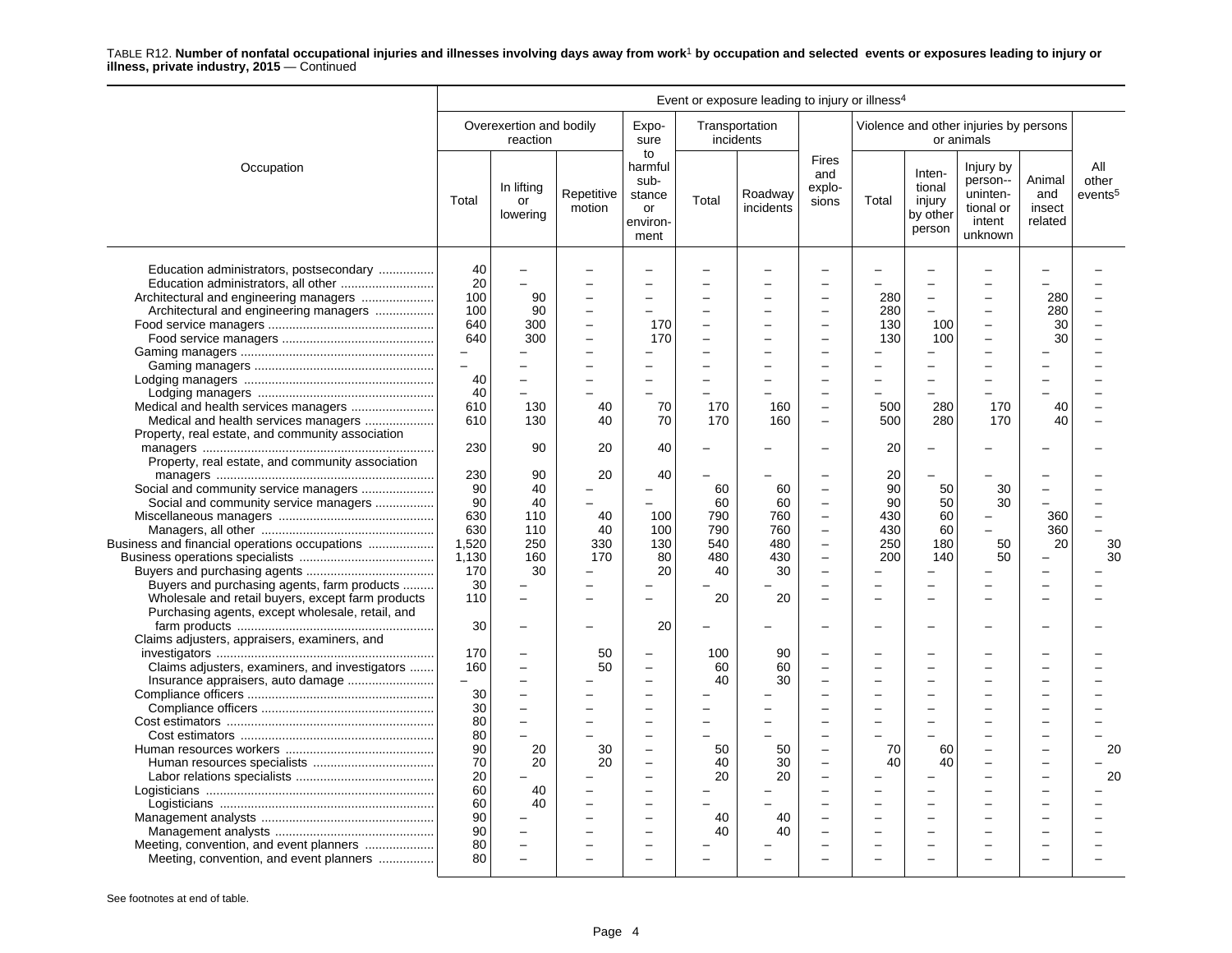|                                                                                                  |                                 | Event or exposure leading to injury or illness <sup>4</sup> |                          |                               |                                    |                                                  |          |                               |                             |                                         |
|--------------------------------------------------------------------------------------------------|---------------------------------|-------------------------------------------------------------|--------------------------|-------------------------------|------------------------------------|--------------------------------------------------|----------|-------------------------------|-----------------------------|-----------------------------------------|
|                                                                                                  |                                 |                                                             |                          |                               | Contact with objects               |                                                  |          | Falls, slips, trips           |                             |                                         |
| Occupation                                                                                       | Occupation<br>code <sup>2</sup> | Private<br>industry <sup>3</sup>                            | Total                    | <b>Struck</b><br>by<br>object | <b>Struck</b><br>against<br>object | Caught<br>in or com-<br>pressed<br>or<br>crushed | Total    | Fall<br>to<br>lower<br>level  | Fall<br>on<br>same<br>level | Slips<br>or<br>trips<br>without<br>fall |
| Compensation, benefits, and job analysis specialists<br>Compensation, benefits, and job analysis | 13-1140<br>13-1141              | 60<br>60                                                    |                          |                               |                                    |                                                  | 40<br>40 | $\overline{\phantom{0}}$<br>- | 30<br>30                    |                                         |
| Training and development specialists                                                             | 13-1150                         | 680                                                         | 80                       | 30                            | 20                                 |                                                  | 210      | $\overline{\phantom{0}}$      | 70                          | 130                                     |
| Training and development specialists                                                             | 13-1151                         | 680                                                         | 80                       | 30                            | 20                                 |                                                  | 210      | $\overline{a}$                | 70                          | 130                                     |
| Market research analysts and marketing specialists                                               | 13-1160                         | 300                                                         | 50                       | 40                            |                                    |                                                  | 140      | $\overline{\phantom{0}}$      | 130                         |                                         |
| Market research analysts and marketing specialists                                               | 13-1161                         | 300                                                         | 50                       | 40                            |                                    | $\overline{\phantom{0}}$                         | 140      | $\overline{\phantom{0}}$      | 130                         |                                         |
| Miscellaneous business operations specialists                                                    | 13-1190                         | 390                                                         | 40                       | 30                            |                                    | ÷                                                | 160      | $\overline{a}$                | 120                         | 20                                      |
| Business operations specialists, all other                                                       | 13-1199                         | 390                                                         | 40                       | 30                            |                                    |                                                  | 160      | $\overline{\phantom{0}}$      | 120                         | 20                                      |
|                                                                                                  | 13-2000                         | 1.270                                                       | 110                      | 50                            | 50                                 | ÷                                                | 620      | 110                           | 460                         | 40                                      |
|                                                                                                  |                                 |                                                             | 60                       | 20                            |                                    | $\overline{\phantom{0}}$                         |          |                               | 150                         |                                         |
|                                                                                                  | 13-2010                         | 570                                                         | 60                       | 20                            | 30<br>30                           | L.                                               | 200      | 30<br>30                      |                             |                                         |
|                                                                                                  | 13-2011<br>13-2020              | 570                                                         |                          |                               |                                    | ÷                                                | 200      |                               | 150                         |                                         |
| Appraisers and assessors of real estate                                                          |                                 | 30                                                          |                          |                               |                                    |                                                  |          | L.                            |                             |                                         |
| Appraisers and assessors of real estate                                                          | 13-2021                         | 30                                                          |                          |                               |                                    |                                                  |          |                               |                             |                                         |
|                                                                                                  | 13-2040                         | 100                                                         | $\overline{\phantom{0}}$ |                               |                                    |                                                  | 80       | 60                            | 20                          |                                         |
|                                                                                                  | 13-2041                         | 100                                                         |                          |                               |                                    |                                                  | 80       | 60                            | 20                          |                                         |
|                                                                                                  | 13-2050                         | 200                                                         | $\overline{\phantom{0}}$ |                               | $\sim$                             | $\equiv$                                         | 120      | 20                            | 100                         |                                         |
|                                                                                                  | 13-2051                         | 70                                                          | L.                       |                               |                                    |                                                  | 50       | Ē,                            | 40                          |                                         |
|                                                                                                  | 13-2052                         | 40                                                          | L                        |                               |                                    |                                                  | 20       | $\overline{\phantom{0}}$      |                             |                                         |
|                                                                                                  | 13-2053                         | 80                                                          | $\overline{\phantom{0}}$ |                               |                                    |                                                  | 60       | $\overline{\phantom{0}}$      | 50                          |                                         |
|                                                                                                  | 13-2060                         | 20                                                          |                          |                               |                                    |                                                  |          | L.                            |                             |                                         |
|                                                                                                  | 13-2061                         | 20                                                          | L.                       |                               |                                    | ÷                                                | L        | $\overline{a}$                |                             |                                         |
|                                                                                                  | 13-2070                         | 170                                                         | $\overline{\phantom{0}}$ |                               |                                    | ÷                                                | 90       | $\overline{a}$                | 80                          |                                         |
|                                                                                                  | 13-2071                         | 30                                                          | $\overline{\phantom{0}}$ |                               |                                    | $\overline{\phantom{a}}$                         |          | $\overline{\phantom{0}}$      |                             |                                         |
|                                                                                                  | 13-2072                         | 140                                                         | $\overline{\phantom{0}}$ |                               |                                    |                                                  | 90       | $\overline{\phantom{0}}$      | 70                          |                                         |
|                                                                                                  | 13-2090                         | 190                                                         | $\overline{a}$           |                               |                                    |                                                  | 110      | $\overline{\phantom{0}}$      | 100                         |                                         |
|                                                                                                  | 13-2099                         | 190                                                         | $\overline{\phantom{0}}$ |                               |                                    | $\overline{\phantom{0}}$                         | 110      | $\overline{\phantom{0}}$      | 100                         | $\equiv$                                |
|                                                                                                  | 15-0000                         | 2.070                                                       | 230                      | 150                           | 70                                 | $\overline{\phantom{a}}$                         | 600      | 120                           | 430                         | 50                                      |
|                                                                                                  | 15-1100                         | 1,930                                                       | 230                      | 150                           | 60                                 | ÷                                                | 540      | 120                           | 380                         | 40                                      |
|                                                                                                  | 15-1120                         | 220                                                         | 50                       | 40                            |                                    |                                                  | 100      | -                             | 70                          |                                         |
|                                                                                                  | 15-1121                         | 140                                                         |                          |                               |                                    |                                                  | 70       | $\overline{a}$                | 60                          |                                         |
|                                                                                                  | 15-1122                         | 90                                                          | 50                       | 40                            |                                    |                                                  | 30       | $\overline{\phantom{0}}$      |                             |                                         |
|                                                                                                  | 15-1130                         | 430                                                         | 40                       | 30                            |                                    | $\overline{\phantom{0}}$                         | 100      | $\overline{\phantom{0}}$      | 80                          |                                         |
|                                                                                                  | 15-1131                         | 40                                                          |                          |                               |                                    | L.                                               | 20       | $\overline{a}$                | 20                          |                                         |
|                                                                                                  | 15-1132                         | 80                                                          |                          |                               |                                    | L.                                               | 30       | $\overline{a}$                | 20                          |                                         |
| Software developers, systems software                                                            | 15-1133                         | 290                                                         | 20                       | 20                            |                                    |                                                  | 40       | $\overline{a}$                | 40                          |                                         |
|                                                                                                  | 15-1134                         | 20                                                          |                          |                               |                                    |                                                  |          | L.                            |                             |                                         |
| Database and systems administrators and network                                                  |                                 |                                                             |                          |                               |                                    |                                                  |          |                               |                             |                                         |
|                                                                                                  | 15-1140                         | 390                                                         | 50                       | 40                            |                                    |                                                  | 140      | 30                            | 100                         |                                         |
|                                                                                                  | 15-1141                         | 30                                                          |                          |                               |                                    |                                                  |          | -                             |                             |                                         |
| Network and computer systems administrators                                                      | 15-1142                         | 300                                                         | 50                       | 40                            |                                    |                                                  | 90       | $\overline{\phantom{0}}$      | 70                          |                                         |
|                                                                                                  | 15-1143                         | 60                                                          |                          |                               |                                    |                                                  | 30       |                               | 20                          |                                         |
|                                                                                                  | 15-1150                         | 780                                                         | 90                       | 30                            | 50                                 |                                                  | 150      | 50                            | 90                          |                                         |
|                                                                                                  | 15-1151                         | 290                                                         | 50                       |                               | 40                                 |                                                  | 90       | 30                            | 60                          |                                         |
|                                                                                                  |                                 |                                                             |                          |                               |                                    |                                                  |          |                               |                             |                                         |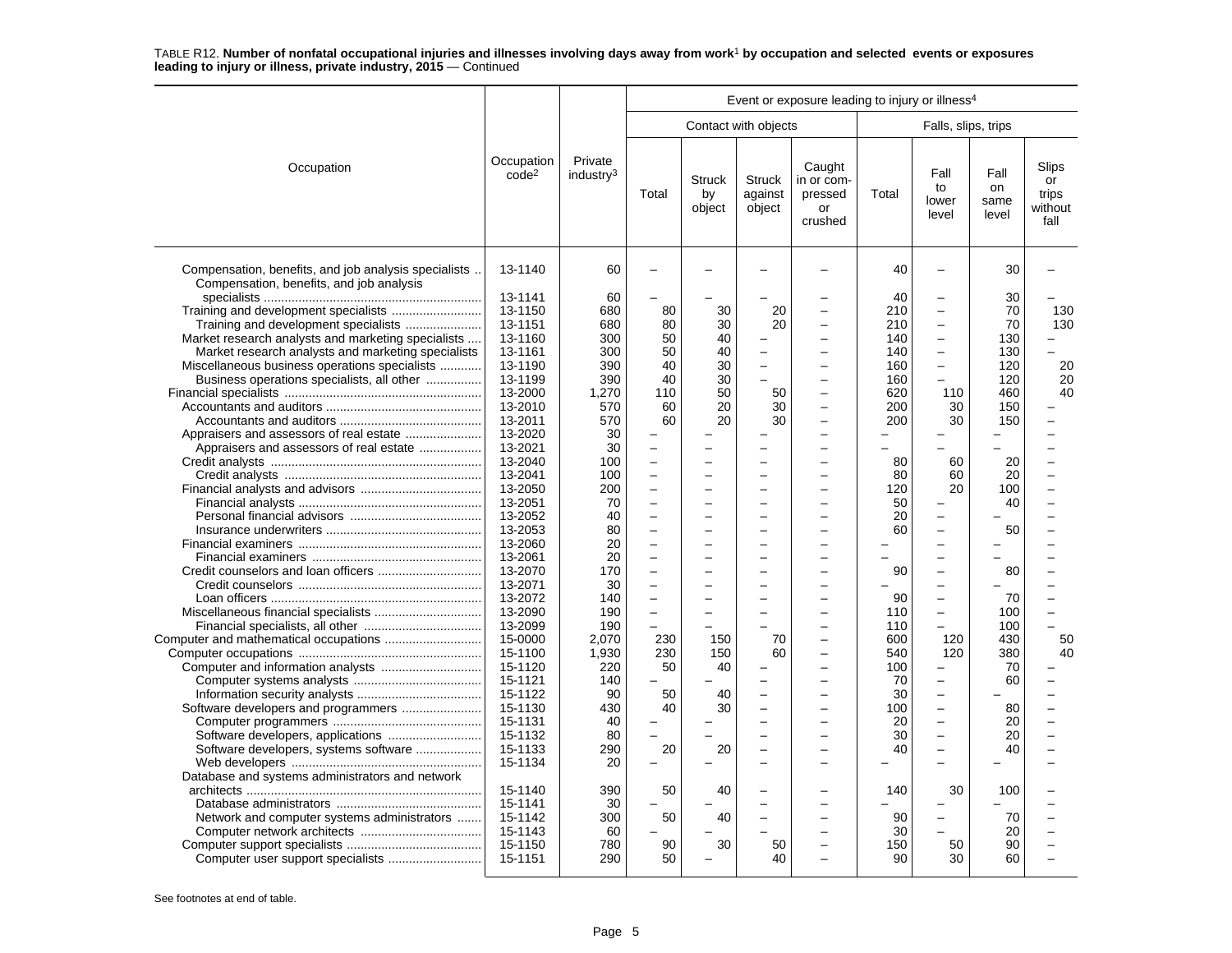|                                                                                                                                                                                                   | Event or exposure leading to injury or illness <sup>4</sup>        |                                                        |                            |                                                                                                                |                                                      |                              |                                                                                 |                      |                                                  |                                                                     |                                    |                                     |
|---------------------------------------------------------------------------------------------------------------------------------------------------------------------------------------------------|--------------------------------------------------------------------|--------------------------------------------------------|----------------------------|----------------------------------------------------------------------------------------------------------------|------------------------------------------------------|------------------------------|---------------------------------------------------------------------------------|----------------------|--------------------------------------------------|---------------------------------------------------------------------|------------------------------------|-------------------------------------|
|                                                                                                                                                                                                   |                                                                    | Overexertion and bodily<br>reaction                    |                            | Expo-<br>sure                                                                                                  | incidents                                            | Transportation               |                                                                                 |                      |                                                  | Violence and other injuries by persons<br>or animals                |                                    |                                     |
| Occupation                                                                                                                                                                                        | Total                                                              | In lifting<br>or<br>lowering                           | Repetitive<br>motion       | to<br>harmful<br>sub-<br>stance<br>or<br>environ-<br>ment                                                      | Total                                                | Roadway<br>incidents         | <b>Fires</b><br>and<br>explo-<br>sions                                          | Total                | Inten-<br>tional<br>injury<br>by other<br>person | Injury by<br>person--<br>uninten-<br>tional or<br>intent<br>unknown | Animal<br>and<br>insect<br>related | All<br>other<br>events <sup>5</sup> |
| Compensation, benefits, and job analysis specialists<br>Compensation, benefits, and job analysis                                                                                                  | 20<br>20                                                           | $\overline{a}$                                         |                            |                                                                                                                |                                                      |                              |                                                                                 |                      |                                                  |                                                                     |                                    |                                     |
| Training and development specialists<br>Market research analysts and marketing specialists<br>Market research analysts and marketing specialists<br>Miscellaneous business operations specialists | 210<br>210<br>60<br>60<br>70                                       | 30<br>30<br>$\overline{\phantom{0}}$<br>$\equiv$<br>20 | 20<br>20<br>20<br>20<br>20 | $\overline{a}$<br>$\overline{\phantom{0}}$<br>$\overline{\phantom{0}}$<br>$\equiv$<br>$\overline{\phantom{0}}$ | 120<br>120<br>50<br>50<br>50                         | 100<br>100<br>50<br>50<br>50 | $\frac{1}{2}$<br>$\overline{\phantom{0}}$<br>$\sim$<br>$\overline{\phantom{0}}$ | 40<br>40<br>60       | 20<br>20<br>50                                   | 30<br>30                                                            |                                    |                                     |
| Business operations specialists, all other                                                                                                                                                        | 70<br>390<br>230<br>230<br>$\equiv$                                | 20<br>80<br>70<br>70                                   | 20<br>160<br>40<br>40      | 40<br>20<br>20                                                                                                 | 50<br>60<br>40<br>40                                 | 50<br>40<br>30<br>30         | $\frac{1}{2}$<br>$\overline{\phantom{0}}$<br>$\sim$                             | 60<br>50<br>30<br>30 | 50<br>40<br>30<br>30                             |                                                                     |                                    |                                     |
| Appraisers and assessors of real estate                                                                                                                                                           | $\equiv$<br>$\overline{a}$<br>$\equiv$<br>50                       |                                                        | 40                         |                                                                                                                | $\equiv$                                             |                              |                                                                                 |                      |                                                  |                                                                     |                                    |                                     |
|                                                                                                                                                                                                   | $\equiv$<br>20<br>20<br>$\overline{\phantom{m}}$<br>$\overline{a}$ | L.                                                     | 20                         |                                                                                                                | $\equiv$                                             |                              |                                                                                 |                      |                                                  |                                                                     |                                    |                                     |
|                                                                                                                                                                                                   | 40<br>$\equiv$<br>20<br>40                                         | ÷<br>Ĭ.<br>$\overline{\phantom{0}}$                    | 30<br>20<br>20             | 20<br>20                                                                                                       | $\equiv$                                             |                              |                                                                                 |                      |                                                  |                                                                     |                                    |                                     |
|                                                                                                                                                                                                   | 40<br>850<br>810<br>70                                             | $\overline{\phantom{0}}$<br>110<br>110                 | 20<br>200<br>190<br>40     | ÷<br>320<br>310<br>$\overline{\phantom{0}}$                                                                    | ÷<br>50<br>30                                        | 40<br>30                     | $\sim$<br>$\overline{\phantom{0}}$                                              | 30                   | $\equiv$<br>$\equiv$                             | $\overline{\phantom{0}}$                                            | 20                                 |                                     |
| Software developers and programmers                                                                                                                                                               | 60<br>280<br>$\equiv$<br>40                                        | $\overline{a}$<br>L.                                   | 40                         |                                                                                                                | $=$<br>$\equiv$                                      |                              |                                                                                 |                      |                                                  |                                                                     |                                    |                                     |
| Software developers, systems software<br>Database and systems administrators and network                                                                                                          | 220<br>180                                                         | 30                                                     | 30                         |                                                                                                                |                                                      |                              |                                                                                 |                      |                                                  |                                                                     |                                    |                                     |
| Network and computer systems administrators                                                                                                                                                       | 150<br>30<br>230                                                   | 30<br>60                                               | 20<br>100                  | $\overline{\phantom{0}}$<br>300                                                                                | $\overline{\phantom{0}}$<br>$\overline{\phantom{0}}$ |                              |                                                                                 |                      |                                                  |                                                                     |                                    |                                     |
|                                                                                                                                                                                                   | 130                                                                | 40                                                     | 60                         | 20                                                                                                             |                                                      |                              |                                                                                 |                      |                                                  |                                                                     |                                    |                                     |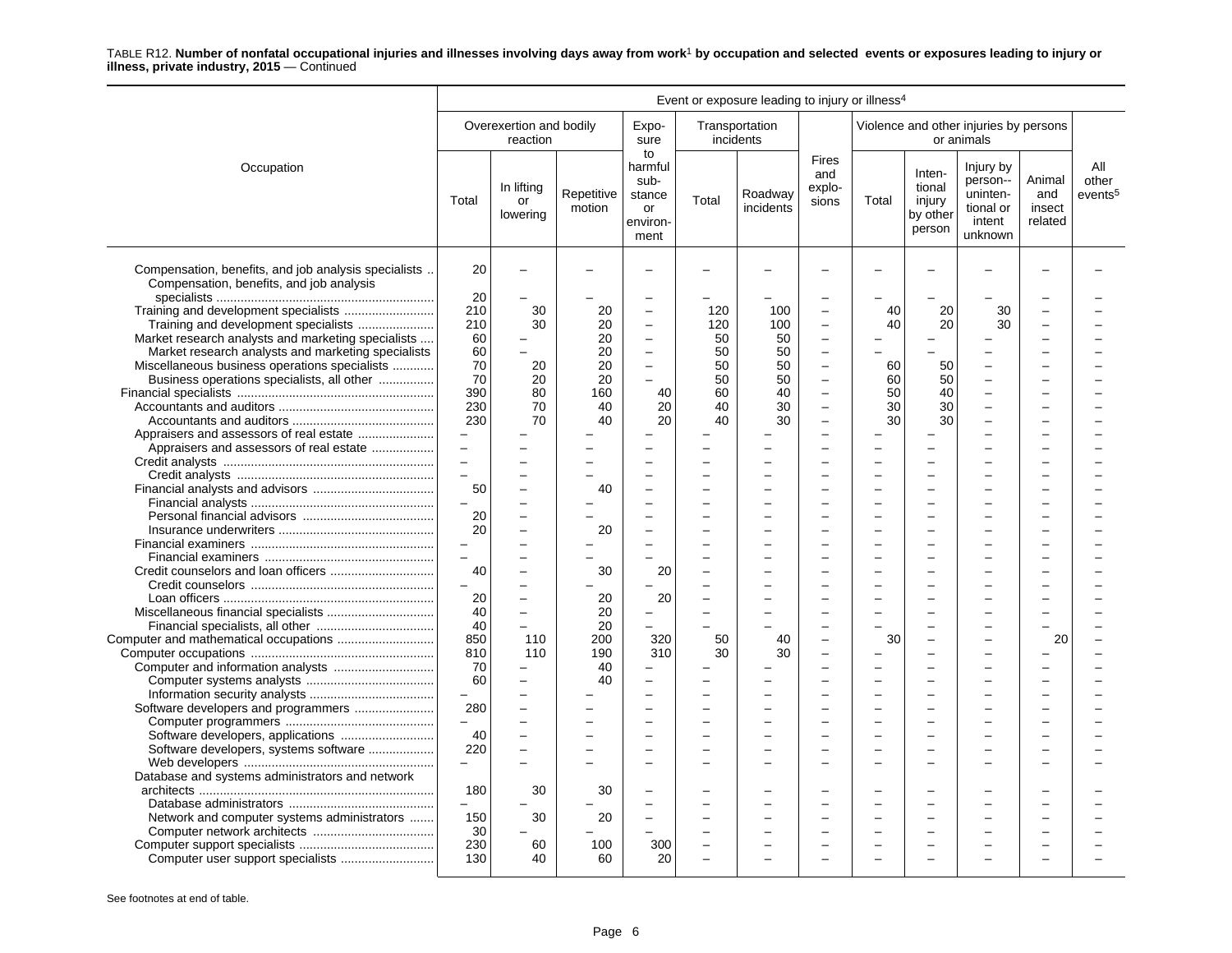|                                                                                                                                                                                                                                                                                       | Event or exposure leading to injury or illness <sup>4</sup><br>Contact with objects                                                                                                                                                                                                                                                                                                |                                                                                                                                                                                                                              |                                                                                                                                                                                                                                                                                                                                                            |                                                      |                                    |                                                  |                                                                                                                                                                                           |                                                                                                                                                                                                                                                                                                                                                                                      |                                                                                                                              |                                              |
|---------------------------------------------------------------------------------------------------------------------------------------------------------------------------------------------------------------------------------------------------------------------------------------|------------------------------------------------------------------------------------------------------------------------------------------------------------------------------------------------------------------------------------------------------------------------------------------------------------------------------------------------------------------------------------|------------------------------------------------------------------------------------------------------------------------------------------------------------------------------------------------------------------------------|------------------------------------------------------------------------------------------------------------------------------------------------------------------------------------------------------------------------------------------------------------------------------------------------------------------------------------------------------------|------------------------------------------------------|------------------------------------|--------------------------------------------------|-------------------------------------------------------------------------------------------------------------------------------------------------------------------------------------------|--------------------------------------------------------------------------------------------------------------------------------------------------------------------------------------------------------------------------------------------------------------------------------------------------------------------------------------------------------------------------------------|------------------------------------------------------------------------------------------------------------------------------|----------------------------------------------|
|                                                                                                                                                                                                                                                                                       |                                                                                                                                                                                                                                                                                                                                                                                    |                                                                                                                                                                                                                              |                                                                                                                                                                                                                                                                                                                                                            |                                                      |                                    |                                                  |                                                                                                                                                                                           | Falls, slips, trips                                                                                                                                                                                                                                                                                                                                                                  |                                                                                                                              |                                              |
| Occupation                                                                                                                                                                                                                                                                            | Occupation<br>code <sup>2</sup>                                                                                                                                                                                                                                                                                                                                                    | Private<br>industry <sup>3</sup>                                                                                                                                                                                             | Total                                                                                                                                                                                                                                                                                                                                                      | <b>Struck</b><br>by<br>object                        | <b>Struck</b><br>against<br>object | Caught<br>in or com-<br>pressed<br>or<br>crushed | Total                                                                                                                                                                                     | Fall<br>to<br>lower<br>level                                                                                                                                                                                                                                                                                                                                                         | Fall<br>on<br>same<br>level                                                                                                  | Slips<br>or<br>trips<br>without<br>fall      |
| Computer network support specialists<br>Architects, except landscape and naval<br>Surveyors, cartographers, and photogrammetrists<br>Electronics engineers, except computer<br>Industrial engineers, including health and safety<br>Health and safety engineers, except mining safety | 15-1152<br>15-1190<br>15-1199<br>15-2000<br>15-2030<br>15-2031<br>15-2040<br>15-2041<br>17-0000<br>17-1000<br>17-1010<br>17-1011<br>17-1020<br>17-1022<br>17-2000<br>17-2010<br>17-2011<br>17-2030<br>17-2031<br>17-2040<br>17-2041<br>17-2050<br>17-2051<br>17-2060<br>17-2061<br>17-2070<br>17-2071<br>17-2072<br>17-2080<br>17-2081<br>17-2110<br>17-2111<br>17-2112<br>17-2120 | 490<br>100<br>100<br>140<br>60<br>60<br>80<br>80<br>3.160<br>630<br>330<br>30<br>290<br>290<br>1,510<br>20<br>20<br>20<br>20<br>30<br>30<br>600<br>600<br>50<br>50<br>70<br>40<br>30<br>120<br>120<br>230<br>50<br>170<br>20 | 40<br>$\overline{a}$<br>$\overline{\phantom{0}}$<br>$\overline{\phantom{0}}$<br>÷<br>L<br>410<br>100<br>$\overline{\phantom{0}}$<br>100<br>100<br>150<br>$\equiv$<br>$\overline{\phantom{0}}$<br>$\overline{\phantom{0}}$<br>$\overline{\phantom{0}}$<br>$\overline{\phantom{0}}$<br>L<br>$\overline{\phantom{0}}$<br>-<br>20<br>20<br>20<br>20<br>20<br>- | 20<br>250<br>80<br>80<br>80<br>100<br>20<br>20<br>20 | 70<br>20<br>30                     | $\equiv$<br>70<br>$\overline{a}$<br>20<br>÷      | 60<br>50<br>50<br>60<br>40<br>40<br>20<br>20<br>1,050<br>90<br>20<br>20<br>70<br>70<br>510<br>L<br>-<br>$\overline{\phantom{0}}$<br>100<br>100<br>30<br>30<br>20<br>90<br>90<br>100<br>90 | 20<br>L,<br>$\overline{\phantom{0}}$<br>$\overline{\phantom{0}}$<br>$\overline{\phantom{0}}$<br>$\overline{\phantom{0}}$<br>$\overline{a}$<br>270<br>20<br>20<br>20<br>90<br>L.<br>L.<br>-<br>$\overline{a}$<br>$\overline{\phantom{0}}$<br>$\overline{\phantom{0}}$<br>-<br>$\overline{\phantom{0}}$<br>$\overline{\phantom{0}}$<br>-<br>$\overline{a}$<br>L.<br>÷<br>40<br>30<br>÷ | 30<br>40<br>40<br>50<br>30<br>30<br>20<br>20<br>690<br>60<br>40<br>40<br>370<br>90<br>90<br>20<br>20<br>80<br>80<br>40<br>40 | $\overline{a}$<br>$\equiv$<br>90<br>20<br>50 |
| Marine engineers and naval architects                                                                                                                                                                                                                                                 | 17-2121<br>17-2140<br>17-2141                                                                                                                                                                                                                                                                                                                                                      | 20<br>140<br>140                                                                                                                                                                                                             | 30<br>30                                                                                                                                                                                                                                                                                                                                                   |                                                      |                                    |                                                  | 50<br>50                                                                                                                                                                                  | $\overline{\phantom{0}}$<br>$\overline{a}$                                                                                                                                                                                                                                                                                                                                           | 30<br>30                                                                                                                     |                                              |
| Mining and geological engineers, including mining<br>Mining and geological engineers, including mining                                                                                                                                                                                | 17-2150                                                                                                                                                                                                                                                                                                                                                                            | 40                                                                                                                                                                                                                           | 20                                                                                                                                                                                                                                                                                                                                                         |                                                      |                                    |                                                  |                                                                                                                                                                                           |                                                                                                                                                                                                                                                                                                                                                                                      |                                                                                                                              |                                              |
|                                                                                                                                                                                                                                                                                       | 17-2151<br>17-2190<br>17-2199                                                                                                                                                                                                                                                                                                                                                      | 40<br>160<br>160                                                                                                                                                                                                             | 20<br>20<br>20                                                                                                                                                                                                                                                                                                                                             |                                                      |                                    |                                                  | 80<br>80                                                                                                                                                                                  | Ē,<br>$\overline{\phantom{0}}$                                                                                                                                                                                                                                                                                                                                                       | 70<br>70                                                                                                                     |                                              |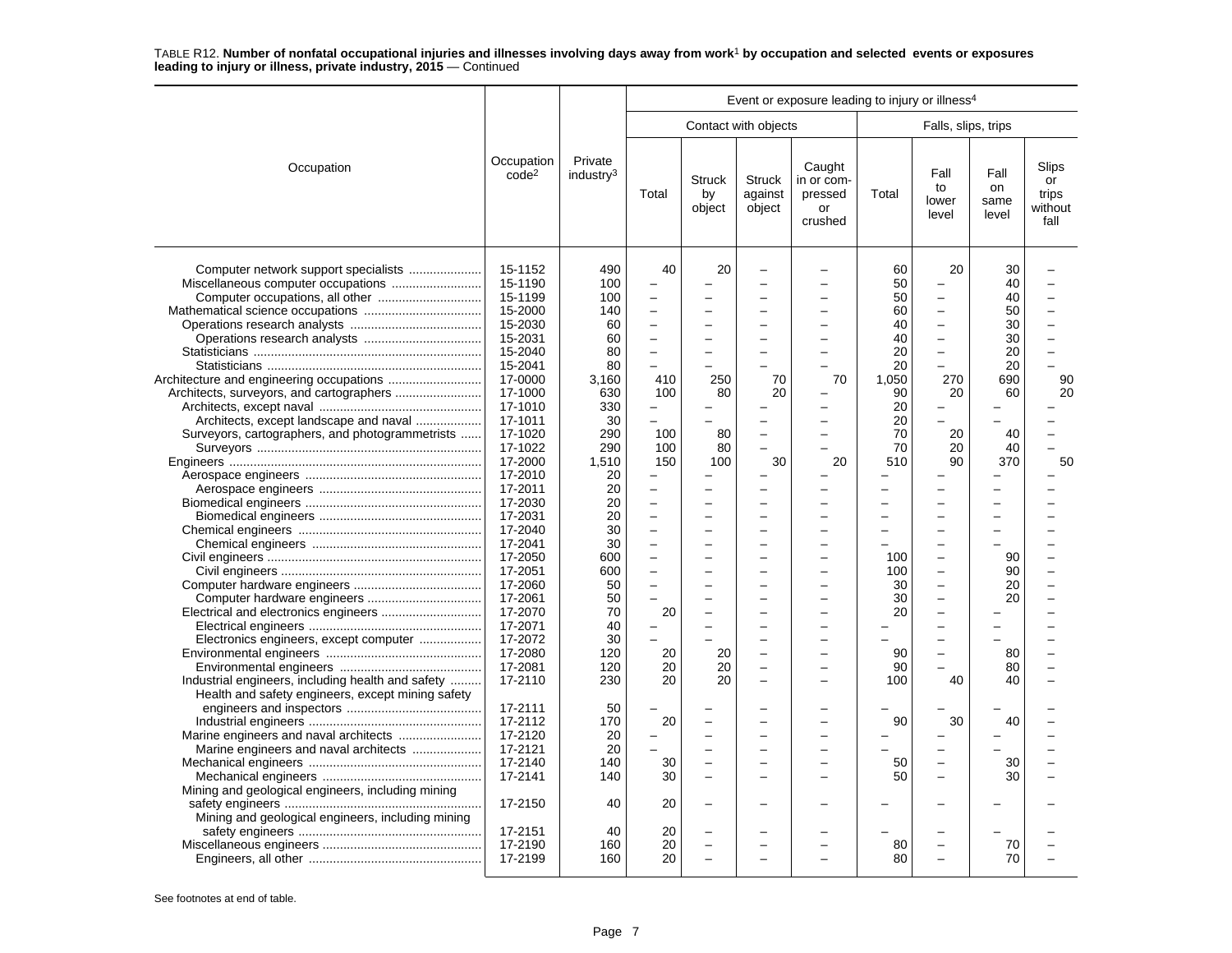|                                                   | Event or exposure leading to injury or illness <sup>4</sup> |                                     |                      |                                                           |          |                             |                                        |          |                                                  |                                                                     |                                    |                                     |
|---------------------------------------------------|-------------------------------------------------------------|-------------------------------------|----------------------|-----------------------------------------------------------|----------|-----------------------------|----------------------------------------|----------|--------------------------------------------------|---------------------------------------------------------------------|------------------------------------|-------------------------------------|
|                                                   |                                                             | Overexertion and bodily<br>reaction |                      | Expo-<br>sure                                             |          | Transportation<br>incidents |                                        |          |                                                  | Violence and other injuries by persons<br>or animals                |                                    |                                     |
| Occupation                                        | Total                                                       | In lifting<br>or<br>lowering        | Repetitive<br>motion | to<br>harmful<br>sub-<br>stance<br>or<br>environ-<br>ment | Total    | Roadway<br>incidents        | <b>Fires</b><br>and<br>explo-<br>sions | Total    | Inten-<br>tional<br>injury<br>by other<br>person | Injury by<br>person--<br>uninten-<br>tional or<br>intent<br>unknown | Animal<br>and<br>insect<br>related | All<br>other<br>events <sup>5</sup> |
| Computer network support specialists              | 100<br>40                                                   | $\overline{\phantom{0}}$            | 30                   | 270                                                       |          |                             |                                        |          |                                                  |                                                                     |                                    |                                     |
|                                                   | 40                                                          |                                     |                      |                                                           |          |                             |                                        |          |                                                  |                                                                     |                                    |                                     |
|                                                   | 40                                                          |                                     |                      |                                                           |          |                             |                                        |          |                                                  |                                                                     |                                    |                                     |
|                                                   | 20                                                          |                                     |                      |                                                           |          |                             |                                        |          |                                                  |                                                                     |                                    |                                     |
|                                                   | 20                                                          |                                     |                      | $\sim$                                                    |          |                             | ÷                                      |          |                                                  |                                                                     |                                    |                                     |
|                                                   | 20                                                          | $\overline{\phantom{0}}$            |                      |                                                           | $\equiv$ |                             | $\overline{\phantom{0}}$               | $\equiv$ |                                                  |                                                                     |                                    |                                     |
|                                                   | 20                                                          | $\overline{\phantom{0}}$            |                      |                                                           |          |                             |                                        |          |                                                  |                                                                     |                                    |                                     |
|                                                   | 1,010                                                       | 170                                 | 70                   | 130                                                       | 540      | 490                         | L.                                     | 20       |                                                  |                                                                     | 20                                 |                                     |
|                                                   | 100                                                         |                                     |                      |                                                           | 310      | 300                         | $\overline{a}$                         |          |                                                  |                                                                     |                                    |                                     |
|                                                   | $\equiv$                                                    |                                     |                      | $\sim$                                                    | 300      | 300                         | $\overline{\phantom{a}}$               | -        |                                                  |                                                                     |                                    |                                     |
| Architects, except landscape and naval            | $\equiv$                                                    |                                     |                      |                                                           |          |                             |                                        |          |                                                  |                                                                     |                                    |                                     |
| Surveyors, cartographers, and photogrammetrists   | 100                                                         |                                     |                      |                                                           |          |                             |                                        |          |                                                  |                                                                     |                                    |                                     |
|                                                   | 100                                                         | $\overline{a}$                      |                      |                                                           |          |                             | $\overline{\phantom{0}}$               |          |                                                  |                                                                     |                                    |                                     |
|                                                   | 580                                                         | 50                                  | 20                   | 70                                                        | 190      | 170                         | ÷                                      |          |                                                  |                                                                     |                                    |                                     |
|                                                   |                                                             |                                     |                      | $\sim$                                                    | $\equiv$ |                             | $\overline{\phantom{a}}$               |          |                                                  |                                                                     |                                    |                                     |
|                                                   | $\qquad \qquad -$                                           |                                     |                      |                                                           |          |                             |                                        |          |                                                  |                                                                     |                                    |                                     |
|                                                   |                                                             |                                     |                      |                                                           |          |                             |                                        |          |                                                  |                                                                     |                                    |                                     |
|                                                   | $\equiv$                                                    |                                     |                      |                                                           |          |                             |                                        |          |                                                  |                                                                     |                                    |                                     |
|                                                   | $\overline{\phantom{m}}$                                    |                                     |                      |                                                           |          |                             |                                        |          |                                                  |                                                                     |                                    |                                     |
|                                                   | $\equiv$                                                    |                                     |                      | $\overline{\phantom{0}}$                                  | $\equiv$ | -                           | ÷                                      | -        | -                                                |                                                                     |                                    |                                     |
|                                                   | $\overline{\phantom{a}}$                                    |                                     |                      | $\overline{\phantom{0}}$                                  |          |                             |                                        |          |                                                  |                                                                     |                                    |                                     |
|                                                   | $\overline{\phantom{m}}$                                    |                                     |                      |                                                           | 120      | 120                         |                                        |          |                                                  |                                                                     |                                    |                                     |
|                                                   | $\equiv$                                                    |                                     |                      |                                                           | 120      | 120                         | $\overline{\phantom{0}}$               |          |                                                  |                                                                     |                                    |                                     |
|                                                   | $\equiv$                                                    |                                     |                      |                                                           |          |                             |                                        |          |                                                  |                                                                     |                                    |                                     |
|                                                   | $\overline{\phantom{m}}$                                    |                                     |                      | $\sim$                                                    | $\equiv$ |                             |                                        | -        | -                                                |                                                                     |                                    |                                     |
|                                                   | $\equiv$                                                    |                                     |                      | $\overline{\phantom{0}}$                                  |          |                             |                                        |          |                                                  |                                                                     |                                    |                                     |
|                                                   | $\equiv$                                                    |                                     |                      |                                                           |          |                             | ÷                                      | L        |                                                  |                                                                     |                                    |                                     |
| Electronics engineers, except computer            | $\overline{\phantom{m}}$                                    |                                     |                      |                                                           |          |                             |                                        |          |                                                  |                                                                     |                                    |                                     |
|                                                   |                                                             |                                     |                      |                                                           |          |                             |                                        |          |                                                  |                                                                     |                                    |                                     |
|                                                   | $\equiv$                                                    |                                     |                      |                                                           |          |                             | $\overline{\phantom{0}}$               | -        | -                                                |                                                                     |                                    |                                     |
| Industrial engineers, including health and safety | 40                                                          |                                     |                      | 40                                                        | 20       | 20                          | $\overline{\phantom{0}}$               | $\equiv$ | -                                                |                                                                     | $\overline{\phantom{a}}$           |                                     |
| Health and safety engineers, except mining safety |                                                             |                                     |                      |                                                           |          |                             |                                        |          |                                                  |                                                                     |                                    |                                     |
|                                                   |                                                             |                                     |                      |                                                           |          |                             |                                        |          |                                                  |                                                                     |                                    |                                     |
|                                                   | 20                                                          |                                     |                      |                                                           |          |                             |                                        |          |                                                  |                                                                     |                                    |                                     |
|                                                   | 30                                                          |                                     |                      | 30                                                        |          |                             |                                        |          |                                                  |                                                                     |                                    |                                     |
|                                                   |                                                             |                                     |                      |                                                           |          |                             |                                        |          |                                                  |                                                                     |                                    |                                     |
| Marine engineers and naval architects             | $\equiv$                                                    |                                     |                      |                                                           |          |                             |                                        |          |                                                  |                                                                     |                                    |                                     |
|                                                   | 60                                                          |                                     |                      |                                                           |          |                             |                                        |          |                                                  |                                                                     |                                    |                                     |
|                                                   | 60                                                          |                                     |                      |                                                           |          |                             |                                        |          |                                                  |                                                                     |                                    |                                     |
| Mining and geological engineers, including mining |                                                             |                                     |                      |                                                           |          |                             |                                        |          |                                                  |                                                                     |                                    |                                     |
|                                                   | 20                                                          |                                     |                      |                                                           |          |                             |                                        | -        |                                                  |                                                                     |                                    |                                     |
| Mining and geological engineers, including mining |                                                             |                                     |                      |                                                           |          |                             |                                        |          |                                                  |                                                                     |                                    |                                     |
|                                                   | 20                                                          |                                     |                      |                                                           |          |                             |                                        |          |                                                  |                                                                     |                                    |                                     |
|                                                   | 30                                                          | $\overline{a}$                      |                      | $\sim$                                                    | 20       |                             |                                        | -        |                                                  |                                                                     |                                    |                                     |
|                                                   | 30                                                          |                                     |                      |                                                           | 20       |                             | ÷                                      |          |                                                  |                                                                     |                                    |                                     |
|                                                   |                                                             |                                     |                      |                                                           |          |                             |                                        |          |                                                  |                                                                     |                                    |                                     |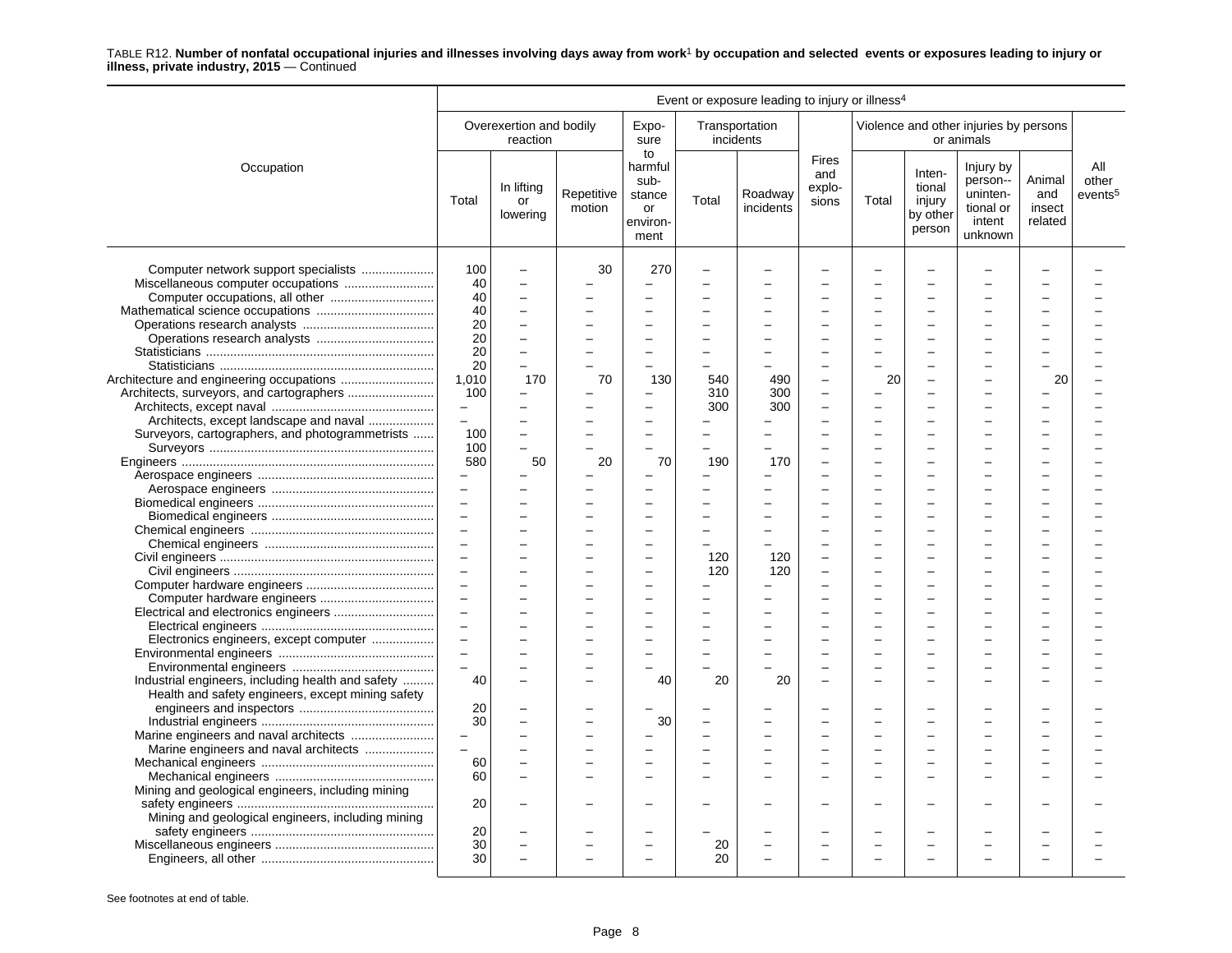|                                                     |                                 |                                  |                          |                               |                                    | Event or exposure leading to injury or illness <sup>4</sup> |          |                              |                             |                                         |
|-----------------------------------------------------|---------------------------------|----------------------------------|--------------------------|-------------------------------|------------------------------------|-------------------------------------------------------------|----------|------------------------------|-----------------------------|-----------------------------------------|
|                                                     |                                 |                                  |                          |                               | Contact with objects               |                                                             |          | Falls, slips, trips          |                             |                                         |
| Occupation                                          | Occupation<br>code <sup>2</sup> | Private<br>industry <sup>3</sup> | Total                    | <b>Struck</b><br>by<br>object | <b>Struck</b><br>against<br>object | Caught<br>in or com-<br>pressed<br>or<br>crushed            | Total    | Fall<br>to<br>lower<br>level | Fall<br>on<br>same<br>level | Slips<br>or<br>trips<br>without<br>fall |
| Drafters, engineering technicians, and mapping      |                                 |                                  |                          |                               |                                    |                                                             |          |                              |                             |                                         |
|                                                     | 17-3000                         | 1,030                            | 150                      | 70                            | 20                                 | 50                                                          | 440      | 160                          | 260                         | 20                                      |
|                                                     | 17-3010                         | 180                              |                          |                               |                                    |                                                             | 160      | -                            | 60                          |                                         |
|                                                     | 17-3011                         | 100                              |                          |                               |                                    |                                                             | 100      | $\overline{\phantom{0}}$     |                             |                                         |
|                                                     | 17-3012                         | 60                               |                          |                               |                                    |                                                             | 60       |                              | 60                          |                                         |
| Engineering technicians, except drafters            | 17-3020                         | 750                              | 140                      | 60                            | 20                                 | 50                                                          | 200      | 50                           | 130                         | 20                                      |
| Electrical and electronics engineering technicians  | 17-3023                         | 280                              | 50                       | 20                            |                                    |                                                             | 70       | 20                           | 40                          |                                         |
|                                                     | 17-3024                         | 20                               |                          |                               | ÷                                  |                                                             |          |                              |                             |                                         |
| Environmental engineering technicians               | 17-3025                         | 30                               |                          |                               |                                    |                                                             |          |                              |                             |                                         |
|                                                     | 17-3026                         | 80                               |                          |                               |                                    | $\overline{\phantom{0}}$                                    | 50       | $\overline{\phantom{0}}$     | 40                          |                                         |
|                                                     | 17-3027                         | 20                               | $\equiv$                 |                               |                                    |                                                             |          | -                            |                             |                                         |
| Engineering technicians, except drafters, all other | 17-3029                         | 310                              | 50                       |                               |                                    | 40                                                          | 70       | 20                           | 40                          |                                         |
|                                                     | 17-3030                         | 100                              |                          |                               | $\overline{\phantom{0}}$           |                                                             | 80       | $\overline{\phantom{0}}$     | 70                          |                                         |
|                                                     | 17-3031                         | 100                              | $\overline{a}$           |                               |                                    |                                                             | 80       |                              | 70                          | $\overline{\phantom{0}}$                |
| Life, physical, and social science occupations      | 19-0000                         | 1.300                            | 140                      | 90                            | 30                                 | 20                                                          | 440      | 20                           | 370                         | 40                                      |
|                                                     | 19-1000                         | 320                              | 50                       | 30                            |                                    |                                                             | 100      |                              | 90                          |                                         |
|                                                     | 19-1010                         | 60                               | 30                       | 20                            |                                    |                                                             |          | -                            |                             |                                         |
|                                                     | 19-1012                         | 20                               |                          |                               | $\overline{\phantom{a}}$           | -                                                           | $\equiv$ | $\sim$                       |                             |                                         |
|                                                     | 19-1013                         | 30                               |                          |                               |                                    |                                                             |          | -                            |                             |                                         |
|                                                     | 19-1020                         | 120                              |                          |                               |                                    | $\overline{\phantom{0}}$                                    | 40       | $\overline{\phantom{0}}$     | 40                          |                                         |
|                                                     | 19-1021                         | 30                               |                          |                               | $\overline{\phantom{0}}$           | ÷                                                           | 20       | $\overline{\phantom{0}}$     | 20                          |                                         |
|                                                     | 19-1022                         | 20                               | $\equiv$                 |                               | $\sim$                             | L.                                                          |          | $\overline{\phantom{0}}$     |                             |                                         |
|                                                     | 19-1029                         | 80                               | $\overline{\phantom{0}}$ |                               | $\sim$                             | -                                                           |          | $\overline{\phantom{0}}$     |                             |                                         |
|                                                     | 19-1040                         | 140                              |                          |                               |                                    | -                                                           | 50       | -                            | 40                          |                                         |
| Medical scientists, except epidemiologists          | 19-1042                         | 130                              |                          |                               | $\overline{\phantom{0}}$           | $\overline{a}$                                              | 50       | $\overline{\phantom{0}}$     | 40                          |                                         |
|                                                     |                                 |                                  |                          |                               |                                    |                                                             |          | L.                           |                             |                                         |
|                                                     | 19-2000                         | 120                              |                          |                               | $\sim$                             |                                                             | 30       |                              | 20                          |                                         |
|                                                     | 19-2030                         | 70                               | $\equiv$                 |                               | $\overline{\phantom{0}}$           | $\overline{\phantom{0}}$                                    | 20       | $\overline{a}$               |                             |                                         |
|                                                     | 19-2031                         | 60                               | $\overline{\phantom{0}}$ |                               | L.                                 | -                                                           | 20       | -                            |                             |                                         |
| Environmental scientists and geoscientists          | 19-2040                         | 50                               | $\overline{\phantom{0}}$ |                               |                                    |                                                             |          | $\overline{\phantom{0}}$     |                             |                                         |
| Environmental scientists and specialists, including |                                 |                                  |                          |                               |                                    |                                                             |          |                              |                             |                                         |
|                                                     | 19-2041                         | 50                               | $\overline{\phantom{0}}$ |                               | $\overline{\phantom{0}}$           |                                                             |          | -                            |                             |                                         |
|                                                     | 19-3000                         | 90                               | $\equiv$                 |                               | $\sim$                             |                                                             | 40       | L.                           | 20                          | 20                                      |
|                                                     | 19-3020                         | 20                               | $\equiv$                 |                               | $\sim$                             | $\overline{\phantom{0}}$                                    |          | $\overline{\phantom{0}}$     |                             |                                         |
|                                                     | 19-3022                         | 20                               |                          |                               |                                    |                                                             |          |                              |                             |                                         |
|                                                     | 19-3030                         | 50                               |                          |                               |                                    |                                                             |          | $\overline{\phantom{0}}$     |                             |                                         |
| Clinical, counseling, and school psychologists      | 19-3031                         | 30                               |                          |                               |                                    | $\overline{\phantom{0}}$                                    |          | ▃                            |                             |                                         |
|                                                     | 19-3039                         | 20                               | $\overline{a}$           |                               | $\sim$                             | $\overline{\phantom{0}}$                                    |          | $\overline{\phantom{0}}$     | $\overline{a}$              |                                         |
| Miscellaneous social scientists and related workers | 19-3090                         | 20                               |                          |                               |                                    | L.                                                          | 20       |                              |                             | 20                                      |
| Life, physical, and social science technicians      | 19-4000                         | 750                              | 80                       | 50                            | 20                                 | $\overline{\phantom{0}}$                                    | 270      | 20                           | 240                         |                                         |
| Agricultural and food science technicians           | 19-4010                         | 110                              |                          |                               |                                    | $\overline{\phantom{0}}$                                    | 20       |                              | 20                          |                                         |
| Agricultural and food science technicians           | 19-4011                         | 110                              |                          |                               |                                    |                                                             | 20       | -                            | 20                          |                                         |
|                                                     | 19-4020                         | 70                               | 20                       | 20                            | $\overline{a}$                     | L                                                           |          | $\overline{a}$               |                             |                                         |
|                                                     | 19-4021                         | 70                               | 20                       | 20                            | $\overline{\phantom{0}}$           | -                                                           |          | $\overline{\phantom{0}}$     |                             |                                         |
|                                                     | 19-4030                         | 130                              | 30                       | 20                            | $\overline{a}$                     |                                                             | 30       | $\overline{\phantom{0}}$     | 30                          |                                         |
|                                                     |                                 |                                  |                          |                               |                                    |                                                             |          |                              |                             |                                         |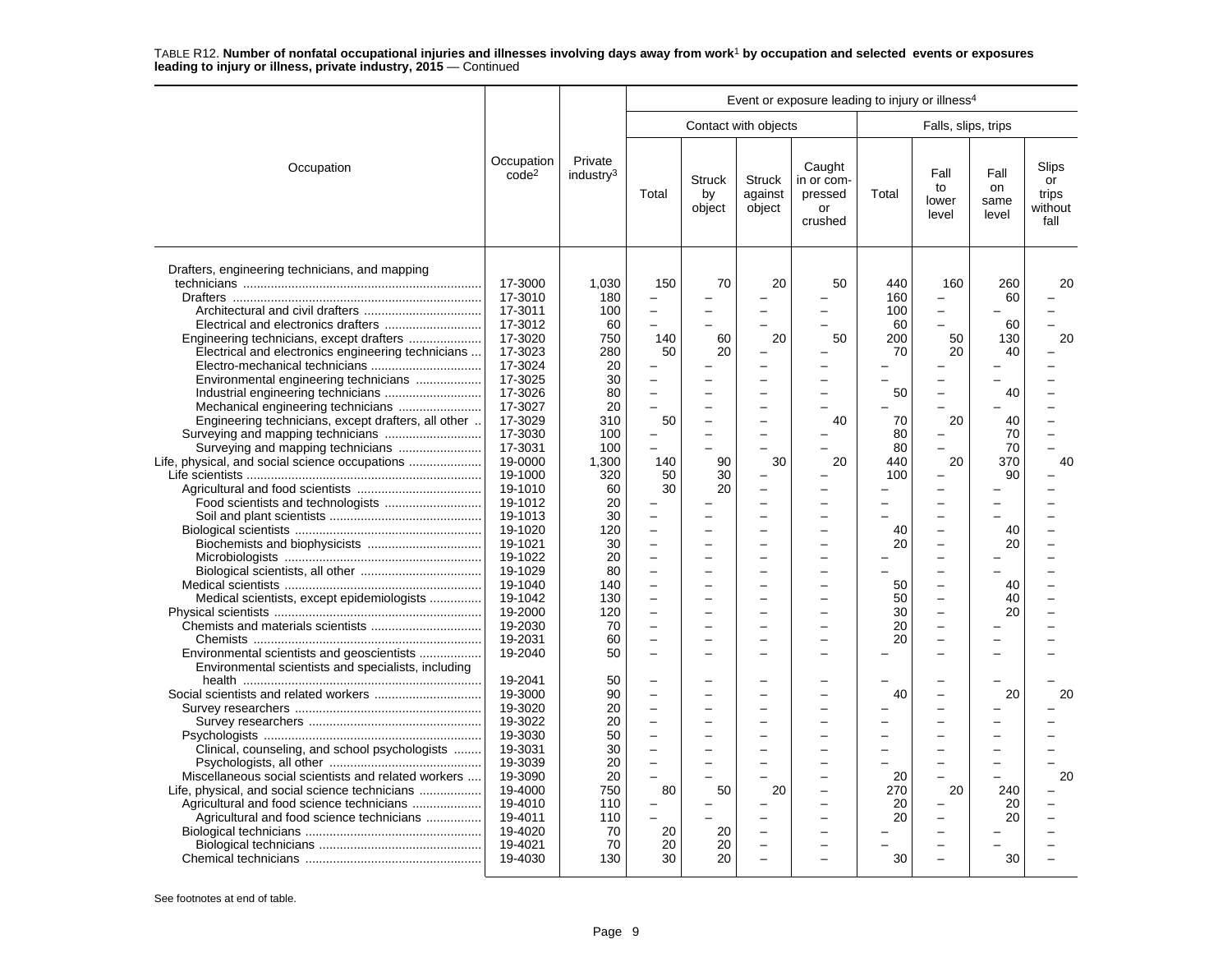|                                                     | Event or exposure leading to injury or illness <sup>4</sup> |                                     |                      |                                                           |                          |                             |                                 |          |                                                  |                                                                     |                                    |                                     |  |
|-----------------------------------------------------|-------------------------------------------------------------|-------------------------------------|----------------------|-----------------------------------------------------------|--------------------------|-----------------------------|---------------------------------|----------|--------------------------------------------------|---------------------------------------------------------------------|------------------------------------|-------------------------------------|--|
|                                                     |                                                             | Overexertion and bodily<br>reaction |                      | Expo-<br>sure                                             |                          | Transportation<br>incidents |                                 |          |                                                  | Violence and other injuries by persons<br>or animals                |                                    |                                     |  |
| Occupation                                          | Total                                                       | In lifting<br>or<br>lowering        | Repetitive<br>motion | to<br>harmful<br>sub-<br>stance<br>or<br>environ-<br>ment | Total                    | Roadway<br>incidents        | Fires<br>and<br>explo-<br>sions | Total    | Inten-<br>tional<br>injury<br>by other<br>person | Injury by<br>person--<br>uninten-<br>tional or<br>intent<br>unknown | Animal<br>and<br>insect<br>related | All<br>other<br>events <sup>5</sup> |  |
| Drafters, engineering technicians, and mapping      |                                                             |                                     |                      |                                                           |                          |                             |                                 |          |                                                  |                                                                     |                                    |                                     |  |
|                                                     | 340                                                         | 120                                 | 20                   | 70                                                        | 30                       | 20                          |                                 |          |                                                  |                                                                     |                                    |                                     |  |
|                                                     | -                                                           |                                     |                      | -                                                         |                          |                             |                                 |          |                                                  |                                                                     |                                    |                                     |  |
|                                                     | $\overline{\phantom{0}}$                                    |                                     |                      | $\equiv$                                                  |                          |                             |                                 |          |                                                  |                                                                     |                                    |                                     |  |
|                                                     | $\overline{\phantom{0}}$                                    |                                     |                      |                                                           |                          |                             |                                 |          |                                                  |                                                                     |                                    |                                     |  |
|                                                     | 300                                                         | 110                                 | 20                   | 70                                                        | 30                       | 20                          |                                 |          |                                                  |                                                                     |                                    |                                     |  |
| Electrical and electronics engineering technicians  | 130                                                         | 20                                  |                      | 30                                                        |                          |                             |                                 | $\equiv$ | $\overline{\phantom{0}}$                         |                                                                     |                                    |                                     |  |
|                                                     | $\overline{\phantom{0}}$                                    |                                     |                      |                                                           |                          |                             |                                 |          |                                                  |                                                                     |                                    |                                     |  |
|                                                     | L,                                                          |                                     |                      |                                                           |                          |                             |                                 |          |                                                  |                                                                     |                                    |                                     |  |
| Environmental engineering technicians               |                                                             |                                     |                      |                                                           |                          |                             |                                 |          |                                                  |                                                                     |                                    |                                     |  |
|                                                     | $\qquad \qquad -$                                           |                                     |                      | $\overline{\phantom{0}}$                                  |                          |                             |                                 |          |                                                  |                                                                     |                                    |                                     |  |
|                                                     | L                                                           |                                     |                      |                                                           |                          |                             |                                 |          |                                                  |                                                                     |                                    |                                     |  |
| Engineering technicians, except drafters, all other | 150                                                         | 90                                  |                      | 30                                                        | L.                       |                             |                                 |          | $\overline{\phantom{0}}$                         |                                                                     |                                    |                                     |  |
|                                                     | 20                                                          |                                     |                      | $\overline{\phantom{0}}$                                  |                          |                             |                                 |          | ÷                                                |                                                                     |                                    |                                     |  |
| Surveying and mapping technicians                   | 20                                                          | $\equiv$                            |                      |                                                           |                          |                             |                                 |          |                                                  |                                                                     |                                    |                                     |  |
| Life, physical, and social science occupations      | 310                                                         | 90                                  | 60                   | 240                                                       | 120                      | 100                         | 20                              | 40       | ÷                                                |                                                                     |                                    |                                     |  |
|                                                     | 80                                                          | 30                                  | 20                   | 20                                                        | 70                       | 60                          |                                 |          |                                                  |                                                                     |                                    |                                     |  |
|                                                     | 30                                                          |                                     |                      |                                                           |                          |                             |                                 |          | ÷                                                |                                                                     |                                    |                                     |  |
| Food scientists and technologists                   | $\overline{\phantom{0}}$                                    |                                     |                      |                                                           |                          |                             |                                 |          |                                                  |                                                                     |                                    |                                     |  |
|                                                     | 30                                                          |                                     |                      |                                                           |                          |                             |                                 |          |                                                  |                                                                     |                                    |                                     |  |
|                                                     | $\overline{\phantom{0}}$                                    |                                     |                      | $\overline{a}$                                            | 60                       | 60                          |                                 |          |                                                  |                                                                     |                                    |                                     |  |
|                                                     | $\equiv$                                                    |                                     |                      |                                                           |                          |                             |                                 |          |                                                  |                                                                     |                                    |                                     |  |
|                                                     |                                                             |                                     |                      | $\overline{\phantom{0}}$                                  |                          |                             |                                 |          |                                                  |                                                                     |                                    |                                     |  |
|                                                     | $\equiv$                                                    |                                     |                      | $\overline{\phantom{0}}$                                  |                          |                             |                                 |          | $\equiv$                                         |                                                                     |                                    |                                     |  |
|                                                     | $\overline{a}$                                              |                                     |                      | ÷                                                         | 60                       | 60                          |                                 |          | ÷                                                |                                                                     |                                    |                                     |  |
|                                                     | 50                                                          | 20                                  | 20                   |                                                           |                          |                             |                                 |          |                                                  |                                                                     |                                    |                                     |  |
| Medical scientists, except epidemiologists          | 40                                                          |                                     | 20                   |                                                           |                          |                             |                                 |          |                                                  |                                                                     |                                    |                                     |  |
|                                                     | 40                                                          | 30                                  |                      | 40                                                        | $\overline{\phantom{0}}$ |                             |                                 |          |                                                  |                                                                     |                                    |                                     |  |
|                                                     | $\overline{\phantom{0}}$                                    |                                     |                      | 30                                                        | $\overline{\phantom{a}}$ |                             | $\overline{\phantom{a}}$        | $\equiv$ | $\overline{\phantom{a}}$                         | ÷                                                                   |                                    |                                     |  |
|                                                     | $\overline{\phantom{0}}$                                    |                                     |                      | 30                                                        |                          |                             |                                 |          |                                                  |                                                                     |                                    |                                     |  |
| Environmental scientists and geoscientists          | 40                                                          | 30                                  |                      |                                                           |                          |                             |                                 |          |                                                  |                                                                     |                                    |                                     |  |
| Environmental scientists and specialists, including |                                                             |                                     |                      |                                                           |                          |                             |                                 |          |                                                  |                                                                     |                                    |                                     |  |
|                                                     | 40                                                          | 30                                  |                      |                                                           |                          |                             |                                 |          |                                                  |                                                                     |                                    |                                     |  |
|                                                     |                                                             |                                     |                      | $\overline{\phantom{a}}$                                  |                          |                             |                                 | 20       | $\overline{\phantom{a}}$                         |                                                                     |                                    |                                     |  |
|                                                     | $\overline{a}$                                              |                                     |                      | $\overline{a}$                                            |                          |                             |                                 |          |                                                  |                                                                     |                                    |                                     |  |
|                                                     | $\overline{a}$                                              |                                     |                      |                                                           |                          |                             |                                 |          |                                                  |                                                                     |                                    |                                     |  |
|                                                     | $\overline{a}$                                              |                                     |                      | $\overline{\phantom{0}}$                                  |                          |                             |                                 |          | L.                                               |                                                                     |                                    |                                     |  |
|                                                     |                                                             |                                     |                      |                                                           |                          |                             |                                 | 20       |                                                  |                                                                     |                                    |                                     |  |
| Clinical, counseling, and school psychologists      | $\qquad \qquad -$                                           |                                     |                      | $\overline{\phantom{0}}$                                  |                          |                             |                                 |          | ÷                                                |                                                                     |                                    |                                     |  |
|                                                     | $\equiv$                                                    |                                     |                      | $\overline{\phantom{0}}$                                  |                          |                             |                                 |          |                                                  |                                                                     |                                    |                                     |  |
| Miscellaneous social scientists and related workers | $\equiv$                                                    |                                     |                      |                                                           |                          |                             | ÷                               |          | $\overline{a}$                                   |                                                                     |                                    |                                     |  |
|                                                     | 170                                                         | 30                                  | 40                   | 170                                                       | 30                       | 30                          |                                 |          | L.                                               |                                                                     |                                    |                                     |  |
|                                                     | 40                                                          |                                     |                      |                                                           |                          |                             |                                 |          | L.                                               |                                                                     |                                    |                                     |  |
| Agricultural and food science technicians           | 40                                                          |                                     |                      |                                                           |                          |                             |                                 | $\equiv$ | $\overline{\phantom{0}}$                         |                                                                     |                                    |                                     |  |
|                                                     |                                                             |                                     |                      | 30                                                        | L,                       |                             |                                 |          |                                                  |                                                                     |                                    |                                     |  |
|                                                     | $\equiv$                                                    |                                     |                      | 30                                                        | $\overline{\phantom{0}}$ |                             |                                 |          |                                                  |                                                                     |                                    |                                     |  |
|                                                     | 40                                                          |                                     |                      | 30                                                        |                          |                             |                                 |          |                                                  |                                                                     |                                    |                                     |  |
|                                                     |                                                             |                                     |                      |                                                           |                          |                             |                                 |          |                                                  |                                                                     |                                    |                                     |  |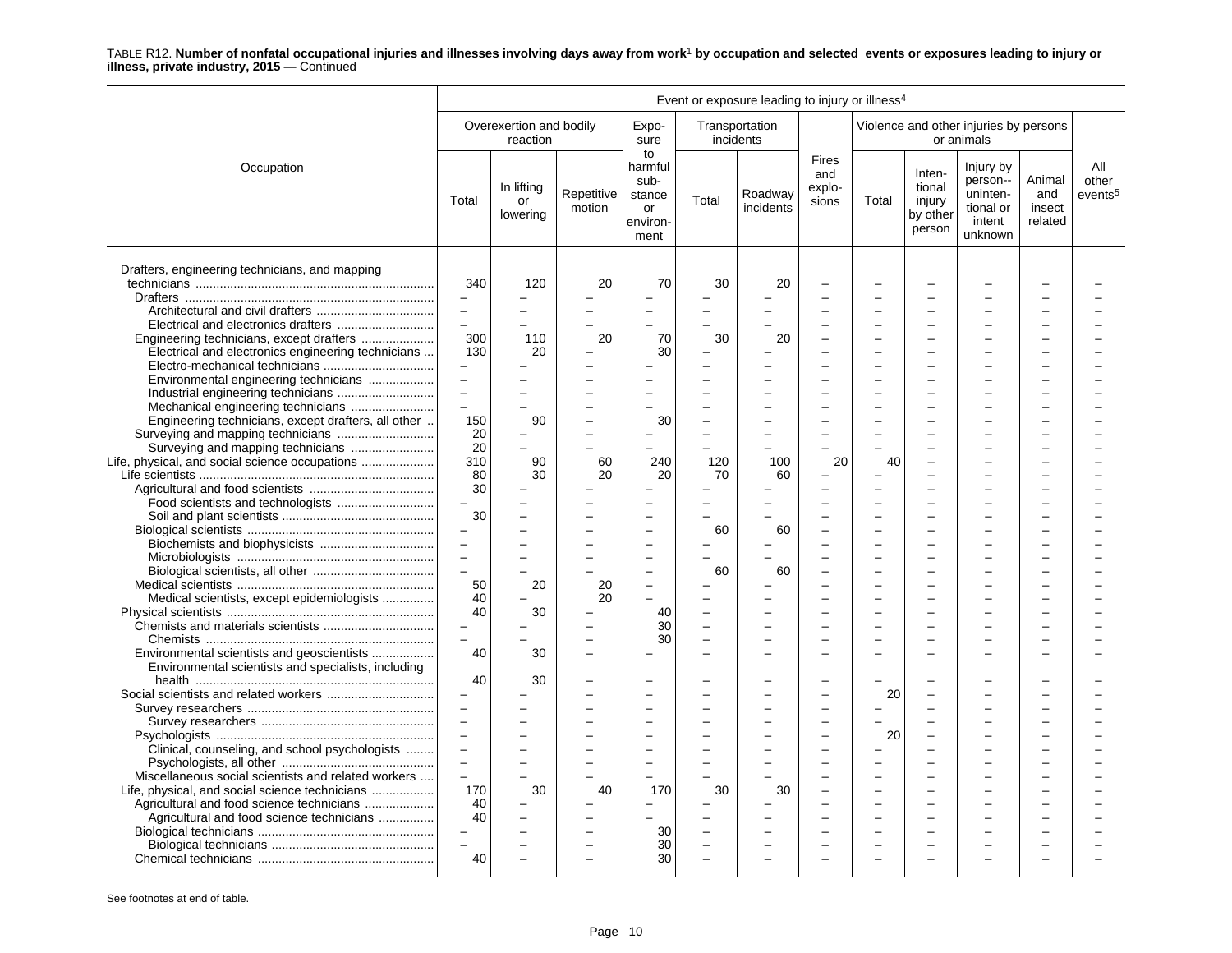|                                                                                                                                                                                             |                                                                                                                                                                              |                                                                                                              | Event or exposure leading to injury or illness <sup>4</sup>                          |                                                             |                                                                                              |                                                  |                                                                                                     |                                                                                                                                                         |                                                                                               |                                              |
|---------------------------------------------------------------------------------------------------------------------------------------------------------------------------------------------|------------------------------------------------------------------------------------------------------------------------------------------------------------------------------|--------------------------------------------------------------------------------------------------------------|--------------------------------------------------------------------------------------|-------------------------------------------------------------|----------------------------------------------------------------------------------------------|--------------------------------------------------|-----------------------------------------------------------------------------------------------------|---------------------------------------------------------------------------------------------------------------------------------------------------------|-----------------------------------------------------------------------------------------------|----------------------------------------------|
|                                                                                                                                                                                             |                                                                                                                                                                              |                                                                                                              |                                                                                      |                                                             | Contact with objects                                                                         |                                                  |                                                                                                     | Falls, slips, trips                                                                                                                                     |                                                                                               |                                              |
| Occupation                                                                                                                                                                                  | Occupation<br>code <sup>2</sup>                                                                                                                                              | Private<br>industry <sup>3</sup>                                                                             | Total                                                                                | <b>Struck</b><br>by<br>object                               | <b>Struck</b><br>against<br>object                                                           | Caught<br>in or com-<br>pressed<br>or<br>crushed | Total                                                                                               | Fall<br>to<br>lower<br>level                                                                                                                            | Fall<br>on<br>same<br>level                                                                   | Slips<br>or<br>trips<br>without<br>fall      |
| Social science research assistants<br>Miscellaneous life, physical, and social science                                                                                                      | 19-4031<br>19-4040<br>19-4041<br>19-4060<br>19-4061<br>19-4090                                                                                                               | 130<br>20<br>20<br>70<br>70<br>340                                                                           | 30<br>$\equiv$<br>$\overline{\phantom{0}}$<br>$\overline{\phantom{0}}$<br>20         | 20                                                          | -<br>╾<br>$\equiv$                                                                           |                                                  | 30<br>20<br>20<br>$\overline{a}$                                                                    | $\equiv$<br>$\equiv$<br>$\overline{\phantom{0}}$<br>$\overline{\phantom{0}}$                                                                            | 30<br>20<br>20<br>170                                                                         |                                              |
| Life, physical, and social science technicians, all                                                                                                                                         | 19-4093                                                                                                                                                                      | 20                                                                                                           |                                                                                      |                                                             |                                                                                              |                                                  | 180                                                                                                 | $\overline{\phantom{0}}$                                                                                                                                |                                                                                               |                                              |
| Community and social service occupations<br>Counselors, social workers, and other community and                                                                                             | 19-4099<br>21-0000                                                                                                                                                           | 310<br>7,960                                                                                                 | 20<br>660                                                                            | 430                                                         | 170                                                                                          |                                                  | 150<br>2,390                                                                                        | 200                                                                                                                                                     | 140<br>1,950                                                                                  | 220                                          |
|                                                                                                                                                                                             | 21-1000<br>21-1010                                                                                                                                                           | 7,760<br>2,990                                                                                               | 610<br>340                                                                           | 420<br>260                                                  | 130<br>40                                                                                    |                                                  | 2,320<br>740                                                                                        | 200<br>50                                                                                                                                               | 1.890<br>650                                                                                  | 220<br>50                                    |
| Substance abuse and behavioral disorder                                                                                                                                                     | 21-1011                                                                                                                                                                      | 250                                                                                                          | $\overline{\phantom{0}}$                                                             |                                                             |                                                                                              |                                                  | 90                                                                                                  |                                                                                                                                                         | 90                                                                                            |                                              |
| Educational, guidance, school, and vocational<br>Child, family, and school social workers<br>Mental health and substance abuse social workers<br>Miscellaneous community and social service | 21-1012<br>21-1013<br>21-1014<br>21-1015<br>21-1019<br>21-1020<br>21-1021<br>21-1022<br>21-1023<br>21-1029                                                                   | 330<br>40<br>1.010<br>680<br>680<br>2,820<br>560<br>340<br>200<br>1.720                                      | 30<br>20<br>150<br>60<br>70<br>80<br>20<br>40                                        | 20<br>140<br>50<br>30<br>50<br>30                           | $\overline{\phantom{0}}$<br>$\equiv$<br>$\equiv$<br>$\overline{\phantom{0}}$<br>20<br>╾<br>- | $\equiv$                                         | 140<br>170<br>90<br>240<br>1.010<br>180<br>200<br>60<br>570                                         | 30<br>$\overline{\phantom{a}}$<br>$\overline{\phantom{0}}$<br>$\qquad \qquad -$<br>$\overline{a}$<br>80<br>$\overline{\phantom{0}}$<br>$\equiv$<br>50   | 110<br>150<br>90<br>220<br>810<br>100<br>190<br>50<br>470                                     | 20<br>120<br>70<br>40                        |
| Community and social service specialists, all other<br>Directors, religious activities and education<br>Directors, religious activities and education                                       | 21-1090<br>21-1091<br>21-1093<br>21-1094<br>21-1099<br>21-2000<br>21-2010<br>21-2011<br>21-2020<br>21-2021<br>23-0000<br>23-1000<br>23-1010<br>23-1011<br>23-2000<br>23-2010 | 1,940<br>80<br>1,150<br>80<br>620<br>200<br>110<br>110<br>90<br>90<br>750<br>140<br>130<br>120<br>610<br>510 | 190<br>140<br>50<br>50<br>40<br>40<br>$\equiv$<br>190<br>$\equiv$<br>÷<br>180<br>180 | 110<br>80<br>30<br>20<br>$\equiv$<br>180<br>$\equiv$<br>170 | 60<br>40<br>20<br>$\overline{\phantom{0}}$<br>-<br>$\equiv$<br>$\overline{\phantom{0}}$      |                                                  | 560<br>40<br>330<br>20<br>170<br>70<br>50<br>50<br>20<br>20<br>450<br>100<br>90<br>90<br>350<br>280 | 70<br>50<br>20<br>$\overline{\phantom{0}}$<br>$\overline{\phantom{0}}$<br>$\equiv$<br>$\qquad \qquad -$<br>$\overline{a}$<br>40<br>$\equiv$<br>40<br>40 | 430<br>40<br>250<br>140<br>60<br>40<br>40<br>20<br>20<br>400<br>100<br>90<br>90<br>310<br>250 | 50<br>30<br>$\overline{a}$<br>$\overline{a}$ |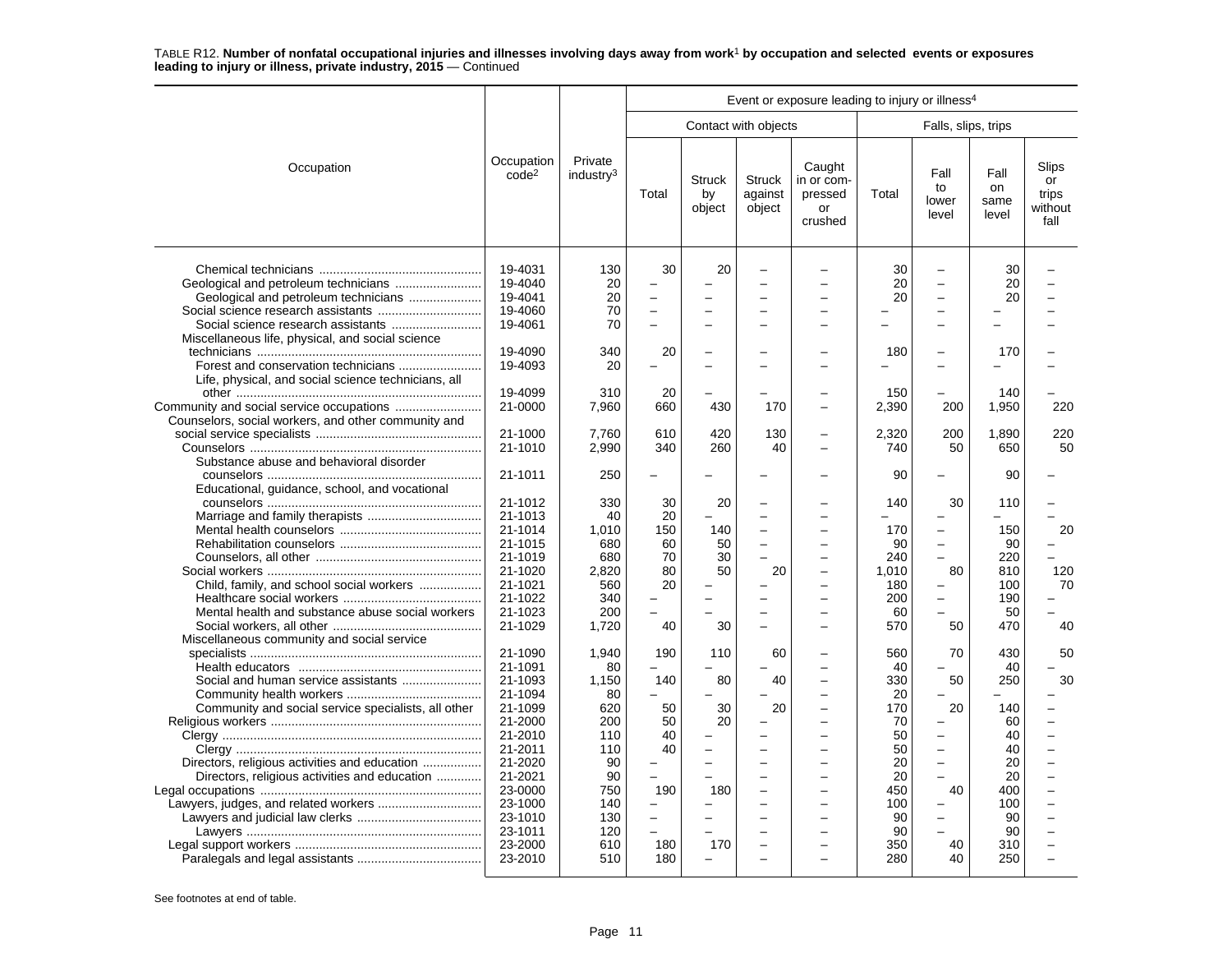|                                                                                                                                                                                              | Event or exposure leading to injury or illness <sup>4</sup>                             |                                                        |                                     |                                                           |                                                      |                                                      |                                                                                                                                                                                              |                                                                |                                                        |                                                                     |                                    |                                     |
|----------------------------------------------------------------------------------------------------------------------------------------------------------------------------------------------|-----------------------------------------------------------------------------------------|--------------------------------------------------------|-------------------------------------|-----------------------------------------------------------|------------------------------------------------------|------------------------------------------------------|----------------------------------------------------------------------------------------------------------------------------------------------------------------------------------------------|----------------------------------------------------------------|--------------------------------------------------------|---------------------------------------------------------------------|------------------------------------|-------------------------------------|
|                                                                                                                                                                                              |                                                                                         | Overexertion and bodily<br>reaction                    |                                     | Expo-<br>sure                                             | incidents                                            | Transportation                                       |                                                                                                                                                                                              |                                                                |                                                        | Violence and other injuries by persons<br>or animals                |                                    |                                     |
| Occupation                                                                                                                                                                                   | Total                                                                                   | In lifting<br>or<br>lowering                           | Repetitive<br>motion                | to<br>harmful<br>sub-<br>stance<br>or<br>environ-<br>ment | Total                                                | Roadway<br>incidents                                 | <b>Fires</b><br>and<br>explo-<br>sions                                                                                                                                                       | Total                                                          | Inten-<br>tional<br>injury<br>by other<br>person       | Injury by<br>person--<br>uninten-<br>tional or<br>intent<br>unknown | Animal<br>and<br>insect<br>related | All<br>other<br>events <sup>5</sup> |
| Geological and petroleum technicians                                                                                                                                                         | 40<br>30<br>30                                                                          |                                                        | $\overline{\phantom{0}}$            | 30<br>20<br>20                                            | $\overline{a}$                                       |                                                      |                                                                                                                                                                                              |                                                                |                                                        |                                                                     |                                    |                                     |
| Miscellaneous life, physical, and social science<br>Life, physical, and social science technicians, all                                                                                      | 50                                                                                      |                                                        | 20                                  | 80                                                        |                                                      |                                                      |                                                                                                                                                                                              |                                                                |                                                        |                                                                     |                                    |                                     |
| Counselors, social workers, and other community and                                                                                                                                          | 30<br>1,480                                                                             | 210                                                    | 20<br>80                            | 80<br>350                                                 | 960                                                  | 930                                                  | $\equiv$                                                                                                                                                                                     | 2,110                                                          | 1,220                                                  | 620                                                                 | 220                                |                                     |
| Substance abuse and behavioral disorder                                                                                                                                                      | 1,420<br>470                                                                            | 160<br>30                                              | 80<br>50                            | 350<br>110                                                | 950<br>240                                           | 910<br>220                                           | $\overline{\phantom{0}}$<br>$\overline{\phantom{a}}$                                                                                                                                         | 2,110<br>1.100                                                 | 1,220<br>740                                           | 620<br>300                                                          | 220<br>40                          |                                     |
| Educational, guidance, school, and vocational                                                                                                                                                | 20                                                                                      |                                                        |                                     |                                                           |                                                      |                                                      |                                                                                                                                                                                              | 110                                                            | 70                                                     | 30                                                                  |                                    |                                     |
| Child, family, and school social workers<br>Mental health and substance abuse social workers<br>Miscellaneous community and social service                                                   | 60<br>140<br>110<br>130<br>600<br>120<br>50<br>40<br>390                                | 70<br>50                                               | 20<br>30<br>20<br>L.                | 20<br>30<br>50<br>150<br>20<br>130                        | 20<br>60<br>80<br>40<br>480<br>60<br>40<br>30<br>360 | 20<br>60<br>80<br>40<br>480<br>60<br>40<br>30<br>350 | $\overline{\phantom{0}}$<br>$\overline{\phantom{a}}$<br>$\equiv$<br>$\overline{\phantom{0}}$<br>$\overline{\phantom{a}}$<br>$\equiv$<br>$\overline{\phantom{0}}$<br>$\overline{\phantom{a}}$ | 50<br>L.<br>460<br>330<br>140<br>490<br>170<br>40<br>60<br>220 | 40<br>270<br>260<br>90<br>260<br>100<br>20<br>50<br>90 | 20<br>140<br>70<br>40<br>160<br>50<br>20<br>80                      | 30<br>70<br>20<br>40               |                                     |
| Social and human service assistants<br>Community and social service specialists, all other<br>Directors, religious activities and education<br>Directors, religious activities and education | 350<br>240<br>100<br>60<br>$\overline{\phantom{0}}$<br>$\overline{a}$<br>50<br>50<br>70 | 60<br>30<br>30<br>50<br>$\overline{\phantom{0}}$<br>30 | -<br>$\overline{\phantom{0}}$<br>20 | 90<br>80<br>$\equiv$<br>30                                | 230<br>20<br>80<br>60<br>80<br>L.                    | 210<br>÷<br>70<br>50<br>80                           | $\overline{\phantom{0}}$<br>$\equiv$<br>$\overline{\phantom{0}}$                                                                                                                             | 510<br>20<br>370<br>130                                        | 230<br>140<br>80                                       | 160<br>120<br>30                                                    | 110<br>100<br>20                   |                                     |
|                                                                                                                                                                                              | 20<br>20<br>50<br>30                                                                    | 20<br>20                                               | 20                                  | 20                                                        | $\overline{\phantom{0}}$                             |                                                      |                                                                                                                                                                                              |                                                                |                                                        |                                                                     |                                    |                                     |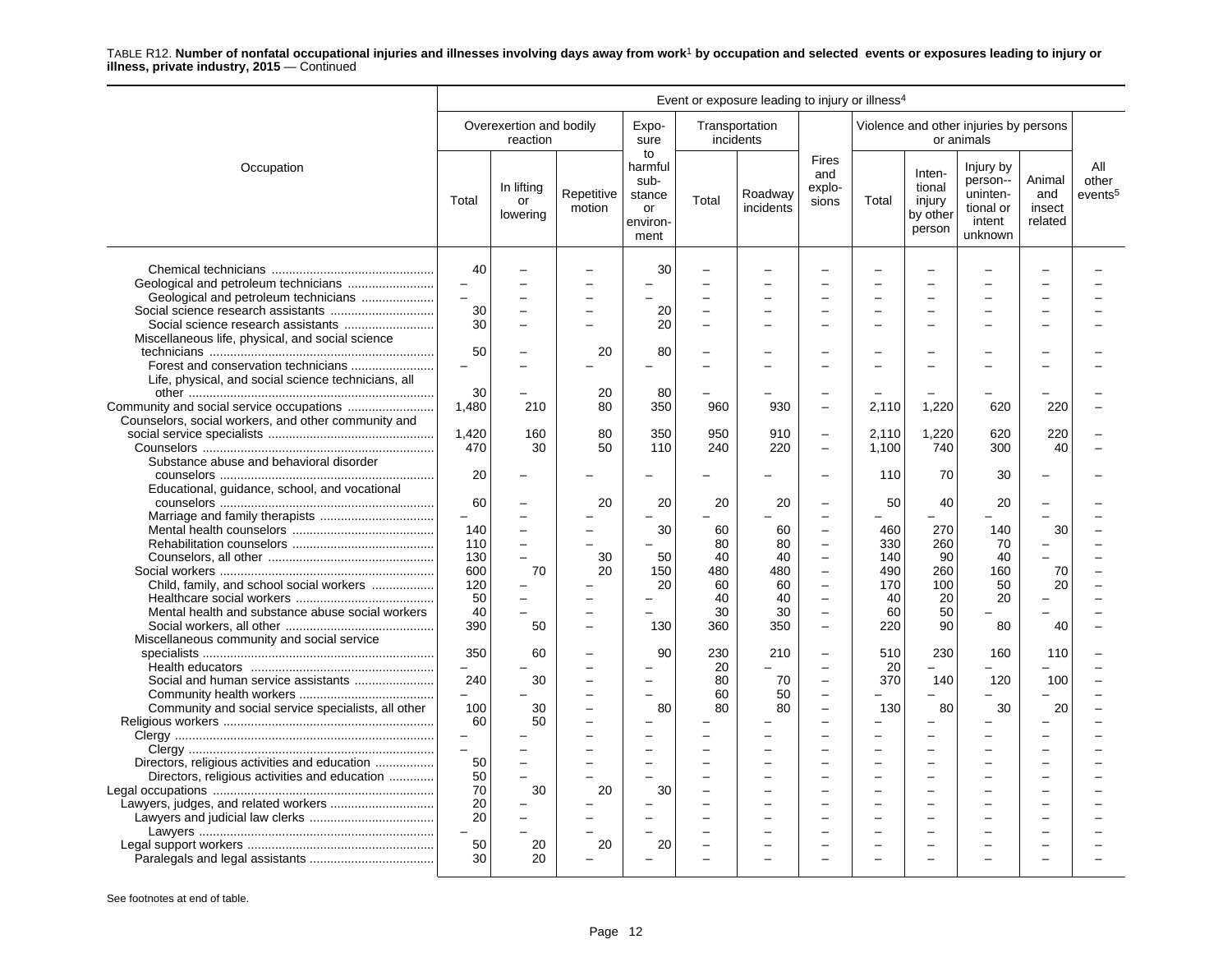|                                                                                                                                                                                                                                                                                                                                                                           |                                                                                                                                                                                                                                                |                                                                                                                                                          |                                                                                       |                                                                  |                                    | Event or exposure leading to injury or illness <sup>4</sup>                                                                                                                                 |                                                                                                                         |                                                                                                                                                                                                                |                                                                                                           |                                         |
|---------------------------------------------------------------------------------------------------------------------------------------------------------------------------------------------------------------------------------------------------------------------------------------------------------------------------------------------------------------------------|------------------------------------------------------------------------------------------------------------------------------------------------------------------------------------------------------------------------------------------------|----------------------------------------------------------------------------------------------------------------------------------------------------------|---------------------------------------------------------------------------------------|------------------------------------------------------------------|------------------------------------|---------------------------------------------------------------------------------------------------------------------------------------------------------------------------------------------|-------------------------------------------------------------------------------------------------------------------------|----------------------------------------------------------------------------------------------------------------------------------------------------------------------------------------------------------------|-----------------------------------------------------------------------------------------------------------|-----------------------------------------|
|                                                                                                                                                                                                                                                                                                                                                                           |                                                                                                                                                                                                                                                |                                                                                                                                                          |                                                                                       |                                                                  | Contact with objects               |                                                                                                                                                                                             |                                                                                                                         | Falls, slips, trips                                                                                                                                                                                            |                                                                                                           |                                         |
| Occupation                                                                                                                                                                                                                                                                                                                                                                | Occupation<br>code <sup>2</sup>                                                                                                                                                                                                                | Private<br>industry <sup>3</sup>                                                                                                                         | Total                                                                                 | <b>Struck</b><br>by<br>object                                    | <b>Struck</b><br>against<br>object | Caught<br>in or com-<br>pressed<br>or<br>crushed                                                                                                                                            | Total                                                                                                                   | Fall<br>to<br>lower<br>level                                                                                                                                                                                   | Fall<br>on<br>same<br>level                                                                               | Slips<br>or<br>trips<br>without<br>fall |
| Title examiners, abstractors, and searchers<br>Education, training, and library occupations<br>Arts, communications, and humanities teachers,                                                                                                                                                                                                                             | 23-2011<br>23-2090<br>23-2093<br>23-2099<br>25-0000<br>25-1000                                                                                                                                                                                 | 510<br>100<br>60<br>50<br>8.140<br>250                                                                                                                   | 180<br>810<br>30                                                                      | 390                                                              | 360<br>20                          | $\overline{\phantom{a}}$<br>$\overline{\phantom{0}}$<br>50                                                                                                                                  | 280<br>60<br>50<br>20<br>2,960<br>170                                                                                   | 40<br>L.<br>$\overline{\phantom{0}}$<br>150<br>$\overline{\phantom{0}}$                                                                                                                                        | 250<br>60<br>50<br>20<br>2,510<br>120                                                                     | $\equiv$<br>260<br>40                   |
| Miscellaneous postsecondary teachers<br>Vocational education teachers, postsecondary<br>Preschool, primary, secondary, and special education                                                                                                                                                                                                                              | 25-1120<br>25-1190<br>25-1194<br>25-1199                                                                                                                                                                                                       | 20<br>210<br>70<br>140                                                                                                                                   | 30                                                                                    |                                                                  | 20                                 | L,                                                                                                                                                                                          | 130<br>30<br>100                                                                                                        | -<br>-<br>$\overline{\phantom{0}}$<br>$\overline{\phantom{0}}$                                                                                                                                                 | 90<br>30<br>60                                                                                            | 40<br>40                                |
| Preschool teachers, except special education                                                                                                                                                                                                                                                                                                                              | 25-2000<br>25-2010<br>25-2011<br>25-2020                                                                                                                                                                                                       | 3.210<br>1.850<br>1,850<br>950                                                                                                                           | 450<br>160<br>160<br>200                                                              | 180<br>50<br>50<br>100                                           | 250<br>110<br>110<br>80            | 30<br>20                                                                                                                                                                                    | 1.420<br>900<br>900<br>460                                                                                              | 70<br>40<br>40<br>20                                                                                                                                                                                           | 1.210<br>750<br>750<br>410                                                                                | 110<br>80<br>80<br>30                   |
| Elementary school teachers, except special                                                                                                                                                                                                                                                                                                                                | 25-2021<br>25-2030                                                                                                                                                                                                                             | 930<br>60                                                                                                                                                | 190                                                                                   | 100                                                              | 80                                 | 20                                                                                                                                                                                          | 460<br>30                                                                                                               | 20                                                                                                                                                                                                             | 410<br>20                                                                                                 | 30                                      |
| Secondary school teachers, except special and<br>Archivists, curators, and museum technicians<br>Museum technicians and conservators<br>Other education, training, and library occupations<br>Miscellaneous education, training, and library workers<br>Education, training, and library workers, all other<br>Arts, design, entertainment, sports, and media occupations | 25-2031<br>25-2050<br>25-2059<br>25-3000<br>25-3020<br>25-3021<br>25-3090<br>25-3099<br>25-4000<br>25-4010<br>25-4012<br>25-4013<br>25-4020<br>25-4021<br>25-9000<br>25-9030<br>25-9031<br>25-9040<br>25-9041<br>25-9090<br>25-9099<br>27-0000 | 60<br>350<br>320<br>1.540<br>620<br>620<br>920<br>920<br>160<br>80<br>40<br>40<br>70<br>70<br>2.970<br>20<br>20<br>2,840<br>2.840<br>100<br>100<br>4.980 | 80<br>80<br>100<br>80<br>80<br>40<br>30<br>30<br>$\equiv$<br>200<br>180<br>180<br>760 | 20<br>80<br>80<br>80<br>30<br>20<br>20<br>100<br>90<br>90<br>460 | 60<br>60<br>80<br>70<br>70<br>180  | $\overline{\phantom{0}}$<br>Ē,<br>L.<br>$\overline{a}$<br>÷<br>$\sim$<br>$\overline{\phantom{0}}$<br>$\overline{\phantom{0}}$<br>$\overline{\phantom{0}}$<br>$\overline{\phantom{0}}$<br>90 | 30<br>30<br>30<br>490<br>40<br>40<br>450<br>450<br>80<br>40<br>30<br>30<br>30<br>810<br>780<br>780<br>20<br>20<br>1.480 | -<br>L.<br>$\overline{\phantom{0}}$<br>50<br>-<br>40<br>40<br>$\overline{\phantom{0}}$<br>$\overline{\phantom{0}}$<br>$\overline{\phantom{0}}$<br>$\overline{\phantom{0}}$<br>L.<br>30<br>20<br>20<br>-<br>410 | 20<br>30<br>30<br>410<br>30<br>30<br>380<br>380<br>70<br>40<br>30<br>30<br>30<br>700<br>680<br>680<br>720 | 30<br>20<br>20<br>80<br>80<br>80<br>160 |
|                                                                                                                                                                                                                                                                                                                                                                           | 27-1000<br>27-1010                                                                                                                                                                                                                             | 950<br>80                                                                                                                                                | 270<br>20                                                                             | 170<br>20                                                        | 30                                 | 50                                                                                                                                                                                          | 290                                                                                                                     | 110                                                                                                                                                                                                            | 130                                                                                                       | 20                                      |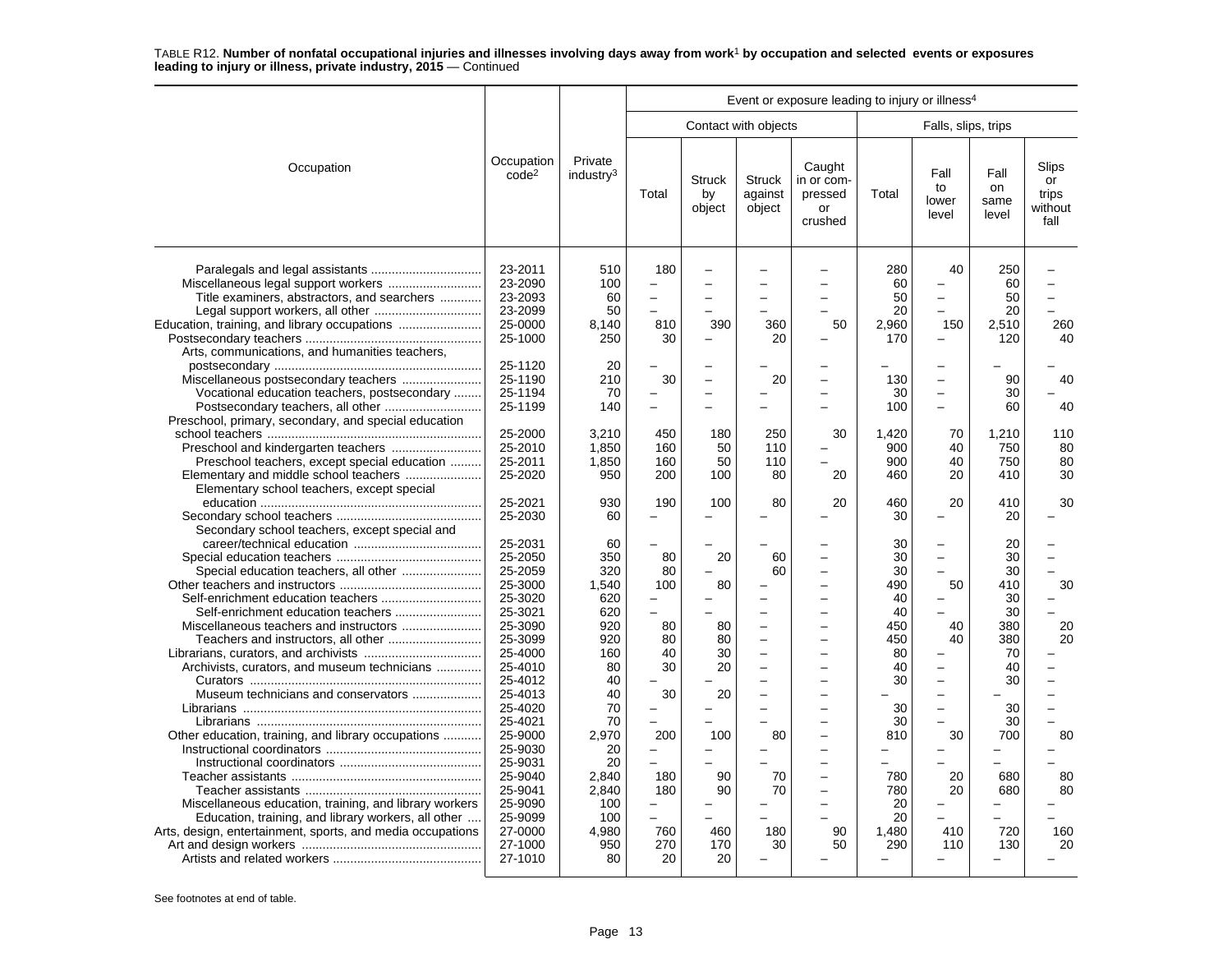|                                                                                                                                                                                                |                                                     |                                               |                       |                                                                  |                | Event or exposure leading to injury or illness <sup>4</sup> |                                                                                              |                                              |                                                  |                                                                     |                                    |                                     |
|------------------------------------------------------------------------------------------------------------------------------------------------------------------------------------------------|-----------------------------------------------------|-----------------------------------------------|-----------------------|------------------------------------------------------------------|----------------|-------------------------------------------------------------|----------------------------------------------------------------------------------------------|----------------------------------------------|--------------------------------------------------|---------------------------------------------------------------------|------------------------------------|-------------------------------------|
|                                                                                                                                                                                                |                                                     | Overexertion and bodily<br>reaction           |                       | Expo-<br>sure                                                    |                | Transportation<br>incidents                                 |                                                                                              |                                              |                                                  | Violence and other injuries by persons<br>or animals                |                                    |                                     |
| Occupation                                                                                                                                                                                     | Total                                               | In lifting<br>or<br>lowering                  | Repetitive<br>motion  | to<br>harmful<br>sub-<br>stance<br><b>or</b><br>environ-<br>ment | Total          | Roadway<br>incidents                                        | <b>Fires</b><br>and<br>explo-<br>sions                                                       | Total                                        | Inten-<br>tional<br>injury<br>by other<br>person | Injury by<br>person--<br>uninten-<br>tional or<br>intent<br>unknown | Animal<br>and<br>insect<br>related | All<br>other<br>events <sup>5</sup> |
| Miscellaneous legal support workers<br>Title examiners, abstractors, and searchers<br>Education, training, and library occupations                                                             | 30<br>$\sim$<br>$\equiv$<br>$\equiv$<br>1,700<br>40 | 20<br>690<br>30                               | 20                    | $\overline{\phantom{0}}$<br>110                                  | 110            | 70                                                          |                                                                                              | 2,420                                        | 1,150                                            | 1,230                                                               | 50                                 | 20                                  |
| Arts, communications, and humanities teachers,<br>Miscellaneous postsecondary teachers<br>Vocational education teachers, postsecondary<br>Preschool, primary, secondary, and special education | $\overline{\phantom{0}}$<br>30<br>30<br>$\equiv$    | 30<br>30                                      |                       | $\overline{a}$                                                   | $\overline{a}$ |                                                             |                                                                                              |                                              |                                                  |                                                                     |                                    |                                     |
| Preschool teachers, except special education<br>Elementary school teachers, except special                                                                                                     | 620<br>490<br>490<br>80                             | 270<br>200<br>200<br>40                       | $\equiv$<br>$\equiv$  | 80<br>60<br>60<br>20                                             | 40<br>30<br>30 | 30                                                          | $\overline{\phantom{0}}$                                                                     | 600<br>220<br>220<br>180                     | 260<br>50<br>50<br>80                            | 310<br>150<br>150<br>100                                            | 30<br>20<br>20                     |                                     |
| Secondary school teachers, except special and                                                                                                                                                  | 80                                                  | 40                                            |                       | 20                                                               |                |                                                             |                                                                                              | 180<br>20                                    | 80<br>$\overline{\phantom{0}}$                   | 100                                                                 |                                    |                                     |
|                                                                                                                                                                                                | $\equiv$<br>50<br>40<br>360<br>180<br>180<br>180    | 30<br>30<br>70<br>20<br>20<br>50              | $\equiv$<br>$\equiv$  | $\equiv$<br>$\equiv$                                             | -<br>20<br>-   |                                                             | $\sim$<br>$\equiv$<br>$\overline{\phantom{a}}$<br>$\overline{a}$<br>$\overline{\phantom{0}}$ | 20<br>190<br>170<br>560<br>350<br>350<br>210 | 120<br>110<br>160<br>20<br>20<br>140             | 60<br>50<br>390<br>330<br>330<br>60                                 | $\overline{a}$                     |                                     |
| Archivists, curators, and museum technicians<br>Museum technicians and conservators                                                                                                            | 180<br>30<br>$\equiv$<br>$\equiv$<br>20             | 50<br>$\overline{a}$                          |                       | $\sim$<br>$\equiv$                                               | $\equiv$<br>-  |                                                             | $\sim$<br>$\overline{\phantom{a}}$<br>$\overline{\phantom{a}}$                               | 210<br>÷                                     | 140                                              | 60                                                                  |                                    |                                     |
| Other education, training, and library occupations                                                                                                                                             | 20<br>630<br>$\equiv$<br>610<br>610                 | $\overline{\phantom{0}}$<br>310<br>310<br>310 |                       | 20<br>$\overline{\phantom{0}}$<br>L.                             | 50<br>30<br>30 | 30<br>20<br>20                                              | $\overline{\phantom{0}}$<br>$\equiv$<br>$\overline{\phantom{0}}$<br>$\overline{a}$           | 1,250<br>1,200<br>1,200                      | 730<br>700<br>700                                | 510<br>500<br>500                                                   |                                    | 20<br>20<br>20                      |
| Miscellaneous education, training, and library workers<br>Education, training, and library workers, all other<br>Arts, design, entertainment, sports, and media occupations                    | 20<br>20<br>2,000<br>320<br>30                      | $-$<br>200<br>120                             | $\equiv$<br>210<br>40 | $\equiv$<br>130<br>20                                            | 130<br>40      | 100<br>30                                                   | $\overline{\phantom{0}}$<br>L.                                                               | 40<br>40<br>450                              | 30<br>30<br>50                                   | $\equiv$<br>360                                                     | 40                                 | 30<br>20                            |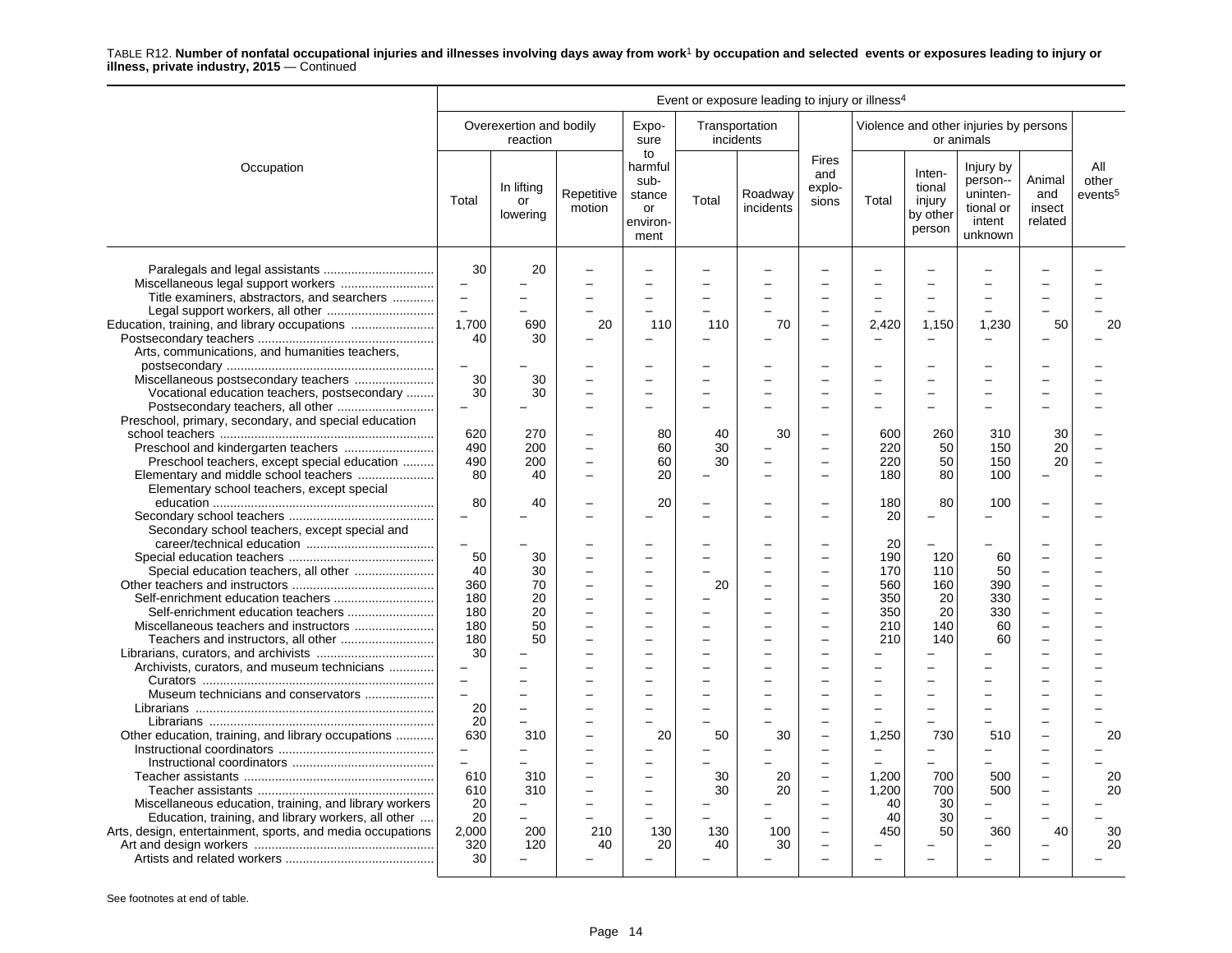|                                                                                                                                                                                              |                                                                                                                                                                   |                                                                                                    |                                                        |                                                        |                                    | Event or exposure leading to injury or illness <sup>4</sup>                                                                                                      |                                                                          |                                                                                                                     |                                                                  |                                         |
|----------------------------------------------------------------------------------------------------------------------------------------------------------------------------------------------|-------------------------------------------------------------------------------------------------------------------------------------------------------------------|----------------------------------------------------------------------------------------------------|--------------------------------------------------------|--------------------------------------------------------|------------------------------------|------------------------------------------------------------------------------------------------------------------------------------------------------------------|--------------------------------------------------------------------------|---------------------------------------------------------------------------------------------------------------------|------------------------------------------------------------------|-----------------------------------------|
|                                                                                                                                                                                              |                                                                                                                                                                   |                                                                                                    |                                                        |                                                        | Contact with objects               |                                                                                                                                                                  |                                                                          | Falls, slips, trips                                                                                                 |                                                                  |                                         |
| Occupation                                                                                                                                                                                   | Occupation<br>code <sup>2</sup>                                                                                                                                   | Private<br>industry <sup>3</sup>                                                                   | Total                                                  | <b>Struck</b><br>by<br>object                          | <b>Struck</b><br>against<br>object | Caught<br>in or com-<br>pressed<br>or<br>crushed                                                                                                                 | Total                                                                    | Fall<br>to<br>lower<br>level                                                                                        | Fall<br>on<br>same<br>level                                      | Slips<br>or<br>trips<br>without<br>fall |
| Merchandise displayers and window trimmers<br>Entertainers and performers, sports and related workers<br>Athletes, coaches, umpires, and related workers                                     | 27-1011<br>27-1014<br>27-1020<br>27-1023<br>27-1024<br>27-1025<br>27-1026<br>27-1027<br>27-1029<br>27-2000<br>27-2010<br>27-2011<br>27-2012<br>27-2020<br>27-2021 | 40<br>20<br>870<br>100<br>60<br>20<br>490<br>90<br>90<br>2,660<br>400<br>310<br>80<br>1,720<br>960 | 240<br>170<br>20<br>20<br>340<br>30<br>30<br>280<br>90 | 160<br>110<br>20<br>20<br>240<br>$\equiv$<br>220<br>40 | 30<br>20<br>-<br>70<br>50<br>40    | 40<br>L.<br>40<br>$\overline{\phantom{0}}$<br>L.<br>$\overline{\phantom{0}}$<br>$\overline{\phantom{0}}$<br>$\overline{\phantom{0}}$<br>$\overline{\phantom{0}}$ | 270<br>60<br>50<br>90<br>30<br>50<br>520<br>110<br>70<br>50<br>280<br>70 | 110<br>40<br>40<br>-<br>20<br>$\overline{\phantom{0}}$<br>$\overline{\phantom{0}}$<br>-<br>$\overline{\phantom{0}}$ | 130<br>40<br>40<br>20<br>270<br>50<br>50<br>170<br>40            | 20<br>80<br>50<br>30                    |
| Umpires, referees, and other sports officials                                                                                                                                                | 27-2022<br>27-2023<br>27-2030<br>27-2031<br>27-2040                                                                                                               | 730<br>20<br>210<br>210<br>30                                                                      | 190                                                    | 170                                                    | Ē,                                 | L<br>-<br>$\overline{\phantom{0}}$<br>$\overline{\phantom{0}}$                                                                                                   | 220<br>50<br>50                                                          | $\overline{\phantom{0}}$<br>-<br>-<br>-<br>$\overline{\phantom{0}}$                                                 | 130<br>-<br>—<br>$\overline{\phantom{0}}$                        | 20<br>30<br>30                          |
| Miscellaneous entertainers and performers, sports                                                                                                                                            | 27-2042<br>27-2090                                                                                                                                                | 20<br>310                                                                                          | 30                                                     |                                                        | 20                                 |                                                                                                                                                                  | 60                                                                       | $\overline{\phantom{0}}$<br>-                                                                                       | 30                                                               |                                         |
| Entertainers and performers, sports and related<br>News analysts, reporters and correspondents<br>Miscellaneous media and communication workers<br>Media and communication equipment workers | 27-2099<br>27-3000<br>27-3020<br>27-3022<br>27-3030<br>27-3031<br>27-3040<br>27-3041<br>27-3090<br>27-3091<br>27-4000                                             | 310<br>330<br>120<br>120<br>50<br>50<br>70<br>60<br>80<br>60<br>1,040                              | 30<br>30<br>120                                        | 20<br>30                                               | 20<br>۳<br>70                      | -<br>$\overline{\phantom{0}}$<br>L.<br>-<br>-<br>30                                                                                                              | 60<br>180<br>50<br>50<br>20<br>20<br>40<br>40<br>60<br>50<br>500         | 20<br>$\overline{\phantom{0}}$<br>-<br>-<br>$\overline{\phantom{0}}$<br>L.<br>-<br>260                              | 30<br>150<br>30<br>30<br>20<br>20<br>40<br>40<br>50<br>40<br>160 | $\overline{a}$<br>50                    |
| Broadcast and sound engineering technicians and<br>Audio and video equipment technicians<br>Television, video, and motion picture camera                                                     | 27-4010<br>27-4011<br>27-4012<br>27-4014<br>27-4020<br>27-4021<br>27-4030                                                                                         | 300<br>200<br>50<br>40<br>530<br>530<br>110                                                        | 40<br>40                                               |                                                        | $\sim$<br>-                        | 20<br>20<br>-                                                                                                                                                    | 60<br>40<br>30<br>380<br>380<br>50                                       | $\overline{\phantom{0}}$<br>L.<br>260<br>260                                                                        | 50<br>30<br>20<br>50<br>50<br>50                                 | 30<br>30                                |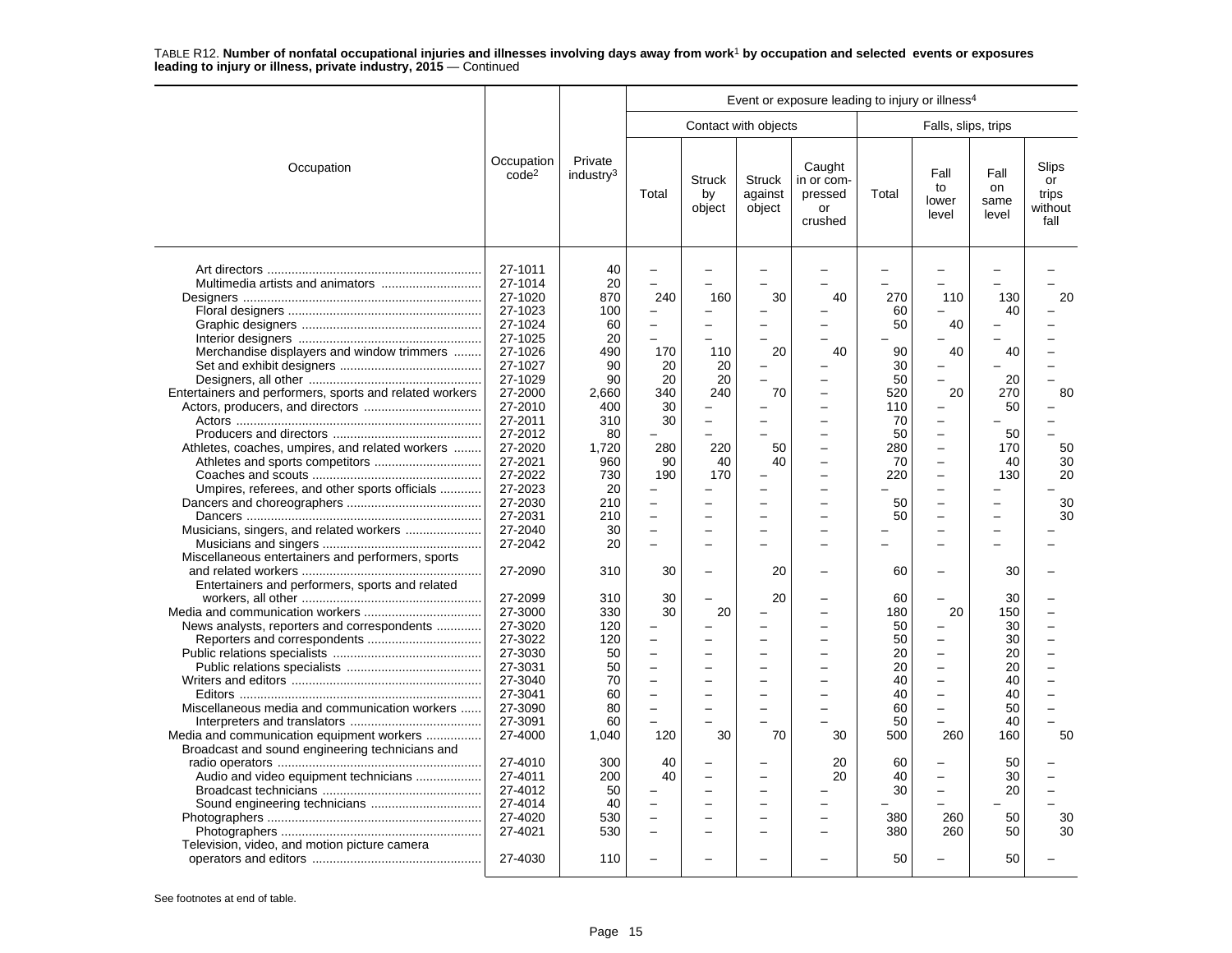|                                                         |                          |                                     |                      |                                                           |           | Event or exposure leading to injury or illness <sup>4</sup> |                                 |       |                                                  |                                                                     |                                    |                                     |
|---------------------------------------------------------|--------------------------|-------------------------------------|----------------------|-----------------------------------------------------------|-----------|-------------------------------------------------------------|---------------------------------|-------|--------------------------------------------------|---------------------------------------------------------------------|------------------------------------|-------------------------------------|
|                                                         |                          | Overexertion and bodily<br>reaction |                      | Expo-<br>sure                                             | incidents | Transportation                                              |                                 |       |                                                  | Violence and other injuries by persons<br>or animals                |                                    |                                     |
| Occupation                                              | Total                    | In lifting<br>or<br>lowering        | Repetitive<br>motion | to<br>harmful<br>sub-<br>stance<br>or<br>environ-<br>ment | Total     | Roadway<br>incidents                                        | Fires<br>and<br>explo-<br>sions | Total | Inten-<br>tional<br>injury<br>by other<br>person | Injury by<br>person--<br>uninten-<br>tional or<br>intent<br>unknown | Animal<br>and<br>insect<br>related | All<br>other<br>events <sup>5</sup> |
|                                                         | 20<br>L.<br>280          | 110                                 | 30                   | $\sim$<br>$\overline{\phantom{0}}$                        | 40        | 30                                                          |                                 |       |                                                  |                                                                     |                                    | 20                                  |
|                                                         | 30                       |                                     | 20                   | $\overline{\phantom{0}}$                                  |           |                                                             |                                 |       |                                                  |                                                                     |                                    |                                     |
|                                                         | $\overline{\phantom{a}}$ |                                     |                      |                                                           |           |                                                             |                                 |       |                                                  |                                                                     |                                    |                                     |
|                                                         | $\overline{a}$           |                                     |                      | $\overline{\phantom{0}}$                                  |           |                                                             |                                 |       |                                                  |                                                                     |                                    |                                     |
| Merchandise displayers and window trimmers              | 180                      | 80                                  |                      | $\sim$                                                    | 40        | 30                                                          |                                 |       |                                                  |                                                                     |                                    |                                     |
|                                                         | 40                       | 20                                  |                      | $\sim$                                                    |           |                                                             |                                 |       |                                                  |                                                                     |                                    |                                     |
|                                                         | 20                       |                                     |                      |                                                           |           |                                                             |                                 |       |                                                  |                                                                     |                                    |                                     |
| Entertainers and performers, sports and related workers | 1,330                    | 40                                  | 130                  | 20                                                        | 30        | 20                                                          |                                 | 410   | 30                                               | 350                                                                 | 30                                 |                                     |
|                                                         | 240                      | 20                                  |                      | $\overline{\phantom{0}}$                                  |           |                                                             |                                 |       |                                                  |                                                                     |                                    |                                     |
|                                                         | 210                      |                                     |                      |                                                           |           |                                                             |                                 |       |                                                  |                                                                     |                                    |                                     |
|                                                         | 30                       | 20                                  |                      | $\sim$                                                    |           |                                                             |                                 |       |                                                  |                                                                     |                                    |                                     |
|                                                         | 770                      |                                     | 110                  |                                                           | 20        |                                                             |                                 | 360   | $\qquad \qquad -$                                | 330                                                                 | 30                                 |                                     |
| Athletes, coaches, umpires, and related workers         | 520                      |                                     | 110                  |                                                           |           |                                                             |                                 | 290   | $\overline{a}$                                   | 270                                                                 |                                    |                                     |
|                                                         | 250                      |                                     |                      |                                                           | 20        |                                                             |                                 | 50    | $\overline{a}$                                   | 50                                                                  |                                    |                                     |
|                                                         | $\overline{a}$           |                                     |                      | $\overline{\phantom{a}}$                                  |           |                                                             | $\overline{\phantom{a}}$        | 20    | ÷                                                |                                                                     | 20                                 |                                     |
| Umpires, referees, and other sports officials           | 150                      | 20                                  |                      | $\overline{\phantom{a}}$                                  |           |                                                             |                                 |       |                                                  |                                                                     |                                    |                                     |
|                                                         | 150                      | 20                                  |                      |                                                           |           |                                                             |                                 |       |                                                  |                                                                     |                                    |                                     |
|                                                         | $\overline{\phantom{0}}$ |                                     |                      |                                                           |           |                                                             |                                 |       |                                                  |                                                                     |                                    |                                     |
| Musicians, singers, and related workers                 | $\overline{\phantom{0}}$ |                                     |                      |                                                           |           |                                                             |                                 |       |                                                  |                                                                     |                                    |                                     |
|                                                         |                          |                                     |                      |                                                           |           |                                                             |                                 |       |                                                  |                                                                     |                                    |                                     |
| Miscellaneous entertainers and performers, sports       |                          |                                     |                      |                                                           |           |                                                             |                                 |       |                                                  |                                                                     |                                    |                                     |
|                                                         | 160                      |                                     |                      |                                                           |           |                                                             |                                 | 40    | 20                                               | 20                                                                  |                                    |                                     |
| Entertainers and performers, sports and related         |                          |                                     |                      |                                                           |           |                                                             |                                 |       |                                                  |                                                                     |                                    |                                     |
|                                                         | 160                      |                                     |                      |                                                           |           |                                                             |                                 | 40    | 20                                               | 20                                                                  |                                    |                                     |
|                                                         | 70<br>40                 |                                     | 30                   | 20                                                        | 20        | 20                                                          |                                 |       | $\overline{\phantom{0}}$                         |                                                                     |                                    |                                     |
| News analysts, reporters and correspondents             |                          |                                     |                      |                                                           |           |                                                             |                                 |       |                                                  |                                                                     |                                    |                                     |
|                                                         | 40                       |                                     |                      |                                                           |           |                                                             |                                 |       |                                                  |                                                                     |                                    |                                     |
|                                                         | $\overline{\phantom{0}}$ |                                     |                      |                                                           |           |                                                             |                                 |       |                                                  |                                                                     |                                    |                                     |
|                                                         | $\overline{a}$           |                                     |                      |                                                           |           |                                                             |                                 |       |                                                  |                                                                     |                                    |                                     |
|                                                         | $\equiv$                 |                                     |                      | $\overline{\phantom{0}}$                                  |           |                                                             |                                 |       |                                                  |                                                                     |                                    |                                     |
|                                                         | $\overline{\phantom{0}}$ |                                     |                      |                                                           |           |                                                             |                                 |       |                                                  |                                                                     |                                    |                                     |
| Miscellaneous media and communication workers           | $\overline{a}$           |                                     |                      | $\overline{\phantom{0}}$                                  |           |                                                             |                                 |       |                                                  |                                                                     |                                    |                                     |
|                                                         |                          |                                     |                      |                                                           |           |                                                             |                                 |       |                                                  |                                                                     |                                    |                                     |
| Media and communication equipment workers               | 280                      | 40                                  |                      | 70                                                        | 30        | 30                                                          |                                 | 20    |                                                  |                                                                     |                                    |                                     |
| Broadcast and sound engineering technicians and         |                          |                                     |                      |                                                           |           |                                                             |                                 |       |                                                  |                                                                     |                                    |                                     |
|                                                         | 140                      |                                     |                      | 50                                                        |           |                                                             |                                 |       |                                                  |                                                                     |                                    |                                     |
| Audio and video equipment technicians                   | 120                      |                                     |                      |                                                           |           |                                                             |                                 |       |                                                  |                                                                     |                                    |                                     |
|                                                         | 20                       |                                     |                      |                                                           |           |                                                             |                                 |       |                                                  |                                                                     |                                    |                                     |
|                                                         | $\overline{\phantom{0}}$ |                                     |                      | 40                                                        |           |                                                             |                                 |       |                                                  |                                                                     |                                    |                                     |
|                                                         | 70                       | 20                                  |                      | 20                                                        | 30        | 30                                                          | $\overline{\phantom{a}}$        | 20    | $\overline{\phantom{0}}$                         |                                                                     |                                    |                                     |
|                                                         | 70                       | 20                                  |                      | 20                                                        | 30        | 30                                                          |                                 | 20    |                                                  |                                                                     |                                    |                                     |
| Television, video, and motion picture camera            | 30                       |                                     |                      |                                                           |           |                                                             |                                 |       |                                                  |                                                                     |                                    |                                     |
|                                                         |                          |                                     |                      |                                                           |           |                                                             |                                 |       |                                                  |                                                                     |                                    |                                     |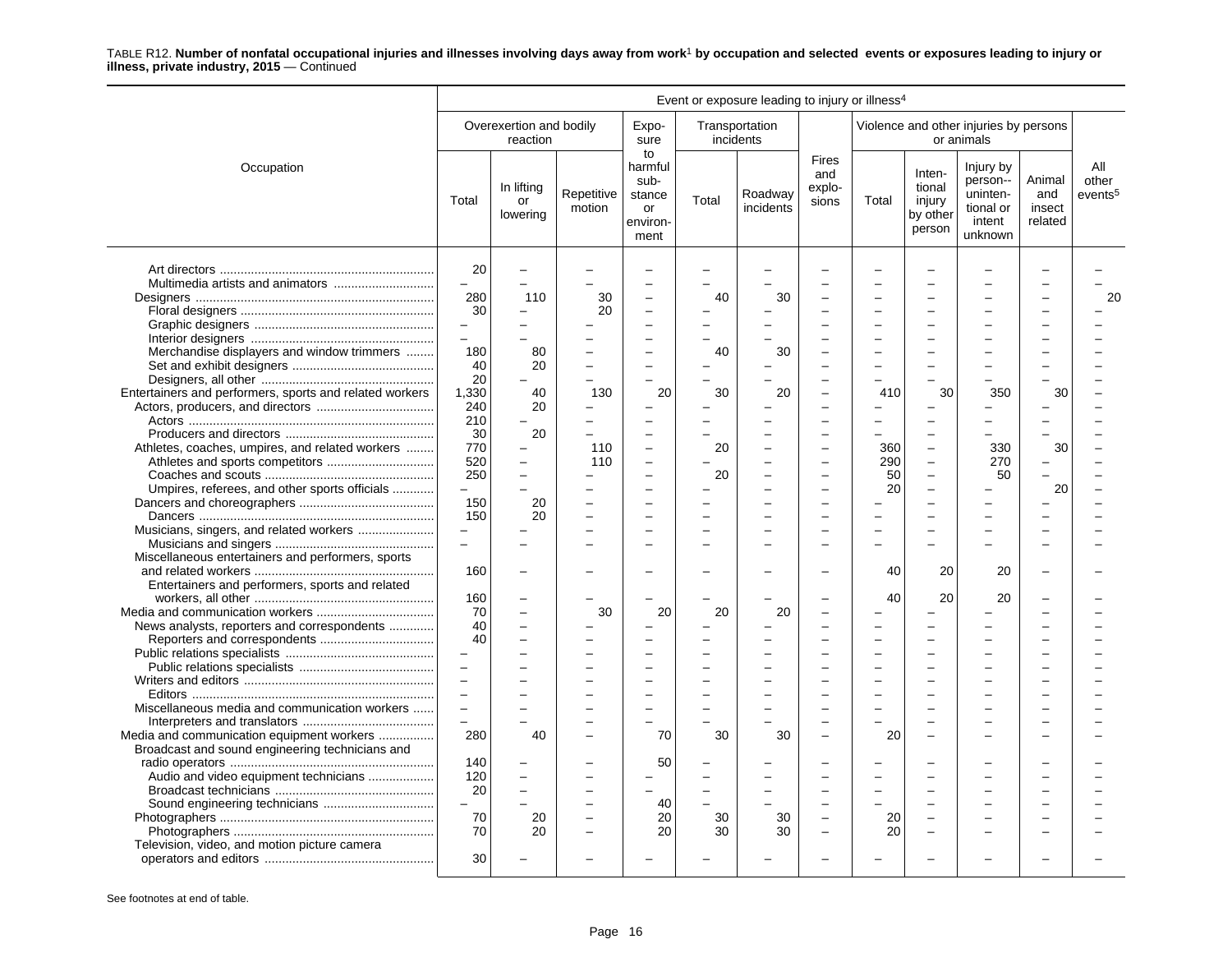| Contact with objects<br>Falls, slips, trips<br>Private<br>Occupation<br>Caught<br>Occupation<br>Fall<br>code <sup>2</sup><br>industry <sup>3</sup><br><b>Struck</b><br><b>Struck</b><br>in or com-<br>to<br>Total<br>against<br>pressed<br>Total<br>by<br>lower                                 | Fall<br>on<br>same<br>level<br>50 | Slips<br>or<br>trips<br>without<br>fall |
|-------------------------------------------------------------------------------------------------------------------------------------------------------------------------------------------------------------------------------------------------------------------------------------------------|-----------------------------------|-----------------------------------------|
|                                                                                                                                                                                                                                                                                                 |                                   |                                         |
| object<br>object<br>or<br>level<br>crushed                                                                                                                                                                                                                                                      |                                   |                                         |
| Camera operators, television, video, and motion<br>27-4031<br>110<br>50<br>Miscellaneous media and communication equipment<br>27-4090<br>90<br>60<br>50                                                                                                                                         |                                   |                                         |
| Media and communication equipment workers, all                                                                                                                                                                                                                                                  |                                   |                                         |
| 27-4099<br>90<br>60<br>50<br>29-0000<br>5,610<br>3,150<br>13,360<br>1,060<br>Healthcare practitioners and technical occupations<br>48,510<br>1,650<br>490<br>24,290<br>2,550<br>Health diagnosing and treating practitioners<br>29-1000<br>1,370<br>760<br>230<br>6,540<br>380<br>29-1020<br>20 | 10,500<br>5,350                   | 1,730<br>800                            |
| 29-1021<br>20<br>-<br>-                                                                                                                                                                                                                                                                         |                                   |                                         |
| 29-1030<br>60<br>30                                                                                                                                                                                                                                                                             | 30                                |                                         |
| 30<br>29-1031<br>60<br>$\overline{\phantom{0}}$<br>L.<br>29-1050<br>370<br>60<br>130<br>50<br>$\equiv$<br>$\overline{\phantom{a}}$<br>$\overline{\phantom{0}}$                                                                                                                                  | 30<br>120                         | $\equiv$                                |
| 29-1051<br>370<br>60<br>50<br>130<br>$\overline{a}$<br>$\overline{\phantom{a}}$                                                                                                                                                                                                                 | 120                               | $\overline{a}$                          |
| 29-1060<br>280<br>30<br>150<br>$\overline{\phantom{0}}$                                                                                                                                                                                                                                         | 130                               |                                         |
| 29-1066<br>20<br>20<br>-                                                                                                                                                                                                                                                                        | 20                                |                                         |
| 29-1069<br>230<br>30<br>120<br>-                                                                                                                                                                                                                                                                | 100                               | $\overline{\phantom{0}}$                |
| 29-1070<br>30<br>140<br>30<br>40<br>L.<br>$\overline{\phantom{0}}$                                                                                                                                                                                                                              | 40                                |                                         |
| 29-1071<br>30<br>140<br>30<br>40                                                                                                                                                                                                                                                                | 40                                |                                         |
| 29-1120<br>210<br>2.470<br>140<br>50<br>510<br>50                                                                                                                                                                                                                                               | 390                               | 70                                      |
| 29-1122<br>420<br>20<br>90                                                                                                                                                                                                                                                                      | 70                                |                                         |
| 29-1123<br>690<br>30<br>20<br>130<br>40<br>L.                                                                                                                                                                                                                                                   | 70                                |                                         |
| 29-1124<br>20<br>40<br>$\overline{\phantom{0}}$<br>$\overline{\phantom{0}}$<br>29-1125<br>80<br>$\overline{\phantom{0}}$<br>$\overline{\phantom{0}}$                                                                                                                                            |                                   |                                         |
| -<br>29-1126<br>850<br>110<br>70<br>30<br>190<br>L<br>$\overline{\phantom{0}}$                                                                                                                                                                                                                  | 160                               | 20                                      |
| 29-1127<br>180<br>40                                                                                                                                                                                                                                                                            | 30                                |                                         |
| 29-1129<br>20<br>30<br>210<br>20<br>$\overline{\phantom{0}}$<br>$\overline{\phantom{0}}$                                                                                                                                                                                                        | 20                                |                                         |
| 29-1130<br>280<br>$\overline{\phantom{0}}$<br>L.<br>-                                                                                                                                                                                                                                           |                                   |                                         |
| 29-1131<br>280                                                                                                                                                                                                                                                                                  |                                   |                                         |
| 29-1140<br>20.360<br>2.180<br>1.140<br>5.480<br>680<br>180<br>310                                                                                                                                                                                                                               | 4.450                             | 710                                     |
| 5.480<br>29-1141<br>20,360<br>2,180<br>1,140<br>680<br>180<br>310                                                                                                                                                                                                                               | 4,450                             | 710                                     |
| 29-1150<br>60<br>30<br>$\equiv$<br>L                                                                                                                                                                                                                                                            | 30                                |                                         |
| 29-1151<br>60<br>30<br>$\overline{\phantom{0}}$<br>$\overline{\phantom{0}}$<br>$\overline{\phantom{0}}$<br>$\overline{\phantom{0}}$                                                                                                                                                             | 30                                |                                         |
| 29-1170<br>20<br>160<br>240<br>$\overline{\phantom{0}}$<br>$\overline{\phantom{0}}$<br>$\overline{\phantom{0}}$                                                                                                                                                                                 | 150                               | $\overline{\phantom{0}}$                |
| 29-1171<br>240<br>20<br>160                                                                                                                                                                                                                                                                     | 150                               | $\equiv$                                |
| 29-2000<br>23,660<br>2,920<br>1,690<br>6,660<br>850<br>250<br>670                                                                                                                                                                                                                               | 5,030                             | 910                                     |
| 29-2010<br>240<br>Clinical laboratory technologists and technicians<br>1,910<br>150<br>20<br>630<br>50<br>70<br>20<br>Medical and clinical laboratory technologists<br>29-2011<br>270<br>20<br>110                                                                                              | 470<br>80                         | 110<br>20                               |
| 29-2012<br>Medical and clinical laboratory technicians<br>1,640<br>220<br>150<br>50<br>20<br>520<br>30                                                                                                                                                                                          | 390                               | 100                                     |
| 29-2020<br>510<br>40<br>$\overline{\phantom{m}}$<br>-<br>-                                                                                                                                                                                                                                      |                                   |                                         |
| 29-2021<br>40<br>510                                                                                                                                                                                                                                                                            |                                   |                                         |
| 29-2030<br>2,070<br>570<br>450<br>430<br>20<br>Diagnostic related technologists and technicians<br>70<br>40                                                                                                                                                                                     | 370                               | 40                                      |
| Cardiovascular technologists and technicians<br>29-2031<br>360<br>90<br>50<br>30<br>100<br>-                                                                                                                                                                                                    | 90                                |                                         |
| 29-2032<br>190<br>40<br>$\overline{\phantom{0}}$                                                                                                                                                                                                                                                | 20                                |                                         |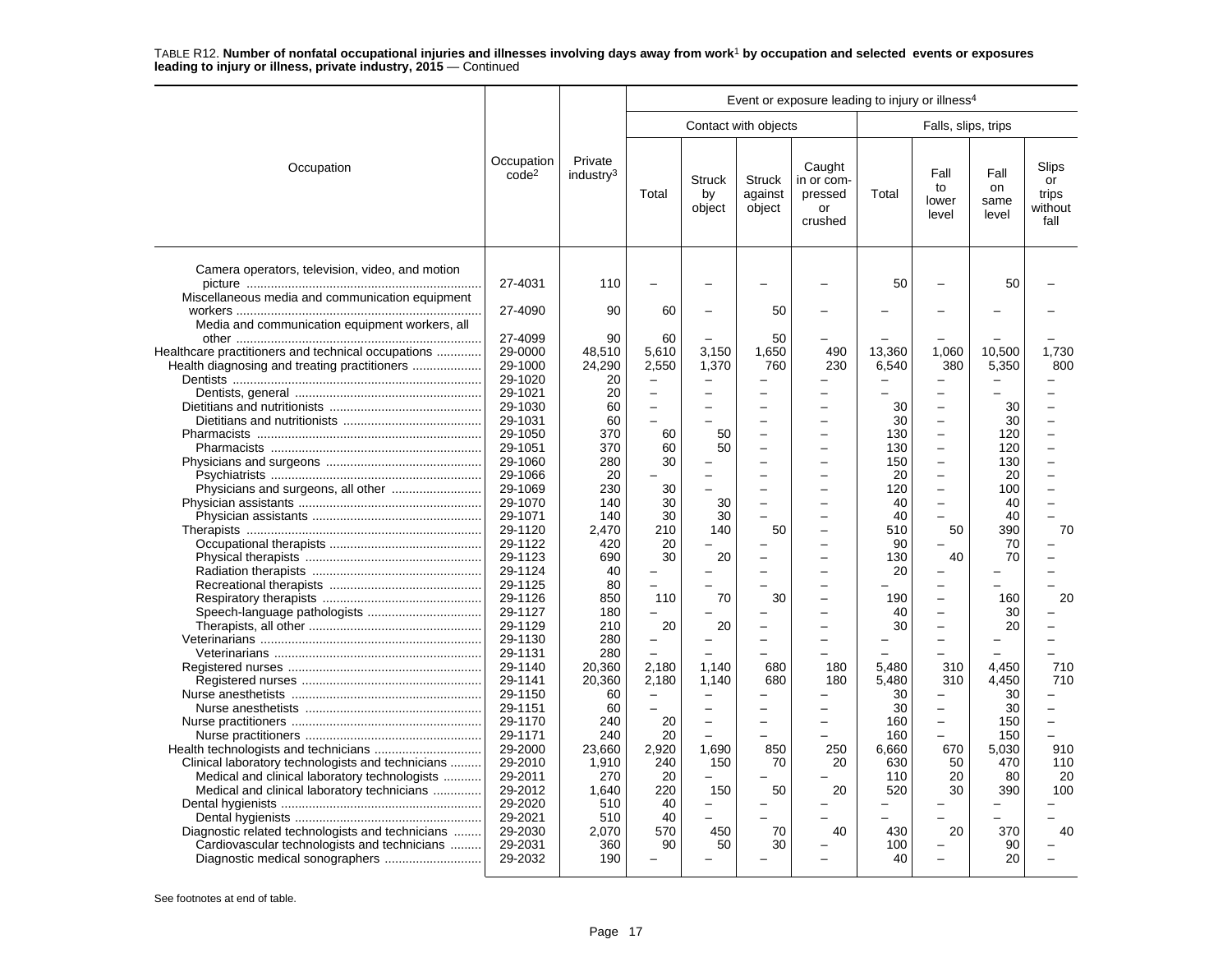|                                                    |        |                                     |                      |                                                           |                          | Event or exposure leading to injury or illness <sup>4</sup> |                                        |                          |                                                  |                                                                     |                                    |                                     |
|----------------------------------------------------|--------|-------------------------------------|----------------------|-----------------------------------------------------------|--------------------------|-------------------------------------------------------------|----------------------------------------|--------------------------|--------------------------------------------------|---------------------------------------------------------------------|------------------------------------|-------------------------------------|
|                                                    |        | Overexertion and bodily<br>reaction |                      | Expo-<br>sure                                             | incidents                | Transportation                                              |                                        |                          |                                                  | Violence and other injuries by persons<br>or animals                |                                    |                                     |
| Occupation                                         | Total  | In lifting<br>or<br>lowering        | Repetitive<br>motion | to<br>harmful<br>sub-<br>stance<br>or<br>environ-<br>ment | Total                    | Roadway<br>incidents                                        | <b>Fires</b><br>and<br>explo-<br>sions | Total                    | Inten-<br>tional<br>injury<br>by other<br>person | Injury by<br>person--<br>uninten-<br>tional or<br>intent<br>unknown | Animal<br>and<br>insect<br>related | All<br>other<br>events <sup>5</sup> |
| Camera operators, television, video, and motion    | 30     |                                     |                      |                                                           |                          |                                                             |                                        |                          |                                                  |                                                                     |                                    |                                     |
| Miscellaneous media and communication equipment    |        |                                     |                      |                                                           |                          |                                                             |                                        |                          |                                                  |                                                                     |                                    |                                     |
|                                                    | 30     |                                     |                      |                                                           |                          |                                                             |                                        |                          |                                                  |                                                                     |                                    |                                     |
| Media and communication equipment workers, all     |        |                                     |                      |                                                           |                          |                                                             |                                        |                          |                                                  |                                                                     |                                    |                                     |
|                                                    | 30     |                                     |                      |                                                           |                          |                                                             |                                        |                          |                                                  |                                                                     |                                    |                                     |
| Healthcare practitioners and technical occupations | 20,070 | 5,120                               | 1,080                | 2,060                                                     | 1,760                    | 1,620                                                       | $\equiv$                               | 5,520                    | 2,480                                            | 1,690                                                               | 1,330                              | 120                                 |
| Health diagnosing and treating practitioners       | 10,280 | 2,090                               | 300                  | 820                                                       | 1,100                    | 1,050                                                       | $\overline{\phantom{0}}$               | 2,960                    | 1,330                                            | 1,180                                                               | 460                                | 30                                  |
|                                                    | 20     |                                     | 20                   |                                                           |                          |                                                             |                                        |                          |                                                  |                                                                     |                                    |                                     |
|                                                    | 20     | $\equiv$                            | 20                   | $\overline{\phantom{0}}$                                  |                          | L,                                                          |                                        | $\overline{\phantom{a}}$ |                                                  |                                                                     |                                    |                                     |
|                                                    |        |                                     |                      |                                                           |                          |                                                             |                                        |                          |                                                  |                                                                     |                                    |                                     |
|                                                    |        |                                     |                      |                                                           |                          |                                                             |                                        |                          |                                                  |                                                                     |                                    |                                     |
|                                                    | 150    | 30                                  | 30                   | 20                                                        | $\overline{\phantom{0}}$ |                                                             |                                        |                          |                                                  |                                                                     |                                    |                                     |
|                                                    | 150    | 30                                  | 30                   | 20                                                        | $\overline{\phantom{0}}$ |                                                             | $\equiv$                               |                          |                                                  |                                                                     |                                    |                                     |
|                                                    | 50     |                                     |                      | 30                                                        |                          |                                                             |                                        | 20                       | 20                                               |                                                                     |                                    |                                     |
|                                                    |        |                                     |                      |                                                           |                          |                                                             |                                        |                          |                                                  |                                                                     |                                    |                                     |
|                                                    | 40     |                                     |                      | 30                                                        | $\overline{\phantom{0}}$ |                                                             |                                        |                          |                                                  |                                                                     |                                    |                                     |
|                                                    | 60     | $\overline{\phantom{0}}$            |                      |                                                           |                          |                                                             |                                        |                          |                                                  |                                                                     |                                    |                                     |
|                                                    | 60     |                                     |                      |                                                           |                          |                                                             |                                        |                          |                                                  |                                                                     |                                    |                                     |
|                                                    | 1,010  | 180                                 |                      | 60                                                        | 370                      | 360                                                         | $\equiv$                               | 310                      | 160                                              | 110                                                                 | 40                                 |                                     |
|                                                    | 250    | 60                                  |                      |                                                           | 20                       | 20                                                          | $\overline{\phantom{0}}$               | 40                       | 20                                               |                                                                     |                                    |                                     |
|                                                    | 360    | 80                                  |                      |                                                           | 80                       | 80                                                          |                                        | 80                       | 20                                               | 30                                                                  | 20                                 |                                     |
|                                                    | 20     |                                     |                      |                                                           |                          |                                                             |                                        |                          |                                                  |                                                                     |                                    |                                     |
|                                                    | 20     | $\overline{\phantom{a}}$            |                      |                                                           |                          |                                                             |                                        | 30                       | 20                                               |                                                                     |                                    |                                     |
|                                                    | 240    | 30                                  |                      | 30                                                        | 230                      |                                                             | $\overline{a}$                         | 50                       | 20                                               | 30                                                                  |                                    |                                     |
|                                                    | 70     |                                     |                      |                                                           | 20                       | 20                                                          |                                        | 40                       | 30                                               |                                                                     |                                    |                                     |
|                                                    | 60     | 20                                  |                      |                                                           | 20                       | 20                                                          |                                        | 70                       | 40                                               | 20                                                                  |                                    |                                     |
|                                                    | 30     |                                     |                      |                                                           |                          |                                                             |                                        | 230                      |                                                  |                                                                     | 230                                |                                     |
|                                                    | 30     |                                     |                      |                                                           |                          |                                                             | $\equiv$                               | 230                      |                                                  |                                                                     | 230                                |                                     |
|                                                    | 8,890  | 1,860                               | 210                  | 690                                                       | 710                      | 670                                                         | $\overline{\phantom{0}}$               | 2,380                    | 1,140                                            | 1,060                                                               | 180                                | 20                                  |
|                                                    | 8,890  | 1,860                               | 210                  | 690                                                       | 710                      | 670                                                         | $\overline{\phantom{0}}$               | 2,380                    | 1,140                                            | 1,060                                                               | 180                                | 20                                  |
|                                                    | 20     |                                     |                      |                                                           |                          |                                                             |                                        | L.                       | ÷                                                |                                                                     |                                    |                                     |
|                                                    | 20     | $\overline{\phantom{m}}$            |                      |                                                           |                          |                                                             |                                        |                          |                                                  |                                                                     |                                    |                                     |
|                                                    | 30     | $\equiv$                            | -                    | $\overline{\phantom{0}}$                                  | 20                       | $\overline{a}$                                              | $\equiv$                               | $\overline{\phantom{a}}$ | $\equiv$                                         |                                                                     | $\equiv$                           |                                     |
|                                                    | 30     |                                     |                      |                                                           | 20                       |                                                             |                                        |                          |                                                  |                                                                     |                                    |                                     |
|                                                    | 9,640  | 2,990                               | 780                  | 1,200                                                     | 640                      | 560                                                         |                                        | 2,500                    | 1,130                                            | 490                                                                 | 870                                | 80                                  |
| Clinical laboratory technologists and technicians  | 780    | 90                                  | 240                  | 180                                                       | 30                       | 30                                                          | $\overline{\phantom{0}}$               | 30                       | $\overline{\phantom{0}}$                         | 20                                                                  |                                    |                                     |
| Medical and clinical laboratory technologists      | 100    |                                     | 40                   | 40                                                        |                          |                                                             |                                        |                          |                                                  |                                                                     |                                    |                                     |
| Medical and clinical laboratory technicians        | 680    | 80                                  | 200                  | 140                                                       | 30                       | 30                                                          |                                        | 30                       |                                                  |                                                                     |                                    |                                     |
|                                                    | 470    | $\overline{\phantom{m}}$            | 170                  | -                                                         |                          |                                                             |                                        |                          |                                                  |                                                                     |                                    |                                     |
|                                                    | 470    |                                     | 170                  |                                                           |                          |                                                             |                                        |                          |                                                  |                                                                     |                                    |                                     |
| Diagnostic related technologists and technicians   | 870    | 170                                 | 70                   | 80                                                        | 40                       | 40                                                          |                                        | 70                       | 40                                               | 30                                                                  |                                    |                                     |
| Cardiovascular technologists and technicians       | 100    | 20                                  |                      | 20                                                        | 40                       | 40                                                          |                                        |                          |                                                  |                                                                     |                                    |                                     |
|                                                    | 130    |                                     | 30                   |                                                           |                          |                                                             |                                        |                          |                                                  |                                                                     |                                    |                                     |
|                                                    |        |                                     |                      |                                                           |                          |                                                             |                                        |                          |                                                  |                                                                     |                                    |                                     |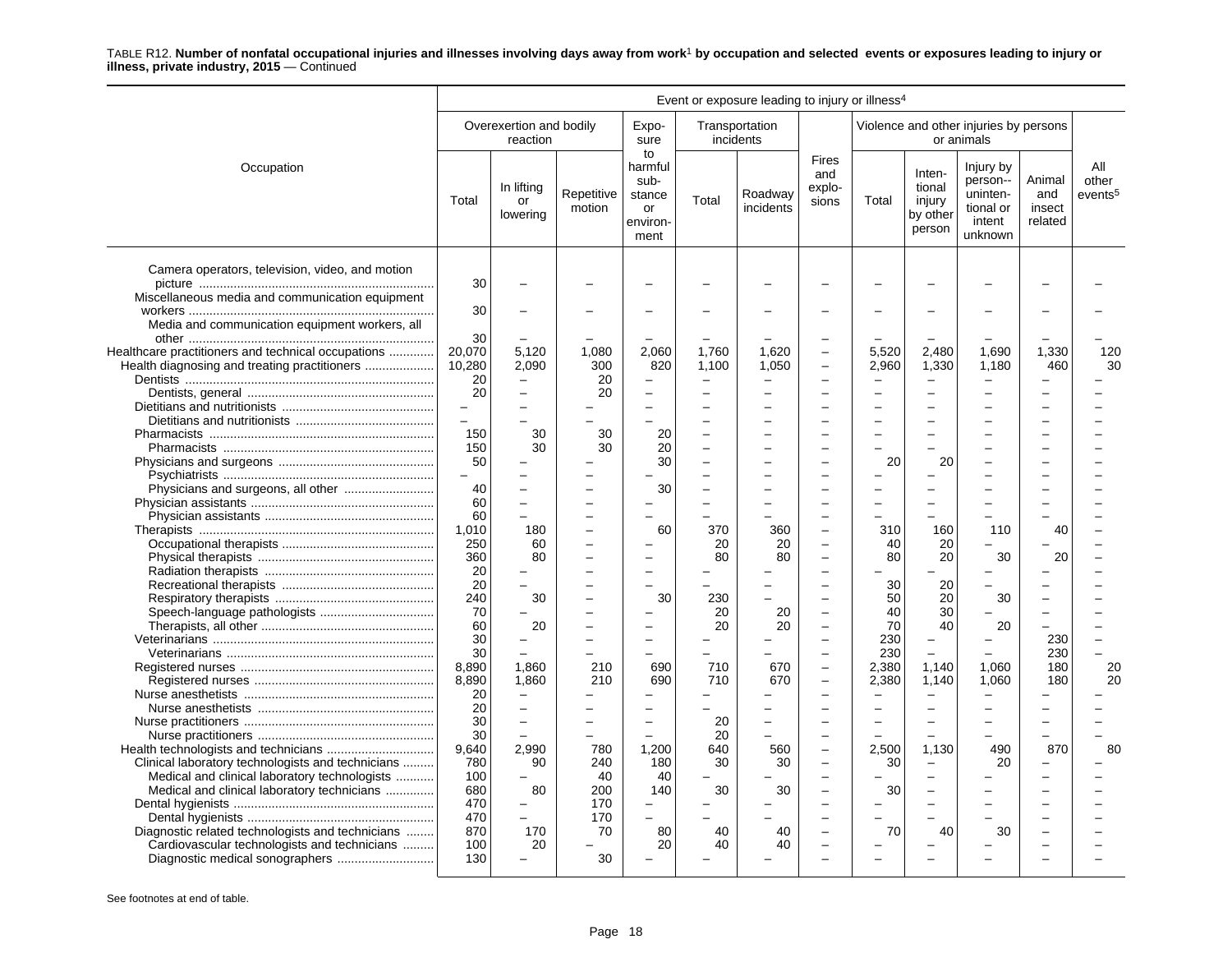|                                                                                                                                                                                                              |                                                                                      |                                                                        |                                                             |                                                            |                                                      | Event or exposure leading to injury or illness <sup>4</sup>      |                                                                |                                                                                                                                          |                                                              |                                                    |
|--------------------------------------------------------------------------------------------------------------------------------------------------------------------------------------------------------------|--------------------------------------------------------------------------------------|------------------------------------------------------------------------|-------------------------------------------------------------|------------------------------------------------------------|------------------------------------------------------|------------------------------------------------------------------|----------------------------------------------------------------|------------------------------------------------------------------------------------------------------------------------------------------|--------------------------------------------------------------|----------------------------------------------------|
|                                                                                                                                                                                                              |                                                                                      |                                                                        |                                                             |                                                            | Contact with objects                                 |                                                                  |                                                                | Falls, slips, trips                                                                                                                      |                                                              |                                                    |
| Occupation                                                                                                                                                                                                   | Occupation<br>code <sup>2</sup>                                                      | Private<br>industry <sup>3</sup>                                       | Total                                                       | <b>Struck</b><br>by<br>object                              | <b>Struck</b><br>against<br>object                   | Caught<br>in or com-<br>pressed<br>or<br>crushed                 | Total                                                          | Fall<br>to<br>lower<br>level                                                                                                             | Fall<br>on<br>same<br>level                                  | Slips<br>or<br>trips<br>without<br>fall            |
| Magnetic resonance imaging technologists<br>Emergency medical technicians and paramedics<br>Emergency medical technicians and paramedics<br>Health practitioner support technologists and                    | 29-2033<br>29-2034<br>29-2035<br>29-2040<br>29-2041                                  | 60<br>1.340<br>130<br>4,160<br>4,160                                   | 450<br>310<br>310                                           | 390<br>140<br>140                                          | 30<br>90<br>90                                       | 30<br>50<br>50                                                   | 20<br>250<br>20<br>570<br>570                                  | $\overline{\phantom{0}}$<br>$\equiv$<br>L.<br>70<br>70                                                                                   | 220<br>20<br>300<br>300                                      | 20<br>180<br>180                                   |
|                                                                                                                                                                                                              | 29-2050<br>29-2051<br>29-2052<br>29-2053<br>29-2054<br>29-2055                       | 7,950<br>1.860<br>860<br>1,330<br>60<br>1,590                          | 1,140<br>430<br>180<br>130<br>20<br>300                     | 650<br>290<br>80<br>100<br>150                             | 330<br>100<br>40<br>20<br>90                         | 120<br>40<br>30<br>50                                            | 2,490<br>650<br>380<br>120<br>530                              | 410<br>30<br>$\overline{\phantom{0}}$<br>$\overline{\phantom{0}}$<br>40                                                                  | 1,830<br>520<br>320<br>110<br>450                            | 240<br>100<br>50<br>$\overline{\phantom{0}}$<br>40 |
| Veterinary technologists and technicians<br>Licensed practical and licensed vocational nurses<br>Licensed practical and licensed vocational nurses<br>Medical records and health information technicians     | 29-2056<br>29-2057<br>29-2060<br>29-2061<br>29-2070                                  | 1.660<br>600<br>5.590<br>5,590<br>460                                  | 80<br>380<br>380<br>40                                      | $\equiv$<br>170<br>170<br>30                               | 70<br>160<br>160                                     | 20<br>20                                                         | 370<br>420<br>2.040<br>2,040<br>270                            | $\overline{\phantom{0}}$<br>70<br>70<br>40                                                                                               | 340<br>80<br>1.680<br>1,680<br>210                           | 40<br>270<br>270<br>20                             |
| Medical records and health information technicians<br>Miscellaneous health technologists and technicians<br>Health technologists and technicians, all other                                                  | 29-2071<br>29-2080<br>29-2081<br>29-2090<br>29-2099                                  | 460<br>100<br>100<br>920<br>910                                        | 40<br>110<br>110                                            | 30<br>60<br>60                                             | 50<br>40                                             | $\overline{\phantom{0}}$<br>$\overline{\phantom{0}}$<br>$\equiv$ | 270<br>220<br>220                                              | 40<br>$\overline{\phantom{0}}$<br>$\overline{\phantom{0}}$<br>$\overline{\phantom{0}}$                                                   | 210<br>160<br>160                                            | 20<br>50<br>50                                     |
| Other healthcare practitioners and technical occupations<br>Occupational health and safety specialists and<br>Occupational health and safety specialists<br>Miscellaneous health practitioners and technical | 29-9000<br>29-9010<br>29-9011                                                        | 560<br>170<br>160                                                      | 130<br>60<br>60                                             | 90<br>20<br>20                                             | 40<br>$\overline{\phantom{0}}$<br>$\overline{a}$     | $\equiv$                                                         | 160<br>80<br>80                                                | $\overline{\phantom{0}}$<br>$\overline{\phantom{0}}$<br>$\overline{\phantom{0}}$                                                         | 130<br>70<br>70                                              | 20                                                 |
| Healthcare practitioners and technical workers, all                                                                                                                                                          | 29-9090<br>29-9091                                                                   | 390<br>60                                                              | 70<br>40                                                    | 60<br>40                                                   | $\overline{\phantom{0}}$<br>$\overline{\phantom{0}}$ | $\sim$                                                           | 70                                                             | $\overline{\phantom{0}}$<br>$\overline{\phantom{0}}$                                                                                     | 60                                                           |                                                    |
| Nursing, psychiatric, and home health aides<br>Nursing, psychiatric, and home health aides                                                                                                                   | 29-9099<br>31-0000<br>31-1000<br>31-1010<br>31-1011<br>31-1013<br>31-1014<br>31-1015 | 330<br>52,200<br>42,620<br>42.620<br>7,230<br>1,830<br>32,320<br>1,230 | 30<br>5,450<br>3,820<br>3,820<br>560<br>100<br>2,960<br>190 | 20<br>3,110<br>2,110<br>2,110<br>290<br>50<br>1.630<br>140 | 1,690<br>1,210<br>1,210<br>220<br>40<br>930<br>20    | 470<br>390<br>390<br>40<br>320<br>20                             | 70<br>10,940<br>8,470<br>8.470<br>1,910<br>330<br>6,090<br>140 | 700<br>470<br>470<br>270<br>180<br>$\overline{\phantom{0}}$                                                                              | 60<br>8,900<br>6,870<br>6.870<br>1,370<br>290<br>5,130<br>80 | 1,190<br>1,050<br>1,050<br>240<br>30<br>730<br>40  |
| Occupational therapy and physical therapist assistants<br>Occupational therapy assistants and aides<br>Physical therapist assistants and aides                                                               | 31-2000<br>31-2010<br>31-2011<br>31-2012<br>31-2020                                  | 700<br>390<br>170<br>210<br>320                                        | 30<br>20                                                    |                                                            |                                                      |                                                                  | 140<br>80<br>40<br>40<br>50                                    | $\overline{\phantom{0}}$<br>$\overline{\phantom{0}}$<br>$\overline{\phantom{0}}$<br>$\overline{\phantom{0}}$<br>$\overline{\phantom{0}}$ | 120<br>80<br>40<br>40<br>40                                  | 20                                                 |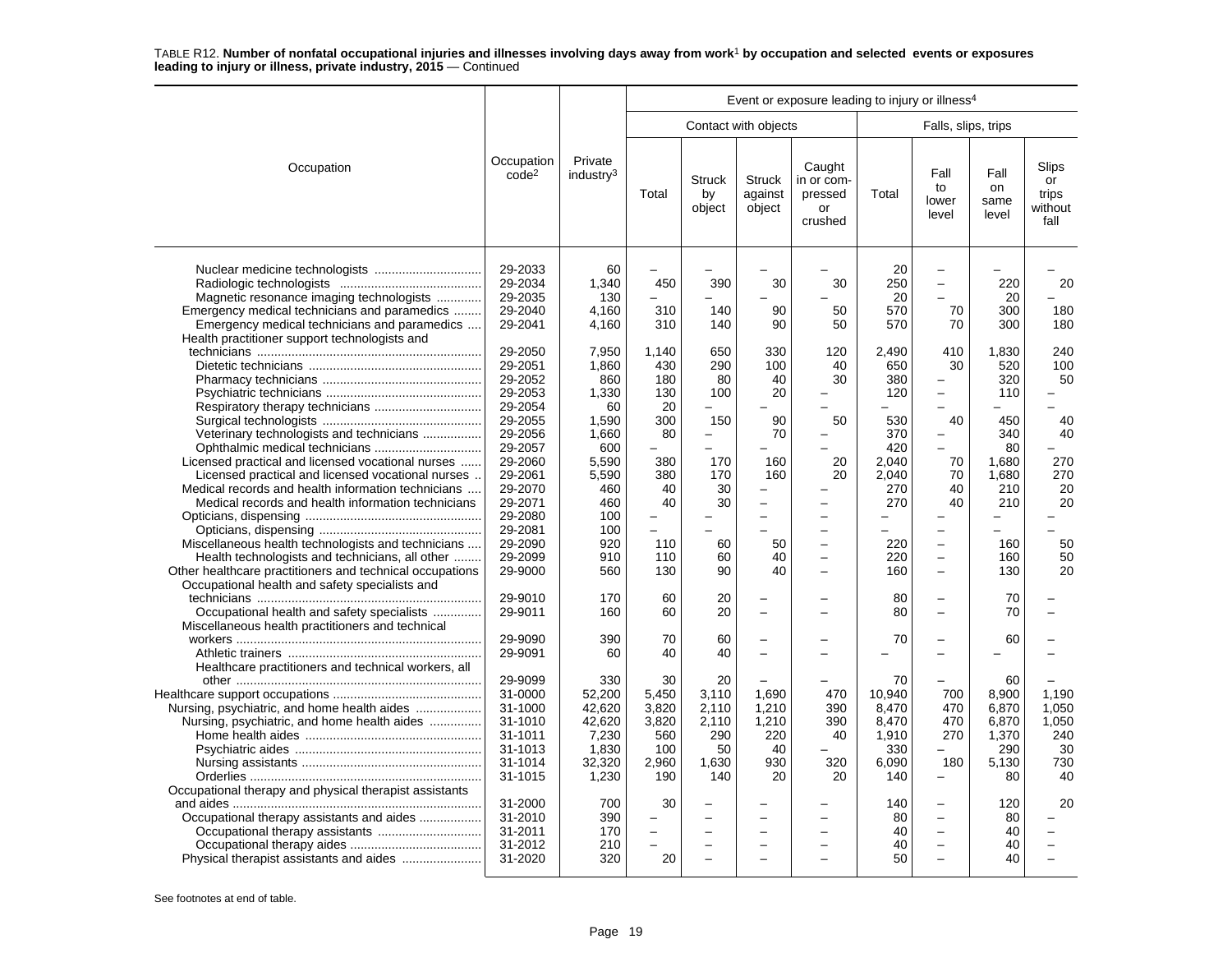|                                                                                                                                                                                                                    |                                                                    |                                                            |                                                                                  |                                                           |                                                      | Event or exposure leading to injury or illness <sup>4</sup> |                                                                              |                                                            |                                                                                  |                                                                     |                                    |                                     |
|--------------------------------------------------------------------------------------------------------------------------------------------------------------------------------------------------------------------|--------------------------------------------------------------------|------------------------------------------------------------|----------------------------------------------------------------------------------|-----------------------------------------------------------|------------------------------------------------------|-------------------------------------------------------------|------------------------------------------------------------------------------|------------------------------------------------------------|----------------------------------------------------------------------------------|---------------------------------------------------------------------|------------------------------------|-------------------------------------|
|                                                                                                                                                                                                                    |                                                                    | Overexertion and bodily<br>reaction                        |                                                                                  | Expo-<br>sure                                             |                                                      | Transportation<br>incidents                                 |                                                                              |                                                            |                                                                                  | Violence and other injuries by persons<br>or animals                |                                    |                                     |
| Occupation                                                                                                                                                                                                         | Total                                                              | In lifting<br>or<br>lowering                               | Repetitive<br>motion                                                             | to<br>harmful<br>sub-<br>stance<br>or<br>environ-<br>ment | Total                                                | Roadway<br>incidents                                        | <b>Fires</b><br>and<br>explo-<br>sions                                       | Total                                                      | Inten-<br>tional<br>injury<br>by other<br>person                                 | Injury by<br>person--<br>uninten-<br>tional or<br>intent<br>unknown | Animal<br>and<br>insect<br>related | All<br>other<br>events <sup>5</sup> |
| Nuclear medicine technologists<br>Magnetic resonance imaging technologists<br>Emergency medical technicians and paramedics<br>Emergency medical technicians and paramedics                                         | 30<br>520<br>90<br>2,660<br>2,660                                  | 120<br>20<br>1,350<br>1,350                                | 20<br>40<br>40                                                                   | 50<br>110<br>110                                          | 340<br>340                                           | 290<br>290                                                  | $\overline{\phantom{0}}$<br>$\sim$                                           | 50<br>170<br>170                                           | 20<br>100<br>100                                                                 | 20<br>70<br>70                                                      |                                    |                                     |
| Health practitioner support technologists and                                                                                                                                                                      | 2,100<br>480<br>270                                                | 740<br>270<br>50                                           | 150<br>30<br>80                                                                  | 540<br>220<br>20                                          | 40<br>$\overline{\phantom{0}}$<br>L.                 | 40                                                          | $\overline{\phantom{0}}$<br>$\overline{\phantom{0}}$                         | 1,580<br>20                                                | 590<br>$\equiv$                                                                  | 200                                                                 | 780                                | 50<br>40                            |
| Veterinary technologists and technicians                                                                                                                                                                           | 160<br>20<br>590<br>420                                            | -<br>$\overline{a}$<br>160<br>260                          | 20                                                                               | 110<br>170<br>20                                          | 30<br>$\overline{\phantom{0}}$<br>$\equiv$<br>L.     | 30                                                          | ÷<br>-<br>$\overline{\phantom{a}}$                                           | 770<br>760                                                 | 580                                                                              | 180                                                                 | 760                                |                                     |
| Licensed practical and licensed vocational nurses<br>Licensed practical and licensed vocational nurses<br>Medical records and health information technicians<br>Medical records and health information technicians | 170<br>2,230<br>2,230<br>110<br>110                                | 550<br>550<br>30<br>30                                     | 30<br>30<br>50<br>50                                                             | 200<br>200<br>20<br>20                                    | 150<br>150<br>-<br>-                                 | 140<br>140                                                  | $\overline{\phantom{0}}$                                                     | 580<br>580<br>20<br>20                                     | 340<br>340                                                                       | 150<br>150                                                          | 80<br>80                           | 20<br>20                            |
| Miscellaneous health technologists and technicians<br>Health technologists and technicians, all other                                                                                                              | 430<br>420                                                         | 80<br>80                                                   | 40<br>40                                                                         | 70<br>70                                                  | L.<br>L.<br>30<br>30                                 | 20<br>20                                                    | L.<br>$\overline{\phantom{0}}$                                               | 50<br>50                                                   | 30<br>30                                                                         | 20<br>20                                                            |                                    |                                     |
| Other healthcare practitioners and technical occupations<br>Occupational health and safety specialists and<br>Occupational health and safety specialists                                                           | 150<br>$\equiv$                                                    | 40                                                         |                                                                                  | 50                                                        |                                                      |                                                             |                                                                              | 60                                                         | 30                                                                               | 20                                                                  |                                    |                                     |
| Miscellaneous health practitioners and technical<br>Healthcare practitioners and technical workers, all                                                                                                            | 140                                                                | 30                                                         |                                                                                  | 40                                                        |                                                      |                                                             |                                                                              | 50                                                         | 30                                                                               | 20                                                                  |                                    |                                     |
| Nursing, psychiatric, and home health aides<br>Nursing, psychiatric, and home health aides                                                                                                                         | 130<br>24.630<br>21,710<br>21,710<br>3,070<br>430<br>17,410<br>800 | 30<br>5.640<br>5,020<br>5,020<br>830<br>40<br>4,020<br>130 | 480<br>250<br>250<br>90<br>160<br>$\overline{\phantom{m}}$                       | 40<br>1,960<br>720<br>720<br>150<br>20<br>540             | 1.460<br>1,200<br>1,200<br>800<br>60<br>290<br>50    | 1.250<br>1,020<br>1,020<br>670<br>60<br>260<br>40           | 20<br>20<br>20<br>20<br>$\overline{\phantom{m}}$<br>$\overline{\phantom{m}}$ | 50<br>7,500<br>6,460<br>6,460<br>690<br>880<br>4,850<br>40 | 30<br>4.000<br>3,750<br>3,750<br>390<br>550<br>2,800<br>$\overline{\phantom{m}}$ | 20<br>2.400<br>2,090<br>2,090<br>180<br>310<br>1,570<br>20          | 1.070<br>600<br>600<br>120<br>460  | 240<br>210<br>210<br>20<br>180      |
| Occupational therapy and physical therapist assistants<br>Occupational therapy assistants and aides<br>Physical therapist assistants and aides                                                                     | 360<br>160<br>70<br>90<br>200                                      | 110<br>70<br>20<br>40<br>50                                | $\overline{\phantom{0}}$<br>$\overline{\phantom{m}}$<br>$\overline{\phantom{0}}$ | 20<br>$\overline{\phantom{0}}$                            | $\overline{\phantom{0}}$<br>$\overline{\phantom{0}}$ |                                                             | $\overline{\phantom{a}}$<br>$\overline{\phantom{a}}$<br>÷                    | 150<br>120<br>30<br>90<br>30                               | 90<br>70<br>60<br>20                                                             | 40<br>30<br>30                                                      |                                    |                                     |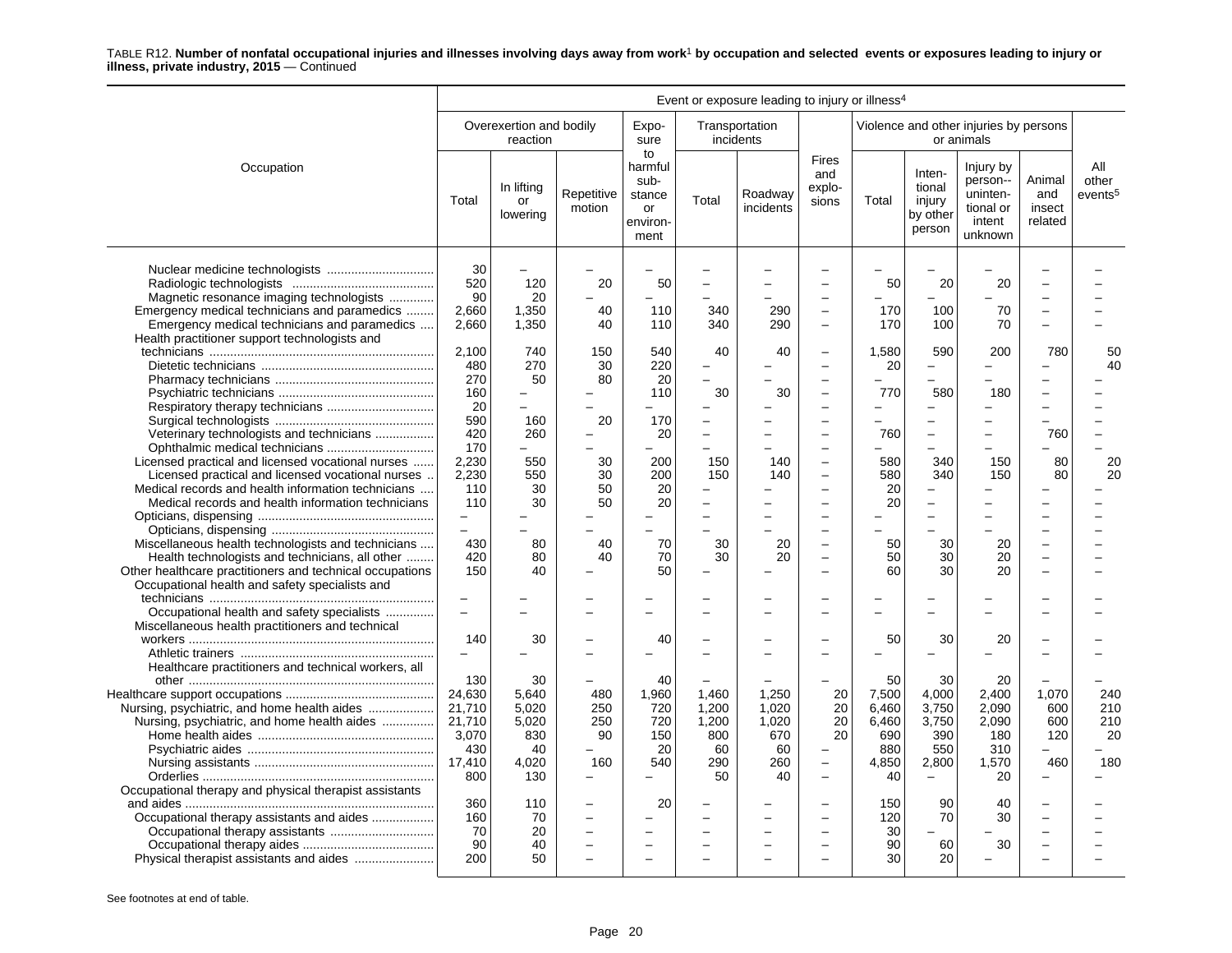|                                                                                                                                                                                                                                           |                                                                                                                                                                                         |                                                                                                                     |                                                                                                                     |                                                       |                                    | Event or exposure leading to injury or illness <sup>4</sup>                                        |                                                                                     |                                                                                                                             |                                                                    |                                         |
|-------------------------------------------------------------------------------------------------------------------------------------------------------------------------------------------------------------------------------------------|-----------------------------------------------------------------------------------------------------------------------------------------------------------------------------------------|---------------------------------------------------------------------------------------------------------------------|---------------------------------------------------------------------------------------------------------------------|-------------------------------------------------------|------------------------------------|----------------------------------------------------------------------------------------------------|-------------------------------------------------------------------------------------|-----------------------------------------------------------------------------------------------------------------------------|--------------------------------------------------------------------|-----------------------------------------|
|                                                                                                                                                                                                                                           |                                                                                                                                                                                         |                                                                                                                     |                                                                                                                     |                                                       | Contact with objects               |                                                                                                    |                                                                                     | Falls, slips, trips                                                                                                         |                                                                    |                                         |
| Occupation                                                                                                                                                                                                                                | Occupation<br>code <sup>2</sup>                                                                                                                                                         | Private<br>industry <sup>3</sup>                                                                                    | Total                                                                                                               | <b>Struck</b><br>by<br>object                         | <b>Struck</b><br>against<br>object | Caught<br>in or com-<br>pressed<br>or<br>crushed                                                   | Total                                                                               | Fall<br>to<br>lower<br>level                                                                                                | Fall<br>on<br>same<br>level                                        | Slips<br>or<br>trips<br>without<br>fall |
| Other healthcare support occupations<br>Miscellaneous healthcare support occupations                                                                                                                                                      | 31-2021<br>31-2022<br>31-9000<br>31-9010<br>31-9011<br>31-9090<br>31-9091<br>31-9092<br>31-9093<br>31-9094<br>31-9095                                                                   | 260<br>60<br>8,880<br>450<br>450<br>8,430<br>860<br>2,950<br>740<br>240<br>270                                      | $\equiv$<br>-<br>1,600<br>$\overline{\phantom{0}}$<br>$\overline{\phantom{0}}$<br>1,590<br>480<br>420<br>260<br>90  | 990<br>990<br>460<br>160<br>170<br>30                 | 470<br>470<br>260<br>60<br>40      | 70<br>60<br>30<br>-                                                                                | 40<br>2,330<br>30<br>30<br>2,300<br>280<br>760<br>130<br>230<br>70                  | 230<br>$\overline{\phantom{0}}$<br>-<br>230<br>120<br>50<br>-<br>20                                                         | 30<br>1,910<br>20<br>20<br>1,890<br>110<br>660<br>120<br>230<br>50 | 120<br>120<br>50                        |
| Veterinary assistants and laboratory animal<br>Healthcare support workers, all other<br>Supervisors of protective service workers<br>First-line supervisors of law enforcement workers<br>First-line supervisors of correctional officers | 31-9096<br>31-9097<br>31-9099<br>33-0000<br>33-1000<br>33-1010<br>33-1011                                                                                                               | 1.440<br>1,030<br>910<br>9,170<br>310<br>60<br>50                                                                   | 70<br>140<br>140<br>1.210<br>20<br>-                                                                                | 30<br>80<br>70<br>630                                 | 30<br>50<br>20<br>430              | ÷<br>80                                                                                            | 190<br>380<br>250<br>3.250<br>80<br>L,                                              | 30<br>360<br>÷<br>÷                                                                                                         | 190<br>300<br>220<br>2,360<br>50<br>÷                              | 40<br>20<br>450<br>20                   |
| Miscellaneous first-line supervisors, protective service<br>First-line supervisors of protective service workers,                                                                                                                         | 33-1090                                                                                                                                                                                 | 240                                                                                                                 | 20                                                                                                                  |                                                       |                                    |                                                                                                    | 70                                                                                  | $\overline{a}$                                                                                                              | 40                                                                 | 20                                      |
| Bailiffs, correctional officers, and jailers<br>Security guards and gaming surveillance officers<br>Gaming surveillance officers and gaming                                                                                               | 33-1099<br>33-2000<br>33-2010<br>33-2011<br>33-3000<br>33-3010<br>33-3012<br>33-3050<br>33-3051<br>33-3052<br>33-9000<br>33-9010<br>33-9011<br>33-9020<br>33-9021<br>33-9030<br>33-9031 | 240<br>200<br>200<br>200<br>850<br>610<br>610<br>240<br>200<br>40<br>7,800<br>20<br>20<br>250<br>250<br>6.190<br>30 | 20<br>÷<br>170<br>80<br>80<br>90<br>80<br>1,010<br>$\qquad \qquad -$<br>$\overline{\phantom{0}}$<br>40<br>40<br>670 | 100<br>50<br>50<br>50<br>40<br>520<br>40<br>40<br>400 | 30<br>20<br>20<br>400<br>210       | $\overline{\phantom{a}}$<br>20<br>$\overline{\phantom{a}}$<br>$\overline{\phantom{a}}$<br>70<br>40 | 70<br>30<br>30<br>30<br>250<br>180<br>180<br>70<br>60<br>2,890<br>70<br>70<br>2.400 | L.<br>$\overline{\phantom{0}}$<br>30<br>30<br>30<br>$\overline{\phantom{0}}$<br>310<br>-<br>$\overline{\phantom{0}}$<br>240 | 40<br>190<br>140<br>140<br>50<br>50<br>2,100<br>40<br>40<br>1.770  | 20<br>20<br>410<br>360                  |
| Miscellaneous protective service workers                                                                                                                                                                                                  | 33-9032<br>33-9090<br>33-9091                                                                                                                                                           | 6,160<br>1,350<br>120                                                                                               | 670<br>310                                                                                                          | 400<br>90                                             | 210<br>190                         | 40<br>20                                                                                           | 2,400<br>410<br>20                                                                  | 240<br>60                                                                                                                   | 1,770<br>280                                                       | 360<br>50                               |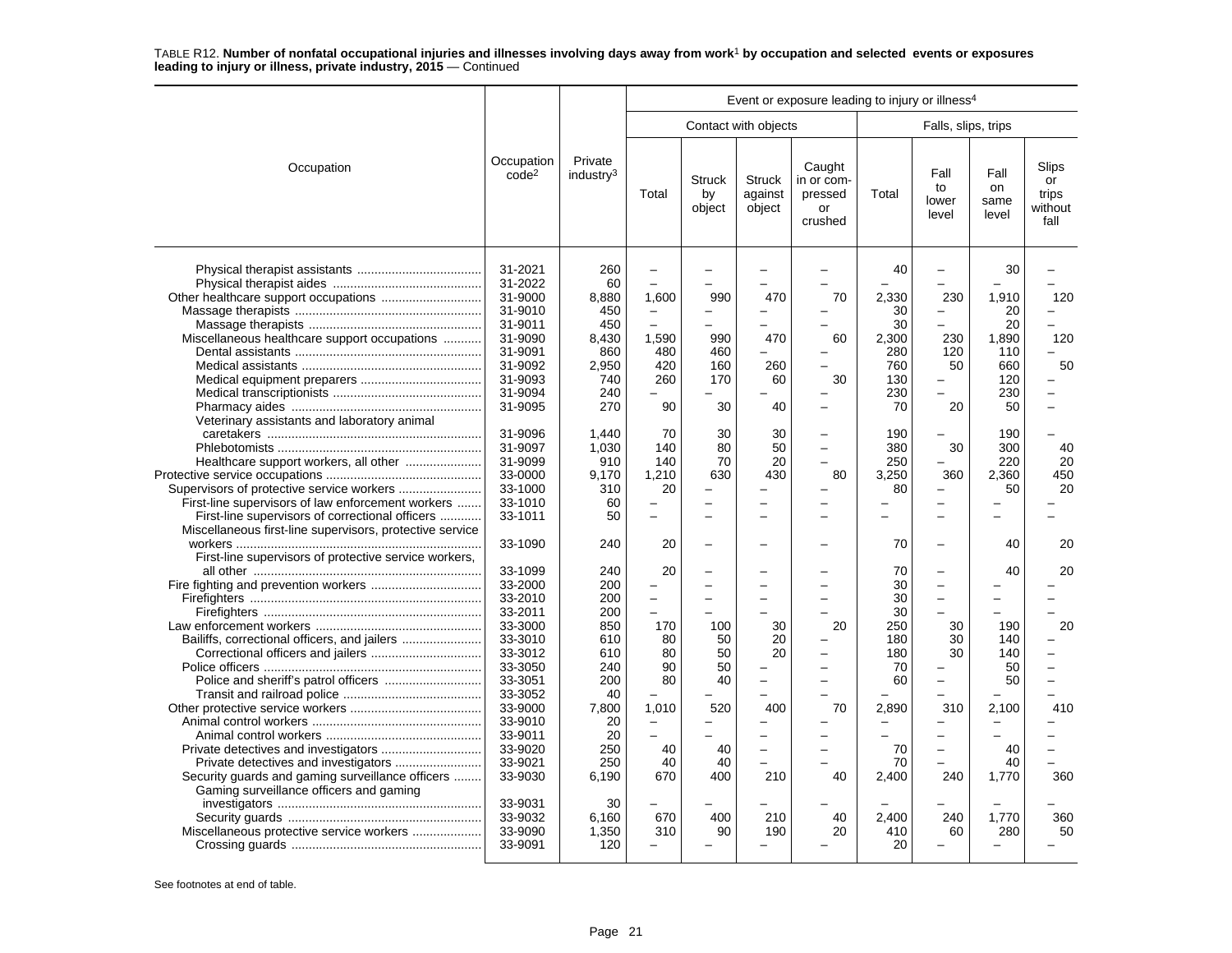|                                                                                                                                                                                                      |                                                                                                                           |                                           |                                          |                                                                        |                                                                                                    | Event or exposure leading to injury or illness <sup>4</sup> |                                                                                                                                          |                                                                                                 |                                                                                    |                                                                      |                                    |                                     |
|------------------------------------------------------------------------------------------------------------------------------------------------------------------------------------------------------|---------------------------------------------------------------------------------------------------------------------------|-------------------------------------------|------------------------------------------|------------------------------------------------------------------------|----------------------------------------------------------------------------------------------------|-------------------------------------------------------------|------------------------------------------------------------------------------------------------------------------------------------------|-------------------------------------------------------------------------------------------------|------------------------------------------------------------------------------------|----------------------------------------------------------------------|------------------------------------|-------------------------------------|
|                                                                                                                                                                                                      |                                                                                                                           | Overexertion and bodily<br>reaction       |                                          | Expo-<br>sure                                                          |                                                                                                    | Transportation<br>incidents                                 |                                                                                                                                          |                                                                                                 |                                                                                    | Violence and other injuries by persons<br>or animals                 |                                    |                                     |
| Occupation                                                                                                                                                                                           | Total                                                                                                                     | In lifting<br>or<br>lowering              | Repetitive<br>motion                     | to<br>harmful<br>sub-<br>stance<br>or<br>environ-<br>ment              | Total                                                                                              | Roadway<br>incidents                                        | <b>Fires</b><br>and<br>explo-<br>sions                                                                                                   | Total                                                                                           | Inten-<br>tional<br>injury<br>by other<br>person                                   | Injury by<br>person--<br>uninten-<br>tional or<br>intent<br>unknown  | Animal<br>and<br>insect<br>related | All<br>other<br>events <sup>5</sup> |
| Miscellaneous healthcare support occupations                                                                                                                                                         | 170<br>30<br>2,560<br>410<br>410<br>2,160<br>50<br>510<br>310                                                             | 40<br>510<br>30<br>30<br>480<br>80<br>110 | 230<br>40<br>40<br>190<br>20<br>40<br>30 | 1,220<br>$\equiv$<br>1,220<br>40<br>1,070<br>30                        | 240<br>$\overline{\phantom{0}}$<br>240<br>20                                                       | 210<br>210<br>20                                            | $\overline{\phantom{0}}$                                                                                                                 | 20<br>900<br>890<br>140                                                                         | 160<br>160<br>70                                                                   | 280<br>270<br>60                                                     | 460<br>460                         | 30<br>30<br>30                      |
| Veterinary assistants and laboratory animal                                                                                                                                                          | 60                                                                                                                        | 20                                        | 20                                       | $\overline{\phantom{0}}$                                               |                                                                                                    |                                                             |                                                                                                                                          | 30                                                                                              |                                                                                    |                                                                      |                                    |                                     |
| First-line supervisors of law enforcement workers<br>First-line supervisors of correctional officers                                                                                                 | 670<br>280<br>260<br>1,420<br>40<br>$\overline{\phantom{0}}$<br>$\overline{\phantom{0}}$                                  | 130<br>50<br>90<br>220                    | 20<br>40<br>40                           | 40<br>20<br>250<br>$\equiv$                                            | 120<br>60<br>850<br>60                                                                             | 110<br>50<br>470<br>50                                      | $\overline{\phantom{0}}$<br>100                                                                                                          | 470<br>60<br>170<br>2,060<br>80<br>40<br>40                                                     | 20<br>60<br>1,250<br>30                                                            | 60<br>30<br>110<br>670<br>50<br>30<br>30                             | 410<br>90                          | 40                                  |
| Miscellaneous first-line supervisors, protective service                                                                                                                                             | 30                                                                                                                        |                                           |                                          |                                                                        | 60                                                                                                 | 50                                                          |                                                                                                                                          | 40                                                                                              | 20                                                                                 |                                                                      |                                    |                                     |
| First-line supervisors of protective service workers,<br>Bailiffs, correctional officers, and jailers<br>Security guards and gaming surveillance officers<br>Gaming surveillance officers and gaming | 30<br>40<br>40<br>40<br>200<br>170<br>170<br>30<br>20<br>1.140<br>$\equiv$<br>$\overline{\phantom{0}}$<br>40<br>40<br>890 | 30<br>20<br>20<br>180<br>150              | 20                                       | 20<br>20<br>20<br>20<br>20<br>20<br>200<br>$\equiv$<br>$\equiv$<br>150 | 60<br>$\equiv$<br>30<br>20<br>20<br>$\overline{\phantom{0}}$<br>730<br>$\equiv$<br>40<br>40<br>490 | 50<br>$\equiv$<br>410<br>30<br>30<br>240                    | 70<br>70<br>70<br>$\overline{\phantom{0}}$<br>$\overline{\phantom{a}}$<br>÷<br>$\overline{\phantom{a}}$<br>$\overline{\phantom{0}}$<br>÷ | 40<br>20<br>20<br>20<br>160<br>130<br>130<br>30<br>30<br>1,800<br>$\equiv$<br>70<br>70<br>1.550 | 20<br>$\equiv$<br>90<br>80<br>80<br>20<br>20<br>1,120<br>$\sim$<br>40<br>40<br>970 | 60<br>50<br>50<br>$\overline{\phantom{0}}$<br>560<br>20<br>20<br>480 | 20<br>20<br>20<br>70<br>60         | 20<br>20                            |
| Miscellaneous protective service workers                                                                                                                                                             | 890<br>210<br>50                                                                                                          | 150<br>20                                 | L,                                       | 150<br>50                                                              | 490<br>200<br>50                                                                                   | 240<br>140                                                  |                                                                                                                                          | 20<br>1,530<br>170                                                                              | 20<br>950<br>100                                                                   | 480<br>60                                                            | 60                                 | 20                                  |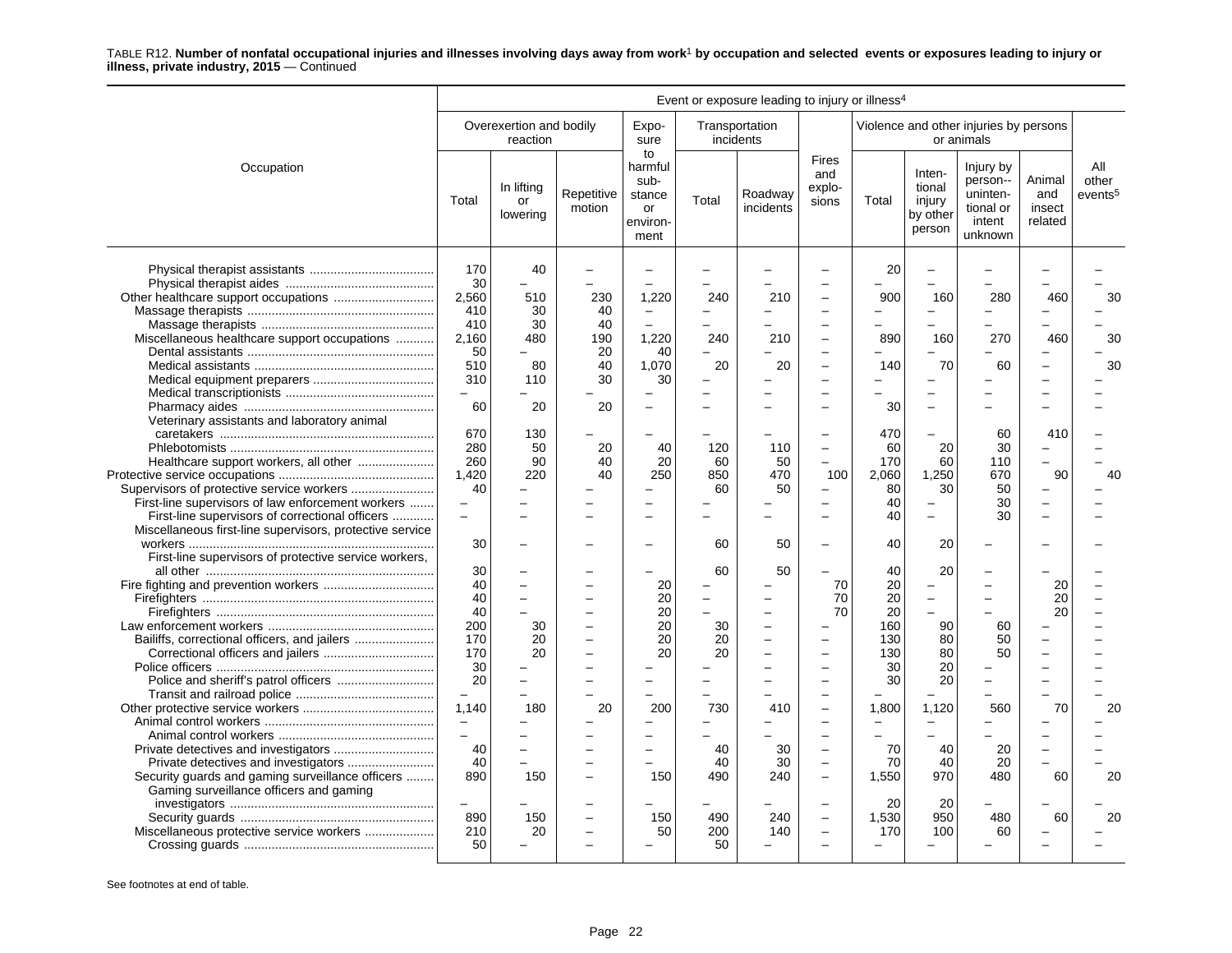|                                                     |                                 |                                  |        |                               |                                    | Event or exposure leading to injury or illness <sup>4</sup> |        |                              |                             |                                         |
|-----------------------------------------------------|---------------------------------|----------------------------------|--------|-------------------------------|------------------------------------|-------------------------------------------------------------|--------|------------------------------|-----------------------------|-----------------------------------------|
|                                                     |                                 |                                  |        |                               | Contact with objects               |                                                             |        | Falls, slips, trips          |                             |                                         |
| Occupation                                          | Occupation<br>code <sup>2</sup> | Private<br>industry <sup>3</sup> | Total  | <b>Struck</b><br>by<br>object | <b>Struck</b><br>against<br>object | Caught<br>in or com-<br>pressed<br>or<br>crushed            | Total  | Fall<br>to<br>lower<br>level | Fall<br>on<br>same<br>level | Slips<br>or<br>trips<br>without<br>fall |
| Lifeguards, ski patrol, and other recreational      |                                 |                                  |        |                               |                                    |                                                             |        |                              |                             |                                         |
|                                                     | 33-9092<br>33-9093              | 620<br>30                        | 230    | 50                            | 160                                | 20<br>÷                                                     | 220    | 30                           | 140                         | 30                                      |
| Protective service workers, all other               | 33-9099                         | 580                              | 70     | 30                            | 30                                 |                                                             | 170    | 20                           | 140                         |                                         |
| Food preparation and serving related occupations    | 35-0000                         | 74,770                           | 27,860 | 19,310                        |                                    | 1,540                                                       | 20,550 |                              | 15,390                      | 2,600                                   |
| Supervisors of food preparation and serving workers | 35-1000                         | 7,340                            | 2,100  | 1,460                         | 5,980<br>590                       | 30                                                          | 2,390  | 2,210<br>440                 | 1,640                       | 260                                     |
| Supervisors of food preparation and serving workers | 35-1010                         | 7,340                            | 2,100  | 1,460                         | 590                                | 30                                                          | 2,390  | 440                          | 1,640                       | 260                                     |
|                                                     | 35-1011                         | 2,120                            | 690    | 550                           | 110                                | L.                                                          | 520    | 270                          | 190                         | 60                                      |
|                                                     |                                 |                                  |        |                               |                                    |                                                             |        |                              |                             |                                         |
| First-line supervisors of food preparation and      |                                 |                                  |        | 910                           | 480                                |                                                             |        |                              |                             |                                         |
|                                                     | 35-1012                         | 5.220                            | 1.410  |                               |                                    | 20                                                          | 1.870  | 170                          | 1.450                       | 200                                     |
| Cooks and food preparation workers                  | 35-2000                         | 30,140                           | 13,220 | 9,380                         | 2,610                              | 840                                                         | 6,780  | 810                          | 4,890                       | 1,000                                   |
|                                                     | 35-2010                         | 15,830                           | 6,360  | 4,980                         | 920                                | 220                                                         | 3,520  | 540                          | 2,560                       | 370                                     |
|                                                     | 35-2011                         | 620                              | 130    | 70                            |                                    | 30                                                          | 200    | 150                          | 60                          | ÷                                       |
|                                                     | 35-2012                         | 2,970                            | 870    | 590                           | 240                                | 30                                                          | 870    | 30                           | 750                         | 90                                      |
|                                                     | 35-2014                         | 10.860                           | 4,780  | 4.010                         | 520                                | 130                                                         | 2.190  | 350                          | 1,550                       | 240                                     |
|                                                     | 35-2015                         | 290                              | 60     | 30                            | 20                                 |                                                             | 80     |                              | 70                          |                                         |
|                                                     | 35-2019                         | 1.080                            | 520    | 270                           | 110                                | ÷                                                           | 180    | L                            | 140                         | 30                                      |
|                                                     | 35-2020                         | 14,310                           | 6,860  | 4,400                         | 1,690                              | 620                                                         | 3,250  | 280                          | 2,330                       | 630                                     |
|                                                     | 35-2021                         | 14,310                           | 6,860  | 4,400                         | 1,690                              | 620                                                         | 3,250  | 280                          | 2,330                       | 630                                     |
|                                                     | 35-3000                         | 25,650                           | 7,530  | 5.090                         | 1,780                              | 340                                                         | 8.910  | 690                          | 6,970                       | 1,080                                   |
|                                                     | 35-3010                         | 2,280                            | 980    | 810                           | 150                                | 20                                                          | 450    | 60                           | 330                         | 60                                      |
|                                                     | 35-3011                         | 2,280                            | 980    | 810                           | 150                                | 20                                                          | 450    | 60                           | 330                         | 60                                      |
|                                                     | 35-3020                         | 13,830                           | 3,830  | 2,500                         | 840                                | 230                                                         | 4,410  | 360                          | 3,380                       | 520                                     |
| Combined food preparation and serving workers,      | 35-3021                         | 10,690                           | 3,240  | 2,200                         | 740                                | 220                                                         | 2,970  | 270                          | 2,140                       | 410                                     |
| Counter attendants, cafeteria, food concession, and |                                 |                                  |        |                               |                                    |                                                             |        |                              |                             |                                         |
|                                                     | 35-3022                         | 3,130                            | 590    | 300                           | 100                                |                                                             | 1,440  | 90                           | 1,240                       | 110                                     |
|                                                     | 35-3030                         | 6,840                            | 1,800  | 1,280                         | 430                                | 40                                                          | 3,140  | 170                          | 2,560                       | 400                                     |
|                                                     | 35-3031                         | 6,840                            | 1,800  | 1,280                         | 430                                | 40                                                          | 3,140  | 170                          | 2,560                       | 400                                     |
|                                                     | 35-3040                         | 2.700                            | 910    | 490                           | 360                                | 50                                                          | 920    | 100                          | 710                         | 110                                     |
|                                                     | 35-3041                         | 2,700                            | 910    | 490                           | 360                                | 50                                                          | 920    | 100                          | 710                         | 110                                     |
| Other food preparation and serving related workers  | 35-9000                         | 11,640                           | 5,020  | 3,380                         | 1,000                              | 330                                                         | 2,460  | 270                          | 1,880                       | 260                                     |
| Dining room and cafeteria attendants and bartender  |                                 |                                  |        |                               |                                    |                                                             |        |                              |                             |                                         |
|                                                     | 35-9010                         | 2,800                            | 1,140  | 820                           | 240                                | 70                                                          | 630    | 60                           | 480                         | 90                                      |
| Dining room and cafeteria attendants and bartender  |                                 |                                  |        |                               |                                    |                                                             |        |                              |                             |                                         |
|                                                     | 35-9011                         | 2,800                            | 1,140  | 820                           | 240                                | 70                                                          | 630    | 60                           | 480                         | 90                                      |
|                                                     | 35-9020                         | 4,510                            | 2,530  | 1.610                         | 450                                | 210                                                         | 770    | 120                          | 590                         | 70                                      |
|                                                     | 35-9021                         | 4,510                            | 2,530  | 1,610                         | 450                                | 210                                                         | 770    | 120                          | 590                         | 70                                      |
| Hosts and hostesses, restaurant, lounge, and coffee |                                 |                                  |        |                               |                                    |                                                             |        |                              |                             |                                         |
|                                                     | 35-9030                         | 810                              | 260    | 210                           | 30                                 |                                                             | 370    | 50                           | 270                         | 50                                      |
| Hosts and hostesses, restaurant, lounge, and        |                                 |                                  |        |                               |                                    |                                                             |        |                              |                             |                                         |
|                                                     | 35-9031                         | 810                              | 260    | 210                           | 30                                 | L.                                                          | 370    | 50                           | 270                         | 50                                      |
| Miscellaneous food preparation and serving related  |                                 |                                  |        |                               |                                    |                                                             |        |                              |                             |                                         |
|                                                     | 35-9090                         | 3,530                            | 1,090  | 740                           | 280                                | 60                                                          | 690    | 40                           | 550                         | 50                                      |
|                                                     |                                 |                                  |        |                               |                                    |                                                             |        |                              |                             |                                         |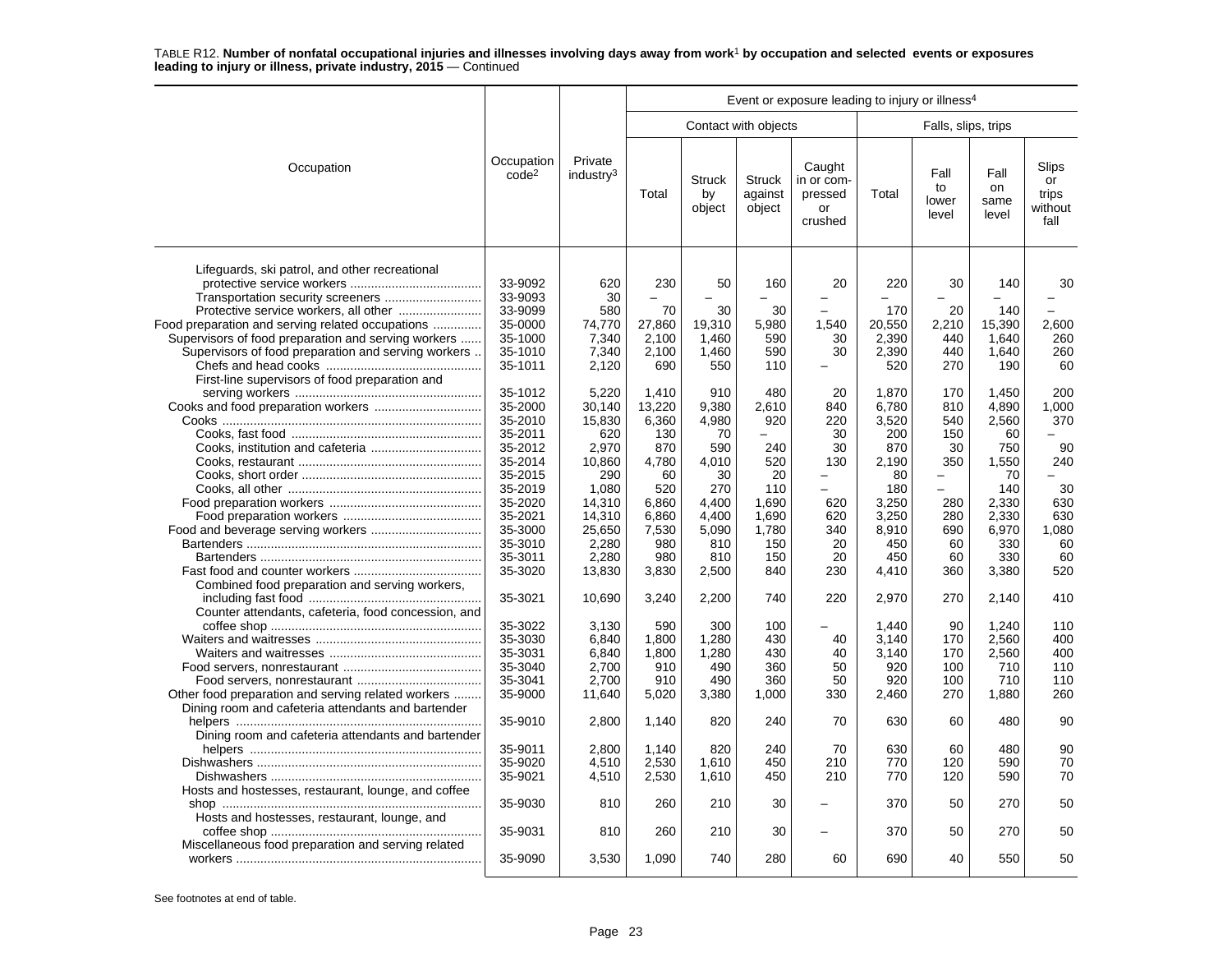|                                                                                                                                                              |                                       |                                     |                                                    |                                                           |                                        | Event or exposure leading to injury or illness <sup>4</sup> |                                                      |                              |                                                  |                                                                     |                                    |                                     |
|--------------------------------------------------------------------------------------------------------------------------------------------------------------|---------------------------------------|-------------------------------------|----------------------------------------------------|-----------------------------------------------------------|----------------------------------------|-------------------------------------------------------------|------------------------------------------------------|------------------------------|--------------------------------------------------|---------------------------------------------------------------------|------------------------------------|-------------------------------------|
|                                                                                                                                                              |                                       | Overexertion and bodily<br>reaction |                                                    | Expo-<br>sure                                             |                                        | Transportation<br>incidents                                 |                                                      |                              |                                                  | Violence and other injuries by persons<br>or animals                |                                    |                                     |
| Occupation                                                                                                                                                   | Total                                 | In lifting<br>or<br>lowering        | Repetitive<br>motion                               | to<br>harmful<br>sub-<br>stance<br>or<br>environ-<br>ment | Total                                  | Roadway<br>incidents                                        | <b>Fires</b><br>and<br>explo-<br>sions               | Total                        | Inten-<br>tional<br>injury<br>by other<br>person | Injury by<br>person--<br>uninten-<br>tional or<br>intent<br>unknown | Animal<br>and<br>insect<br>related | All<br>other<br>events <sup>5</sup> |
| Lifeguards, ski patrol, and other recreational<br>Food preparation and serving related occupations                                                           | 70<br>20<br>70<br>13.990              | $\overline{\phantom{0}}$<br>5.290   | 1.340                                              | 50<br>9.940                                               | 130<br>430                             | 120<br>190                                                  | 120                                                  | 30<br>140<br>1,420           | $\equiv$<br>100<br>1.060                         | 20<br>40<br>210                                                     | 140                                | 460                                 |
| Supervisors of food preparation and serving workers<br>Supervisors of food preparation and serving workers<br>First-line supervisors of food preparation and | 1,600<br>1,600<br>510                 | 550<br>550<br>160                   | 70<br>70<br>$\overline{\phantom{0}}$               | 680<br>680<br>340                                         | 110<br>110<br>$\overline{\phantom{0}}$ | 90<br>90<br>-                                               | 50<br>50<br>40                                       | 360<br>360<br>$\equiv$       | 360<br>360<br>÷                                  |                                                                     |                                    | 50<br>50                            |
|                                                                                                                                                              | 1,090<br>4,940<br>2,360<br>50         | 390<br>2,290<br>1,000<br>40         | 60<br>450<br>170                                   | 350<br>4,700<br>3,240<br>240                              | 100<br>90<br>30                        | 80                                                          | 70<br>60                                             | 360<br>140<br>110            | 360<br>90<br>80                                  | 40<br>20                                                            |                                    | 210<br>140                          |
|                                                                                                                                                              | 700<br>1,460<br>40<br>120             | 390<br>520                          | 30<br>130<br>L.                                    | 410<br>2.220<br>110                                       | 30<br>÷                                | -                                                           | 50                                                   | 50<br>50                     | 40<br>20                                         | 20                                                                  |                                    | 40<br>100                           |
|                                                                                                                                                              | 2,580<br>2,580<br>4,760               | 50<br>1,300<br>1,300<br>1,480       | 290<br>290<br>650                                  | 250<br>1,460<br>1.460<br>3,320                            | 50<br>50<br>140                        | 90                                                          |                                                      | 20<br>30<br>30<br>820        | $\overline{\phantom{0}}$<br>540                  | 20<br>20<br>170                                                     | $\overline{\phantom{0}}$<br>120    | 60<br>60<br>150                     |
| Combined food preparation and serving workers,                                                                                                               | 520<br>520<br>2,530                   | 200<br>200<br>660                   | -<br>520                                           | 40<br>40<br>2,560                                         | 90                                     | 70                                                          | $\overline{\phantom{0}}$<br>$\overline{\phantom{0}}$ | 290<br>290<br>380            | 200<br>200<br>280                                | 90<br>90<br>40                                                      | $\equiv$<br>70                     | 20                                  |
| Counter attendants, cafeteria, food concession, and                                                                                                          | 2,100<br>430                          | 580<br>80                           | 370<br>150                                         | 1,950<br>610                                              | 60<br>30                               | 40                                                          | $\overline{\phantom{0}}$                             | 360<br>20                    | 280                                              | 20                                                                  | 60                                 | 20                                  |
| Other food preparation and serving related workers                                                                                                           | 1,070<br>1,070<br>640<br>640<br>2,690 | 380<br>380<br>230<br>230<br>970     | 110<br>110<br>-<br>$\overline{\phantom{0}}$<br>160 | 550<br>550<br>170<br>170<br>1,240                         | 20<br>20<br>90                         |                                                             | $\overline{\phantom{0}}$                             | 120<br>120<br>20<br>20<br>90 | 40<br>40<br>20<br>20<br>80                       | 30<br>30<br>$\overline{a}$                                          | 50<br>50                           | 120<br>120<br>50                    |
| Dining room and cafeteria attendants and bartender<br>Dining room and cafeteria attendants and bartender                                                     | 770                                   | 350                                 | 20                                                 | 210                                                       |                                        |                                                             |                                                      | 20                           | 20                                               |                                                                     |                                    |                                     |
|                                                                                                                                                              | 770<br>770<br>770                     | 350<br>320<br>320                   | 20<br>60<br>60                                     | 210<br>390<br>390                                         | 50<br>50                               |                                                             |                                                      | 20                           | 20                                               |                                                                     |                                    |                                     |
| Hosts and hostesses, restaurant, lounge, and coffee<br>Hosts and hostesses, restaurant, lounge, and                                                          | 60                                    | 20                                  |                                                    | 40                                                        |                                        |                                                             |                                                      | 50                           | 50                                               |                                                                     |                                    |                                     |
| Miscellaneous food preparation and serving related                                                                                                           | 60<br>1,090                           | 20<br>280                           | 90                                                 | 40<br>600                                                 | 20                                     |                                                             |                                                      | 50                           | 50                                               |                                                                     |                                    | 30                                  |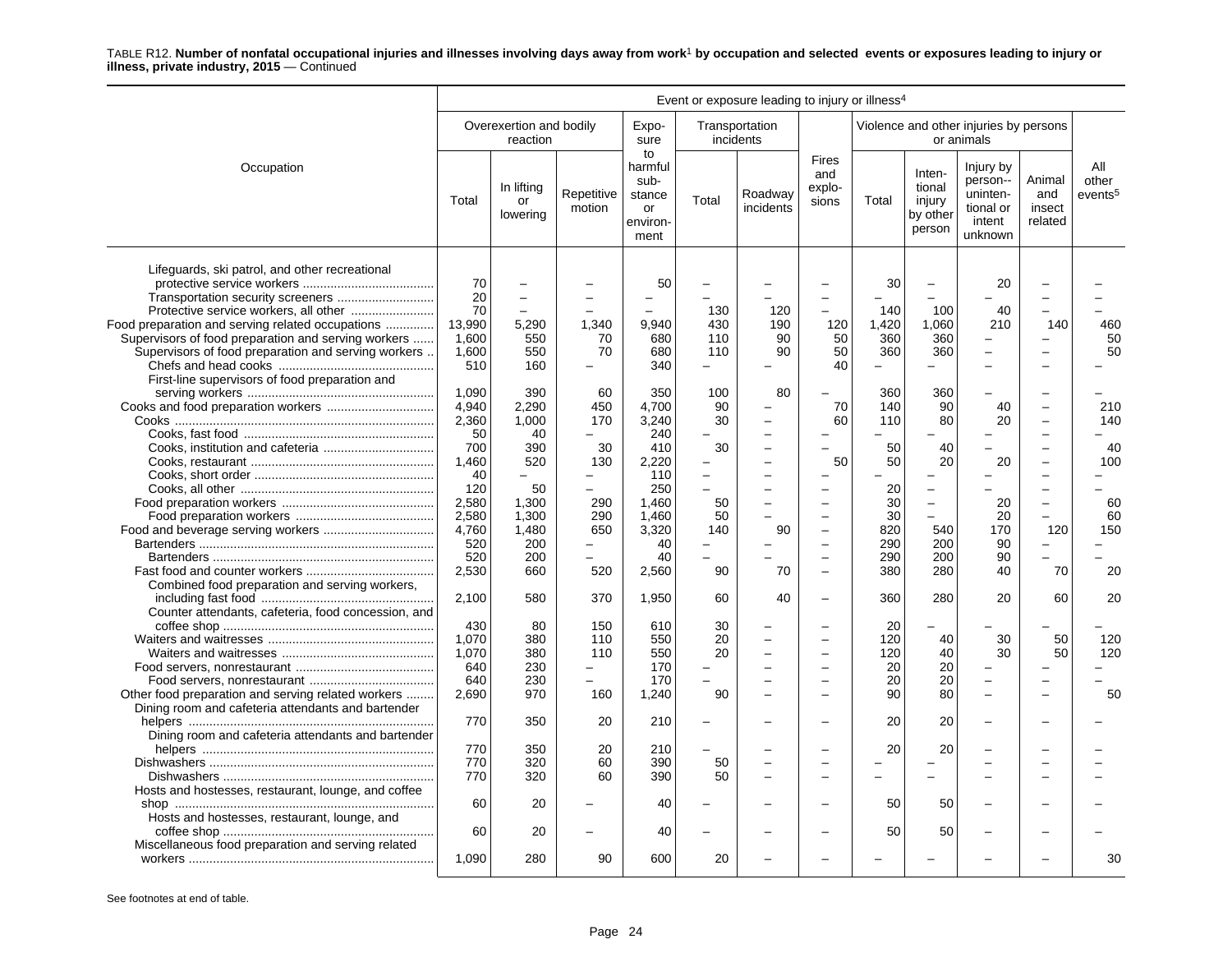|                                                                                                          |                                 |                                  |                          |                               |                                      | Event or exposure leading to injury or illness <sup>4</sup> |                          |                                                      |                             |                                         |
|----------------------------------------------------------------------------------------------------------|---------------------------------|----------------------------------|--------------------------|-------------------------------|--------------------------------------|-------------------------------------------------------------|--------------------------|------------------------------------------------------|-----------------------------|-----------------------------------------|
|                                                                                                          |                                 |                                  |                          |                               | Contact with objects                 |                                                             |                          | Falls, slips, trips                                  |                             |                                         |
| Occupation                                                                                               | Occupation<br>code <sup>2</sup> | Private<br>industry <sup>3</sup> | Total                    | <b>Struck</b><br>by<br>object | <b>Struck</b><br>against<br>object   | Caught<br>in or com-<br>pressed<br>or<br>crushed            | Total                    | Fall<br>to<br>lower<br>level                         | Fall<br>on<br>same<br>level | Slips<br>or<br>trips<br>without<br>fall |
| Food preparation and serving related workers, all                                                        | 35-9099                         | 3,530                            | 1.090                    | 740                           | 280                                  | 60                                                          | 690                      | 40                                                   | 550                         | 50                                      |
| Building and grounds cleaning and maintenance                                                            |                                 |                                  |                          |                               |                                      |                                                             |                          |                                                      |                             |                                         |
|                                                                                                          | 37-0000                         | 52,530                           | 13,200                   | 7,520                         | 3,530                                | 1,180                                                       | 16,140                   | 3,710                                                | 9,690                       | 2,450                                   |
| Supervisors of building and grounds cleaning and                                                         | 37-1000                         |                                  |                          |                               |                                      |                                                             |                          |                                                      |                             | 120                                     |
| First-line supervisors of building and grounds cleaning                                                  |                                 | 3,430                            | 1,090                    | 730                           | 230                                  | 60                                                          | 1,140                    | 560                                                  | 460                         |                                         |
|                                                                                                          | 37-1010                         | 3,430                            | 1.090                    | 730                           | 230                                  | 60                                                          | 1.140                    | 560                                                  | 460                         | 120                                     |
| First-line supervisors of housekeeping and janitorial                                                    | 37-1011                         | 1,560                            | 300                      | 180                           | 110                                  |                                                             | 410                      | 70                                                   | 320                         | 20                                      |
| First-line supervisors of landscaping, lawn service,                                                     |                                 |                                  |                          |                               |                                      |                                                             |                          |                                                      |                             |                                         |
|                                                                                                          | 37-1012                         | 1,870                            | 790                      | 540                           | 120                                  | 50                                                          | 730                      | 500                                                  | 140                         | 90                                      |
|                                                                                                          | 37-2000                         | 37,930                           | 8,090                    | 4.180                         | 2,680                                | 670                                                         | 12.490                   | 2.430                                                | 8,220                       | 1,590                                   |
|                                                                                                          | 37-2010                         | 36,930                           | 7,970                    | 4,170                         | 2,580                                | 670                                                         | 11,950                   | 2,300                                                | 7,930                       | 1,480                                   |
| Janitors and cleaners, except maids and                                                                  |                                 |                                  |                          |                               |                                      |                                                             |                          |                                                      |                             |                                         |
|                                                                                                          | 37-2011                         | 20,200                           | 4,740                    | 2,560                         | 1,370                                | 420                                                         | 6,370                    | 1,440                                                | 3,930                       | 790                                     |
|                                                                                                          | 37-2012<br>37-2019              | 16,390                           | 3,150<br>70              | 1,590<br>20                   | 1,170<br>40                          | 230                                                         | 5,390<br>190             | 720                                                  | 3,970<br>30                 | 680<br>- 1                              |
|                                                                                                          | 37-2020                         | 340<br>1.000                     | 120                      |                               | 110                                  |                                                             | 530                      | 150<br>130                                           | 300                         | 110                                     |
|                                                                                                          | 37-2021                         | 1,000                            | 120                      | $\overline{\phantom{0}}$      | 110                                  |                                                             | 530                      | 130                                                  | 300                         | 110                                     |
|                                                                                                          | 37-3000                         | 11,170                           | 4,020                    | 2,620                         | 620                                  | 450                                                         | 2,520                    | 720                                                  | 1,010                       | 740                                     |
|                                                                                                          | 37-3010                         | 11,170                           | 4,020                    | 2.620                         | 620                                  | 450                                                         | 2,520                    | 720                                                  | 1,010                       | 740                                     |
| Landscaping and groundskeeping workers                                                                   | 37-3011                         | 10,100                           | 3,550                    | 2,300                         | 510                                  | 430                                                         | 2,270                    | 610                                                  | 930                         | 680                                     |
| Pesticide handlers, sprayers, and applicators,                                                           |                                 |                                  |                          |                               |                                      |                                                             |                          |                                                      |                             |                                         |
|                                                                                                          | 37-3012                         | 170                              | 90                       | 60                            |                                      |                                                             | 50                       |                                                      |                             |                                         |
|                                                                                                          | 37-3013                         | 650                              | 300                      | 210                           | 70                                   | 20                                                          | 130                      | 60                                                   | 30                          | 40                                      |
| Grounds maintenance workers, all other                                                                   | 37-3019                         | 250                              | 80                       | 50                            | 20                                   |                                                             | 70                       |                                                      | 50                          |                                         |
|                                                                                                          | 39-0000                         | 26,650                           | 3,030                    | 1,860                         | 790                                  | 290                                                         | 7,170                    | 770                                                  | 5,470                       | 840                                     |
| Supervisors of personal care and service workers                                                         | 39-1000                         | 520                              | 150                      | 130                           | 20                                   |                                                             | 160                      | 30                                                   | 100                         | 20                                      |
| First-line supervisors of gaming workers                                                                 | 39-1010                         | 90                               | 20                       | —<br>$\overline{\phantom{0}}$ |                                      |                                                             | 40                       | $\overline{\phantom{0}}$                             | 20                          | 20                                      |
|                                                                                                          | 39-1011                         | 80                               | 20                       |                               | -<br>$\equiv$                        |                                                             | 40                       |                                                      |                             | 20                                      |
| First-line supervisors of personal service workers<br>First-line supervisors of personal service workers | 39-1020<br>39-1021              | 430<br>430                       | 130<br>130               | 120<br>120                    |                                      |                                                             | 120<br>120               | 30<br>30                                             | 80<br>80                    |                                         |
|                                                                                                          | 39-2000                         | 3.470                            | 270                      | 40                            | 140                                  | 80                                                          | 310                      | 40                                                   | 160                         | 100                                     |
|                                                                                                          | 39-2010                         | 380                              | $\overline{\phantom{0}}$ | $\overline{\phantom{0}}$      | $\overline{\phantom{0}}$             |                                                             | $\overline{\phantom{0}}$ | $\overline{\phantom{0}}$                             |                             | -                                       |
|                                                                                                          | 39-2011                         | 380                              |                          |                               |                                      |                                                             |                          |                                                      |                             |                                         |
|                                                                                                          | 39-2020                         | 3,080                            | 260                      | 40                            | 130                                  | 80                                                          | 300                      | 40                                                   | 150                         | 100                                     |
|                                                                                                          | 39-2021                         | 3,080                            | 260                      | 40                            | 130                                  | 80                                                          | 300                      | 40                                                   | 150                         | 100                                     |
| Entertainment attendants and related workers                                                             | 39-3000                         | 1,900                            | 380                      | 260                           | 90                                   | 30                                                          | 620                      | 20                                                   | 480                         | 100                                     |
|                                                                                                          | 39-3010                         | 390                              | 50                       | 40                            | $\overline{\phantom{0}}$             |                                                             | 110                      | ۰                                                    | 90                          | 20                                      |
|                                                                                                          | 39-3011                         | 330                              | 40                       | 30                            | $\overline{\phantom{0}}$<br>$\equiv$ |                                                             | 90                       | $\overline{\phantom{0}}$                             | 70                          |                                         |
| Ushers, lobby attendants, and ticket takers                                                              | 39-3019<br>39-3030              | 50<br>310                        | 50                       | 50                            | $\overline{\phantom{0}}$             |                                                             | 20<br>80                 | $\overline{\phantom{0}}$<br>$\overline{\phantom{0}}$ | 60                          |                                         |
| Ushers, lobby attendants, and ticket takers                                                              | 39-3031                         | 310                              | 50                       | 50                            |                                      |                                                             | 80                       | $\overline{a}$                                       | 60                          |                                         |
|                                                                                                          |                                 |                                  |                          |                               |                                      |                                                             |                          |                                                      |                             |                                         |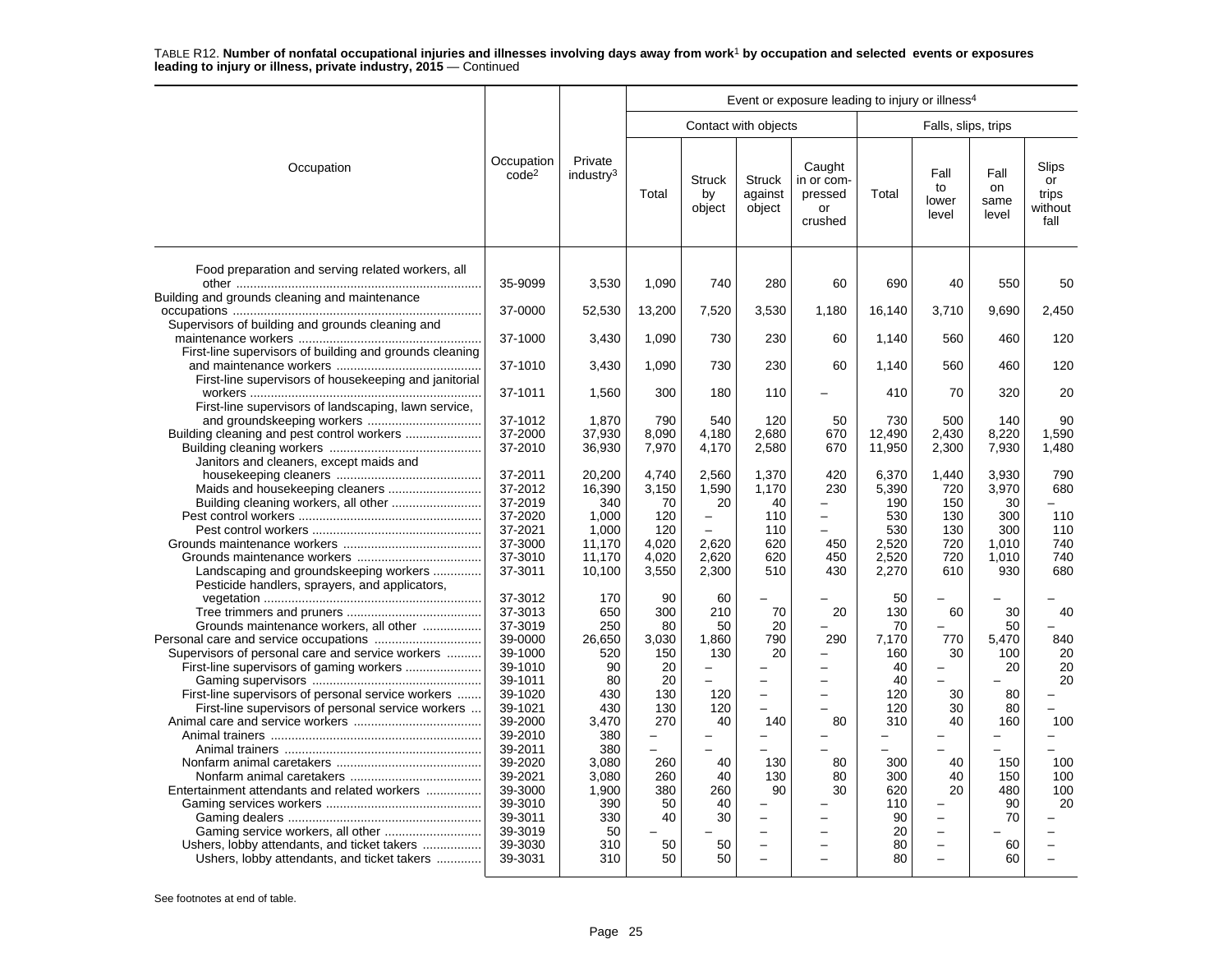|                                                                                              | Event or exposure leading to injury or illness <sup>4</sup> |                                                   |                      |                                                           |                          |                      |                                                                                  |                       |                                                  |                                                                        |                                    |                                     |
|----------------------------------------------------------------------------------------------|-------------------------------------------------------------|---------------------------------------------------|----------------------|-----------------------------------------------------------|--------------------------|----------------------|----------------------------------------------------------------------------------|-----------------------|--------------------------------------------------|------------------------------------------------------------------------|------------------------------------|-------------------------------------|
|                                                                                              |                                                             | Overexertion and bodily<br>reaction               |                      | Expo-<br>sure                                             | incidents                | Transportation       |                                                                                  |                       |                                                  | Violence and other injuries by persons<br>or animals                   |                                    |                                     |
| Occupation                                                                                   | Total                                                       | In lifting<br>or<br>lowering                      | Repetitive<br>motion | to<br>harmful<br>sub-<br>stance<br>or<br>environ-<br>ment | Total                    | Roadway<br>incidents | <b>Fires</b><br>and<br>explo-<br>sions                                           | Total                 | Inten-<br>tional<br>injury<br>by other<br>person | Injury by<br>person--<br>uninten-<br>tional or<br>intent<br>unknown    | Animal<br>and<br>insect<br>related | All<br>other<br>events <sup>5</sup> |
| Food preparation and serving related workers, all                                            | 1,090                                                       | 280                                               | 90                   | 600                                                       | 20                       |                      |                                                                                  |                       |                                                  |                                                                        |                                    | 30                                  |
| Building and grounds cleaning and maintenance                                                | 17,070                                                      | 5.740                                             | 810                  | 2,660                                                     | 2,090                    | 1,200                |                                                                                  | 1.060                 | 120                                              | 40                                                                     | 890                                | 290                                 |
| Supervisors of building and grounds cleaning and                                             | 720                                                         | 280                                               | 40                   | 50                                                        | 400                      | 100                  | $\overline{\phantom{0}}$                                                         | 30                    |                                                  |                                                                        | 20                                 |                                     |
| First-line supervisors of building and grounds cleaning                                      | 720                                                         | 280                                               | 40                   | 50                                                        | 400                      | 100                  | $\overline{\phantom{0}}$                                                         | 30                    | $\overline{\phantom{0}}$                         |                                                                        | 20                                 |                                     |
| First-line supervisors of housekeeping and janitorial                                        | 480                                                         | 170                                               |                      | 40                                                        | 320                      | 30                   |                                                                                  | 20                    |                                                  |                                                                        |                                    |                                     |
| First-line supervisors of landscaping, lawn service,                                         | 240                                                         | 110                                               | 30                   |                                                           | 80                       | 70                   | $\equiv$                                                                         |                       |                                                  |                                                                        |                                    |                                     |
|                                                                                              | 13.730<br>13,540                                            | 4.440<br>4,400                                    | 690<br>690           | 1.970<br>1,930                                            | 930<br>800               | 660<br>550           | $\sim$<br>$\overline{\phantom{0}}$                                               | 480<br>480            | 100<br>100                                       | 40<br>40                                                               | 340<br>340                         | 240<br>240                          |
| Janitors and cleaners, except maids and                                                      | 6,930<br>6,550                                              | 2.630<br>1,740                                    | 340<br>360           | 1,170<br>750                                              | 550<br>260               | 320<br>230           | $\overline{\phantom{m}}$                                                         | 240<br>230            | 60<br>40                                         | 20<br>20                                                               | 170<br>170                         | 180<br>60                           |
| Building cleaning workers, all other                                                         | 70<br>180                                                   | 30<br>40                                          | $\equiv$<br>-        | 40                                                        | L.<br>120                | 120                  | $\sim$                                                                           |                       |                                                  |                                                                        |                                    |                                     |
|                                                                                              | 180<br>2,620                                                | 40<br>1,020                                       | 80                   | 40<br>650                                                 | 120<br>760               | 120<br>440           | $\overline{\phantom{0}}$<br>$\overline{\phantom{0}}$                             | 550                   | $\equiv$<br>$\overline{\phantom{0}}$             | $\overline{\phantom{0}}$<br>$\overline{\phantom{0}}$                   | 540                                | 50                                  |
| Landscaping and groundskeeping workers<br>Pesticide handlers, sprayers, and applicators,     | 2,620<br>2,460                                              | 1,020<br>970                                      | 80<br>60             | 650<br>530                                                | 760<br>730               | 440<br>420           | $\equiv$<br>$\overline{\phantom{m}}$                                             | 550<br>530            | $\equiv$<br>$\overline{\phantom{0}}$             |                                                                        | 540<br>510                         | 50<br>50                            |
| Grounds maintenance workers, all other                                                       | $\overline{\phantom{m}}$<br>100<br>50                       | 40                                                | 20                   | 80<br>20                                                  | 30                       | 20                   |                                                                                  |                       |                                                  |                                                                        |                                    |                                     |
| Supervisors of personal care and service workers<br>First-line supervisors of gaming workers | 8,900<br>100<br>20                                          | 2,470<br>$\equiv$<br>$\overline{\phantom{0}}$     | 310                  | 590                                                       | 1,210<br>20              | 870<br>20            | 20                                                                               | 5,690<br>80           | 2,410<br>20                                      | 1,480                                                                  | 1,780<br>50                        | 60                                  |
| First-line supervisors of personal service workers                                           | 20<br>80                                                    | $\equiv$<br>$\overline{a}$                        |                      | ÷                                                         | 20                       | 20                   | $\equiv$                                                                         | 80                    | 20                                               | $\overline{\phantom{0}}$                                               | 50                                 |                                     |
| First-line supervisors of personal service workers                                           | 80<br>1,390<br>60                                           | $\overline{a}$<br>210<br>$\overline{\phantom{0}}$ | 40                   | 70                                                        | 20                       | 20                   | $\overline{\phantom{m}}$<br>$\overline{\phantom{0}}$<br>$\overline{\phantom{a}}$ | 80<br>1.400<br>300    | 20                                               | $\overline{\phantom{0}}$<br>$\overline{\phantom{0}}$<br>$\overline{a}$ | 50<br>1.400<br>300                 |                                     |
|                                                                                              | 60<br>1,340<br>1,340                                        | 210<br>210                                        | 30<br>30             | 70<br>70                                                  | $\overline{\phantom{0}}$ |                      | $\overline{\phantom{0}}$<br>$\overline{\phantom{0}}$                             | 300<br>1,100<br>1,100 | $\overline{\phantom{0}}$<br>$\equiv$             | $\overline{\phantom{0}}$<br>$\overline{a}$                             | 300<br>1.100<br>1,100              |                                     |
| Entertainment attendants and related workers                                                 | 680<br>210                                                  | 120                                               | 150<br>110           | 80                                                        | 70                       | -                    | $\overline{\phantom{a}}$                                                         | 70                    | $\overline{\phantom{0}}$                         | 40                                                                     | 20                                 |                                     |
| Gaming service workers, all other<br>Ushers, lobby attendants, and ticket takers             | 180<br>20<br>150                                            | $\equiv$<br>80                                    | 100                  | $\equiv$                                                  |                          |                      |                                                                                  |                       |                                                  |                                                                        |                                    |                                     |
| Ushers, lobby attendants, and ticket takers                                                  | 150                                                         | 80                                                |                      |                                                           |                          |                      |                                                                                  |                       |                                                  |                                                                        |                                    |                                     |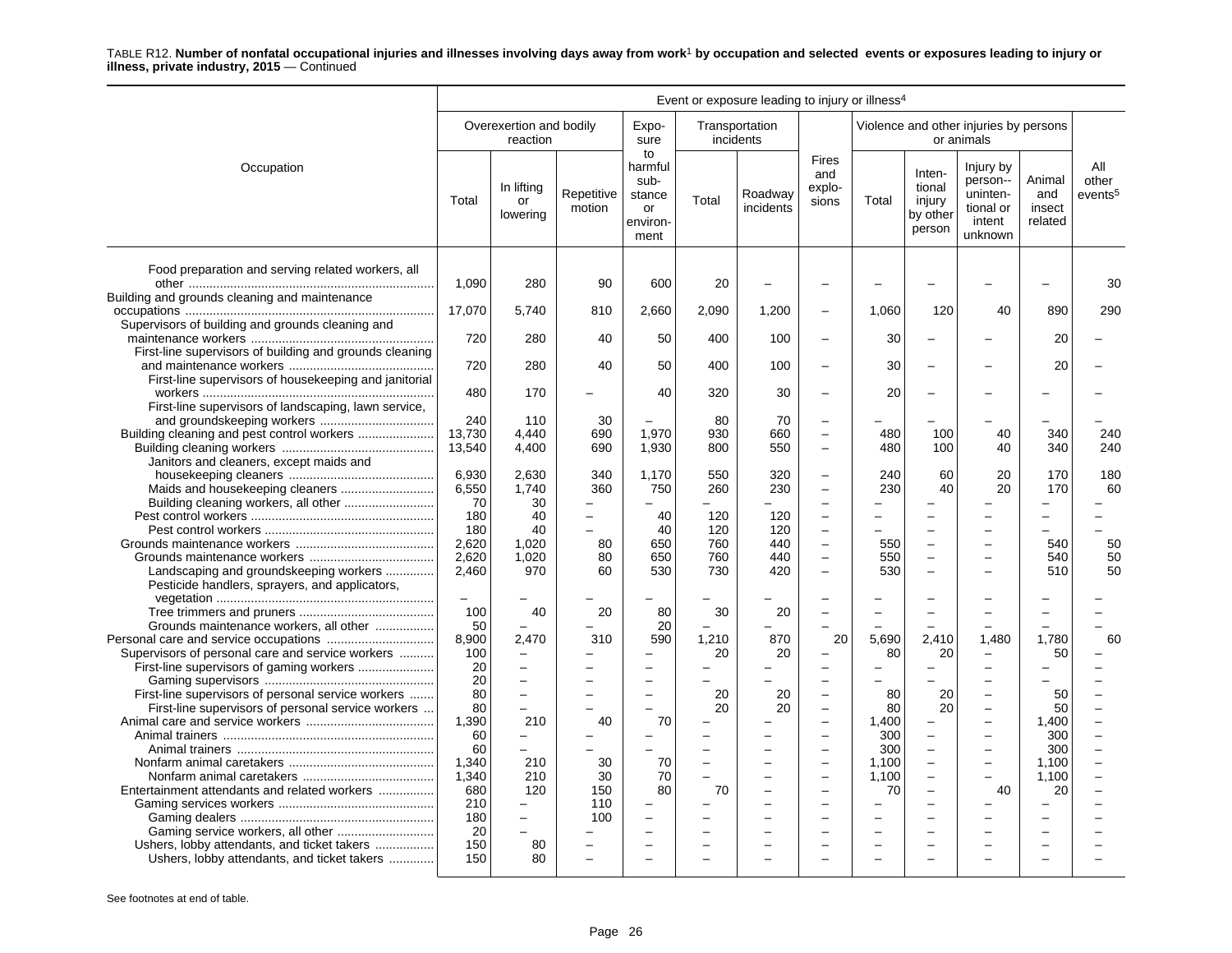|                                                                                                          |                                 |                                  |                            |                               |                                                      | Event or exposure leading to injury or illness <sup>4</sup> |                       |                                                                                  |                             |                                         |
|----------------------------------------------------------------------------------------------------------|---------------------------------|----------------------------------|----------------------------|-------------------------------|------------------------------------------------------|-------------------------------------------------------------|-----------------------|----------------------------------------------------------------------------------|-----------------------------|-----------------------------------------|
|                                                                                                          |                                 |                                  |                            |                               | Contact with objects                                 |                                                             |                       | Falls, slips, trips                                                              |                             |                                         |
| Occupation                                                                                               | Occupation<br>code <sup>2</sup> | Private<br>industry <sup>3</sup> | Total                      | <b>Struck</b><br>by<br>object | <b>Struck</b><br>against<br>object                   | Caught<br>in or com-<br>pressed<br>or<br>crushed            | Total                 | Fall<br>to<br>lower<br>level                                                     | Fall<br>on<br>same<br>level | Slips<br>or<br>trips<br>without<br>fall |
| Miscellaneous entertainment attendants and related<br>Amusement and recreation attendants                | 39-3090<br>39-3091              | 1,200<br>1.030                   | 280<br>250                 | 180<br>160                    | 70<br>60                                             | 20<br>20                                                    | 420<br>350            | 20<br>-<br>L                                                                     | 330<br>260                  | 60<br>60                                |
| Locker room, coatroom, and dressing room                                                                 | 39-3092<br>39-3093              | 30<br>120                        | 20                         | 20                            |                                                      |                                                             | 50                    | $\overline{\phantom{0}}$                                                         | 50                          |                                         |
| Entertainment attendants and related workers, all                                                        | 39-3099<br>39-4000              | 20<br>100                        | 50                         | 50                            |                                                      |                                                             | 20<br>20              | -<br>-                                                                           | 20                          |                                         |
|                                                                                                          | 39-4020<br>39-4021              | 80<br>80                         |                            |                               |                                                      | L<br>÷                                                      | 20<br>20              | L.<br>$\overline{\phantom{0}}$                                                   | 20<br>20                    |                                         |
| Morticians, undertakers, and funeral directors<br>Morticians, undertakers, and funeral directors         | 39-4030<br>39-4031<br>39-5000   | 20<br>20<br>670                  | 210                        | 170                           |                                                      | -                                                           | 280                   | -<br>-<br>$\overline{\phantom{0}}$                                               | 250                         |                                         |
| Barbers, hairdressers, hairstylists and cosmetologists<br>Hairdressers, hairstylists, and cosmetologists | 39-5010<br>39-5012              | 540<br>540                       | 170<br>170                 | 170<br>170                    | $\overline{\phantom{0}}$<br>$\overline{\phantom{0}}$ | $\overline{\phantom{0}}$                                    | 260<br>260            | $\overline{\phantom{0}}$<br>-                                                    | 240<br>240                  |                                         |
| Miscellaneous personal appearance workers<br>Makeup artists, theatrical and performance                  | 39-5090<br>39-5091<br>39-5092   | 130<br>40<br>50                  | 40                         |                               |                                                      | $\overline{a}$                                              | 20<br>-<br>L,         | -<br>-<br>$\overline{\phantom{0}}$                                               | 20                          |                                         |
| Baggage porters, bellhops, and concierges                                                                | 39-5094<br>39-6000<br>39-6010   | 40<br>670<br>670                 | 110<br>110                 | 40<br>40                      | 60<br>60                                             | L.<br>÷<br>÷                                                | L<br>270<br>270       | $\overline{\phantom{0}}$<br>$\overline{\phantom{0}}$<br>$\overline{\phantom{0}}$ | 180<br>180                  | 70<br>70                                |
|                                                                                                          | 39-6011<br>39-6012              | 400<br>270                       | 90<br>20                   | 30<br>20                      | 50                                                   | $\overline{a}$                                              | 80<br>190             | $\overline{\phantom{0}}$                                                         | 50<br>130                   | 60                                      |
|                                                                                                          | 39-7000<br>39-7010<br>39-7011   | 300<br>300<br>300                | $\equiv$<br>$\overline{a}$ |                               | $\equiv$                                             | $\equiv$<br>L.                                              | 130<br>130<br>130     | 20<br>20<br>20                                                                   | 120<br>120<br>120           |                                         |
|                                                                                                          | 39-9000<br>39-9010              | 19.010<br>2.710                  | 1.840<br>550               | 1.160<br>490                  | 470<br>40                                            | 170                                                         | 5.380<br>780          | 630<br>40                                                                        | 4.150<br>650                | 540<br>90                               |
|                                                                                                          | 39-9011<br>39-9020<br>39-9021   | 2,710<br>12,800<br>12.800        | 550<br>910<br>910          | 490<br>540<br>540             | 40<br>270<br>270                                     | 70<br>70                                                    | 780<br>3.160<br>3.160 | 40<br>500<br>500                                                                 | 650<br>2,290<br>2,290       | 90<br>330<br>330                        |
| Fitness trainers and aerobics instructors                                                                | 39-9030<br>39-9031<br>39-9032   | 2,010<br>530<br>1,490            | 300<br>90<br>210           | 110<br>30<br>80               | 100<br>40<br>50                                      | 70<br>60                                                    | 640<br>90<br>550      | 60<br>50                                                                         | 490<br>60<br>420            | 80<br>60                                |
|                                                                                                          | 39-9040<br>39-9041              | 1,030<br>1,030                   | 60<br>60                   | $\equiv$                      | 50<br>50                                             | L.                                                          | 690<br>690            | -<br>-                                                                           | 660<br>660                  | 30<br>30                                |
| Miscellaneous personal care and service workers<br>Personal care and service workers, all other          | 39-9090<br>39-9099<br>41-0000   | 450<br>450<br>58,740             | 40<br>40<br>14,110         | 20<br>20<br>9,050             | 3,270                                                | $\overline{\phantom{0}}$<br>1,340                           | 100<br>100<br>17,630  | -<br>2,420                                                                       | 70<br>70<br>12,760          | 2,300                                   |
|                                                                                                          | 41-1000<br>41-1010              | 15,780<br>15,780                 | 3,580<br>3,580             | 2.510<br>2,510                | 440<br>440                                           | 460<br>460                                                  | 4.070<br>4,070        | 650<br>650                                                                       | 3.090<br>3,090              | 300<br>300<br>280                       |
| First-line supervisors of retail sales workers<br>First-line supervisors of non-retail sales workers     | 41-1011<br>41-1012              | 14,110<br>1,670                  | 2,980<br>600               | 2,360<br>140                  | 410<br>30                                            | 150<br>310                                                  | 3,740<br>330          | 570<br>80                                                                        | 2,860<br>230                |                                         |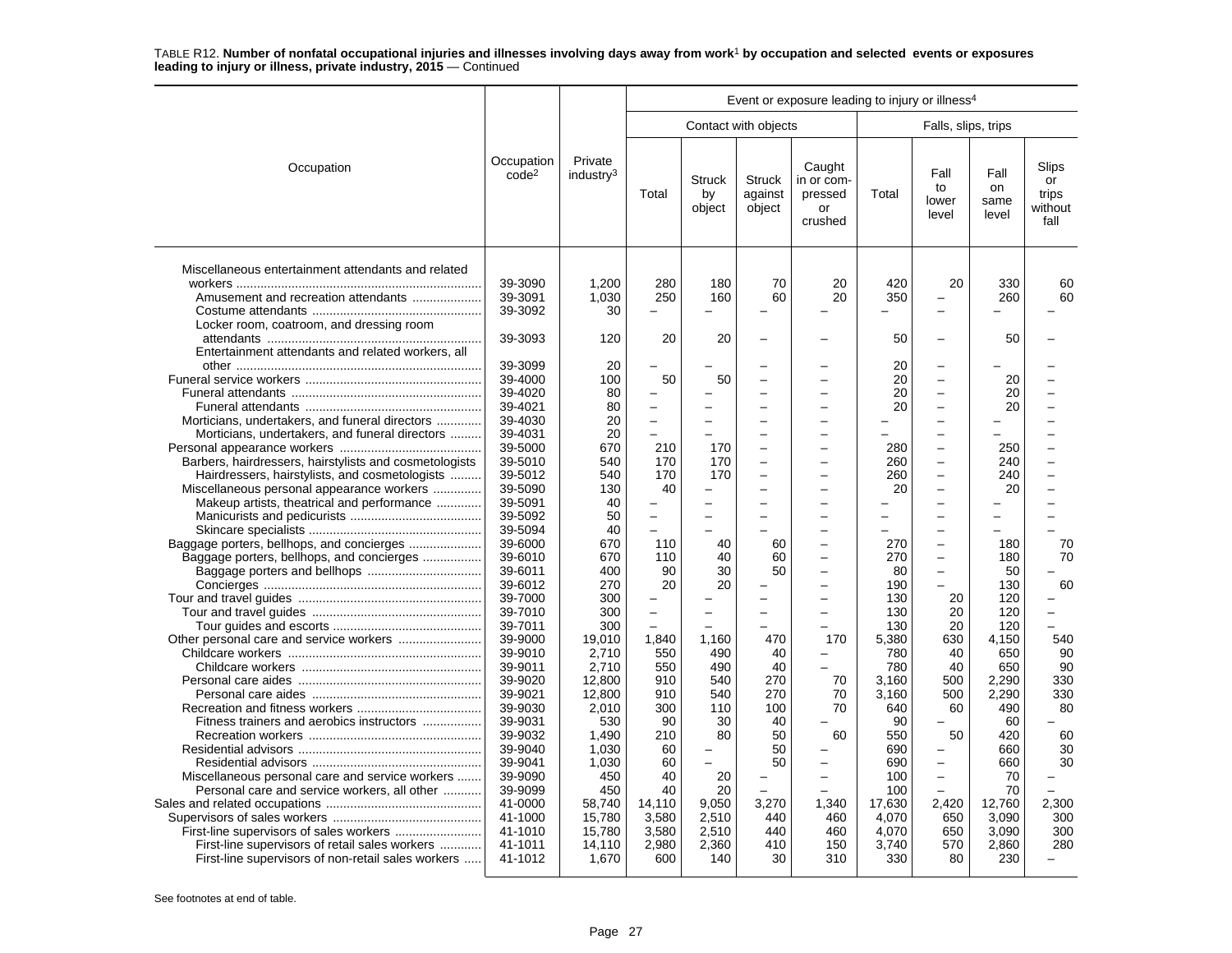|                                                                                                                                                                                            | Event or exposure leading to injury or illness <sup>4</sup> |                                                                        |                                                  |                                                           |                                   |                                   |                                                                                                                                                                      |                                         |                                                      |                                                                     |                                    |                                     |
|--------------------------------------------------------------------------------------------------------------------------------------------------------------------------------------------|-------------------------------------------------------------|------------------------------------------------------------------------|--------------------------------------------------|-----------------------------------------------------------|-----------------------------------|-----------------------------------|----------------------------------------------------------------------------------------------------------------------------------------------------------------------|-----------------------------------------|------------------------------------------------------|---------------------------------------------------------------------|------------------------------------|-------------------------------------|
|                                                                                                                                                                                            |                                                             | Overexertion and bodily<br>reaction                                    |                                                  | Expo-<br>sure                                             |                                   | Transportation<br>incidents       |                                                                                                                                                                      |                                         |                                                      | Violence and other injuries by persons<br>or animals                |                                    |                                     |
| Occupation                                                                                                                                                                                 | Total                                                       | In lifting<br>or<br>lowering                                           | Repetitive<br>motion                             | to<br>harmful<br>sub-<br>stance<br>or<br>environ-<br>ment | Total                             | Roadway<br>incidents              | <b>Fires</b><br>and<br>explo-<br>sions                                                                                                                               | Total                                   | Inten-<br>tional<br>injury<br>by other<br>person     | Injury by<br>person--<br>uninten-<br>tional or<br>intent<br>unknown | Animal<br>and<br>insect<br>related | All<br>other<br>events <sup>5</sup> |
| Miscellaneous entertainment attendants and related<br>Amusement and recreation attendants<br>Locker room, coatroom, and dressing room<br>Entertainment attendants and related workers, all | 320<br>270<br>20<br>30                                      | 40<br>30                                                               | 20                                               | 70<br>60                                                  | 50<br>50                          |                                   |                                                                                                                                                                      | 50<br>50                                | $\overline{\phantom{0}}$<br>$\overline{\phantom{0}}$ | 30<br>30                                                            | 20<br>20                           |                                     |
| Morticians, undertakers, and funeral directors                                                                                                                                             | 20<br>20<br>20                                              | 20<br>$\overline{a}$                                                   |                                                  |                                                           |                                   |                                   |                                                                                                                                                                      |                                         |                                                      |                                                                     |                                    |                                     |
| Morticians, undertakers, and funeral directors<br>Barbers, hairdressers, hairstylists and cosmetologists<br>Hairdressers, hairstylists, and cosmetologists                                 | $\overline{a}$<br>150<br>80<br>80                           | $\overline{a}$<br>$\overline{\phantom{0}}$<br>$\overline{\phantom{0}}$ | 60<br>60<br>60                                   | 30<br>20<br>20                                            |                                   |                                   | $\overline{\phantom{a}}$                                                                                                                                             |                                         |                                                      |                                                                     |                                    |                                     |
| Miscellaneous personal appearance workers<br>Makeup artists, theatrical and performance                                                                                                    | 70<br>30<br>20<br>20                                        | L.<br>$\overline{\phantom{0}}$                                         |                                                  |                                                           |                                   |                                   | $\overline{\phantom{a}}$                                                                                                                                             |                                         |                                                      |                                                                     |                                    |                                     |
| Baggage porters, bellhops, and concierges<br>Baggage porters, bellhops, and concierges                                                                                                     | 230<br>230<br>200<br>30                                     | 100<br>100<br>90                                                       | $\overline{\phantom{a}}$                         | 20<br>20<br>20                                            | 20<br>20<br>20                    |                                   | -<br>$\overline{\phantom{a}}$                                                                                                                                        | 20<br>20<br>20                          | $\equiv$<br>$\sim$                                   | 20<br>20                                                            |                                    |                                     |
|                                                                                                                                                                                            | 50<br>50<br>50<br>6,270                                     | $\overline{\phantom{0}}$<br>$\equiv$<br>2.000                          | 50                                               | $\equiv$<br>370                                           | 100<br>100<br>100<br>980          | $\equiv$<br>820                   | $\overline{\phantom{a}}$<br>$\overline{\phantom{0}}$                                                                                                                 | $\overline{\phantom{0}}$<br>4.100       | $\overline{\phantom{0}}$<br>2.370                    | 1.410                                                               | 300                                | 50                                  |
|                                                                                                                                                                                            | 270<br>270<br>5,030<br>5,030<br>750                         | 50<br>50<br>1,740<br>1.740<br>130                                      | 40<br>40                                         | 60<br>60<br>270<br>270<br>20                              | 20<br>20<br>870<br>870<br>30      | 720<br>720<br>20                  | $\overline{\phantom{0}}$<br>$\overline{\phantom{m}}$<br>$\equiv$<br>$\overline{\phantom{a}}$                                                                         | 1,030<br>1,030<br>2,510<br>2,510<br>250 | 600<br>600<br>1,480<br>1,480<br>90                   | 380<br>380<br>880<br>880<br>70                                      | 60<br>60<br>140<br>140<br>90       | 50<br>50                            |
| Fitness trainers and aerobics instructors<br>Miscellaneous personal care and service workers                                                                                               | 320<br>430<br>80<br>80<br>130<br>130                        | 20<br>110<br>30<br>30<br>40<br>40                                      | $\equiv$<br>$\overline{\phantom{a}}$<br>$\equiv$ | 20<br>20<br>20                                            | 20<br>60<br>60                    | 60<br>60                          | $\overline{\phantom{0}}$<br>$\overline{\phantom{a}}$<br>$\overline{\phantom{0}}$<br>$\overline{\phantom{0}}$<br>$\overline{\phantom{a}}$<br>$\overline{\phantom{m}}$ | 20<br>240<br>200<br>200<br>100<br>100   | 90<br>140<br>140<br>70<br>70                         | 60<br>50<br>50<br>20<br>20                                          | 90<br>-                            |                                     |
| Personal care and service workers, all other<br>First-line supervisors of retail sales workers<br>First-line supervisors of non-retail sales workers                                       | 20,620<br>6,280<br>6,280<br>5,930<br>350                    | 8,870<br>2,930<br>2,930<br>2,850<br>80                                 | 1,200<br>190<br>190<br>170<br>30                 | 1,690<br>570<br>570<br>550<br>20                          | 3,380<br>950<br>950<br>600<br>360 | 2,270<br>510<br>510<br>200<br>310 | $\overline{\phantom{0}}$<br>$\overline{\phantom{a}}$<br>$\overline{\phantom{0}}$<br>$\equiv$<br>$\equiv$                                                             | 1,110<br>280<br>280<br>280              | 560<br>190<br>190<br>190<br>$\equiv$                 | 220<br>60<br>60<br>60<br>$\equiv$                                   | 320<br>30<br>30<br>30              | 200<br>20<br>20<br>20               |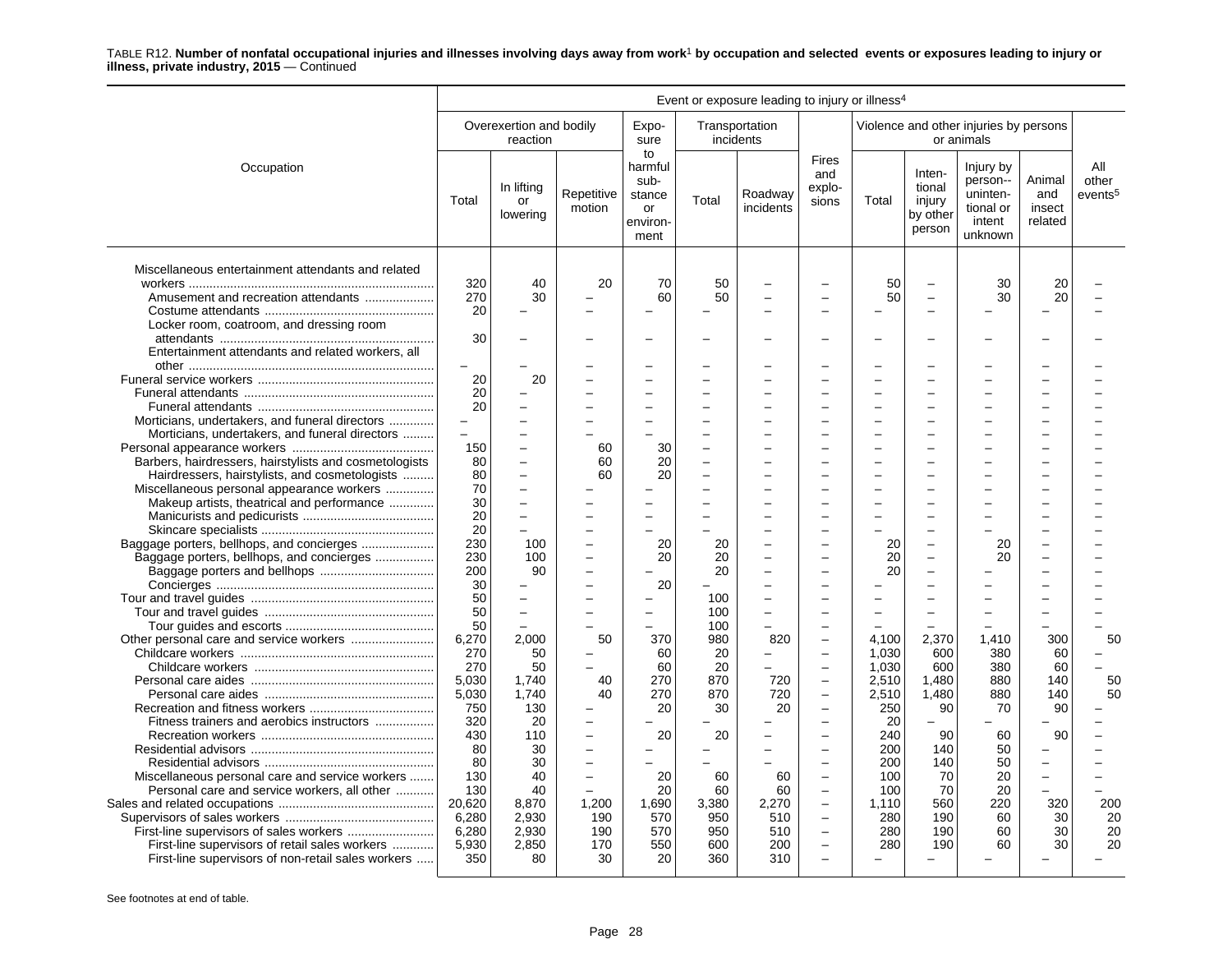|                                                                                                                                                                                                                                                            |                                                                                                                                             |                                                                                                            | Event or exposure leading to injury or illness <sup>4</sup>                                                               |                                                                                                                                                                                            |                                                                                                              |                                                                   |                                                                                                |                                                                                                                              |                                                                                               |                                                               |  |
|------------------------------------------------------------------------------------------------------------------------------------------------------------------------------------------------------------------------------------------------------------|---------------------------------------------------------------------------------------------------------------------------------------------|------------------------------------------------------------------------------------------------------------|---------------------------------------------------------------------------------------------------------------------------|--------------------------------------------------------------------------------------------------------------------------------------------------------------------------------------------|--------------------------------------------------------------------------------------------------------------|-------------------------------------------------------------------|------------------------------------------------------------------------------------------------|------------------------------------------------------------------------------------------------------------------------------|-----------------------------------------------------------------------------------------------|---------------------------------------------------------------|--|
|                                                                                                                                                                                                                                                            |                                                                                                                                             |                                                                                                            |                                                                                                                           |                                                                                                                                                                                            | Contact with objects                                                                                         |                                                                   |                                                                                                | Falls, slips, trips                                                                                                          |                                                                                               |                                                               |  |
| Occupation                                                                                                                                                                                                                                                 | Occupation<br>code <sup>2</sup>                                                                                                             | Private<br>industry <sup>3</sup>                                                                           | Total                                                                                                                     | <b>Struck</b><br>by<br>object                                                                                                                                                              | <b>Struck</b><br>against<br>object                                                                           | Caught<br>in or com-<br>pressed<br>or<br>crushed                  | Total                                                                                          | Fall<br>to<br>lower<br>level                                                                                                 | Fall<br>on<br>same<br>level                                                                   | Slips<br>or<br>trips<br>without<br>fall                       |  |
| Gaming change persons and booth cashiers<br>Counter and rental clerks and parts salespersons                                                                                                                                                               | 41-2000<br>41-2010<br>41-2011<br>41-2012<br>41-2020<br>41-2021<br>41-2022<br>41-2030<br>41-2031<br>41-3000<br>41-3010<br>41-3011<br>41-3020 | 37,650<br>8,750<br>8,630<br>120<br>1,360<br>340<br>1,010<br>27,550<br>27,550<br>1,390<br>290<br>290<br>140 | 9,980<br>1,670<br>1,620<br>50<br>330<br>120<br>210<br>7,980<br>7,980<br>120<br>20<br>20                                   | 6,260<br>960<br>930<br>30<br>130<br>30<br>100<br>5,170<br>5,170<br>70<br>20<br>20                                                                                                          | 2,660<br>450<br>440<br>100<br>80<br>20<br>2,110<br>2,110<br>30<br>$\overline{a}$<br>$\overline{\phantom{0}}$ | 800<br>220<br>210<br>$\overline{\phantom{0}}$<br>550<br>550<br>20 | 11,760<br>3,130<br>3,090<br>40<br>380<br>120<br>260<br>8,250<br>8,250<br>480<br>80<br>80<br>40 | 1,490<br>120<br>120<br>50<br>$\overline{\phantom{0}}$<br>50<br>1,320<br>1,320<br>80<br>20<br>20                              | 8,370<br>2,670<br>2,630<br>40<br>270<br>100<br>170<br>5,430<br>5,430<br>360<br>50<br>50<br>40 | 1,790<br>320<br>320<br>40<br>20<br>20<br>1,430<br>1,430<br>40 |  |
| Securities, commodities, and financial services sales                                                                                                                                                                                                      | 41-3021<br>41-3030                                                                                                                          | 140<br>50                                                                                                  | $\overline{\phantom{0}}$                                                                                                  | $\overline{\phantom{0}}$                                                                                                                                                                   | $\overline{\phantom{0}}$                                                                                     |                                                                   | 40<br>20                                                                                       | $\overline{\phantom{0}}$                                                                                                     | 40<br>20                                                                                      | $\overline{\phantom{0}}$                                      |  |
| Securities, commodities, and financial services<br>Miscellaneous sales representatives, services<br>Sales representatives, services, all other<br>Sales representatives, wholesale and manufacturing<br>Sales representatives, wholesale and manufacturing | 41-3031<br>41-3040<br>41-3041<br>41-3090<br>41-3099<br>41-4000<br>41-4010                                                                   | 50<br>60<br>60<br>840<br>840<br>1,520<br>1,520                                                             | L.<br>÷<br>90<br>90<br>220<br>220                                                                                         | $\overline{a}$<br>50<br>50<br>80<br>80                                                                                                                                                     | $\equiv$<br>20<br>20<br>80<br>80                                                                             | 20<br>20<br>60<br>60                                              | 20<br>20<br>20<br>330<br>330<br>430<br>430                                                     | $\equiv$<br>60<br>60<br>90<br>90                                                                                             | 20<br>20<br>20<br>240<br>240<br>250<br>250                                                    | 20<br>20<br>80<br>80                                          |  |
| Sales representatives, wholesale and<br>manufacturing, technical and scientific products<br>Sales representatives, wholesale and<br>manufacturing, except technical and scientific                                                                         | 41-4011                                                                                                                                     | 550                                                                                                        | 50                                                                                                                        |                                                                                                                                                                                            | 40                                                                                                           |                                                                   | 210                                                                                            | 30                                                                                                                           | 110                                                                                           | 70                                                            |  |
| Models, demonstrators, and product promoters<br>Demonstrators and product promoters<br>Door-to-door sales workers, news and street                                                                                                                         | 41-4012<br>41-9000<br>41-9010<br>41-9011<br>41-9020<br>41-9022<br>41-9030<br>41-9031<br>41-9040<br>41-9041<br>41-9090                       | 970<br>2.400<br>70<br>70<br>80<br>60<br>30<br>30<br>200<br>200<br>2,000                                    | 180<br>200<br>30<br>30<br>30<br>$\overline{\phantom{0}}$<br>$\overline{a}$<br>$\overline{\phantom{0}}$<br>20<br>20<br>130 | 70<br>140<br>$\overline{\phantom{0}}$<br>$\overline{\phantom{0}}$<br>$\overline{a}$<br>$\overline{\phantom{0}}$<br>$\equiv$<br>$\overline{\phantom{0}}$<br>$\overline{\phantom{0}}$<br>100 | 40<br>50<br>20<br>20<br>$\equiv$<br>20                                                                       | 50<br>L.<br>$\overline{\phantom{0}}$                              | 220<br>880<br>20<br>20<br>60<br>60<br>80<br>80<br>720                                          | 60<br>110<br>$\equiv$<br>$\overline{\phantom{0}}$<br>$\equiv$<br>$\overline{\phantom{0}}$<br>$\overline{\phantom{0}}$<br>100 | 140<br>670<br>20<br>20<br>50<br>50<br>70<br>70<br>530                                         | 90<br>80                                                      |  |
| Supervisors of office and administrative support workers                                                                                                                                                                                                   | 41-9091<br>41-9099<br>43-0000<br>43-1000                                                                                                    | 50<br>1,960<br>64,250<br>2,240                                                                             | 130<br>12,670<br>250                                                                                                      | 100<br>8.110<br>130                                                                                                                                                                        | 20<br>2.590<br>60                                                                                            | 1,340                                                             | 20<br>700<br>20,130<br>1,270                                                                   | 100<br>2.080<br>150                                                                                                          | 20<br>520<br>15.900<br>1,020                                                                  | 70<br>1,920<br>100                                            |  |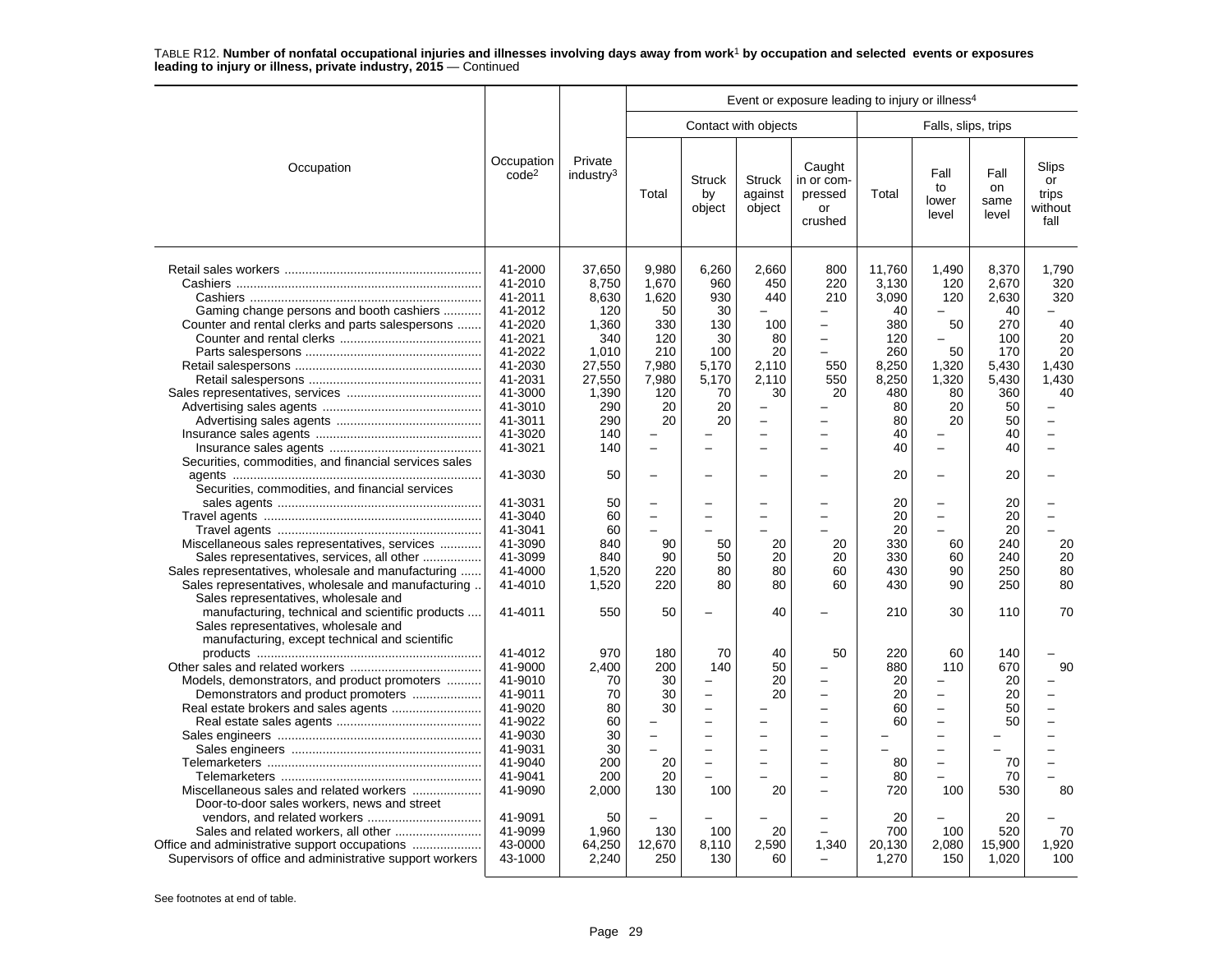|                                                                                                                                                                                                          | Event or exposure leading to injury or illness <sup>4</sup>       |                                                             |                                                           |                                                              |                                                    |                                       |                                                                                                          |                         |                                                                       |                                                                     |                                    |                                     |
|----------------------------------------------------------------------------------------------------------------------------------------------------------------------------------------------------------|-------------------------------------------------------------------|-------------------------------------------------------------|-----------------------------------------------------------|--------------------------------------------------------------|----------------------------------------------------|---------------------------------------|----------------------------------------------------------------------------------------------------------|-------------------------|-----------------------------------------------------------------------|---------------------------------------------------------------------|------------------------------------|-------------------------------------|
|                                                                                                                                                                                                          |                                                                   | Overexertion and bodily<br>reaction                         |                                                           | Expo-<br>sure                                                |                                                    | Transportation<br>incidents           |                                                                                                          |                         |                                                                       | Violence and other injuries by persons<br>or animals                |                                    |                                     |
| Occupation                                                                                                                                                                                               | Total                                                             | In lifting<br>or<br>lowering                                | Repetitive<br>motion                                      | to<br>harmful<br>sub-<br>stance<br>or<br>environ-<br>ment    | Total                                              | Roadway<br>incidents                  | <b>Fires</b><br>and<br>explo-<br>sions                                                                   | Total                   | Inten-<br>tional<br>injury<br>by other<br>person                      | Injury by<br>person--<br>uninten-<br>tional or<br>intent<br>unknown | Animal<br>and<br>insect<br>related | All<br>other<br>events <sup>5</sup> |
| Gaming change persons and booth cashiers<br>Counter and rental clerks and parts salespersons                                                                                                             | 12,610<br>3,130<br>3,100<br>30<br>500<br>70                       | 5,540<br>1,320<br>1,320<br>270<br>30                        | 800<br>330<br>330<br>$\overline{\phantom{0}}$<br>$\equiv$ | 1,030<br>470<br>460<br>60                                    | 1,450<br>120<br>120<br>70<br>30                    | 910<br>70<br>70<br>50                 | $\overline{\phantom{0}}$<br>$\equiv$<br>$\overline{\phantom{m}}$                                         | 720<br>160<br>160<br>20 | 340<br>100<br>100<br>20                                               | 160<br>30<br>30                                                     | 210<br>30<br>30                    | 100<br>70<br>70                     |
|                                                                                                                                                                                                          | 430<br>8,980<br>8,980<br>400<br>70<br>70                          | 240<br>3,960<br>3,960<br>130<br>$\qquad \qquad -$           | 460<br>460<br>80<br>20<br>20                              | 50<br>510<br>510<br>30<br>$\qquad \qquad -$                  | 40<br>1,260<br>1,260<br>320<br>100<br>100          | 40<br>790<br>790<br>270<br>100<br>100 | $\overline{\phantom{0}}$<br>$\equiv$<br>$\equiv$<br>$\sim$<br>$\overline{a}$                             | 20<br>540<br>540<br>30  | 20<br>230<br>230<br>$\equiv$                                          | 120<br>120                                                          | 180<br>180<br>30                   | 30<br>30                            |
| Securities, commodities, and financial services sales<br>Securities, commodities, and financial services                                                                                                 | 60<br>60<br>30<br>30                                              | $\qquad \qquad -$<br>$\overline{\phantom{a}}$               | 40<br>40                                                  | $\overline{\phantom{0}}$                                     |                                                    |                                       |                                                                                                          |                         |                                                                       |                                                                     |                                    |                                     |
| Miscellaneous sales representatives, services<br>Sales representatives, services, all other<br>Sales representatives, wholesale and manufacturing<br>Sales representatives, wholesale and manufacturing. | 230<br>230<br>550<br>550                                          | 130<br>130<br>140<br>140                                    | 50<br>50                                                  | $\equiv$<br>$\overline{\phantom{0}}$<br>$\equiv$<br>$\equiv$ | 30<br>30<br>170<br>170<br>290<br>290               | 30<br>30<br>120<br>120<br>270<br>270  | $\equiv$<br>$\equiv$<br>$\overline{\phantom{a}}$<br>$\overline{\phantom{0}}$<br>$\overline{\phantom{0}}$ | 30<br>30<br>20<br>20    | $\overline{\phantom{0}}$<br>÷<br>$\equiv$<br>$\overline{\phantom{0}}$ |                                                                     | 20<br>20                           |                                     |
| Sales representatives, wholesale and<br>manufacturing, technical and scientific products<br>Sales representatives, wholesale and                                                                         | 100                                                               | 60                                                          |                                                           |                                                              | 180                                                | 160                                   |                                                                                                          |                         |                                                                       |                                                                     |                                    |                                     |
| manufacturing, except technical and scientific<br>Models, demonstrators, and product promoters<br>Demonstrators and product promoters<br>Real estate brokers and sales agents                            | 450<br>770<br>20<br>20<br>$-$<br>$\equiv$<br>30<br>30<br>90<br>90 | 80<br>130<br>$\overline{\phantom{0}}$<br>$\sim$<br>$\equiv$ | 50<br>70<br>20<br>20                                      | 50<br>-<br>$\equiv$<br>$\overline{\phantom{0}}$              | 110<br>360<br>$\equiv$<br>$\overline{\phantom{0}}$ | 100<br>320                            | $\overline{\phantom{0}}$                                                                                 | 60                      |                                                                       | ÷                                                                   | 40                                 | 70                                  |
| Door-to-door sales workers, news and street<br>Office and administrative support occupations<br>Supervisors of office and administrative support workers                                                 | 640<br>640<br>25.330<br>450                                       | 110<br>110<br>10,820<br>130                                 | 20<br>20<br>3,110<br>70                                   | 40<br>40<br>2.620<br>100                                     | 360<br>350<br>2.180<br>120                         | 310<br>310<br>940<br>100              | $\overline{\phantom{0}}$<br>$\overline{\phantom{0}}$                                                     | 40<br>40<br>1.010<br>40 | 330<br>30                                                             | 130                                                                 | 30<br>20<br>450                    | 70<br>70<br>300                     |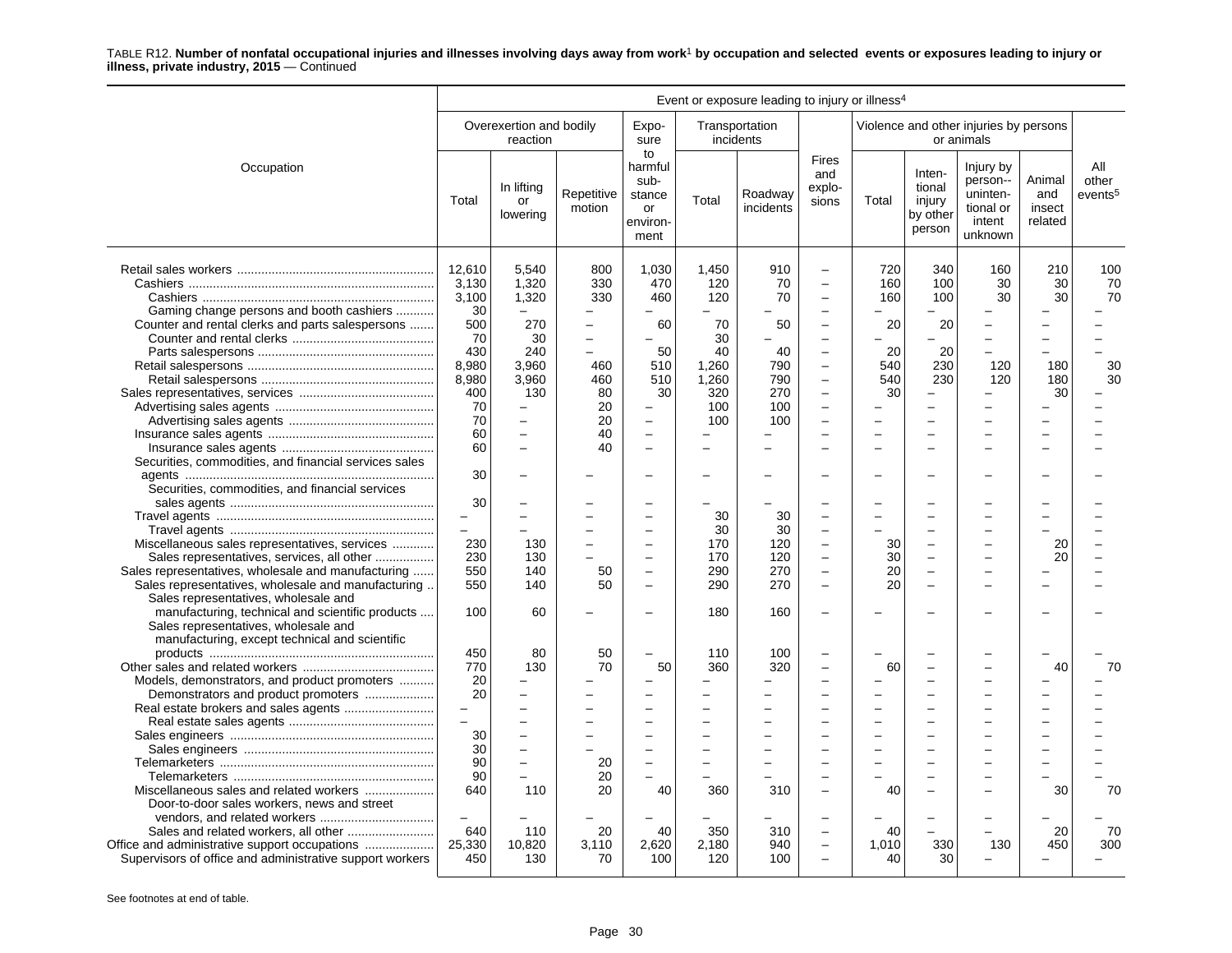|                                                                                                            |                                 |                                  | Event or exposure leading to injury or illness <sup>4</sup> |                               |                                    |                                                  |          |                                                      |                             |                                         |  |  |
|------------------------------------------------------------------------------------------------------------|---------------------------------|----------------------------------|-------------------------------------------------------------|-------------------------------|------------------------------------|--------------------------------------------------|----------|------------------------------------------------------|-----------------------------|-----------------------------------------|--|--|
|                                                                                                            |                                 |                                  |                                                             |                               | Contact with objects               |                                                  |          | Falls, slips, trips                                  |                             |                                         |  |  |
| Occupation                                                                                                 | Occupation<br>code <sup>2</sup> | Private<br>industry <sup>3</sup> | Total                                                       | <b>Struck</b><br>by<br>object | <b>Struck</b><br>against<br>object | Caught<br>in or com-<br>pressed<br>or<br>crushed | Total    | Fall<br>to<br>lower<br>level                         | Fall<br>on<br>same<br>level | Slips<br>or<br>trips<br>without<br>fall |  |  |
| First-line supervisors of office and administrative<br>First-line supervisors of office and administrative | 43-1010                         | 2,240                            | 250                                                         | 130                           | 60                                 |                                                  | 1,270    | 150                                                  | 1,020                       | 100                                     |  |  |
|                                                                                                            | 43-1011                         | 2,240                            | 250                                                         | 130                           | 60                                 |                                                  | 1,270    | 150                                                  | 1,020                       | 100                                     |  |  |
|                                                                                                            | 43-2000                         | 160                              | 20                                                          | 20                            |                                    |                                                  | 110      |                                                      | 100                         |                                         |  |  |
| Switchboard operators, including answering service                                                         | 43-2010                         | 80                               |                                                             |                               |                                    |                                                  | 70       | $\overline{\phantom{0}}$                             | 60                          |                                         |  |  |
| Switchboard operators, including answering service                                                         | 43-2011                         | 80                               | $\equiv$                                                    |                               | -                                  |                                                  | 70       | $\overline{\phantom{0}}$                             | 60                          |                                         |  |  |
|                                                                                                            | 43-2020                         | 50                               | $\equiv$                                                    | $\equiv$                      | $\equiv$                           |                                                  | 30       | $\overline{\phantom{0}}$                             | 30                          |                                         |  |  |
|                                                                                                            | 43-2021                         | 50                               | $\overline{\phantom{0}}$                                    |                               | -                                  |                                                  | 30       | $\overline{\phantom{0}}$                             | 30                          |                                         |  |  |
| Miscellaneous communications equipment operators                                                           | 43-2090                         | 30                               | $\overline{\phantom{0}}$                                    |                               |                                    |                                                  |          | $\overline{\phantom{0}}$                             |                             |                                         |  |  |
| Communications equipment operators, all other                                                              | 43-2099                         | 30                               |                                                             |                               |                                    |                                                  |          |                                                      |                             |                                         |  |  |
|                                                                                                            | 43-3000                         | 4,050                            | 280                                                         | 210                           | 60                                 |                                                  | 2.290    | 80                                                   | 2.110                       | 100                                     |  |  |
|                                                                                                            | 43-3010                         | 510                              |                                                             | $\overline{\phantom{0}}$      |                                    |                                                  | 270      | 30                                                   | 230                         |                                         |  |  |
|                                                                                                            | 43-3011                         | 510                              | L.                                                          | $\equiv$                      |                                    |                                                  | 270      | 30                                                   | 230                         |                                         |  |  |
|                                                                                                            | 43-3020                         | 950                              | 70                                                          | 20                            | 40                                 |                                                  | 590      | -                                                    | 570                         |                                         |  |  |
|                                                                                                            | 43-3021                         | 950                              | 70                                                          | 20                            | 40                                 |                                                  | 590      |                                                      | 570                         |                                         |  |  |
| Bookkeeping, accounting, and auditing clerks                                                               | 43-3030                         | 740                              | 50<br>50                                                    | 40                            |                                    |                                                  | 350      | 20<br>20                                             | 300                         | 30<br>30                                |  |  |
| Bookkeeping, accounting, and auditing clerks                                                               | 43-3031                         | 740                              |                                                             | 40                            | ÷                                  |                                                  | 350      | L                                                    | 300                         |                                         |  |  |
|                                                                                                            | 43-3040<br>43-3041              | 50<br>50                         | $\overline{\phantom{0}}$                                    |                               |                                    |                                                  | 20<br>20 | $\overline{\phantom{0}}$                             |                             |                                         |  |  |
|                                                                                                            | 43-3050                         | 180                              | $\overline{a}$                                              | $=$                           | $\equiv$                           |                                                  | 80       | $\overline{\phantom{0}}$                             | 60                          |                                         |  |  |
|                                                                                                            | 43-3051                         | 180                              | $\overline{\phantom{0}}$                                    |                               | $\equiv$                           |                                                  | 80       | $\overline{\phantom{0}}$                             | 60                          |                                         |  |  |
|                                                                                                            | 43-3060                         | 70                               | ÷                                                           |                               |                                    |                                                  | 30       | $\overline{\phantom{0}}$                             | 30                          |                                         |  |  |
|                                                                                                            | 43-3061                         | 70                               |                                                             |                               |                                    |                                                  | 30       | $\overline{\phantom{0}}$                             | 30                          |                                         |  |  |
|                                                                                                            | 43-3070                         | 1.150                            | 60                                                          | 60                            |                                    |                                                  | 800      | $\overline{\phantom{m}}$                             | 750                         | 30                                      |  |  |
|                                                                                                            | 43-3071                         | 1.150                            | 60                                                          | 60                            | $\overline{\phantom{0}}$           |                                                  | 800      | $\overline{\phantom{0}}$                             | 750                         | 30                                      |  |  |
|                                                                                                            | 43-3090                         | 400                              | 70                                                          | 70                            |                                    |                                                  | 160      | $\overline{\phantom{0}}$                             | 160                         |                                         |  |  |
|                                                                                                            | 43-3099                         | 400                              | 70                                                          | 70                            |                                    | $\equiv$                                         | 160      | $\sim$                                               | 160                         | L.                                      |  |  |
|                                                                                                            | 43-4000                         | 14,690                           | 1,830                                                       | 1,120                         | 480                                | 180                                              | 6,270    | 440                                                  | 5,270                       | 550                                     |  |  |
|                                                                                                            | 43-4040                         | 70                               |                                                             |                               |                                    |                                                  | 60       | $\overline{\phantom{0}}$                             | 50                          |                                         |  |  |
| Credit authorizers, checkers, and clerks                                                                   | 43-4041                         | 70                               | $\equiv$                                                    | $\equiv$                      |                                    |                                                  | 60       | L.                                                   | 50                          | L.                                      |  |  |
|                                                                                                            | 43-4050                         | 7,880                            | 990                                                         | 610                           | 300                                | 40                                               | 3,520    | 240                                                  | 3,010                       | 260                                     |  |  |
| Customer service representatives                                                                           | 43-4051                         | 7,880                            | 990                                                         | 610                           | 300                                | 40                                               | 3,520    | 240                                                  | 3,010                       | 260                                     |  |  |
|                                                                                                            | 43-4070                         | 270                              | 20                                                          | $\equiv$                      | $\overline{\phantom{0}}$           |                                                  | 120      | 60                                                   | 50                          |                                         |  |  |
|                                                                                                            | 43-4071                         | 270                              | 20                                                          | $\equiv$                      | L.                                 |                                                  | 120      | 60                                                   | 50                          |                                         |  |  |
|                                                                                                            | 43-4080                         | 580                              | 160                                                         | 40                            | $\equiv$                           | 120                                              | 160      | $\overline{\phantom{0}}$                             | 100                         | 50                                      |  |  |
|                                                                                                            | 43-4081                         | 580                              | 160                                                         | 40                            | -                                  | 120                                              | 160      | $\overline{\phantom{0}}$                             | 100                         | 50                                      |  |  |
|                                                                                                            | 43-4110                         | 180                              | 20                                                          | $\overline{\phantom{0}}$      | -                                  |                                                  | 80       | $\overline{\phantom{0}}$                             | 60                          |                                         |  |  |
| Interviewers, except eligibility and loan                                                                  | 43-4111                         | 180                              | 20                                                          |                               |                                    |                                                  | 80       |                                                      | 60                          |                                         |  |  |
|                                                                                                            | 43-4120                         | 50                               |                                                             |                               |                                    |                                                  |          | $\overline{\phantom{0}}$                             |                             |                                         |  |  |
|                                                                                                            | 43-4121                         | 50                               |                                                             |                               |                                    |                                                  |          | $\overline{\phantom{0}}$                             |                             |                                         |  |  |
|                                                                                                            | 43-4130                         | 140                              | $\overline{a}$                                              |                               |                                    |                                                  | 110      | $\overline{\phantom{0}}$                             | 110                         |                                         |  |  |
|                                                                                                            | 43-4131                         | 140                              | ÷                                                           |                               |                                    |                                                  | 110      | $\overline{\phantom{0}}$<br>$\overline{\phantom{0}}$ | 110                         |                                         |  |  |
|                                                                                                            | 43-4140                         | 390                              |                                                             |                               |                                    |                                                  | 390      |                                                      | 390                         |                                         |  |  |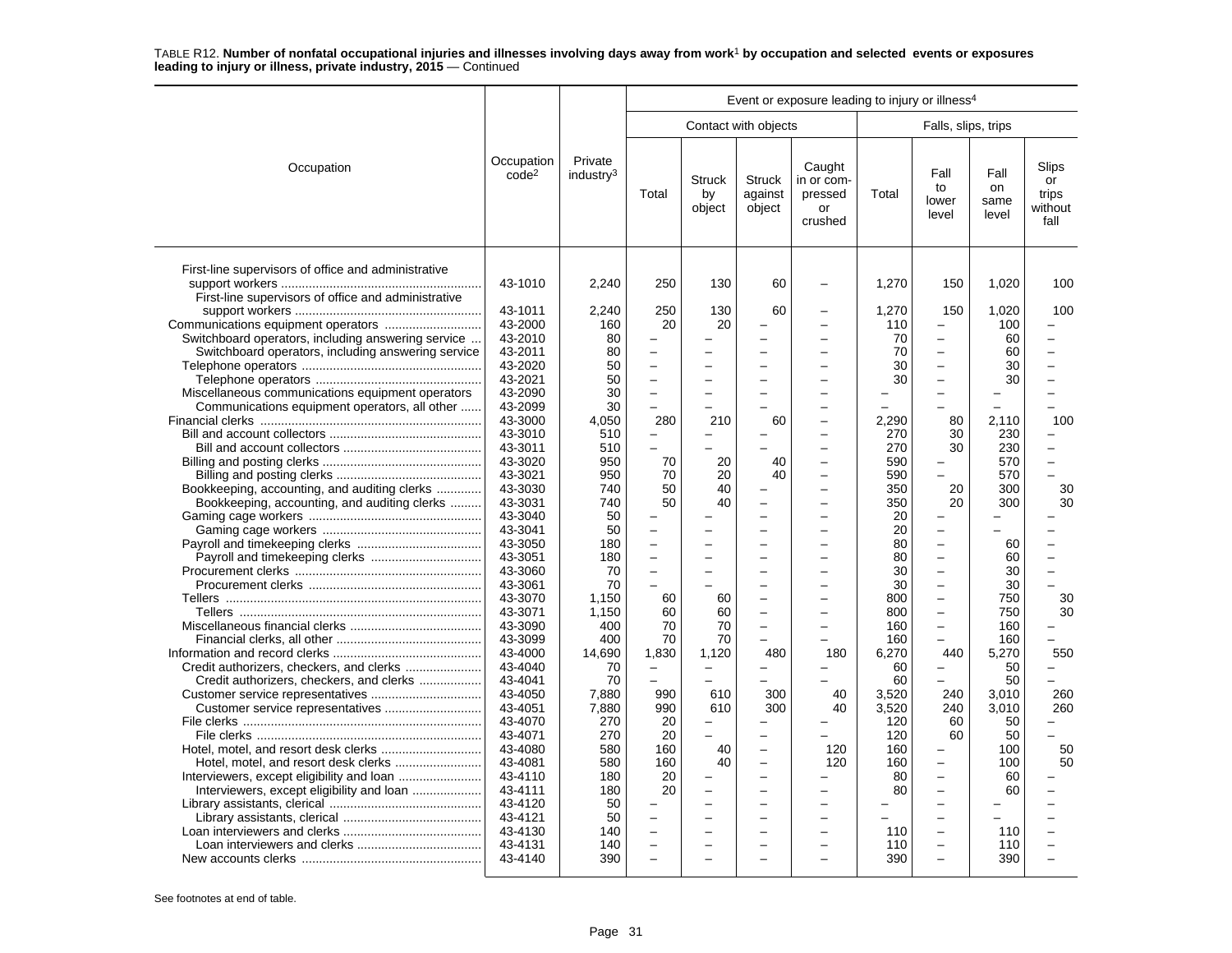|                                                                                        | Event or exposure leading to injury or illness <sup>4</sup> |                                     |                      |                                                           |                               |                             |                                 |                          |                                                  |                                                                     |                                    |                                     |
|----------------------------------------------------------------------------------------|-------------------------------------------------------------|-------------------------------------|----------------------|-----------------------------------------------------------|-------------------------------|-----------------------------|---------------------------------|--------------------------|--------------------------------------------------|---------------------------------------------------------------------|------------------------------------|-------------------------------------|
|                                                                                        |                                                             | Overexertion and bodily<br>reaction |                      | Expo-<br>sure                                             |                               | Transportation<br>incidents |                                 |                          |                                                  | Violence and other injuries by persons<br>or animals                |                                    |                                     |
| Occupation                                                                             | Total                                                       | In lifting<br>or<br>lowering        | Repetitive<br>motion | to<br>harmful<br>sub-<br>stance<br>or<br>environ-<br>ment | Total                         | Roadway<br>incidents        | Fires<br>and<br>explo-<br>sions | Total                    | Inten-<br>tional<br>injury<br>by other<br>person | Injury by<br>person--<br>uninten-<br>tional or<br>intent<br>unknown | Animal<br>and<br>insect<br>related | All<br>other<br>events <sup>5</sup> |
| First-line supervisors of office and administrative                                    | 450                                                         | 130                                 | 70                   | 100                                                       | 120                           | 100                         | $\overline{a}$                  | 40                       | 30                                               |                                                                     |                                    |                                     |
| First-line supervisors of office and administrative                                    |                                                             |                                     |                      |                                                           |                               |                             |                                 |                          |                                                  |                                                                     |                                    |                                     |
|                                                                                        | 450                                                         | 130                                 | 70                   | 100                                                       | 120                           | 100                         |                                 | 40                       | 30                                               |                                                                     |                                    |                                     |
|                                                                                        | $\overline{\phantom{0}}$                                    |                                     |                      | ÷                                                         | <u>.</u>                      |                             |                                 |                          |                                                  |                                                                     |                                    |                                     |
| Switchboard operators, including answering service                                     |                                                             |                                     |                      |                                                           |                               |                             |                                 |                          |                                                  |                                                                     |                                    |                                     |
| Switchboard operators, including answering service                                     | $\equiv$                                                    |                                     |                      | $\overline{\phantom{0}}$                                  |                               |                             |                                 |                          | $\overline{\phantom{0}}$                         |                                                                     |                                    |                                     |
|                                                                                        | $\overline{a}$<br>L.                                        |                                     |                      | $\overline{\phantom{a}}$<br>$\overline{\phantom{a}}$      | $\overline{\phantom{0}}$      |                             |                                 |                          | $\overline{\phantom{0}}$                         |                                                                     |                                    |                                     |
| Miscellaneous communications equipment operators                                       | $\equiv$                                                    |                                     |                      | $\overline{\phantom{0}}$                                  | L.                            |                             |                                 |                          | L                                                |                                                                     |                                    |                                     |
| Communications equipment operators, all other                                          |                                                             |                                     |                      |                                                           |                               |                             |                                 |                          |                                                  |                                                                     |                                    |                                     |
|                                                                                        | 1,050                                                       | 160                                 | 550                  | 210                                                       | 100                           | 80                          |                                 | 120                      | 20                                               |                                                                     |                                    |                                     |
|                                                                                        | 120                                                         |                                     | 100                  | 80                                                        | $\overline{\phantom{0}}$      |                             |                                 |                          |                                                  |                                                                     |                                    |                                     |
|                                                                                        | 120                                                         | $\equiv$                            | 100                  | 80                                                        |                               |                             |                                 |                          |                                                  |                                                                     |                                    |                                     |
|                                                                                        | 240                                                         | $\overline{\phantom{0}}$            | 150                  | 30                                                        | 20                            | 20                          |                                 |                          |                                                  |                                                                     |                                    |                                     |
|                                                                                        | 240                                                         |                                     | 150                  | 30                                                        | 20                            | 20                          |                                 |                          |                                                  |                                                                     |                                    |                                     |
| Bookkeeping, accounting, and auditing clerks                                           | 300                                                         | 70                                  | 150                  |                                                           | 40                            | 40                          |                                 | $\equiv$                 | L.                                               |                                                                     |                                    |                                     |
| Bookkeeping, accounting, and auditing clerks                                           | 300                                                         | 70                                  | 150                  | $\overline{\phantom{0}}$                                  | 40                            | 40                          |                                 |                          | $\overline{\phantom{0}}$                         |                                                                     |                                    |                                     |
|                                                                                        | 20                                                          |                                     |                      | L.                                                        |                               |                             |                                 |                          |                                                  |                                                                     |                                    |                                     |
|                                                                                        | 20                                                          |                                     |                      | $\overline{\phantom{a}}$                                  |                               |                             |                                 | ÷                        | $\overline{\phantom{0}}$                         |                                                                     |                                    |                                     |
|                                                                                        | 70                                                          | $\equiv$                            | 50                   | $\overline{\phantom{0}}$                                  |                               |                             |                                 |                          |                                                  |                                                                     |                                    |                                     |
|                                                                                        | 70                                                          |                                     | 50                   | L.                                                        |                               |                             |                                 |                          |                                                  |                                                                     |                                    |                                     |
|                                                                                        | 20                                                          | $\equiv$                            | 20                   | $\overline{\phantom{0}}$                                  |                               |                             |                                 |                          |                                                  |                                                                     |                                    |                                     |
|                                                                                        | 20                                                          |                                     | 20                   | $\overline{\phantom{a}}$                                  |                               |                             |                                 |                          |                                                  |                                                                     |                                    |                                     |
|                                                                                        | 130                                                         | 20                                  |                      | 60                                                        |                               |                             |                                 | 100                      | 20                                               |                                                                     |                                    |                                     |
|                                                                                        | 130                                                         | 20                                  |                      | 60                                                        |                               |                             |                                 | 100                      | 20                                               |                                                                     |                                    |                                     |
|                                                                                        | 160                                                         | 50                                  | 80                   | $\overline{\phantom{0}}$                                  | -                             |                             |                                 |                          |                                                  |                                                                     |                                    |                                     |
|                                                                                        | 160                                                         | 50                                  | 80                   |                                                           |                               |                             | ÷                               |                          | -                                                |                                                                     |                                    |                                     |
|                                                                                        | 4,320                                                       | 1.560                               | 830                  | 1.300                                                     | 430                           | 310                         | ÷                               | 410                      | 120                                              | 50                                                                  | 240                                | 130                                 |
| Credit authorizers, checkers, and clerks                                               | $\overline{\phantom{m}}$                                    |                                     |                      | $\overline{\phantom{m}}$                                  | -                             |                             |                                 |                          |                                                  |                                                                     |                                    |                                     |
| Credit authorizers, checkers, and clerks                                               | $\overline{a}$                                              |                                     |                      |                                                           |                               |                             |                                 |                          |                                                  |                                                                     |                                    |                                     |
|                                                                                        | 2.590                                                       | 990                                 | 630                  | 220                                                       | 290                           | 190                         | ÷                               | 140                      | 20                                               | 30                                                                  | 90                                 | 120                                 |
|                                                                                        | 2,590                                                       | 990                                 | 630                  | 220                                                       | 290                           | 190                         | ÷                               | 140                      | 20                                               | 30                                                                  | 90                                 | 120                                 |
|                                                                                        | 120                                                         | 20                                  | 20                   | $\qquad \qquad -$                                         | $\equiv$                      |                             |                                 |                          |                                                  |                                                                     |                                    |                                     |
|                                                                                        | 120                                                         | 20                                  | 20                   |                                                           |                               |                             |                                 |                          |                                                  |                                                                     |                                    |                                     |
|                                                                                        | 120                                                         | 30<br>30                            |                      | 20                                                        | -<br>$\overline{\phantom{0}}$ |                             | L.                              | 110                      | 40                                               | $\overline{\phantom{0}}$                                            | 70<br>70                           |                                     |
|                                                                                        | 120<br>70                                                   |                                     |                      | 20                                                        |                               |                             |                                 | 110                      | 40                                               |                                                                     |                                    |                                     |
| Interviewers, except eligibility and loan<br>Interviewers, except eligibility and loan | 70                                                          | $\equiv$                            |                      | L.                                                        |                               |                             |                                 | $=$                      | L.                                               |                                                                     |                                    |                                     |
|                                                                                        | 40                                                          | $\equiv$                            |                      | $\overline{\phantom{a}}$                                  | <u>.</u>                      |                             |                                 | $\overline{\phantom{0}}$ | $\overline{a}$                                   |                                                                     |                                    |                                     |
|                                                                                        | 40                                                          |                                     |                      | $\overline{\phantom{a}}$                                  |                               |                             |                                 |                          |                                                  |                                                                     |                                    |                                     |
|                                                                                        | 20                                                          |                                     |                      | $\overline{a}$                                            |                               |                             |                                 |                          | $\overline{a}$                                   |                                                                     |                                    |                                     |
|                                                                                        | 20                                                          |                                     |                      | $\overline{\phantom{0}}$                                  | -                             |                             |                                 |                          | $\overline{\phantom{0}}$                         |                                                                     |                                    |                                     |
|                                                                                        | $\equiv$                                                    |                                     |                      |                                                           |                               |                             |                                 |                          |                                                  |                                                                     |                                    |                                     |
|                                                                                        |                                                             |                                     |                      |                                                           |                               |                             |                                 |                          |                                                  |                                                                     |                                    |                                     |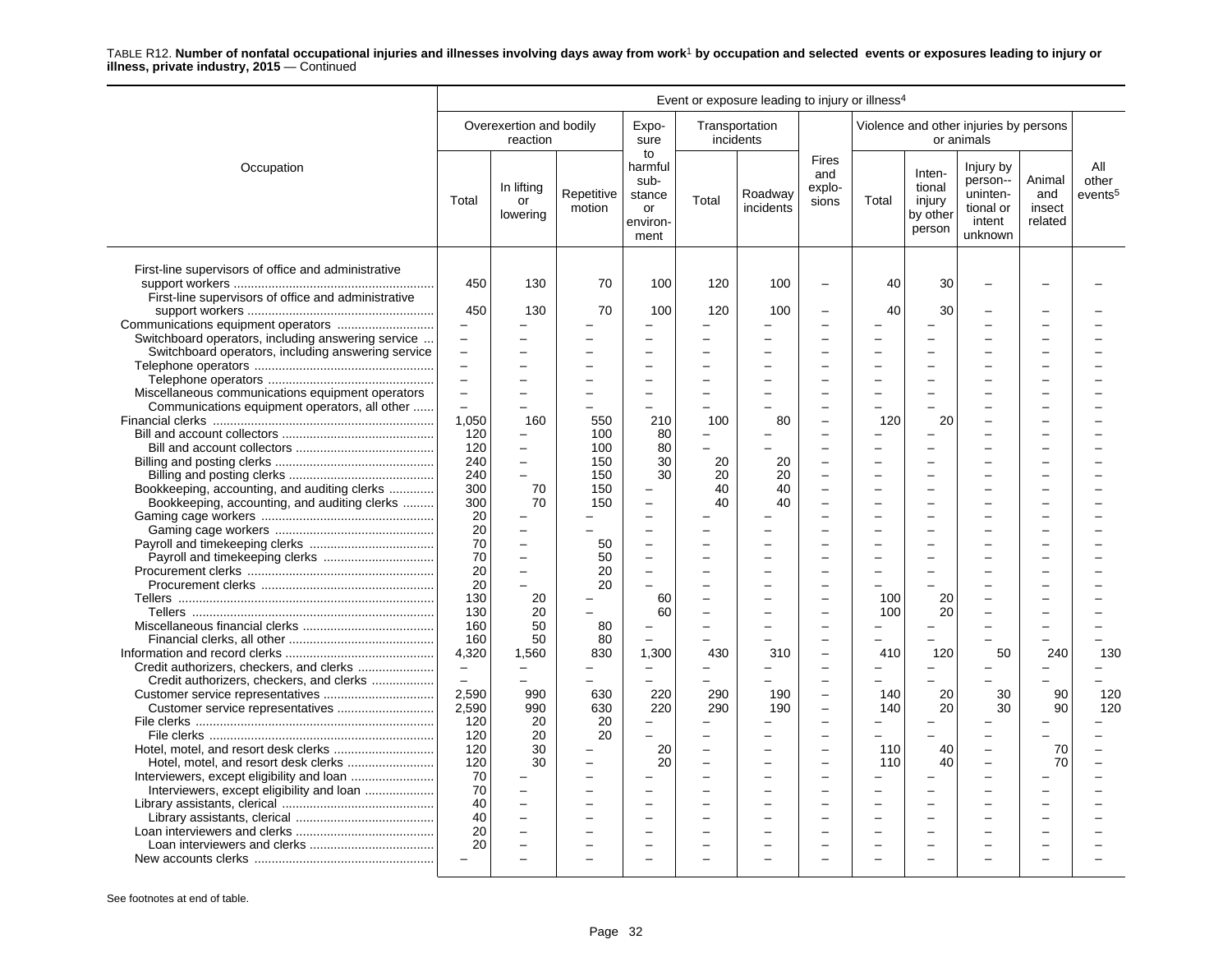|                                                                                                      |                                          |                                  | Event or exposure leading to injury or illness <sup>4</sup> |                                                            |                                    |                                                                                  |                           |                                                                  |                             |                                         |  |  |
|------------------------------------------------------------------------------------------------------|------------------------------------------|----------------------------------|-------------------------------------------------------------|------------------------------------------------------------|------------------------------------|----------------------------------------------------------------------------------|---------------------------|------------------------------------------------------------------|-----------------------------|-----------------------------------------|--|--|
|                                                                                                      |                                          |                                  |                                                             |                                                            | Contact with objects               |                                                                                  |                           | Falls, slips, trips                                              |                             |                                         |  |  |
| Occupation                                                                                           | Occupation<br>code <sup>2</sup>          | Private<br>industry <sup>3</sup> | Total                                                       | <b>Struck</b><br>by<br>object                              | <b>Struck</b><br>against<br>object | Caught<br>in or com-<br>pressed<br>or<br>crushed                                 | Total                     | Fall<br>to<br>lower<br>level                                     | Fall<br>on<br>same<br>level | Slips<br>or<br>trips<br>without<br>fall |  |  |
|                                                                                                      | 43-4141<br>43-4150<br>43-4151            | 390<br>150<br>150                | 50<br>50                                                    | 50<br>50                                                   | $\equiv$                           |                                                                                  | 390<br>50<br>50           | $\overline{\phantom{0}}$<br>$\equiv$<br>$\overline{\phantom{0}}$ | 390<br>40<br>40             |                                         |  |  |
| Human resources assistants, except payroll and                                                       | 43-4160                                  | 70                               | 30                                                          |                                                            | 30                                 |                                                                                  | 20                        |                                                                  | 20                          |                                         |  |  |
| Human resources assistants, except payroll and<br>Receptionists and information clerks               | 43-4161<br>43-4170<br>43-4171            | 70<br>2,990<br>2,990             | 30<br>230<br>230                                            | 170<br>170                                                 | 30<br>60<br>60                     | $\overline{\phantom{0}}$                                                         | 20<br>1,190<br>1,190      | 70<br>70                                                         | 20<br>1,040<br>1,040        | 90<br>90                                |  |  |
| Reservation and transportation ticket agents and<br>Reservation and transportation ticket agents and | 43-4180                                  | 1.780                            | 310                                                         | 220                                                        | 70                                 | 20                                                                               | 460                       | 30                                                               | 310                         | 120                                     |  |  |
| Miscellaneous information and record clerks<br>Information and record clerks, all other              | 43-4181<br>43-4190<br>43-4199            | 1,780<br>130<br>130              | 310<br>$\overline{\phantom{0}}$                             | 220                                                        | 70                                 | 20                                                                               | 460<br>90<br>90           | 30<br>$\sim$                                                     | 310<br>70<br>70             | 120                                     |  |  |
| Material recording, scheduling, dispatching, and                                                     | 43-5000<br>43-5010<br>43-5011            | 34,130<br>6,030<br>6,030         | 9,160<br>1,350<br>1,350                                     | 5.880<br>820<br>820                                        | 1,760<br>250<br>250                | 1.050<br>150<br>150                                                              | 5,690<br>570<br>570       | 1,010<br>60<br>60                                                | 3.780<br>430<br>430         | 740<br>70<br>70                         |  |  |
| Dispatchers, except police, fire, and ambulance                                                      | 43-5020<br>43-5021<br>43-5030<br>43-5032 | 720<br>720<br>440<br>440         | 70<br>70<br>60<br>60                                        | 20<br>20<br>30<br>30                                       | 20<br>20<br>30<br>30               | $\overline{\phantom{0}}$<br>$\overline{\phantom{0}}$<br>$\overline{\phantom{0}}$ | 190<br>190<br>190<br>190  | 20<br>20<br>120<br>120                                           | 140<br>140<br>30<br>30      | 20<br>20<br>30<br>30                    |  |  |
| Production, planning, and expediting clerks                                                          | 43-5040<br>43-5041<br>43-5060            | 200<br>200<br>420                | 40<br>40<br>110                                             | $\overline{\phantom{0}}$<br>$\overline{\phantom{0}}$<br>70 | 40<br>40<br>30                     | $\overline{\phantom{0}}$                                                         | 60<br>60<br>90            | $\overline{\phantom{0}}$<br>$\overline{\phantom{0}}$<br>$\equiv$ | 30<br>30<br>70              | $\overline{\phantom{0}}$                |  |  |
| Production, planning, and expediting clerks<br>Shipping, receiving, and traffic clerks               | 43-5061<br>43-5070<br>43-5071<br>43-5080 | 420<br>4,900<br>4,900<br>21.160  | 110<br>1,300<br>1,300<br>6.180                              | 70<br>890<br>890<br>4.020                                  | 30<br>220<br>220<br>1.170          | 140<br>140<br>720                                                                | 90<br>980<br>980<br>3.530 | 80<br>80<br>690                                                  | 70<br>780<br>780<br>2.240   | 110<br>110<br>490                       |  |  |
| Weighers, measurers, checkers, and samplers,                                                         | 43-5081                                  | 21,160                           | 6,180                                                       | 4,020                                                      | 1,170                              | 720                                                                              | 3,530                     | 690                                                              | 2,240                       | 490                                     |  |  |
| Weighers, measurers, checkers, and samplers,                                                         | 43-5110                                  | 270                              | 50                                                          | 40                                                         | $\overline{\phantom{0}}$           |                                                                                  | 100                       | 30                                                               | 60                          |                                         |  |  |
| Secretaries and administrative assistants                                                            | 43-5111<br>43-6000<br>43-6010            | 270<br>3,700<br>3,700            | 50<br>310<br>310                                            | 40<br>130<br>130                                           | 100<br>100                         | 40<br>40                                                                         | 100<br>2,360<br>2,360     | 30<br>220<br>220                                                 | 60<br>1,990<br>1,990        | 160<br>160                              |  |  |
| Executive secretaries and executive administrative                                                   | 43-6011<br>43-6012                       | 460<br>440                       | 50                                                          |                                                            |                                    |                                                                                  | 290<br>340                | 60<br>20                                                         | 220<br>320                  |                                         |  |  |
| Secretaries and administrative assistants, except                                                    | 43-6013                                  | 750                              | 80                                                          | 40                                                         | 30                                 |                                                                                  | 390                       | 40                                                               | 320                         | 30                                      |  |  |
| Other office and administrative support workers                                                      | 43-6014<br>43-9000                       | 2,050<br>5,290                   | 180<br>820                                                  | 70<br>630                                                  | 60<br>130                          | 30<br>50                                                                         | 1,340<br>2,120            | 100<br>180                                                       | 1,130<br>1,650              | 110<br>260                              |  |  |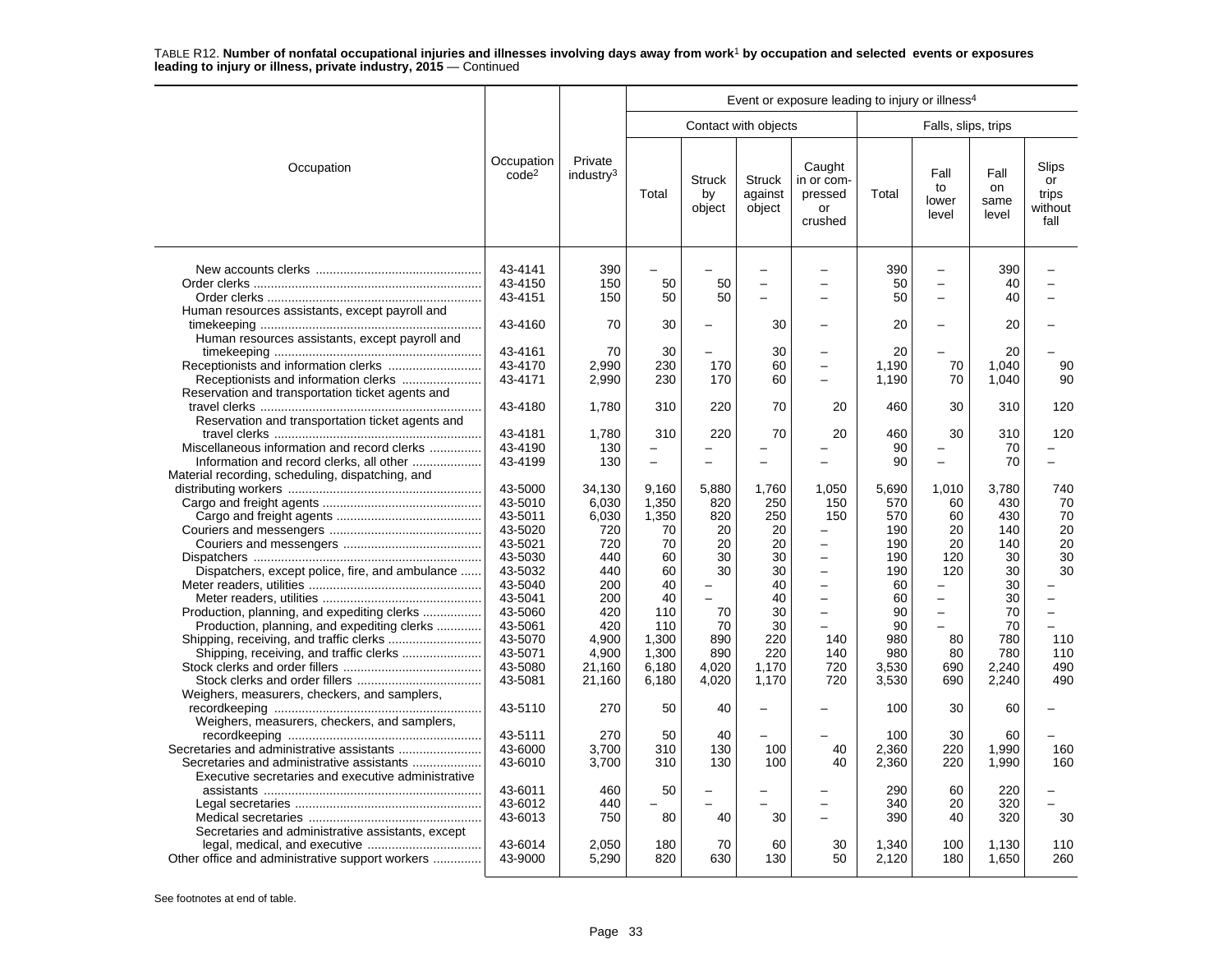|                                                    | Event or exposure leading to injury or illness <sup>4</sup> |                                     |                      |                                                           |                          |                             |                                        |       |                                                  |                                                                     |                                    |                                     |  |
|----------------------------------------------------|-------------------------------------------------------------|-------------------------------------|----------------------|-----------------------------------------------------------|--------------------------|-----------------------------|----------------------------------------|-------|--------------------------------------------------|---------------------------------------------------------------------|------------------------------------|-------------------------------------|--|
|                                                    |                                                             | Overexertion and bodily<br>reaction |                      | Expo-<br>sure                                             |                          | Transportation<br>incidents |                                        |       |                                                  | Violence and other injuries by persons<br>or animals                |                                    |                                     |  |
| Occupation                                         | Total                                                       | In lifting<br>or<br>lowering        | Repetitive<br>motion | to<br>harmful<br>sub-<br>stance<br>or<br>environ-<br>ment | Total                    | Roadway<br>incidents        | <b>Fires</b><br>and<br>explo-<br>sions | Total | Inten-<br>tional<br>injury<br>by other<br>person | Injury by<br>person--<br>uninten-<br>tional or<br>intent<br>unknown | Animal<br>and<br>insect<br>related | All<br>other<br>events <sup>5</sup> |  |
|                                                    | $\overline{a}$                                              |                                     |                      | $\overline{\phantom{0}}$                                  |                          |                             |                                        |       |                                                  |                                                                     |                                    |                                     |  |
|                                                    | 20                                                          |                                     |                      | L.                                                        |                          |                             |                                        |       |                                                  |                                                                     |                                    |                                     |  |
|                                                    | 20                                                          |                                     |                      | $\overline{\phantom{0}}$                                  |                          |                             |                                        |       |                                                  |                                                                     |                                    |                                     |  |
|                                                    |                                                             |                                     |                      |                                                           |                          |                             |                                        |       |                                                  |                                                                     |                                    |                                     |  |
| Human resources assistants, except payroll and     |                                                             |                                     |                      |                                                           |                          |                             |                                        |       |                                                  |                                                                     |                                    |                                     |  |
|                                                    | $\overline{\phantom{0}}$                                    |                                     |                      | $\overline{\phantom{0}}$                                  |                          |                             |                                        |       |                                                  |                                                                     |                                    |                                     |  |
| Human resources assistants, except payroll and     |                                                             |                                     |                      |                                                           |                          |                             |                                        |       |                                                  |                                                                     |                                    |                                     |  |
|                                                    |                                                             |                                     |                      |                                                           |                          |                             |                                        |       |                                                  |                                                                     |                                    |                                     |  |
|                                                    | 370                                                         | 30                                  | 110                  | 990                                                       | 110                      | 100                         | $\overline{a}$                         | 100   | 40                                               |                                                                     | 60                                 |                                     |  |
| Receptionists and information clerks               | 370                                                         | 30                                  | 110                  | 990                                                       | 110                      | 100                         | ÷                                      | 100   | 40                                               |                                                                     | 60                                 |                                     |  |
| Reservation and transportation ticket agents and   |                                                             |                                     |                      |                                                           |                          |                             |                                        |       |                                                  |                                                                     |                                    |                                     |  |
|                                                    | 930                                                         | 480                                 | 30                   | 20                                                        |                          |                             |                                        | 40    | $\overline{\phantom{0}}$                         | 20                                                                  | 20                                 |                                     |  |
| Reservation and transportation ticket agents and   |                                                             |                                     |                      |                                                           |                          |                             |                                        |       |                                                  |                                                                     |                                    |                                     |  |
|                                                    | 930                                                         | 480                                 | 30                   | 20                                                        |                          |                             |                                        | 40    |                                                  | 20                                                                  | 20                                 |                                     |  |
|                                                    |                                                             |                                     |                      | ÷                                                         | $\overline{\phantom{0}}$ |                             |                                        |       |                                                  |                                                                     |                                    |                                     |  |
| Miscellaneous information and record clerks        | 20                                                          |                                     |                      |                                                           |                          |                             |                                        |       |                                                  |                                                                     |                                    |                                     |  |
| Information and record clerks, all other           | 20                                                          |                                     |                      | $\qquad \qquad -$                                         |                          |                             |                                        |       |                                                  |                                                                     |                                    |                                     |  |
| Material recording, scheduling, dispatching, and   |                                                             |                                     |                      |                                                           |                          |                             |                                        |       |                                                  |                                                                     |                                    |                                     |  |
|                                                    | 16,950                                                      | 8.380                               | 890                  | 580                                                       | 1,310                    | 310                         | ÷                                      | 340   | 130                                              | 30                                                                  | 170                                | 90                                  |  |
|                                                    | 3,790                                                       | 2,150                               | 20                   | 80                                                        | 230                      | 30                          | $\overline{a}$                         |       |                                                  |                                                                     |                                    |                                     |  |
|                                                    | 3,790                                                       | 2,150                               | 20                   | 80                                                        | 230                      | 30                          | ÷                                      |       | $\equiv$                                         | -                                                                   |                                    |                                     |  |
|                                                    | 220                                                         | 110                                 |                      | 50                                                        | 180                      | 160                         | ÷                                      | 20    |                                                  |                                                                     | 20                                 |                                     |  |
|                                                    | 220                                                         | 110                                 |                      | 50                                                        | 180                      | 160                         | $\overline{a}$                         | 20    |                                                  |                                                                     | 20                                 |                                     |  |
|                                                    | 170                                                         | 50                                  |                      | L,                                                        |                          |                             |                                        |       |                                                  |                                                                     |                                    |                                     |  |
| Dispatchers, except police, fire, and ambulance    | 170                                                         | 50                                  |                      | $\overline{\phantom{0}}$                                  |                          |                             |                                        |       |                                                  |                                                                     |                                    |                                     |  |
|                                                    |                                                             |                                     | $\equiv$             |                                                           |                          |                             |                                        |       |                                                  |                                                                     |                                    |                                     |  |
|                                                    | 60                                                          |                                     |                      | ۰                                                         | 20                       | 20                          | ÷                                      |       |                                                  |                                                                     |                                    |                                     |  |
|                                                    | 60                                                          | $\equiv$                            |                      | $\overline{\phantom{0}}$                                  | 20                       | 20                          | L.                                     |       |                                                  |                                                                     |                                    |                                     |  |
| Production, planning, and expediting clerks        | 160                                                         | 40                                  | 30                   | $\overline{\phantom{a}}$                                  | 40                       |                             |                                        |       |                                                  |                                                                     |                                    |                                     |  |
| Production, planning, and expediting clerks        | 160                                                         | 40                                  | 30                   |                                                           | 40                       |                             | $\overline{\phantom{0}}$               |       |                                                  |                                                                     |                                    |                                     |  |
|                                                    | 2,250                                                       | 830                                 | 110                  | 100                                                       | 170                      | 20                          | $\overline{a}$                         | 60    |                                                  |                                                                     | 50                                 | 30                                  |  |
|                                                    | 2,250                                                       | 830                                 | 110                  | 100                                                       | 170                      | 20                          | L.                                     | 60    | $\overline{\phantom{0}}$                         |                                                                     | 50                                 | 30                                  |  |
|                                                    | 10.250                                                      | 5.180                               | 700                  | 310                                                       | 610                      | 80                          | ÷                                      | 220   | 110                                              | 20                                                                  | 80                                 | 60                                  |  |
|                                                    | 10,250                                                      | 5,180                               | 700                  | 310                                                       | 610                      | 80                          | $\overline{a}$                         | 220   | 110                                              | 20                                                                  | 80                                 | 60                                  |  |
| Weighers, measurers, checkers, and samplers,       |                                                             |                                     |                      |                                                           |                          |                             |                                        |       |                                                  |                                                                     |                                    |                                     |  |
|                                                    | 50                                                          |                                     |                      |                                                           | 70                       |                             |                                        |       |                                                  |                                                                     |                                    |                                     |  |
| Weighers, measurers, checkers, and samplers,       |                                                             |                                     |                      |                                                           |                          |                             |                                        |       |                                                  |                                                                     |                                    |                                     |  |
|                                                    |                                                             |                                     |                      |                                                           |                          |                             |                                        |       |                                                  |                                                                     |                                    |                                     |  |
|                                                    | 50                                                          |                                     |                      |                                                           | 70                       |                             |                                        |       |                                                  |                                                                     |                                    |                                     |  |
|                                                    | 760                                                         | 190                                 | 210                  | 140                                                       | 70                       | 30                          |                                        | 40    | 20                                               | 20                                                                  |                                    |                                     |  |
| Secretaries and administrative assistants          | 760                                                         | 190                                 | 210                  | 140                                                       | 70                       | 30                          |                                        | 40    | 20                                               | 20                                                                  |                                    |                                     |  |
| Executive secretaries and executive administrative |                                                             |                                     |                      |                                                           |                          |                             |                                        |       |                                                  |                                                                     |                                    |                                     |  |
|                                                    | 80                                                          | 40                                  |                      | $\overline{\phantom{0}}$                                  | 30                       |                             |                                        |       |                                                  |                                                                     |                                    |                                     |  |
|                                                    | 80                                                          | 20                                  | 30                   |                                                           |                          |                             |                                        |       |                                                  |                                                                     |                                    |                                     |  |
|                                                    | 190                                                         | 60                                  | 30                   | 70                                                        | ÷                        |                             |                                        |       |                                                  |                                                                     |                                    |                                     |  |
| Secretaries and administrative assistants, except  |                                                             |                                     |                      |                                                           |                          |                             |                                        |       |                                                  |                                                                     |                                    |                                     |  |
|                                                    | 410                                                         | 60                                  | 140                  | 50                                                        | 30                       | 20                          |                                        | 30    |                                                  | 20                                                                  |                                    |                                     |  |
| Other office and administrative support workers    | 1,780                                                       | 380                                 | 560                  | 290                                                       | 140                      | 100                         | L.                                     | 50    | 20                                               |                                                                     | 20                                 | 70                                  |  |
|                                                    |                                                             |                                     |                      |                                                           |                          |                             |                                        |       |                                                  |                                                                     |                                    |                                     |  |
|                                                    |                                                             |                                     |                      |                                                           |                          |                             |                                        |       |                                                  |                                                                     |                                    |                                     |  |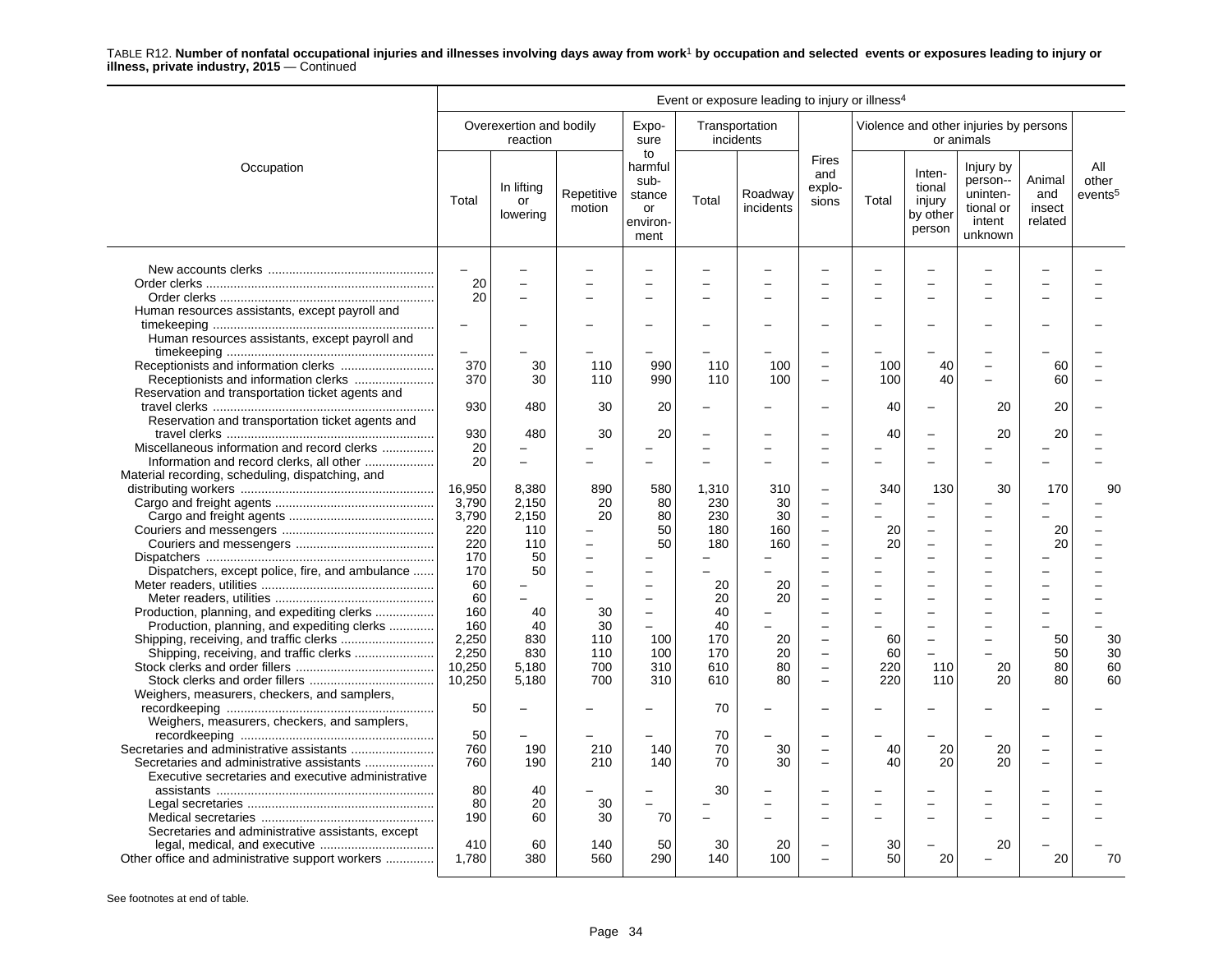|                                                                                                                                                                                                                              |                                                                                                            |                                                                 | Event or exposure leading to injury or illness <sup>4</sup>      |                                                                |                                    |                                                       |                                               |                                                                                                                                                      |                                         |                                         |  |
|------------------------------------------------------------------------------------------------------------------------------------------------------------------------------------------------------------------------------|------------------------------------------------------------------------------------------------------------|-----------------------------------------------------------------|------------------------------------------------------------------|----------------------------------------------------------------|------------------------------------|-------------------------------------------------------|-----------------------------------------------|------------------------------------------------------------------------------------------------------------------------------------------------------|-----------------------------------------|-----------------------------------------|--|
|                                                                                                                                                                                                                              |                                                                                                            |                                                                 |                                                                  |                                                                | Contact with objects               |                                                       |                                               | Falls, slips, trips                                                                                                                                  |                                         |                                         |  |
| Occupation                                                                                                                                                                                                                   | Occupation<br>code <sup>2</sup>                                                                            | Private<br>industry <sup>3</sup>                                | Total                                                            | <b>Struck</b><br>by<br>object                                  | <b>Struck</b><br>against<br>object | Caught<br>in or com-<br>pressed<br>or<br>crushed      | Total                                         | Fall<br>to<br>lower<br>level                                                                                                                         | Fall<br>on<br>same<br>level             | Slips<br>or<br>trips<br>without<br>fall |  |
| Data entry and information processing workers<br>Insurance claims and policy processing clerks<br>Insurance claims and policy processing clerks                                                                              | 43-9010<br>43-9011<br>43-9020<br>43-9021<br>43-9022<br>43-9040<br>43-9041                                  | 100<br>100<br>270<br>230<br>40<br>610<br>610                    | $\overline{\phantom{0}}$<br>L.<br>÷<br>$\equiv$<br>÷<br>30<br>30 | 20<br>20                                                       |                                    | ÷<br>L.<br>$\overline{a}$<br>$\overline{\phantom{a}}$ | 20<br>20<br>170<br>160<br>-<br>270<br>270     | $\overline{\phantom{0}}$<br>$\overline{\phantom{0}}$<br>$\overline{\phantom{0}}$<br>$\overline{\phantom{0}}$<br>$\overline{\phantom{0}}$<br>30<br>30 | 100<br>90<br>220<br>220                 | 60<br>60<br>20<br>20                    |  |
| Mail clerks and mail machine operators, except postal                                                                                                                                                                        | 43-9050                                                                                                    | 690                                                             | 100                                                              | 50                                                             | 30                                 | 30                                                    | 190                                           | ÷                                                                                                                                                    | 160                                     | 20                                      |  |
| Mail clerks and mail machine operators, except<br>Office machine operators, except computer                                                                                                                                  | 43-9051<br>43-9060<br>43-9061<br>43-9070<br>43-9071                                                        | 690<br>2.280<br>2,280<br>50<br>50                               | 100<br>500<br>500<br>$\overline{a}$                              | 50<br>420<br>420                                               | 30<br>50<br>50                     | 30<br>20<br>20                                        | 190<br>940<br>940<br>$\overline{\phantom{0}}$ | 100<br>100<br>$\overline{a}$                                                                                                                         | 160<br>680<br>680                       | 20<br>140<br>140                        |  |
| Office machine operators, except computer                                                                                                                                                                                    | 43-9110<br>43-9111                                                                                         | 20<br>20                                                        | $\overline{\phantom{0}}$<br>$\overline{\phantom{0}}$             |                                                                |                                    |                                                       |                                               | Ē,                                                                                                                                                   |                                         |                                         |  |
| Miscellaneous office and administrative support<br>Office and administrative support workers, all other<br>Supervisors of farming, fishing, and forestry workers<br>First-line supervisors of farming, fishing, and forestry | 43-9190<br>43-9199<br>45-0000<br>45-1000                                                                   | 1,270<br>1.270<br>15.740<br>370                                 | 170<br>170<br>4,140<br>80                                        | 130<br>130<br>2.060<br>40                                      | 30<br>30<br>610                    | 850<br>30                                             | 520<br>520<br>4.580<br>70                     | 30<br>30<br>1,450<br>40                                                                                                                              | 460<br>460<br>2.320<br>20               | 20<br>20<br>790                         |  |
| First-line supervisors of farming, fishing, and                                                                                                                                                                              | 45-1010                                                                                                    | 370                                                             | 80                                                               | 40                                                             |                                    | 30                                                    | 70                                            | 40                                                                                                                                                   | 20                                      |                                         |  |
| Graders and sorters, agricultural products<br>Graders and sorters, agricultural products<br>Farmworkers and laborers, crop, nursery, and                                                                                     | 45-1011<br>45-2000<br>45-2040<br>45-2041<br>45-2090<br>45-2091                                             | 370<br>14.770<br>490<br>490<br>14,260<br>860                    | 80<br>3.800<br>140<br>140<br>3,660<br>170                        | 40<br>1.850<br>30<br>30<br>1,820<br>70                         | 570<br>60<br>60<br>500<br>20       | 30<br>770<br>30<br>30<br>730<br>40                    | 70<br>4.320<br>120<br>120<br>4,190<br>420     | 40<br>1,320<br>30<br>30<br>1,290<br>50                                                                                                               | 20<br>2.210<br>70<br>70<br>2,140<br>310 | 770<br>30<br>30<br>750<br>70            |  |
| Farmworkers, farm, ranch, and aquacultural                                                                                                                                                                                   | 45-2092                                                                                                    | 8,250                                                           | 2,320                                                            | 1,360                                                          | 350                                | 380                                                   | 2,830                                         | 1,070                                                                                                                                                | 1,270                                   | 480                                     |  |
| Fishers and related fishing workers                                                                                                                                                                                          | 45-2093<br>45-2099<br>45-3000<br>45-3010<br>45-3011<br>45-4000<br>45-4010<br>45-4011<br>45-4020<br>45-4021 | 4.980<br>170<br>50<br>50<br>50<br>540<br>50<br>50<br>490<br>100 | 1,100<br>70<br>20<br>20<br>20<br>240<br>240<br>40                | 370<br>20<br>$\qquad \qquad -$<br>170<br>$\equiv$<br>160<br>30 | 120<br>20<br>30<br>30              | 280<br>30<br>40<br>40                                 | 880<br>50<br>180<br>20<br>20<br>160<br>40     | 170<br>÷<br>$\overline{\phantom{0}}$<br>90<br>Ē,<br>80<br>20                                                                                         | 520<br>40<br>80<br>70<br>20             | 190                                     |  |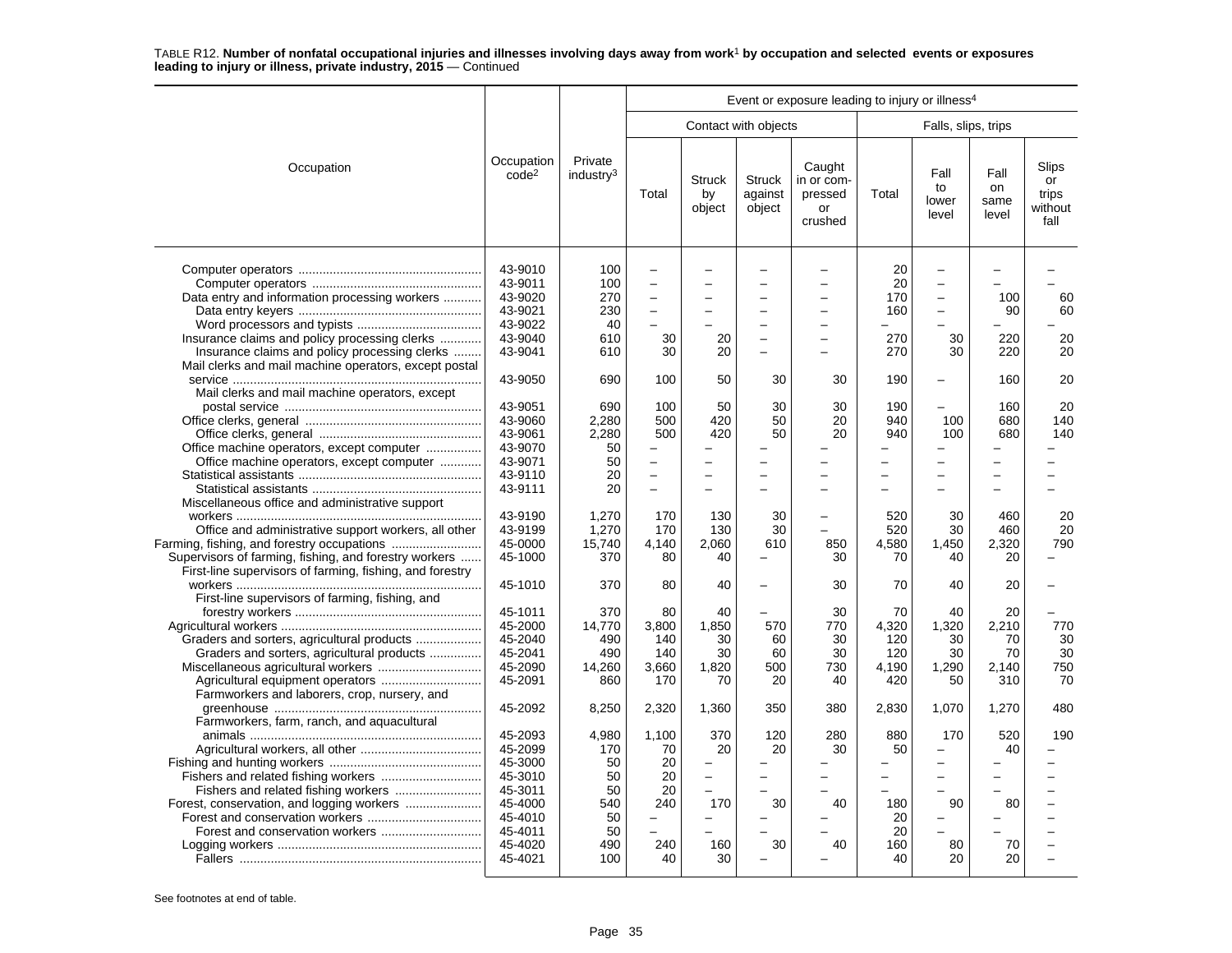|                                                                                                                   | Event or exposure leading to injury or illness <sup>4</sup> |                                      |                      |                                                                  |          |                             |                                        |       |                                                  |                                                                     |                                    |                                     |
|-------------------------------------------------------------------------------------------------------------------|-------------------------------------------------------------|--------------------------------------|----------------------|------------------------------------------------------------------|----------|-----------------------------|----------------------------------------|-------|--------------------------------------------------|---------------------------------------------------------------------|------------------------------------|-------------------------------------|
|                                                                                                                   |                                                             | Overexertion and bodily<br>reaction  |                      | Expo-<br>sure                                                    |          | Transportation<br>incidents |                                        |       |                                                  | Violence and other injuries by persons<br>or animals                |                                    |                                     |
| Occupation                                                                                                        | Total                                                       | In lifting<br>or<br>lowering         | Repetitive<br>motion | to<br>harmful<br>sub-<br>stance<br><b>or</b><br>environ-<br>ment | Total    | Roadway<br>incidents        | <b>Fires</b><br>and<br>explo-<br>sions | Total | Inten-<br>tional<br>injury<br>by other<br>person | Injury by<br>person--<br>uninten-<br>tional or<br>intent<br>unknown | Animal<br>and<br>insect<br>related | All<br>other<br>events <sup>5</sup> |
| Data entry and information processing workers                                                                     | 60<br>60<br>80                                              | 20<br>20<br>$\overline{\phantom{0}}$ | ÷<br>40              | 20<br>20                                                         |          |                             |                                        |       |                                                  |                                                                     |                                    |                                     |
|                                                                                                                   | 50                                                          | $\overline{a}$                       | 30                   | $\equiv$                                                         |          |                             |                                        |       | ÷                                                |                                                                     |                                    |                                     |
|                                                                                                                   | 30                                                          | $\equiv$                             |                      |                                                                  | $\equiv$ |                             |                                        |       | $\equiv$                                         | $\overline{a}$                                                      |                                    |                                     |
| Insurance claims and policy processing clerks                                                                     | 230                                                         | $\equiv$                             | 140                  | 30                                                               | 40       | 40                          |                                        |       |                                                  |                                                                     |                                    |                                     |
| Insurance claims and policy processing clerks                                                                     | 230                                                         | $\overline{a}$                       | 140                  | 30                                                               | 40       | 40                          | $\overline{\phantom{a}}$               |       |                                                  |                                                                     |                                    |                                     |
| Mail clerks and mail machine operators, except postal                                                             |                                                             |                                      |                      |                                                                  |          |                             |                                        |       |                                                  |                                                                     |                                    |                                     |
|                                                                                                                   | 360                                                         | 120                                  | 100                  |                                                                  | 20       |                             |                                        |       |                                                  |                                                                     |                                    |                                     |
| Mail clerks and mail machine operators, except                                                                    |                                                             |                                      |                      |                                                                  |          |                             |                                        |       |                                                  |                                                                     |                                    |                                     |
|                                                                                                                   | 360                                                         | 120                                  | 100                  |                                                                  | 20       |                             |                                        |       |                                                  |                                                                     |                                    |                                     |
|                                                                                                                   | 580                                                         | 170                                  | 100                  | 160                                                              | 40       | 30                          | $\overline{\phantom{0}}$               | 30    |                                                  |                                                                     |                                    | 30                                  |
|                                                                                                                   | 580                                                         | 170                                  | 100                  | 160                                                              | 40       | 30                          |                                        | 30    |                                                  |                                                                     |                                    | 30                                  |
| Office machine operators, except computer                                                                         | 40                                                          |                                      |                      |                                                                  |          |                             |                                        |       |                                                  |                                                                     |                                    |                                     |
| Office machine operators, except computer                                                                         | 40                                                          |                                      |                      |                                                                  |          |                             |                                        |       |                                                  |                                                                     |                                    |                                     |
|                                                                                                                   |                                                             |                                      |                      |                                                                  |          |                             |                                        |       |                                                  |                                                                     |                                    |                                     |
|                                                                                                                   | $\equiv$                                                    |                                      |                      |                                                                  | -        |                             |                                        |       |                                                  |                                                                     |                                    |                                     |
| Miscellaneous office and administrative support                                                                   |                                                             |                                      |                      |                                                                  |          |                             |                                        |       |                                                  |                                                                     |                                    |                                     |
|                                                                                                                   | 430                                                         | 40                                   | 170                  | 70                                                               | 40       | 20                          |                                        | 20    |                                                  |                                                                     |                                    | 30                                  |
| Office and administrative support workers, all other                                                              | 430                                                         | 40                                   | 170                  | 70                                                               | 40       | 20                          | $\overline{\phantom{0}}$               | 20    | $\equiv$                                         |                                                                     |                                    | 30                                  |
| Farming, fishing, and forestry occupations                                                                        | 3,370                                                       | 950                                  | 250                  | 780                                                              | 770      | 210                         | $\equiv$                               | 1,930 | $\overline{\phantom{0}}$                         | ÷                                                                   | 1,900                              | 160                                 |
| Supervisors of farming, fishing, and forestry workers<br>First-line supervisors of farming, fishing, and forestry | 150                                                         | 50                                   |                      |                                                                  | 50       | 20                          | $\overline{\phantom{0}}$               | 20    |                                                  |                                                                     | 20                                 |                                     |
| First-line supervisors of farming, fishing, and                                                                   | 150                                                         | 50                                   |                      |                                                                  | 50       | 20                          |                                        | 20    |                                                  |                                                                     | 20                                 |                                     |
|                                                                                                                   | 150                                                         | 50                                   |                      |                                                                  | 50       | 20                          |                                        | 20    |                                                  |                                                                     | 20                                 |                                     |
|                                                                                                                   | 3,130                                                       | 890                                  | 220                  | 760                                                              | 680      | 170                         | $\overline{\phantom{0}}$               | 1,910 |                                                  |                                                                     | 1,880                              | 150                                 |
|                                                                                                                   | 190                                                         | $\overline{\phantom{0}}$             | 40                   | 30                                                               | $\equiv$ |                             |                                        |       |                                                  |                                                                     |                                    |                                     |
| Graders and sorters, agricultural products                                                                        | 190                                                         |                                      | 40                   | 30                                                               | ÷        |                             | $\sim$                                 |       |                                                  | ÷                                                                   |                                    |                                     |
|                                                                                                                   | 2,940                                                       | 880                                  | 170                  | 730                                                              | 670      | 170                         | $\overline{\phantom{0}}$               | 1,910 |                                                  |                                                                     | 1,880                              | 150                                 |
|                                                                                                                   | 150                                                         | 50                                   |                      | 20                                                               | 100      |                             |                                        |       |                                                  |                                                                     |                                    |                                     |
| Farmworkers and laborers, crop, nursery, and                                                                      |                                                             |                                      |                      |                                                                  |          |                             |                                        |       |                                                  |                                                                     |                                    |                                     |
|                                                                                                                   | 2,010                                                       | 630                                  | 110                  | 510                                                              | 280      | 80                          | $\overline{\phantom{0}}$               | 170   |                                                  |                                                                     | 150                                | 100                                 |
| Farmworkers, farm, ranch, and aquacultural                                                                        |                                                             |                                      |                      |                                                                  |          |                             |                                        |       |                                                  |                                                                     |                                    |                                     |
|                                                                                                                   | 740                                                         | 190                                  | 50                   | 190                                                              | 300      | 80                          |                                        | 1.730 | ÷                                                |                                                                     | 1,730                              | 50                                  |
|                                                                                                                   | 30                                                          |                                      |                      |                                                                  |          |                             |                                        |       |                                                  |                                                                     |                                    |                                     |
|                                                                                                                   | $\qquad \qquad -$                                           |                                      |                      |                                                                  | -        |                             |                                        |       |                                                  |                                                                     |                                    |                                     |
|                                                                                                                   | $\equiv$                                                    |                                      |                      |                                                                  |          |                             |                                        |       |                                                  |                                                                     |                                    |                                     |
|                                                                                                                   | $\overline{\phantom{a}}$                                    |                                      | $\equiv$             | $\equiv$                                                         | $\equiv$ |                             |                                        |       | $\overline{\phantom{0}}$                         |                                                                     |                                    |                                     |
| Forest, conservation, and logging workers                                                                         | 70                                                          |                                      |                      | $\overline{\phantom{0}}$                                         | 30       | 20                          |                                        |       |                                                  |                                                                     |                                    |                                     |
|                                                                                                                   | $\overline{\phantom{a}}$                                    |                                      |                      |                                                                  | 20       | 20                          |                                        |       |                                                  |                                                                     |                                    |                                     |
|                                                                                                                   | $\overline{a}$                                              |                                      |                      |                                                                  | 20       | 20                          |                                        |       |                                                  |                                                                     |                                    |                                     |
|                                                                                                                   | 70                                                          |                                      |                      | $\equiv$                                                         |          |                             |                                        |       |                                                  |                                                                     |                                    |                                     |
|                                                                                                                   | 20                                                          |                                      |                      |                                                                  |          |                             |                                        |       |                                                  |                                                                     |                                    |                                     |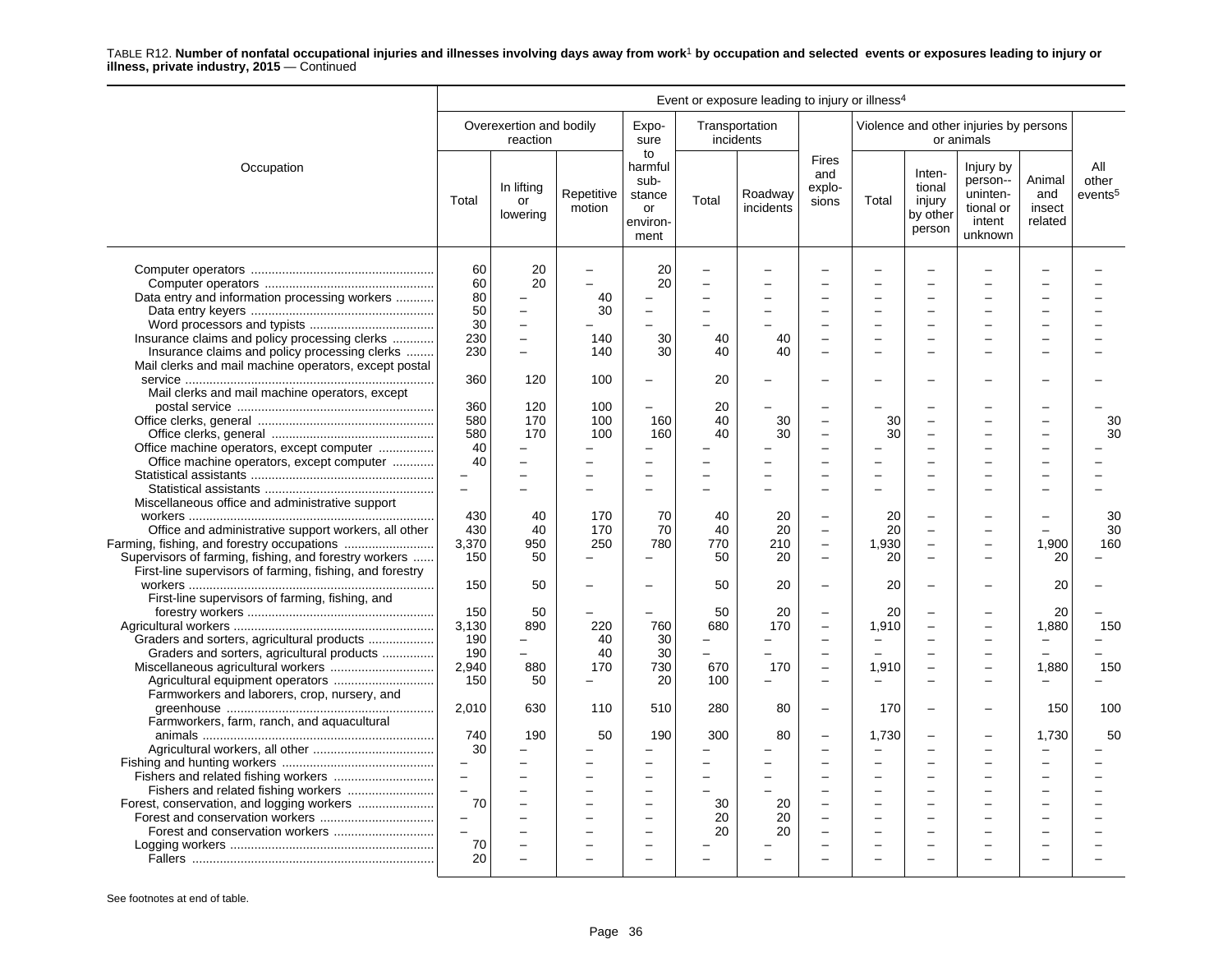|                                                                                                         |                                                                                                 |                                                                       | Event or exposure leading to injury or illness <sup>4</sup>   |                                                         |                                                                   |                                                                                                        |                                                                 |                                                                        |                                                                  |                                                                              |  |  |
|---------------------------------------------------------------------------------------------------------|-------------------------------------------------------------------------------------------------|-----------------------------------------------------------------------|---------------------------------------------------------------|---------------------------------------------------------|-------------------------------------------------------------------|--------------------------------------------------------------------------------------------------------|-----------------------------------------------------------------|------------------------------------------------------------------------|------------------------------------------------------------------|------------------------------------------------------------------------------|--|--|
|                                                                                                         |                                                                                                 |                                                                       |                                                               |                                                         | Contact with objects                                              |                                                                                                        |                                                                 | Falls, slips, trips                                                    |                                                                  |                                                                              |  |  |
| Occupation                                                                                              | Occupation<br>code <sup>2</sup>                                                                 | Private<br>industry <sup>3</sup>                                      | Total                                                         | <b>Struck</b><br>by<br>object                           | Struck<br>against<br>object                                       | Caught<br>in or com-<br>pressed<br>or<br>crushed                                                       | Total                                                           | Fall<br>to<br>lower<br>level                                           | Fall<br>on<br>same<br>level                                      | Slips<br>or<br>trips<br>without<br>fall                                      |  |  |
| Supervisors of construction and extraction workers<br>First-line supervisors of construction trades and | 45-4022<br>45-4023<br>45-4029<br>47-0000<br>47-1000                                             | 230<br>20<br>140<br>72,070<br>4,940                                   | 130<br>70<br>25,160<br>1,060                                  | 80<br>40<br>15,170<br>640                               | 20<br>5,790<br>180                                                | 30<br>2,880<br>170                                                                                     | 70<br>20<br>40<br>21,180<br>2,160                               | 50<br>L,<br>10,010<br>870                                              | 20<br>20<br>7,110<br>970                                         | 3,410<br>280                                                                 |  |  |
| First-line supervisors of construction trades and                                                       | 47-1010                                                                                         | 4,940                                                                 | 1,060                                                         | 640                                                     | 180                                                               | 170                                                                                                    | 2,160                                                           | 870                                                                    | 970                                                              | 280                                                                          |  |  |
| Brickmasons, blockmasons, and stonemasons                                                               | 47-1011<br>47-2000<br>47-2010<br>47-2011<br>47-2020<br>47-2021                                  | 4.940<br>59,290<br>50<br>50<br>750<br>440                             | 1,060<br>21,280<br>30<br>30<br>410<br>170                     | 640<br>12,800<br>$\overline{\phantom{0}}$<br>240<br>120 | 180<br>5,020<br>$\equiv$<br>$\overline{\phantom{0}}$<br>130<br>20 | 170<br>2,260<br>$\overline{\phantom{0}}$<br>$\overline{\phantom{0}}$<br>30<br>$\overline{\phantom{0}}$ | 2.160<br>16,310<br>$\overline{\phantom{0}}$<br>110<br>100       | 870<br>7,410<br>$\equiv$<br>$\overline{\phantom{0}}$<br>80<br>80       | 970<br>5,350<br>$\equiv$<br>$\overline{\phantom{0}}$<br>30<br>20 | 280<br>3,000<br>$\overline{\phantom{0}}$<br>$\overline{a}$<br>$\overline{a}$ |  |  |
| Carpet, floor, and tile installers and finishers                                                        | 47-2022<br>47-2030<br>47-2031<br>47-2040<br>47-2041                                             | 310<br>9,710<br>9,710<br>990<br>340                                   | 250<br>4,400<br>4,400<br>270<br>190                           | 120<br>2,600<br>2,600<br>140<br>80                      | $\equiv$<br>1,110<br>1,110<br>120<br>110                          | 20<br>540<br>540<br>-<br>-                                                                             | 2,680<br>2,680<br>280                                           | 1,230<br>1,230<br>$\overline{\phantom{0}}$<br>$\overline{\phantom{0}}$ | 920<br>920<br>$\equiv$                                           | L.<br>320<br>320<br>280                                                      |  |  |
| Floor layers, except carpet, wood, and hard tiles                                                       | 47-2042<br>47-2043<br>47-2044                                                                   | 170<br>20<br>450                                                      | 20<br>70                                                      | 50                                                      | $\overline{\phantom{0}}$<br>$\overline{\phantom{0}}$              | $\overline{\phantom{0}}$<br><u>.</u><br>L                                                              | $\overline{a}$<br>260                                           | $\overline{a}$<br>$\overline{\phantom{0}}$<br>$\equiv$                 | $\overline{\phantom{0}}$<br>$\overline{\phantom{0}}$<br>L        | 260                                                                          |  |  |
| Cement masons, concrete finishers, and terrazzo<br>Cement masons and concrete finishers                 | 47-2050<br>47-2051<br>47-2060<br>47-2061<br>47-2070                                             | 580<br>560<br>18,530<br>18,530<br>2,270                               | 270<br>260<br>7,260<br>7,260<br>550                           | 200<br>200<br>4,650<br>4,650<br>210                     | $\equiv$<br>1.450<br>1,450<br>120                                 | 60<br>60<br>790<br>790<br>90                                                                           | 120<br>120<br>4,200<br>4,200<br>850                             | $\overline{\phantom{0}}$<br>1,590<br>1,590<br>470                      | 110<br>110<br>1.680<br>1,680<br>300                              | $\overline{\phantom{0}}$<br>750<br>750<br>50                                 |  |  |
| Paving, surfacing, and tamping equipment                                                                | 47-2071<br>47-2072                                                                              | 110<br>40                                                             | 20<br>20                                                      | 20                                                      |                                                                   |                                                                                                        |                                                                 |                                                                        |                                                                  |                                                                              |  |  |
| Operating engineers and other construction<br>Drywall installers, ceiling tile installers, and tapers   | 47-2073<br>47-2080<br>47-2081<br>47-2082<br>47-2110<br>47-2111<br>47-2120<br>47-2121<br>47-2130 | 2,120<br>1,310<br>1,130<br>180<br>5,960<br>5,960<br>940<br>940<br>780 | 500<br>140<br>110<br>30<br>2.040<br>2,040<br>170<br>170<br>70 | 180<br>40<br>30<br>1,010<br>1,010<br>80<br>80<br>30     | 100<br>70<br>50<br>610<br>610<br>70<br>70<br>30                   | 90<br>-<br>270<br>270<br>-<br>$\overline{\phantom{0}}$                                                 | 820<br>490<br>380<br>100<br>1,700<br>1,700<br>410<br>410<br>180 | 460<br>370<br>280<br>90<br>580<br>580<br>260<br>260<br>70              | 290<br>70<br>60<br>540<br>540<br>-<br>20                         | 50<br>30<br>20<br>530<br>530<br>90                                           |  |  |
| Insulation workers, floor, ceiling, and wall                                                            | 47-2131<br>47-2132<br>47-2140                                                                   | 740<br>40<br>3,600                                                    | 60<br>1,090                                                   | 20<br>910                                               | 30<br>100                                                         | $\overline{\phantom{0}}$<br><u>.</u><br>60                                                             | 170<br>1,830                                                    | 60<br>1,280                                                            | 20<br>170                                                        | 90<br>380                                                                    |  |  |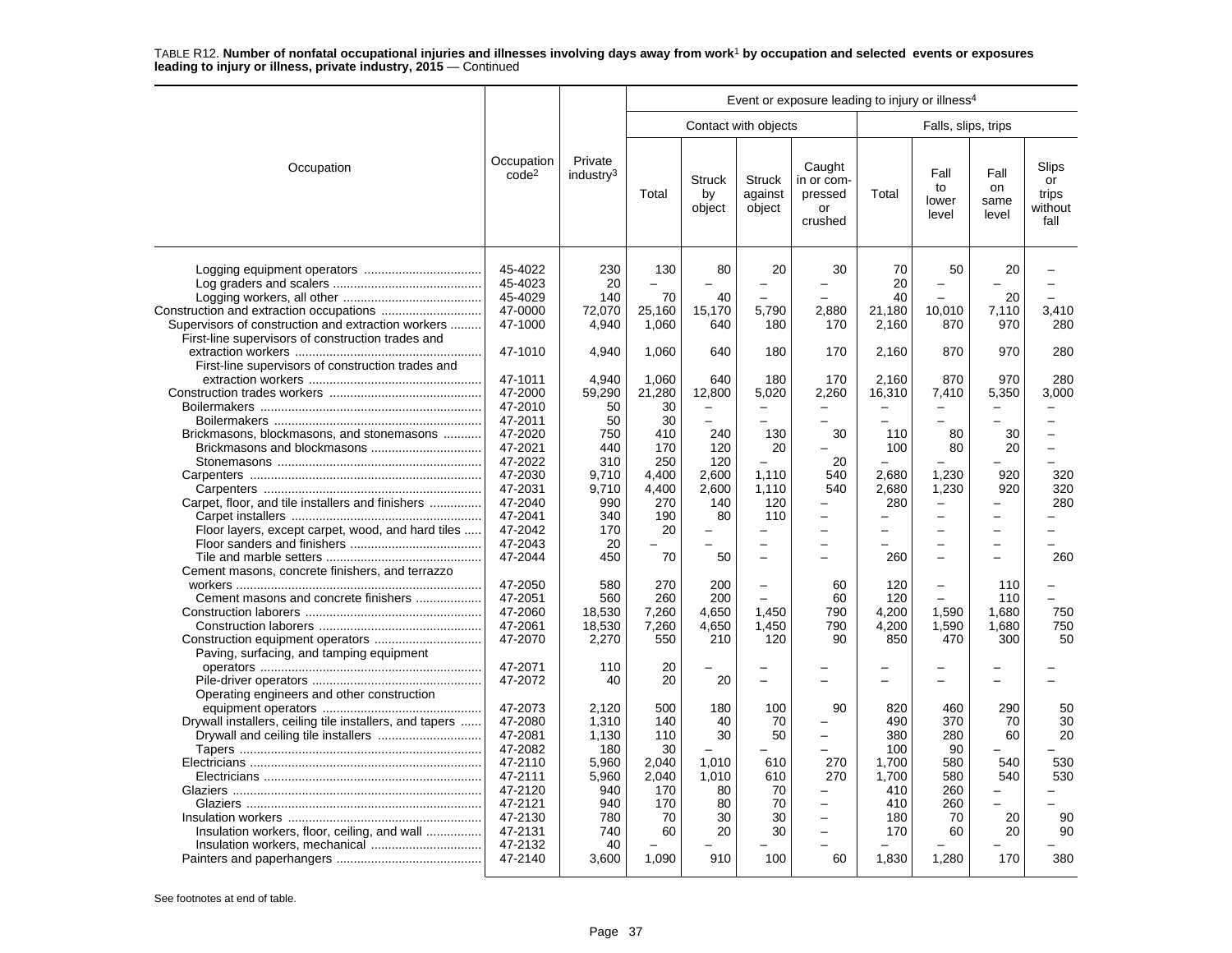|                                                         | Event or exposure leading to injury or illness <sup>4</sup> |                                     |                      |                                                           |                          |                             |                                                      |          |                                                  |                                                                     |                                    |                                     |
|---------------------------------------------------------|-------------------------------------------------------------|-------------------------------------|----------------------|-----------------------------------------------------------|--------------------------|-----------------------------|------------------------------------------------------|----------|--------------------------------------------------|---------------------------------------------------------------------|------------------------------------|-------------------------------------|
|                                                         |                                                             | Overexertion and bodily<br>reaction |                      | Expo-<br>sure                                             |                          | Transportation<br>incidents |                                                      |          |                                                  | Violence and other injuries by persons<br>or animals                |                                    |                                     |
| Occupation                                              | Total                                                       | In lifting<br>or<br>lowering        | Repetitive<br>motion | to<br>harmful<br>sub-<br>stance<br>or<br>environ-<br>ment | Total                    | Roadway<br>incidents        | <b>Fires</b><br>and<br>explo-<br>sions               | Total    | Inten-<br>tional<br>injury<br>by other<br>person | Injury by<br>person--<br>uninten-<br>tional or<br>intent<br>unknown | Animal<br>and<br>insect<br>related | All<br>other<br>events <sup>5</sup> |
|                                                         | $\overline{\phantom{m}}$<br>$\overline{a}$<br>40            |                                     |                      |                                                           |                          |                             |                                                      |          |                                                  |                                                                     |                                    |                                     |
|                                                         | 19.460                                                      | 5,770                               | 580                  | 2,450                                                     | 2,520                    | 1,530                       | 90                                                   | 730      | 30                                               | 30                                                                  | 670                                | 470                                 |
| Supervisors of construction and extraction workers      | 1.200                                                       | 490                                 | 40                   | 140                                                       | 320                      | 270                         |                                                      |          |                                                  |                                                                     |                                    | 20                                  |
| First-line supervisors of construction trades and       |                                                             |                                     |                      |                                                           |                          |                             |                                                      |          |                                                  |                                                                     |                                    |                                     |
|                                                         | 1,200                                                       | 490                                 | 40                   | 140                                                       | 320                      | 270                         | $\overline{\phantom{0}}$                             |          |                                                  |                                                                     |                                    | 20                                  |
| First-line supervisors of construction trades and       |                                                             |                                     |                      |                                                           |                          |                             |                                                      |          |                                                  |                                                                     |                                    |                                     |
|                                                         | 1.200                                                       | 490                                 | 40                   | 140                                                       | 320                      | 270                         |                                                      |          |                                                  |                                                                     |                                    | 20                                  |
|                                                         | 16,540                                                      | 4,800                               | 540                  | 2,120                                                     | 1,910                    | 1,040                       | 70                                                   | 700      | 20                                               | 30                                                                  | 650                                | 360                                 |
|                                                         | $\equiv$                                                    | $\equiv$                            |                      |                                                           |                          |                             |                                                      |          |                                                  |                                                                     |                                    |                                     |
|                                                         | $\overline{\phantom{m}}$                                    | $\overline{\phantom{0}}$            |                      |                                                           |                          |                             |                                                      |          |                                                  |                                                                     |                                    |                                     |
| Brickmasons, blockmasons, and stonemasons               | 210                                                         | 110                                 |                      |                                                           |                          |                             |                                                      |          |                                                  |                                                                     |                                    |                                     |
|                                                         | 150                                                         | 90                                  | $\sim$               | $\sim$                                                    | $\equiv$                 |                             | $\overline{\phantom{a}}$                             | $\equiv$ | ÷                                                |                                                                     | $\equiv$                           |                                     |
|                                                         | 60                                                          | 20                                  |                      |                                                           |                          |                             |                                                      |          |                                                  |                                                                     |                                    |                                     |
|                                                         | 2,170                                                       | 770                                 | 110                  | 180                                                       | 120                      | 60                          | $\overline{\phantom{0}}$                             | 30       |                                                  |                                                                     | 30                                 | 110                                 |
|                                                         | 2,170                                                       | 770                                 | 110                  | 180                                                       | 120                      | 60                          | ÷                                                    | 30       | $\overline{\phantom{0}}$                         |                                                                     | 30                                 | 110                                 |
| Carpet, floor, and tile installers and finishers        | 430                                                         | 110                                 | 50                   | $\overline{\phantom{m}}$                                  |                          |                             |                                                      |          |                                                  |                                                                     |                                    |                                     |
|                                                         | 130                                                         | 40                                  |                      |                                                           |                          |                             |                                                      |          |                                                  |                                                                     |                                    |                                     |
| Floor layers, except carpet, wood, and hard tiles       | 150                                                         | 50                                  |                      |                                                           |                          |                             |                                                      |          |                                                  |                                                                     |                                    |                                     |
|                                                         | 20                                                          |                                     |                      | $\overline{\phantom{0}}$                                  | $\overline{\phantom{0}}$ |                             | ÷                                                    |          |                                                  |                                                                     |                                    |                                     |
|                                                         | 120                                                         | $\overline{a}$                      |                      |                                                           |                          |                             |                                                      |          |                                                  |                                                                     |                                    |                                     |
| Cement masons, concrete finishers, and terrazzo         |                                                             |                                     |                      |                                                           |                          |                             |                                                      |          |                                                  |                                                                     |                                    |                                     |
|                                                         | 140                                                         | 40                                  |                      | 30                                                        | 20                       |                             |                                                      |          |                                                  |                                                                     |                                    |                                     |
| Cement masons and concrete finishers                    | 130                                                         | 40                                  |                      | 30                                                        | 20                       |                             |                                                      |          |                                                  |                                                                     |                                    |                                     |
|                                                         | 4,690                                                       | 1,460                               | 110                  | 1,030                                                     | 1.150                    | 470                         | 30                                                   | 110      |                                                  |                                                                     | 100                                | 60                                  |
|                                                         | 4,690                                                       | 1,460                               | 110                  | 1,030                                                     | 1.150                    | 470                         | 30                                                   | 110      | $\overline{\phantom{0}}$                         |                                                                     | 100                                | 60                                  |
| Paving, surfacing, and tamping equipment                | 570                                                         | 130                                 | 30                   | 40                                                        | 120                      | 60                          | $\overline{\phantom{0}}$                             | 120      | $\overline{\phantom{0}}$                         |                                                                     | 110                                |                                     |
|                                                         | 60                                                          | 20                                  |                      |                                                           | 20                       |                             |                                                      |          |                                                  |                                                                     |                                    |                                     |
|                                                         |                                                             |                                     |                      |                                                           |                          |                             |                                                      |          |                                                  |                                                                     |                                    |                                     |
| Operating engineers and other construction              | 510                                                         | 110                                 | 30                   | 40                                                        | 100                      | 60                          |                                                      | 120      |                                                  |                                                                     | 110                                |                                     |
| Drywall installers, ceiling tile installers, and tapers | 640                                                         | 250                                 | 20                   | 20                                                        | $\overline{\phantom{0}}$ |                             | L.                                                   |          | ÷                                                |                                                                     | $\overline{\phantom{0}}$           | 20                                  |
|                                                         | 590                                                         | 210                                 | 20                   | 20                                                        | $\overline{\phantom{0}}$ |                             |                                                      |          |                                                  |                                                                     |                                    | 20                                  |
|                                                         | 50                                                          | 40                                  |                      |                                                           |                          |                             |                                                      |          |                                                  |                                                                     |                                    |                                     |
|                                                         | 1,660<br>1,660                                              | 310<br>310                          | 30<br>30             | 250<br>250                                                | 230<br>230               | 210<br>210                  | $\overline{\phantom{0}}$<br>$\overline{\phantom{0}}$ | 20<br>20 | $\overline{\phantom{0}}$                         |                                                                     | $\overline{\phantom{0}}$           | 40<br>40                            |
|                                                         | 370                                                         | 110                                 |                      |                                                           |                          |                             | $\overline{\phantom{a}}$                             |          | $\overline{\phantom{0}}$                         |                                                                     |                                    |                                     |
|                                                         | 370                                                         | 110                                 |                      |                                                           |                          |                             |                                                      |          |                                                  |                                                                     |                                    |                                     |
|                                                         | 510                                                         | 290                                 |                      |                                                           |                          |                             | $\overline{\phantom{0}}$                             |          |                                                  |                                                                     |                                    |                                     |
| Insulation workers, floor, ceiling, and wall            | 480                                                         | 280                                 | $\overline{a}$       |                                                           |                          |                             |                                                      |          |                                                  |                                                                     |                                    |                                     |
|                                                         | 20                                                          |                                     |                      |                                                           |                          |                             | ÷                                                    |          |                                                  |                                                                     |                                    |                                     |
|                                                         | 610                                                         | 160                                 | 70                   | 30                                                        |                          |                             |                                                      |          |                                                  |                                                                     |                                    |                                     |
|                                                         |                                                             |                                     |                      |                                                           |                          |                             |                                                      |          |                                                  |                                                                     |                                    |                                     |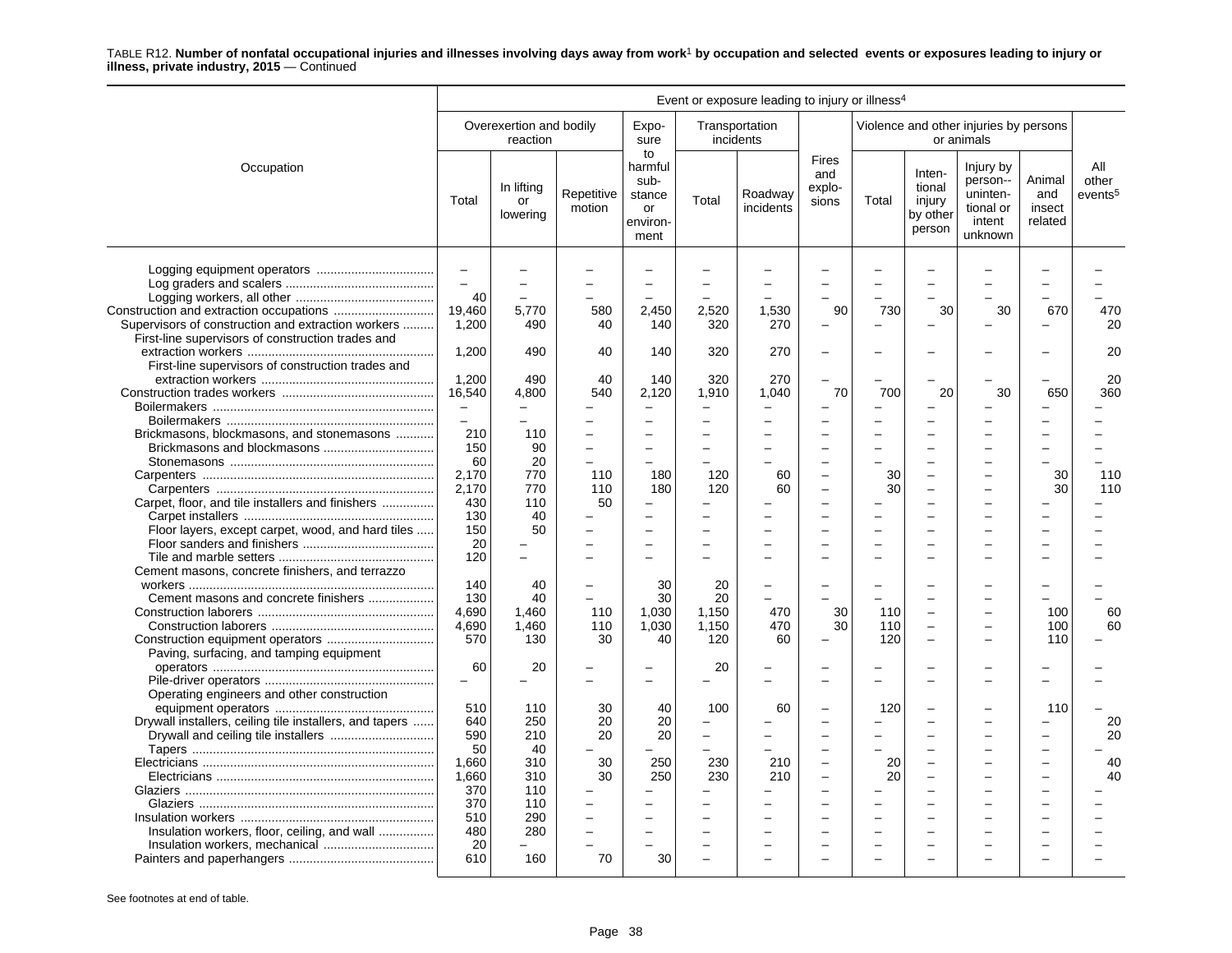|                                                     |                                 |                                  |             |                               |                                    | Event or exposure leading to injury or illness <sup>4</sup> |                          |                                            |                             |                                         |
|-----------------------------------------------------|---------------------------------|----------------------------------|-------------|-------------------------------|------------------------------------|-------------------------------------------------------------|--------------------------|--------------------------------------------|-----------------------------|-----------------------------------------|
|                                                     |                                 |                                  |             |                               | Contact with objects               |                                                             |                          | Falls, slips, trips                        |                             |                                         |
| Occupation                                          | Occupation<br>code <sup>2</sup> | Private<br>industry <sup>3</sup> | Total       | <b>Struck</b><br>by<br>object | <b>Struck</b><br>against<br>object | Caught<br>in or com-<br>pressed<br>or<br>crushed            | Total                    | Fall<br>to<br>lower<br>level               | Fall<br>on<br>same<br>level | Slips<br>or<br>trips<br>without<br>fall |
| Painters, construction and maintenance              | 47-2141<br>47-2142<br>47-2150   | 3.490<br>120                     | 1,090       | 910                           | 100                                | 60                                                          | 1,830<br>1.470           | 1,280<br>400                               | 170                         | 380                                     |
| Pipelayers, plumbers, pipefitters, and steamfitters | 47-2151                         | 6.620<br>210                     | 1,960<br>90 | 1,360<br>80                   | 240<br>$\equiv$                    | 150                                                         | 40                       |                                            | 740                         | 320                                     |
|                                                     | 47-2152                         | 6,410                            | 1,870       | 1,290                         | 230                                | 140                                                         | 1,430                    | 400                                        | 740                         | 280                                     |
|                                                     | 47-2160                         | 180                              | 30          | 20                            | $\overline{\phantom{0}}$           | -                                                           | 110                      | 60                                         | 40                          |                                         |
|                                                     | 47-2161                         | 180                              | 30          | 20                            | $\sim$                             |                                                             | 110                      | 60                                         | 40                          |                                         |
|                                                     | 47-2170                         | 250                              | 150         | 80                            | 20                                 | 60                                                          | 60                       | -                                          | 20                          |                                         |
| Reinforcing iron and rebar workers                  | 47-2171                         | 250                              | 150         | 80                            | 20                                 | 60                                                          | 60                       |                                            | 20                          |                                         |
|                                                     | 47-2180                         | 2,150                            | 530         | 370                           | 110                                | 30                                                          | 1.070                    | 700                                        | 310                         | 40                                      |
|                                                     | 47-2181                         | 2,150                            | 530         | 370                           | 110                                | 30                                                          | 1,070                    | 700                                        | 310                         | 40                                      |
|                                                     | 47-2210                         | 3,340                            | 1,430       | 600                           | 740                                | 60                                                          | 320                      | 140                                        | 40                          | 130                                     |
|                                                     | 47-2211                         | 3.340                            | 1.430       | 600                           | 740                                | 60                                                          | 320                      | 140                                        | 40                          | 130                                     |
|                                                     | 47-2220                         | 1,150                            | 450         | 280                           | 90                                 | 80                                                          | 360                      | 140                                        | 180                         | 20                                      |
|                                                     | 47-2221                         | 1,150                            | 450         | 280                           | 90                                 | 80                                                          | 360                      | 140                                        | 180                         | 20                                      |
|                                                     | 47-2230                         | 120                              |             |                               |                                    |                                                             | 70                       |                                            |                             | 30                                      |
|                                                     | 47-2231                         | 120                              | $\sim$      |                               |                                    |                                                             | 70                       |                                            |                             | 30                                      |
|                                                     | 47-3000                         | 3.260                            | 1.080       | 740                           | 240                                | 60                                                          | 1.430                    | 840                                        | 460                         | 100                                     |
|                                                     | 47-3010                         | 3,260                            | 1.080       | 740                           | 240                                | 60                                                          | 1,430                    | 840                                        | 460                         | 100                                     |
| Helpers--brickmasons, blockmasons, stonemasons,     |                                 |                                  |             |                               |                                    |                                                             |                          |                                            |                             |                                         |
|                                                     | 47-3011                         | 290                              | 170         | 70                            |                                    |                                                             | 80                       | 30                                         | 30                          |                                         |
|                                                     | 47-3012                         | 200                              | 160         | 40                            | 120                                | L.                                                          | 30                       |                                            |                             |                                         |
|                                                     | 47-3013                         | 1,080                            | 410         | 390                           |                                    | ÷                                                           | 580                      | 380                                        | 200                         |                                         |
| Helpers--painters, paperhangers, plasterers, and    |                                 |                                  |             |                               |                                    |                                                             |                          |                                            |                             |                                         |
|                                                     | 47-3014                         | 150                              | -           |                               |                                    |                                                             |                          |                                            |                             |                                         |
| Helpers--pipelayers, plumbers, pipefitters, and     |                                 |                                  |             |                               |                                    |                                                             |                          |                                            |                             |                                         |
|                                                     | 47-3015                         | 310                              | 100         | 80                            | 30                                 |                                                             | 50                       | 30                                         | 30                          |                                         |
|                                                     | 47-3016                         | 40                               | 30          | 20                            |                                    |                                                             |                          |                                            |                             |                                         |
| Helpers, construction trades, all other             | 47-3019                         | 1,190                            | 210         | 130                           | 60                                 | 20                                                          | 550                      | 390                                        | 50                          | 100                                     |
|                                                     | 47-4000                         | 2.290                            | 810         | 510                           | 160                                | 130                                                         | 660                      | 500                                        | 100                         | 20                                      |
|                                                     | 47-4010                         | 80                               |             |                               |                                    |                                                             | 40                       |                                            | 20                          |                                         |
|                                                     | 47-4011                         | 80                               |             |                               | $\equiv$                           |                                                             | 40                       | $\overline{a}$                             | 20                          |                                         |
|                                                     | 47-4020<br>47-4021              | 150                              | 30<br>30    | $\overline{\phantom{0}}$      | $\overline{\phantom{0}}$           | 20                                                          | $\overline{\phantom{0}}$ | $\overline{\phantom{0}}$<br>$\overline{a}$ |                             |                                         |
|                                                     | 47-4030                         | 150<br>220                       | 80          | 80                            | $\equiv$                           | 20                                                          | $\overline{\phantom{0}}$ | $\overline{a}$                             |                             |                                         |
|                                                     | 47-4031                         | 220                              | 80          | 80                            |                                    |                                                             |                          |                                            |                             |                                         |
|                                                     | 47-4040                         | 100                              | 40          | 30                            | $\overline{\phantom{a}}$           | $\overline{a}$                                              | $\overline{\phantom{0}}$ | $\overline{a}$                             |                             |                                         |
| Hazardous materials removal workers                 | 47-4041                         | 100                              | 40          | 30                            | $\equiv$                           | ÷                                                           | L,                       |                                            |                             |                                         |
|                                                     | 47-4050                         | 20                               |             |                               | $\sim$                             | $\overline{\phantom{0}}$                                    | ÷                        | $\overline{\phantom{0}}$                   |                             |                                         |
|                                                     | 47-4051                         | 20                               |             |                               |                                    | ÷                                                           | ÷                        | ۳                                          |                             |                                         |
| Rail-track laying and maintenance equipment         |                                 |                                  |             |                               |                                    |                                                             |                          |                                            |                             |                                         |
|                                                     | 47-4060                         | 160                              | 50          | 30                            |                                    |                                                             | 30                       |                                            |                             |                                         |
| Rail-track laying and maintenance equipment         |                                 |                                  |             |                               |                                    |                                                             |                          |                                            |                             |                                         |
|                                                     | 47-4061                         | 160                              | 50          | 30                            |                                    |                                                             | 30                       |                                            |                             |                                         |
|                                                     |                                 |                                  |             |                               |                                    |                                                             |                          |                                            |                             |                                         |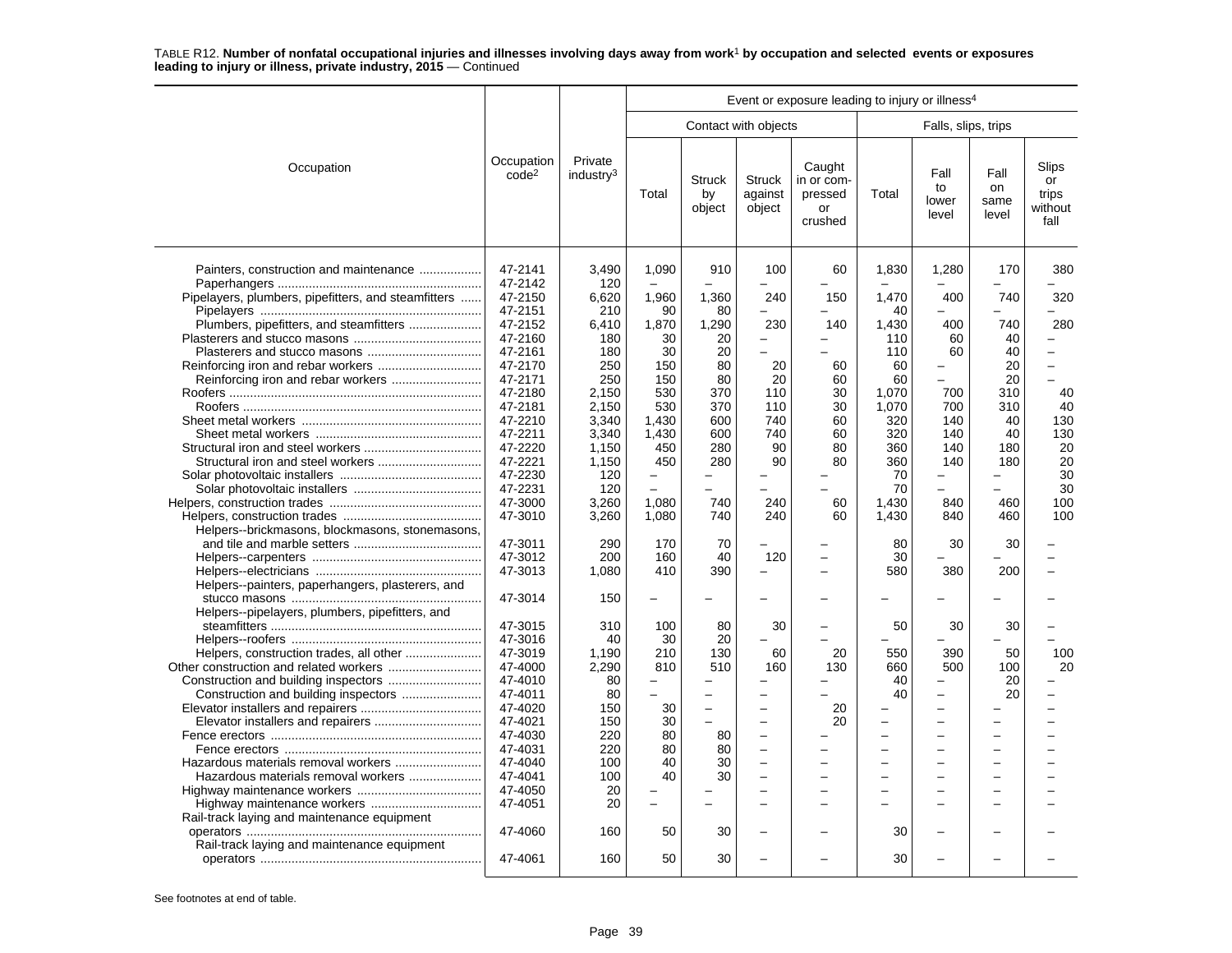|                                                     | Event or exposure leading to injury or illness <sup>4</sup> |                                     |                      |                                                           |       |                             |                                 |          |                                                  |                                                                     |                                    |                                     |  |
|-----------------------------------------------------|-------------------------------------------------------------|-------------------------------------|----------------------|-----------------------------------------------------------|-------|-----------------------------|---------------------------------|----------|--------------------------------------------------|---------------------------------------------------------------------|------------------------------------|-------------------------------------|--|
|                                                     |                                                             | Overexertion and bodily<br>reaction |                      | Expo-<br>sure                                             |       | Transportation<br>incidents |                                 |          |                                                  | Violence and other injuries by persons<br>or animals                |                                    |                                     |  |
| Occupation                                          | Total                                                       | In lifting<br>or<br>lowering        | Repetitive<br>motion | to<br>harmful<br>sub-<br>stance<br>or<br>environ-<br>ment | Total | Roadway<br>incidents        | Fires<br>and<br>explo-<br>sions | Total    | Inten-<br>tional<br>injury<br>by other<br>person | Injury by<br>person--<br>uninten-<br>tional or<br>intent<br>unknown | Animal<br>and<br>insect<br>related | All<br>other<br>events <sup>5</sup> |  |
| Painters, construction and maintenance              | 490<br>120                                                  | 160<br>L.                           | 70                   | 30                                                        |       |                             |                                 |          |                                                  |                                                                     |                                    |                                     |  |
| Pipelayers, plumbers, pipefitters, and steamfitters | 2,450                                                       | 550                                 | 90                   | 430                                                       | 180   | 160                         |                                 | 40       | ÷                                                |                                                                     | 40                                 | 100                                 |  |
|                                                     | 60                                                          | 50                                  |                      |                                                           |       |                             |                                 |          |                                                  |                                                                     |                                    |                                     |  |
|                                                     | 2,390                                                       | 500                                 | 90                   | 420                                                       | 170   | 150                         |                                 | 40       |                                                  |                                                                     | 40                                 | 90                                  |  |
|                                                     | 40                                                          |                                     |                      |                                                           | ÷     |                             |                                 |          |                                                  |                                                                     |                                    |                                     |  |
|                                                     | 40                                                          |                                     |                      | $\equiv$                                                  | ÷     |                             |                                 |          |                                                  |                                                                     |                                    |                                     |  |
|                                                     | 20                                                          |                                     |                      | $\overline{\phantom{0}}$                                  |       |                             |                                 |          | $\overline{\phantom{a}}$                         |                                                                     |                                    |                                     |  |
| Reinforcing iron and rebar workers                  | 20                                                          |                                     |                      |                                                           |       |                             |                                 |          |                                                  |                                                                     |                                    |                                     |  |
|                                                     | 490                                                         | 130                                 |                      | 20                                                        | 20    | 20                          |                                 |          |                                                  |                                                                     |                                    |                                     |  |
|                                                     | 490                                                         | 130                                 |                      | 20                                                        | 20    | 20                          |                                 |          |                                                  |                                                                     |                                    |                                     |  |
|                                                     | 1,240                                                       | 330                                 |                      | 30                                                        |       |                             |                                 |          | ÷                                                |                                                                     |                                    |                                     |  |
|                                                     | 1.240                                                       | 330                                 |                      | 30                                                        |       |                             |                                 |          |                                                  |                                                                     |                                    |                                     |  |
|                                                     | 270                                                         | 40                                  |                      |                                                           | 30    | 30                          |                                 |          |                                                  |                                                                     |                                    | 30                                  |  |
|                                                     | 270                                                         | 40                                  |                      |                                                           | 30    | 30                          |                                 |          |                                                  |                                                                     |                                    | 30                                  |  |
|                                                     | 20                                                          |                                     |                      | $\overline{\phantom{0}}$                                  |       |                             |                                 |          | ÷                                                |                                                                     |                                    |                                     |  |
|                                                     | 20                                                          |                                     |                      |                                                           |       |                             |                                 |          |                                                  |                                                                     |                                    |                                     |  |
|                                                     | 510                                                         | 60                                  |                      | 100                                                       | 50    | 40                          |                                 |          | ÷                                                |                                                                     |                                    | 70                                  |  |
| Helpers--brickmasons, blockmasons, stonemasons,     | 510                                                         | 60                                  |                      | 100                                                       | 50    | 40                          |                                 |          |                                                  |                                                                     |                                    | 70                                  |  |
|                                                     | 20                                                          |                                     |                      |                                                           |       |                             |                                 |          | ÷                                                |                                                                     |                                    |                                     |  |
|                                                     | $\overline{\phantom{0}}$                                    |                                     |                      |                                                           |       |                             |                                 |          |                                                  |                                                                     |                                    |                                     |  |
|                                                     | 40                                                          | 20                                  |                      |                                                           | 30    | 20                          |                                 |          |                                                  |                                                                     |                                    |                                     |  |
|                                                     |                                                             |                                     |                      |                                                           |       |                             |                                 |          |                                                  |                                                                     |                                    |                                     |  |
| Helpers--painters, paperhangers, plasterers, and    | $\overline{\phantom{0}}$                                    |                                     |                      |                                                           |       |                             |                                 | ÷        | ÷                                                |                                                                     |                                    |                                     |  |
| Helpers--pipelayers, plumbers, pipefitters, and     |                                                             |                                     |                      |                                                           |       |                             |                                 |          |                                                  |                                                                     |                                    |                                     |  |
|                                                     | 110                                                         | 20                                  |                      |                                                           |       |                             |                                 |          |                                                  |                                                                     |                                    |                                     |  |
|                                                     | $\overline{\phantom{0}}$                                    |                                     |                      |                                                           |       |                             |                                 |          |                                                  |                                                                     |                                    |                                     |  |
| Helpers, construction trades, all other             | 310                                                         |                                     |                      | 60                                                        |       |                             |                                 |          |                                                  |                                                                     |                                    | 50                                  |  |
|                                                     | 620                                                         | 200                                 |                      | 20                                                        | 160   | 140                         |                                 |          | $\equiv$                                         |                                                                     |                                    |                                     |  |
|                                                     | 30                                                          |                                     |                      |                                                           |       |                             |                                 |          |                                                  |                                                                     |                                    |                                     |  |
| Construction and building inspectors                | 30                                                          |                                     |                      |                                                           |       |                             |                                 |          |                                                  |                                                                     |                                    |                                     |  |
|                                                     | 100                                                         | 20                                  |                      |                                                           |       |                             |                                 |          |                                                  |                                                                     |                                    |                                     |  |
| Elevator installers and repairers                   | 100                                                         | 20                                  |                      | $\overline{\phantom{a}}$                                  |       |                             |                                 |          |                                                  |                                                                     |                                    |                                     |  |
|                                                     | 150                                                         | 50                                  |                      | $\overline{\phantom{0}}$                                  |       |                             |                                 |          | L.                                               |                                                                     |                                    |                                     |  |
|                                                     | 150                                                         | 50                                  |                      | $\overline{\phantom{0}}$                                  |       |                             |                                 |          | ÷                                                |                                                                     |                                    |                                     |  |
| Hazardous materials removal workers                 | 40                                                          | 30                                  |                      | L.                                                        |       |                             |                                 |          | L.                                               |                                                                     |                                    |                                     |  |
| Hazardous materials removal workers                 | 40                                                          | 30                                  |                      | $\overline{\phantom{0}}$                                  |       |                             | L.                              | $\equiv$ | $\overline{\phantom{0}}$                         |                                                                     |                                    |                                     |  |
|                                                     | $\overline{a}$                                              |                                     |                      |                                                           |       |                             |                                 |          |                                                  |                                                                     |                                    |                                     |  |
|                                                     | $\overline{a}$                                              |                                     |                      | $\overline{\phantom{a}}$                                  |       |                             |                                 |          |                                                  |                                                                     |                                    |                                     |  |
| Rail-track laying and maintenance equipment         |                                                             |                                     |                      |                                                           |       |                             |                                 |          |                                                  |                                                                     |                                    |                                     |  |
|                                                     | 40                                                          |                                     |                      |                                                           | 30    |                             |                                 |          |                                                  |                                                                     |                                    |                                     |  |
| Rail-track laying and maintenance equipment         | 40                                                          |                                     |                      |                                                           | 30    |                             |                                 |          |                                                  |                                                                     |                                    |                                     |  |
|                                                     |                                                             |                                     |                      |                                                           |       |                             |                                 |          |                                                  |                                                                     |                                    |                                     |  |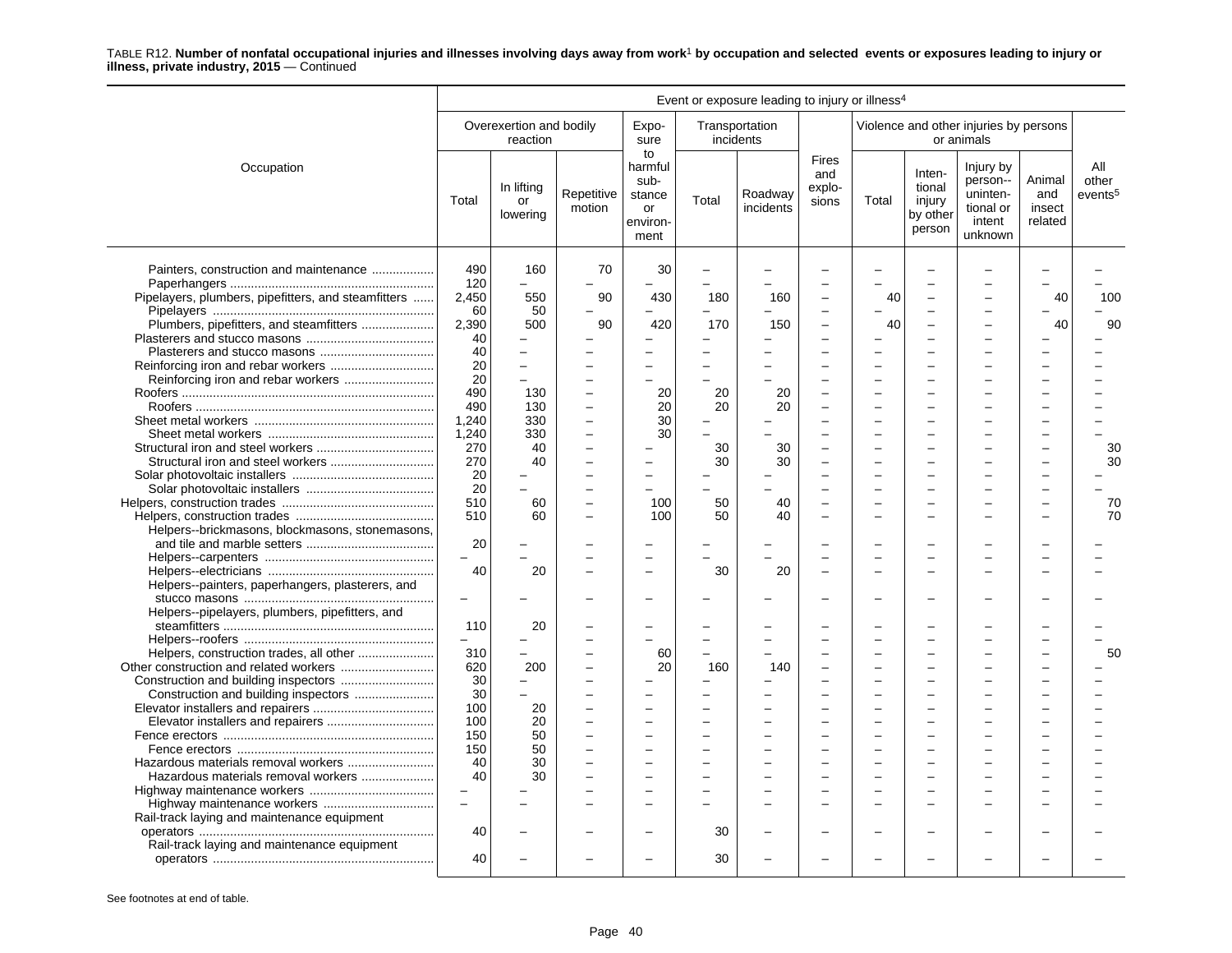|                                                                                                                                                                                                                                        |                                                                                                                                                        |                                                                                        |                                                                                       |                                              |                                                                   | Event or exposure leading to injury or illness <sup>4</sup> |                                                               |                                                                                                                                                        |                             |                                         |
|----------------------------------------------------------------------------------------------------------------------------------------------------------------------------------------------------------------------------------------|--------------------------------------------------------------------------------------------------------------------------------------------------------|----------------------------------------------------------------------------------------|---------------------------------------------------------------------------------------|----------------------------------------------|-------------------------------------------------------------------|-------------------------------------------------------------|---------------------------------------------------------------|--------------------------------------------------------------------------------------------------------------------------------------------------------|-----------------------------|-----------------------------------------|
|                                                                                                                                                                                                                                        |                                                                                                                                                        |                                                                                        |                                                                                       |                                              | Contact with objects                                              |                                                             |                                                               | Falls, slips, trips                                                                                                                                    |                             |                                         |
| Occupation                                                                                                                                                                                                                             | Occupation<br>code <sup>2</sup>                                                                                                                        | Private<br>industry <sup>3</sup>                                                       | Total                                                                                 | <b>Struck</b><br>by<br>object                | <b>Struck</b><br>against<br>object                                | Caught<br>in or com-<br>pressed<br>or<br>crushed            | Total                                                         | Fall<br>to<br>lower<br>level                                                                                                                           | Fall<br>on<br>same<br>level | Slips<br>or<br>trips<br>without<br>fall |
| Septic tank servicers and sewer pipe cleaners<br>Septic tank servicers and sewer pipe cleaners<br>Miscellaneous construction and related workers<br>Construction and related workers, all other                                        | 47-4070<br>47-4071<br>47-4090<br>47-4099<br>47-5000                                                                                                    | 390<br>390<br>1,170<br>1.170<br>2,300                                                  | 310<br>310<br>290<br>290<br>920                                                       | 160<br>160<br>210<br>210<br>480              | $\sim$<br>70<br>70<br>180                                         | $\overline{a}$<br>260                                       | 530<br>530<br>610                                             | 460<br>460<br>380                                                                                                                                      | 50<br>50<br>220             | 20                                      |
| Derrick, rotary drill, and service unit operators, oil,<br>Service unit operators, oil, gas, and mining<br>Continuous mining machine operators<br>Mine cutting and channeling machine operators<br>Mining machine operators, all other | 47-5010<br>47-5011<br>47-5012<br>47-5013<br>47-5020<br>47-5021<br>47-5040<br>47-5041<br>47-5042<br>47-5049<br>47-5050<br>47-5051<br>47-5060<br>47-5061 | 290<br>90<br>150<br>50<br>80<br>80<br>450<br>70<br>30<br>350<br>30<br>30<br>220<br>220 | 130<br>60<br>60<br>20<br>20<br>20<br>170<br>40<br>20<br>100<br>20<br>20<br>130<br>130 | 60<br>30<br>20<br>70<br>30<br>30<br>80<br>80 | 40<br>30<br>60<br>50                                              | 30<br>20<br>30<br>20<br>30<br>30                            | 60<br>20<br>40<br>170<br>160<br>-<br>$\overline{\phantom{0}}$ | $\overline{\phantom{0}}$<br>$\overline{\phantom{0}}$<br>$\overline{a}$<br>۳<br>÷<br>120<br>110<br>$\overline{\phantom{0}}$<br>$\overline{\phantom{0}}$ | 40<br>20<br>50<br>40        |                                         |
| Installation, maintenance, and repair occupations                                                                                                                                                                                      | 47-5070<br>47-5071<br>47-5080<br>47-5081<br>47-5090<br>47-5099<br>49-0000                                                                              | 450<br>450<br>20<br>20<br>740<br>740<br>84,720                                         | 120<br>120<br>340<br>340<br>26,850                                                    | 60<br>60<br>180<br>180<br>14,770             | $\overline{\phantom{0}}$<br>$\sim$<br>$\sim$<br>60<br>60<br>5,560 | 60<br>60<br>100<br>100<br>4,370                             | 240<br>240<br>110<br>110<br>19,340                            | 200<br>200<br>40<br>40<br>7,050                                                                                                                        | 70<br>70<br>8,970           | 2,870                                   |
| Supervisors of installation, maintenance, and repair<br>First-line supervisors of mechanics, installers, and<br>First-line supervisors of mechanics, installers, and                                                                   | 49-1000<br>49-1010                                                                                                                                     | 3,290<br>3,290                                                                         | 860<br>860                                                                            | 270<br>270                                   | 540<br>540                                                        | 30<br>30                                                    | 750<br>750                                                    | 190<br>190                                                                                                                                             | 400<br>400                  | 130<br>130                              |
| Electrical and electronic equipment mechanics,                                                                                                                                                                                         | 49-1011<br>49-2000                                                                                                                                     | 3,290<br>7,930                                                                         | 860<br>1,350                                                                          | 270<br>700                                   | 540<br>410                                                        | 30<br>120                                                   | 750<br>2,170                                                  | 190<br>1,030                                                                                                                                           | 400<br>780                  | 130<br>340                              |
| Computer, automated teller, and office machine<br>Computer, automated teller, and office machine                                                                                                                                       | 49-2010                                                                                                                                                | 1,080                                                                                  | 80                                                                                    | 70                                           |                                                                   |                                                             | 120                                                           | ÷                                                                                                                                                      | 100                         | 20                                      |
| Radio and telecommunications equipment installers                                                                                                                                                                                      | 49-2011                                                                                                                                                | 1,080                                                                                  | 80                                                                                    | 70                                           |                                                                   |                                                             | 120                                                           | -                                                                                                                                                      | 100                         | 20                                      |
| Radio, cellular, and tower equipment installers and                                                                                                                                                                                    | 49-2020<br>49-2021                                                                                                                                     | 3,660<br>170                                                                           | 590<br>60                                                                             | 350<br>60                                    | 150                                                               | 70                                                          | 970<br>60                                                     | 360                                                                                                                                                    | 320<br>40                   | 280<br>20                               |
|                                                                                                                                                                                                                                        |                                                                                                                                                        |                                                                                        |                                                                                       |                                              |                                                                   |                                                             |                                                               |                                                                                                                                                        |                             |                                         |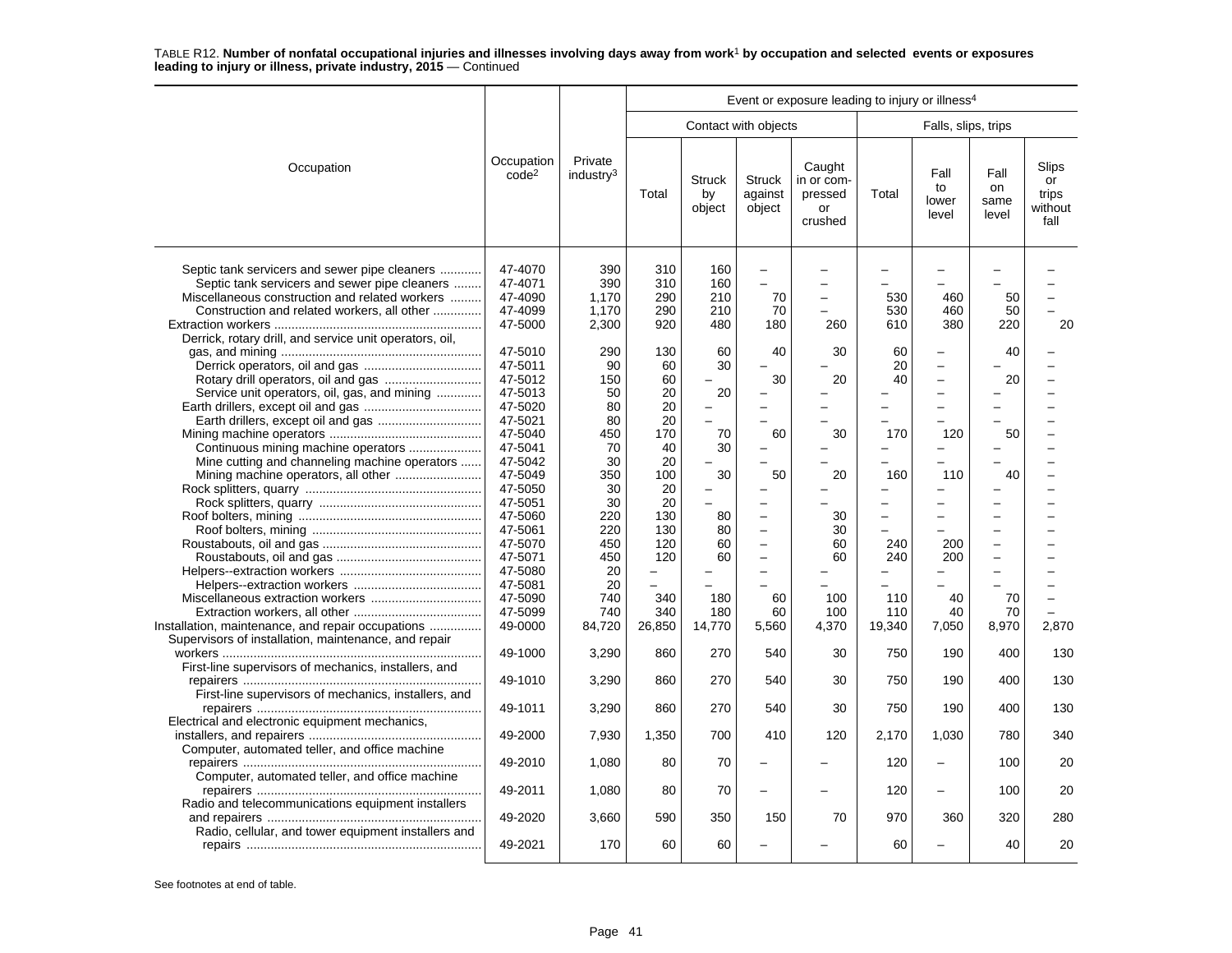|                                                                                                                                                                                                 | Event or exposure leading to injury or illness <sup>4</sup> |                                     |                      |                                                           |            |                             |                                                      |           |                                                  |                                                                     |                                    |                                     |
|-------------------------------------------------------------------------------------------------------------------------------------------------------------------------------------------------|-------------------------------------------------------------|-------------------------------------|----------------------|-----------------------------------------------------------|------------|-----------------------------|------------------------------------------------------|-----------|--------------------------------------------------|---------------------------------------------------------------------|------------------------------------|-------------------------------------|
|                                                                                                                                                                                                 |                                                             | Overexertion and bodily<br>reaction |                      | Expo-<br>sure                                             |            | Transportation<br>incidents |                                                      |           |                                                  | Violence and other injuries by persons<br>or animals                |                                    |                                     |
| Occupation                                                                                                                                                                                      | Total                                                       | In lifting<br>or<br>lowering        | Repetitive<br>motion | to<br>harmful<br>sub-<br>stance<br>or<br>environ-<br>ment | Total      | Roadway<br>incidents        | <b>Fires</b><br>and<br>explo-<br>sions               | Total     | Inten-<br>tional<br>injury<br>by other<br>person | Injury by<br>person--<br>uninten-<br>tional or<br>intent<br>unknown | Animal<br>and<br>insect<br>related | All<br>other<br>events <sup>5</sup> |
| Septic tank servicers and sewer pipe cleaners<br>Septic tank servicers and sewer pipe cleaners<br>Miscellaneous construction and related workers<br>Construction and related workers, all other | $\qquad \qquad -$<br>$\overline{\phantom{0}}$<br>200<br>200 | 90<br>90                            |                      | $\overline{\phantom{0}}$<br>$\overline{\phantom{m}}$      | 130<br>130 | 130<br>130                  | $\overline{a}$<br>$\overline{a}$                     |           |                                                  |                                                                     |                                    |                                     |
| Derrick, rotary drill, and service unit operators, oil,                                                                                                                                         | 590                                                         | 220                                 |                      | 70                                                        | 80         | 40                          | $\overline{\phantom{0}}$                             |           |                                                  |                                                                     |                                    |                                     |
|                                                                                                                                                                                                 | 80<br>$\overline{\phantom{0}}$                              | 40                                  |                      |                                                           |            |                             |                                                      |           |                                                  |                                                                     |                                    |                                     |
| Service unit operators, oil, gas, and mining                                                                                                                                                    | 50<br>30<br>30                                              | 20                                  |                      | $\sim$                                                    |            |                             | L.                                                   |           | ÷                                                |                                                                     |                                    |                                     |
| Earth drillers, except oil and gas                                                                                                                                                              | 30<br>100                                                   | 30                                  |                      |                                                           |            |                             |                                                      |           |                                                  |                                                                     |                                    |                                     |
| Continuous mining machine operators<br>Mine cutting and channeling machine operators                                                                                                            | 20<br>$\overline{\phantom{0}}$<br>80                        | 20                                  |                      | $\sim$                                                    |            |                             | $\overline{\phantom{a}}$                             | $\equiv$  | ÷                                                |                                                                     |                                    |                                     |
|                                                                                                                                                                                                 | $\qquad \qquad -$<br>$\overline{\phantom{0}}$               |                                     |                      |                                                           |            |                             |                                                      |           |                                                  |                                                                     |                                    |                                     |
|                                                                                                                                                                                                 | 70<br>70                                                    | 30<br>30                            |                      | $\sim$<br>$\overline{\phantom{0}}$                        |            |                             |                                                      |           |                                                  |                                                                     |                                    |                                     |
|                                                                                                                                                                                                 | 50<br>50<br>20                                              |                                     |                      |                                                           | 40<br>40   | 40<br>40                    |                                                      |           |                                                  |                                                                     |                                    |                                     |
|                                                                                                                                                                                                 | 20<br>240                                                   | $\overline{\phantom{0}}$<br>100     |                      | 40                                                        |            |                             |                                                      |           |                                                  |                                                                     |                                    |                                     |
| Installation, maintenance, and repair occupations<br>Supervisors of installation, maintenance, and repair                                                                                       | 240<br>29,010                                               | 100<br>8,050                        | 1,100                | 40<br>3,740                                               | 3,820      | 2,870                       | 320                                                  | 1,070     | 80                                               | 90                                                                  | 900                                | 560                                 |
| First-line supervisors of mechanics, installers, and                                                                                                                                            | 1,120                                                       | 560                                 | 20                   | 60                                                        | 380        | 330                         | $\overline{\phantom{0}}$                             | 80        | 20                                               |                                                                     | 40                                 | 30                                  |
| First-line supervisors of mechanics, installers, and                                                                                                                                            | 1,120                                                       | 560                                 | 20                   | 60                                                        | 380        | 330                         | $\overline{\phantom{0}}$                             | 80        | 20                                               | -                                                                   | 40                                 | 30                                  |
| Electrical and electronic equipment mechanics,                                                                                                                                                  | 1,120<br>2,660                                              | 560<br>370                          | 20<br>60             | 60<br>180                                                 | 380<br>980 | 330<br>920                  | $\overline{\phantom{0}}$<br>$\overline{\phantom{0}}$ | 80<br>560 | 20<br>$\overline{\phantom{0}}$                   | $\overline{\phantom{0}}$                                            | 40<br>560                          | 30<br>20                            |
| Computer, automated teller, and office machine                                                                                                                                                  | 220                                                         | 50                                  |                      |                                                           | 290        | 280                         | $\overline{\phantom{0}}$                             |           |                                                  |                                                                     |                                    |                                     |
| Computer, automated teller, and office machine                                                                                                                                                  | 220                                                         | 50                                  |                      |                                                           | 290        | 280                         | $\overline{\phantom{0}}$                             |           |                                                  |                                                                     |                                    |                                     |
| Radio and telecommunications equipment installers<br>Radio, cellular, and tower equipment installers and                                                                                        | 1,540                                                       | 190                                 | 40                   | 140                                                       | 270        | 240                         | $\overline{\phantom{0}}$                             | 150       |                                                  |                                                                     | 150                                |                                     |
|                                                                                                                                                                                                 | 50                                                          | 20                                  |                      |                                                           |            |                             |                                                      |           |                                                  |                                                                     |                                    |                                     |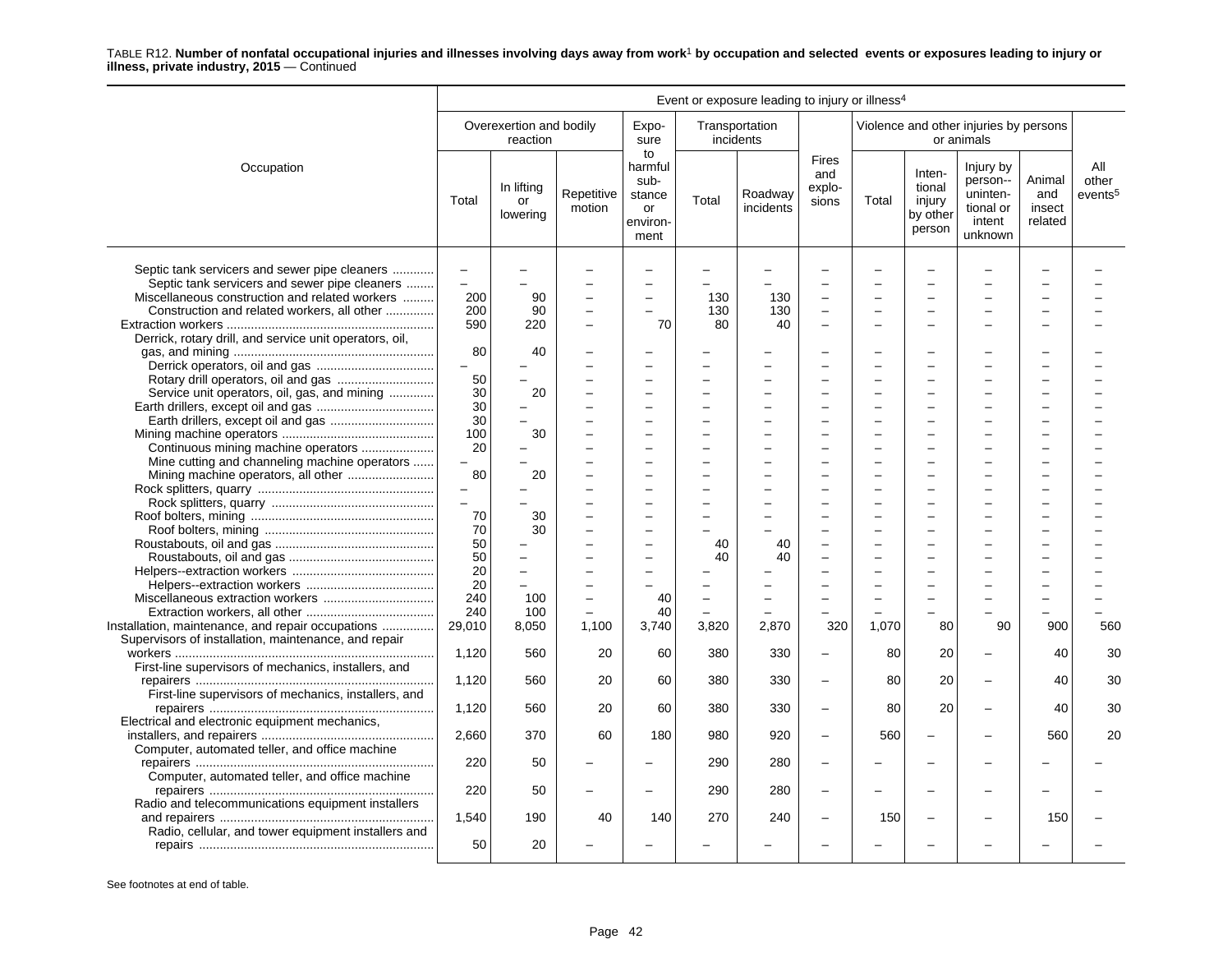|                                                                                                       |                                 |                                  |           |                               |                                    | Event or exposure leading to injury or illness <sup>4</sup> |                          |                              |                             |                                         |
|-------------------------------------------------------------------------------------------------------|---------------------------------|----------------------------------|-----------|-------------------------------|------------------------------------|-------------------------------------------------------------|--------------------------|------------------------------|-----------------------------|-----------------------------------------|
|                                                                                                       |                                 |                                  |           |                               | Contact with objects               |                                                             |                          | Falls, slips, trips          |                             |                                         |
| Occupation                                                                                            | Occupation<br>code <sup>2</sup> | Private<br>industry <sup>3</sup> | Total     | <b>Struck</b><br>by<br>object | <b>Struck</b><br>against<br>object | Caught<br>in or com-<br>pressed<br>or<br>crushed            | Total                    | Fall<br>to<br>lower<br>level | Fall<br>on<br>same<br>level | Slips<br>or<br>trips<br>without<br>fall |
| Telecommunications equipment installers and<br>repairers, except line installers                      | 49-2022                         | 3,490                            | 520       | 290                           | 150                                | 70                                                          | 910                      | 360                          | 280                         | 270                                     |
| Miscellaneous electrical and electronic equipment<br>mechanics, installers, and repairers             | 49-2090                         | 3,190                            | 690       | 280                           | 250                                | 50                                                          | 1,080                    | 670                          | 360                         | 40                                      |
|                                                                                                       | 49-2091                         | 40                               |           |                               |                                    |                                                             | 20                       |                              |                             |                                         |
| Electric motor, power tool, and related repairers                                                     | 49-2092                         | 100                              |           |                               | $\equiv$                           |                                                             |                          | $\overline{\phantom{0}}$     |                             |                                         |
| Electrical and electronics installers and repairers,                                                  | 49-2093                         | 230                              | 20        |                               |                                    |                                                             | 50                       | -                            | 40                          |                                         |
| Electrical and electronics repairers, commercial and                                                  |                                 |                                  |           |                               |                                    |                                                             |                          |                              |                             |                                         |
| Electrical and electronics repairers, powerhouse,                                                     | 49-2094                         | 100                              | 60        | 50                            |                                    |                                                             |                          |                              |                             |                                         |
|                                                                                                       | 49-2095                         | 80                               | 20        | 20                            |                                    |                                                             | 30                       | -                            | 20                          |                                         |
| Electronic equipment installers and repairers, motor                                                  | 49-2096                         | 80                               | 50        | 50                            |                                    |                                                             | 30                       |                              |                             |                                         |
| Electronic home entertainment equipment installers                                                    |                                 |                                  |           | 140                           |                                    |                                                             |                          |                              |                             |                                         |
|                                                                                                       | 49-2097<br>49-2098              | 1,970<br>580                     | 480<br>40 | $\equiv$                      | 200                                | 40                                                          | 620<br>310               | 500<br>140                   | 100<br>150                  | 20<br>20                                |
| Security and fire alarm systems installers<br>Vehicle and mobile equipment mechanics, installers, and |                                 |                                  |           |                               | 30                                 |                                                             |                          |                              |                             |                                         |
|                                                                                                       | 49-3000                         | 23,860                           | 9,840     | 5,340                         | 2,010                              | 1,520                                                       | 3,440                    | 1,000                        | 1,720                       | 580                                     |
| Aircraft mechanics and service technicians                                                            | 49-3010                         | 1,440                            | 370       | 170                           | 180                                | 20                                                          | 440                      | 90                           | 260                         | 80                                      |
| Aircraft mechanics and service technicians                                                            | 49-3011                         | 1,440                            | 370       | 170                           | 180                                | 20                                                          | 440                      | 90                           | 260                         | 80                                      |
|                                                                                                       | 49-3020                         | 13.150                           | 6.000     | 2,990                         | 1,250                              | 1.060                                                       | 1.360                    | 280                          | 780                         | 260                                     |
| Automotive body and related repairers                                                                 | 49-3021                         | 1,450                            | 760       | 220                           | 30                                 | 420                                                         | 320                      | 100                          | 190                         | 30                                      |
| Automotive glass installers and repairers                                                             | 49-3022                         | 250                              | 160       | 90                            |                                    |                                                             |                          |                              |                             |                                         |
| Automotive service technicians and mechanics                                                          | 49-3023                         | 11,450                           | 5,080     | 2,680                         | 1,220                              | 640                                                         | 1,030                    | 170                          | 590                         | 230                                     |
| Bus and truck mechanics and diesel engine                                                             | 49-3030                         | 4,080                            | 1,450     | 800                           | 340                                | 220                                                         | 810                      | 240                          | 410                         | 140                                     |
| Bus and truck mechanics and diesel engine                                                             |                                 |                                  |           |                               |                                    |                                                             |                          |                              |                             |                                         |
|                                                                                                       | 49-3031                         | 4,080                            | 1,450     | 800                           | 340                                | 220                                                         | 810                      | 240                          | 410                         | 140                                     |
| Heavy vehicle and mobile equipment service                                                            | 49-3040                         | 2,380                            | 870       | 530                           | 50                                 | 120                                                         | 560                      | 300                          | 120                         | 80                                      |
| Farm equipment mechanics and service                                                                  | 49-3041                         | 800                              | 370       | 270                           | 20                                 | 50                                                          | 120                      | 20                           | 70                          | 30                                      |
| Mobile heavy equipment mechanics, except                                                              | 49-3042                         | 1,140                            | 420       | 220                           | 20                                 | 50                                                          | 230                      | 130                          | 40                          | 40                                      |
|                                                                                                       |                                 |                                  |           |                               |                                    |                                                             |                          |                              |                             |                                         |
|                                                                                                       | 49-3043                         | 440                              | 80        | 40                            |                                    | 20                                                          | 220                      | 150                          |                             |                                         |
|                                                                                                       | 49-3050                         | 190                              | 60        | 20                            | $\overline{\phantom{0}}$           | 40                                                          | $\overline{\phantom{0}}$ |                              |                             |                                         |
| Motorboat mechanics and service technicians                                                           | 49-3051                         | 80                               | 30        |                               |                                    |                                                             | ÷                        | -                            |                             |                                         |
|                                                                                                       | 49-3052                         | 60                               |           |                               |                                    |                                                             |                          | $\overline{\phantom{0}}$     |                             |                                         |
| Outdoor power equipment and other small engine                                                        |                                 |                                  |           |                               |                                    |                                                             |                          |                              |                             |                                         |
|                                                                                                       | 49-3053                         | 60                               | 30        |                               |                                    |                                                             |                          |                              |                             |                                         |
| Miscellaneous vehicle and mobile equipment                                                            |                                 |                                  |           |                               |                                    |                                                             |                          |                              |                             | 20                                      |
|                                                                                                       | 49-3090<br>49-3091              | 2,620<br>150                     | 1,100     | 840                           | 200                                | 60                                                          | 260                      | 90                           | 150                         |                                         |
|                                                                                                       |                                 |                                  |           |                               |                                    |                                                             |                          |                              |                             |                                         |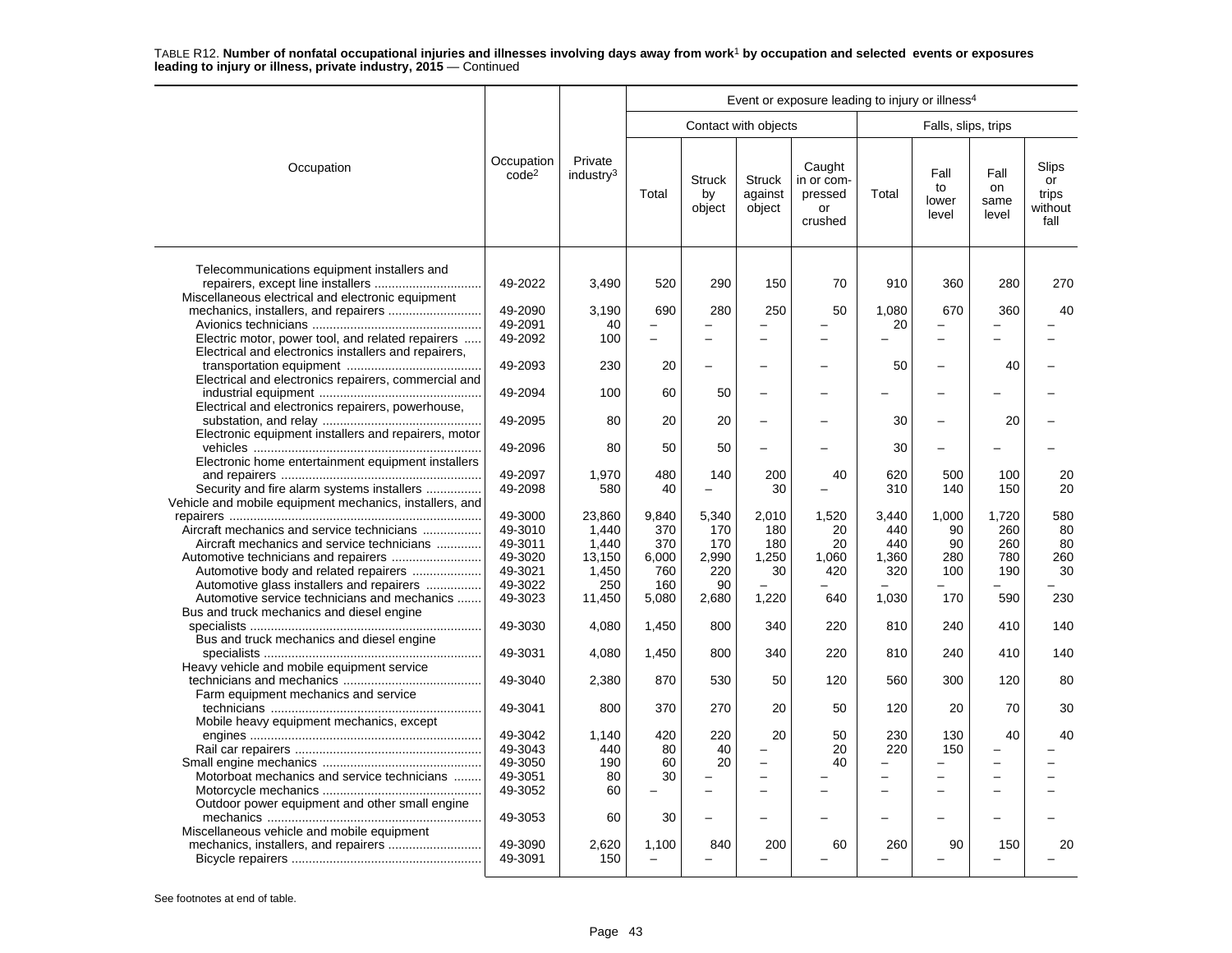|                                                                                                                                        | Event or exposure leading to injury or illness <sup>4</sup> |                                     |                      |                                                           |                                 |                             |                                        |                 |                                                  |                                                                     |                                    |                                     |
|----------------------------------------------------------------------------------------------------------------------------------------|-------------------------------------------------------------|-------------------------------------|----------------------|-----------------------------------------------------------|---------------------------------|-----------------------------|----------------------------------------|-----------------|--------------------------------------------------|---------------------------------------------------------------------|------------------------------------|-------------------------------------|
|                                                                                                                                        |                                                             | Overexertion and bodily<br>reaction |                      | Expo-<br>sure                                             |                                 | Transportation<br>incidents |                                        |                 |                                                  | Violence and other injuries by persons<br>or animals                |                                    |                                     |
| Occupation                                                                                                                             | Total                                                       | In lifting<br>or<br>lowering        | Repetitive<br>motion | to<br>harmful<br>sub-<br>stance<br>or<br>environ-<br>ment | Total                           | Roadway<br>incidents        | <b>Fires</b><br>and<br>explo-<br>sions | Total           | Inten-<br>tional<br>injury<br>by other<br>person | Injury by<br>person--<br>uninten-<br>tional or<br>intent<br>unknown | Animal<br>and<br>insect<br>related | All<br>other<br>events <sup>5</sup> |
| Telecommunications equipment installers and<br>repairers, except line installers<br>Miscellaneous electrical and electronic equipment  | 1,500                                                       | 170                                 | 40                   | 140                                                       | 270                             | 240                         | $\sim$                                 | 150             | $\equiv$                                         |                                                                     | 150                                |                                     |
|                                                                                                                                        | 890                                                         | 140                                 | 20                   | 30                                                        | 420                             | 400                         |                                        | 60              |                                                  |                                                                     | 50                                 | 20                                  |
| Electric motor, power tool, and related repairers<br>Electrical and electronics installers and repairers,                              | 70                                                          | 20                                  | -                    |                                                           |                                 |                             |                                        |                 |                                                  |                                                                     |                                    |                                     |
| Electrical and electronics repairers, commercial and                                                                                   | 90                                                          | 40                                  | -                    | $\overline{\phantom{0}}$                                  | 60                              | 60                          |                                        |                 | $\overline{\phantom{0}}$                         |                                                                     |                                    |                                     |
| Electrical and electronics repairers, powerhouse,                                                                                      | 30                                                          |                                     |                      |                                                           |                                 |                             |                                        |                 |                                                  |                                                                     |                                    |                                     |
| Electronic equipment installers and repairers, motor                                                                                   | 30                                                          |                                     |                      |                                                           |                                 |                             |                                        |                 |                                                  |                                                                     |                                    |                                     |
| Electronic home entertainment equipment installers                                                                                     | $\qquad \qquad -$                                           |                                     |                      |                                                           |                                 |                             |                                        |                 |                                                  |                                                                     |                                    |                                     |
| Security and fire alarm systems installers<br>Vehicle and mobile equipment mechanics, installers, and                                  | 520<br>150                                                  | 60<br>$\overline{\phantom{0}}$      | -                    | $\equiv$                                                  | 290<br>60                       | 270<br>60                   | $\sim$                                 | 50              | $\equiv$                                         |                                                                     | 40                                 |                                     |
| Aircraft mechanics and service technicians<br>Aircraft mechanics and service technicians                                               | 8,450<br>560<br>560                                         | 2,810<br>250<br>250                 | 330<br>30<br>30      | 790<br>$\equiv$                                           | 870<br>$\overline{a}$           | 370                         | 160                                    | 170<br>40<br>40 |                                                  | 60                                                                  | 100                                | 130                                 |
| Automotive body and related repairers                                                                                                  | 4,730<br>230                                                | 1,720<br>40                         | 180<br>30            | 410<br>130                                                | 510<br>$\overline{\phantom{0}}$ | 220                         | 90                                     | 30              | -                                                |                                                                     | 20                                 | 30                                  |
| Automotive glass installers and repairers<br>Automotive service technicians and mechanics<br>Bus and truck mechanics and diesel engine | 80<br>4,410                                                 | 1,670                               | 150                  | 280                                                       | 500                             | 220                         | 90                                     | 30              | $\overline{\phantom{0}}$                         |                                                                     | 20                                 | 30                                  |
| Bus and truck mechanics and diesel engine                                                                                              | 1,450                                                       | 440                                 | 30                   | 110                                                       | 150                             | 30                          | 20                                     | 80              | $\equiv$                                         |                                                                     | 60                                 |                                     |
| Heavy vehicle and mobile equipment service                                                                                             | 1,450                                                       | 440                                 | 30                   | 110                                                       | 150                             | 30                          | 20                                     | 80              | $\overline{\phantom{0}}$                         |                                                                     | 60                                 |                                     |
| Farm equipment mechanics and service                                                                                                   | 710                                                         | 140                                 | 30                   | 20                                                        | 90                              | 70                          | $\overline{\phantom{m}}$               | 20              | $\overline{\phantom{0}}$                         |                                                                     | 20                                 | 90                                  |
| Mobile heavy equipment mechanics, except                                                                                               | 260                                                         | 100                                 |                      |                                                           | 20                              | -                           |                                        | 20              | $\equiv$                                         |                                                                     |                                    |                                     |
|                                                                                                                                        | 330<br>110                                                  | 30                                  | 20                   |                                                           | 60                              | 60                          |                                        |                 |                                                  |                                                                     |                                    |                                     |
| Motorboat mechanics and service technicians                                                                                            | 80<br>40                                                    | 20                                  |                      | $\overline{\phantom{0}}$                                  | 40                              | 30                          |                                        |                 | $\equiv$                                         |                                                                     |                                    |                                     |
| Outdoor power equipment and other small engine                                                                                         | $\sim$                                                      |                                     |                      |                                                           | 30                              | 30                          |                                        |                 |                                                  |                                                                     |                                    |                                     |
| Miscellaneous vehicle and mobile equipment                                                                                             | 30                                                          | $\overline{\phantom{0}}$            |                      |                                                           |                                 |                             |                                        |                 |                                                  |                                                                     |                                    |                                     |
|                                                                                                                                        | 920<br>60                                                   | 250<br>$\overline{\phantom{0}}$     | 60<br>60             | 230<br>-                                                  | 60                              |                             | 40                                     |                 |                                                  |                                                                     |                                    |                                     |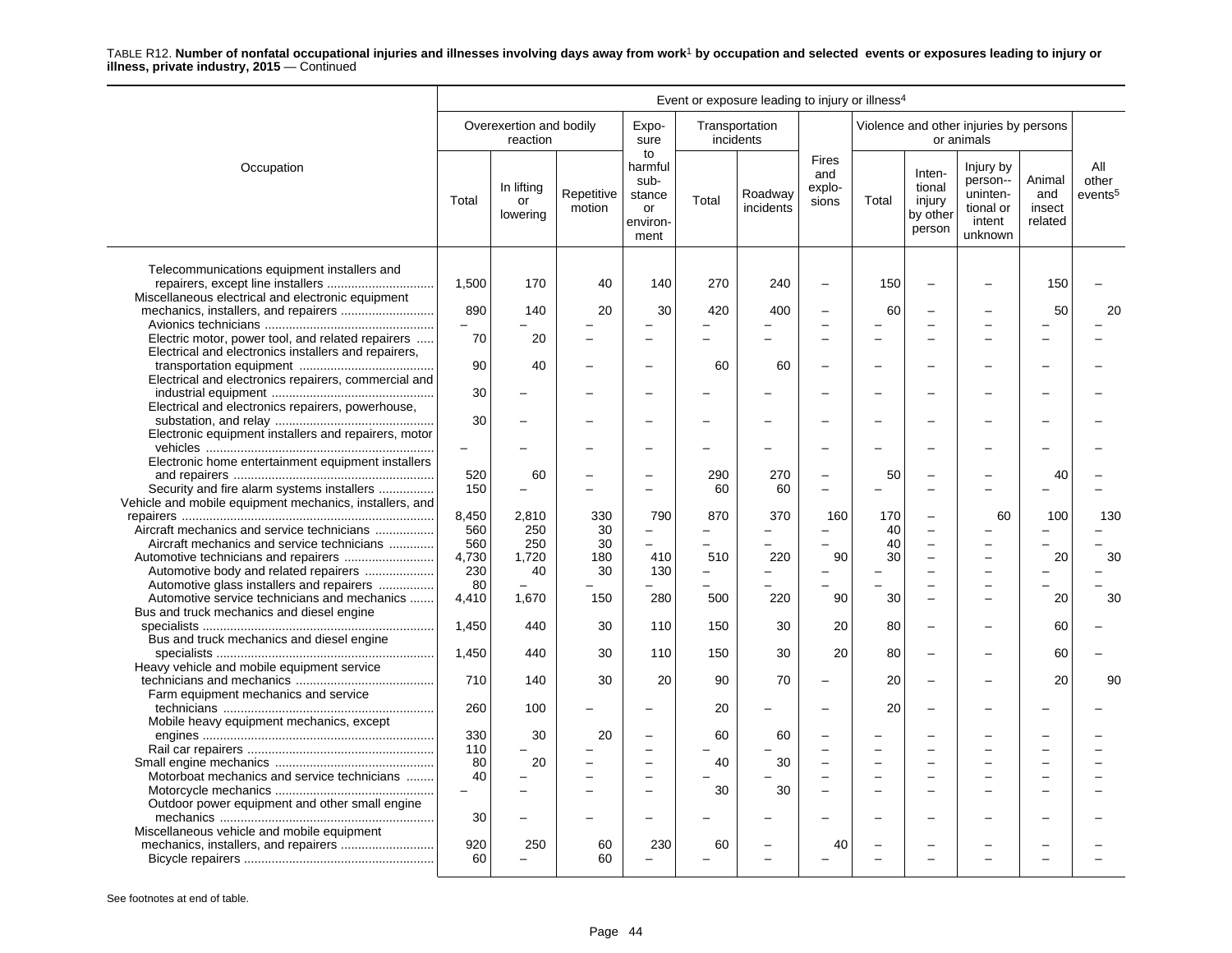|                                                                                                                                                                                                         |                                                                |                                      | Event or exposure leading to injury or illness <sup>4</sup> |                                     |                                                            |                                                  |                             |                                                                                  |                             |                                         |  |  |
|---------------------------------------------------------------------------------------------------------------------------------------------------------------------------------------------------------|----------------------------------------------------------------|--------------------------------------|-------------------------------------------------------------|-------------------------------------|------------------------------------------------------------|--------------------------------------------------|-----------------------------|----------------------------------------------------------------------------------|-----------------------------|-----------------------------------------|--|--|
|                                                                                                                                                                                                         |                                                                |                                      |                                                             |                                     | Contact with objects                                       |                                                  |                             | Falls, slips, trips                                                              |                             |                                         |  |  |
| Occupation                                                                                                                                                                                              | Occupation<br>code <sup>2</sup>                                | Private<br>industry <sup>3</sup>     | Total                                                       | <b>Struck</b><br>by<br>object       | <b>Struck</b><br>against<br>object                         | Caught<br>in or com-<br>pressed<br>or<br>crushed | Total                       | Fall<br>to<br>lower<br>level                                                     | Fall<br>on<br>same<br>level | Slips<br>or<br>trips<br>without<br>fall |  |  |
| Recreational vehicle service technicians<br>Other installation, maintenance, and repair occupations<br>Control and valve installers and repairers<br>Control and valve installers and repairers, except | 49-3092<br>49-3093<br>49-9000<br>49-9010<br>49-9011            | 190<br>2,280<br>49,640<br>710<br>390 | 160<br>910<br>14,800<br>80<br>40                            | 140<br>670<br>8,460<br>50<br>20     | 20<br>180<br>2,610<br>30<br>20                             | 60<br>2,700<br>$\overline{a}$                    | 220<br>12,980<br>430<br>310 | 80<br>4.840<br>60<br>40                                                          | 120<br>6.070<br>330<br>240  | 20<br>1,830<br>40<br>20                 |  |  |
| Heating, air conditioning, and refrigeration mechanics                                                                                                                                                  | 49-9012                                                        | 320                                  | 40                                                          | 30                                  |                                                            |                                                  | 120                         | 20                                                                               | 80                          | 20                                      |  |  |
| Heating, air conditioning, and refrigeration                                                                                                                                                            | 49-9020                                                        | 7,420                                | 2,590                                                       | 1,600                               | 550                                                        | 240                                              | 2,020                       | 1,290                                                                            | 370                         | 320                                     |  |  |
|                                                                                                                                                                                                         | 49-9021<br>49-9030<br>49-9031                                  | 7,420<br>340<br>340                  | 2,590<br>50<br>50                                           | 1,600<br>$\equiv$<br>$\overline{a}$ | 550<br>30<br>30                                            | 240                                              | 2,020<br>50<br>50           | 1,290<br>$\equiv$                                                                | 370                         | 320<br>30<br>30                         |  |  |
| Industrial machinery installation, repair, and                                                                                                                                                          | 49-9040<br>49-9041<br>49-9043<br>49-9044                       | 4.680<br>3,070<br>850<br>730         | 2.050<br>1,320<br>260<br>460                                | 1.280<br>750<br>150<br>390          | 250<br>180<br>50<br>20                                     | 460<br>350<br>60<br>50                           | 1.160<br>680<br>390<br>90   | 220<br>180<br>20<br>20                                                           | 720<br>340<br>330<br>50     | 170<br>130<br>20<br>30                  |  |  |
| Refractory materials repairers, except brickmasons<br>Electrical power-line installers and repairers<br>Telecommunications line installers and repairers                                                | 49-9045<br>49-9050<br>49-9051<br>49-9052                       | 30<br>5,650<br>1.670<br>3,980        | 590<br>260<br>320                                           | 320<br>160<br>160                   | 170<br>50<br>120                                           | 30<br>30                                         | 1.440<br>540<br>900         | 440<br>170<br>270                                                                | 630<br>210<br>420           | 350<br>140<br>210                       |  |  |
| Precision instrument and equipment repairers<br>Camera and photographic equipment repairers<br>Musical instrument repairers and tuners                                                                  | 49-9060<br>49-9061<br>49-9062<br>49-9063                       | 470<br>60<br>320<br>30               | 90<br>40<br>30                                              | 80<br>40<br>30                      | $\overline{\phantom{0}}$<br>$\equiv$                       |                                                  | 70<br>40<br>20              | $\overline{\phantom{0}}$                                                         | 60<br>40<br>20              |                                         |  |  |
| Precision instrument and equipment repairers, all<br>Maintenance and repair workers, general<br>Maintenance and repair workers, general<br>Miscellaneous installation, maintenance, and repair          | 49-9069<br>49-9070<br>49-9071                                  | 60<br>22,820<br>22,820               | 30<br>6,930<br>6,930                                        | 3.630<br>3,630                      | 1.140<br>1,140                                             | 1.690<br>1,690                                   | 6.190<br>6,190              | 2.120<br>2,120                                                                   | 3,250<br>3,250              | 760<br>760                              |  |  |
| Coin, vending, and amusement machine servicers                                                                                                                                                          | 49-9090                                                        | 7,530                                | 2,410                                                       | 1,480                               | 420                                                        | 260                                              | 1,610                       | 690                                                                              | 710                         | 150                                     |  |  |
| Manufactured building and mobile home installers                                                                                                                                                        | 49-9091<br>49-9092<br>49-9094<br>49-9095<br>49-9096<br>49-9097 | 280<br>20<br>180<br>20<br>150<br>110 | 90<br>20<br>150<br>60<br>30                                 | 70<br>150<br>40<br>20               | 20<br>$\overline{\phantom{0}}$<br>$\overline{\phantom{0}}$ | 20                                               | 70<br>40<br>30              | $\overline{\phantom{a}}$<br>$\overline{\phantom{0}}$<br>$\overline{\phantom{0}}$ | 50<br>30                    |                                         |  |  |
| Helpers--installation, maintenance, and repair<br>Installation, maintenance, and repair workers, all                                                                                                    | 49-9098                                                        | 1,520                                | 660                                                         | 510                                 | 60                                                         | 20                                               | 410                         | 370                                                                              | 20                          |                                         |  |  |
|                                                                                                                                                                                                         | 49-9099<br>51-0000                                             | 5,240<br>106,900                     | 1.410<br>43,040                                             | 710<br>20,780                       | 330<br>7,670                                               | 210<br>11,880                                    | 1.040<br>18,700             | 290<br>3,290                                                                     | 610<br>11,630               | 120<br>3,240                            |  |  |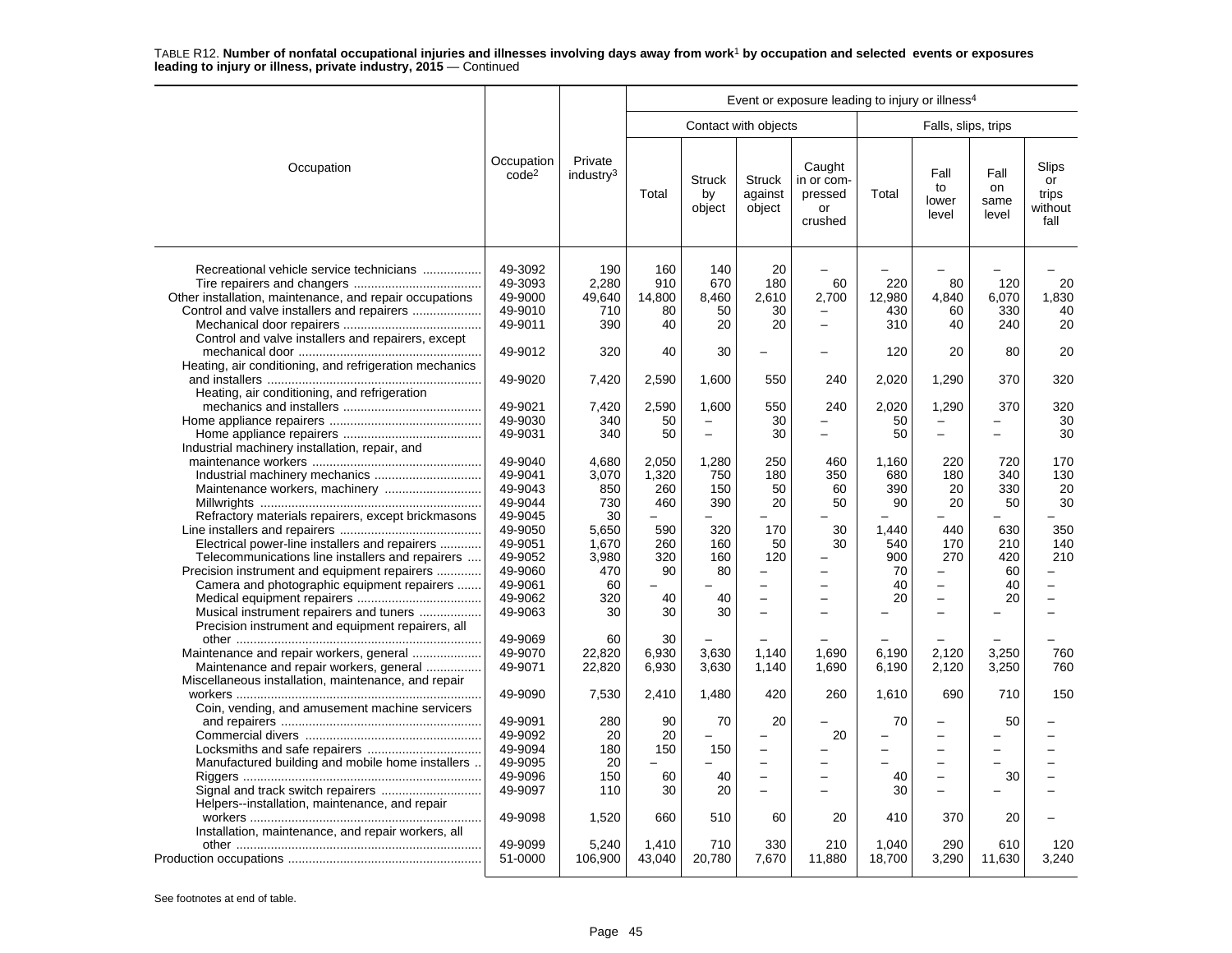|                                                                                                                                                                                                         | Event or exposure leading to injury or illness <sup>4</sup> |                                     |                      |                                                                                  |                                             |                             |                                        |            |                                                  |                                                                     |                                    |                                     |
|---------------------------------------------------------------------------------------------------------------------------------------------------------------------------------------------------------|-------------------------------------------------------------|-------------------------------------|----------------------|----------------------------------------------------------------------------------|---------------------------------------------|-----------------------------|----------------------------------------|------------|--------------------------------------------------|---------------------------------------------------------------------|------------------------------------|-------------------------------------|
|                                                                                                                                                                                                         |                                                             | Overexertion and bodily<br>reaction |                      | Expo-<br>sure                                                                    |                                             | Transportation<br>incidents |                                        |            |                                                  | Violence and other injuries by persons<br>or animals                |                                    |                                     |
| Occupation                                                                                                                                                                                              | Total                                                       | In lifting<br>or<br>lowering        | Repetitive<br>motion | to<br>harmful<br>sub-<br>stance<br>or<br>environ-<br>ment                        | Total                                       | Roadway<br>incidents        | <b>Fires</b><br>and<br>explo-<br>sions | Total      | Inten-<br>tional<br>injury<br>by other<br>person | Injury by<br>person--<br>uninten-<br>tional or<br>intent<br>unknown | Animal<br>and<br>insect<br>related | All<br>other<br>events <sup>5</sup> |
| Recreational vehicle service technicians<br>Other installation, maintenance, and repair occupations<br>Control and valve installers and repairers<br>Control and valve installers and repairers, except | 20<br>840<br>16,780<br>130<br>30                            | 240<br>4.310<br>40                  | 680                  | 230<br>2,710<br>$\overline{\phantom{m}}$<br>$\overline{\phantom{0}}$             | 30<br>1.600<br>20                           | 1,240                       | 40<br>140<br>40                        | 260        | 40                                               |                                                                     | 200                                | 370                                 |
| Heating, air conditioning, and refrigeration mechanics                                                                                                                                                  | 90<br>2,070                                                 | 30<br>500                           | 80                   | $\overline{\phantom{a}}$<br>420                                                  | 20<br>200                                   | 180                         | 40                                     | 30         |                                                  |                                                                     | 30                                 | 90                                  |
| Heating, air conditioning, and refrigeration                                                                                                                                                            | 2,070<br>210                                                | 500<br>50                           | 80                   | 420<br>$\overline{\phantom{0}}$                                                  | 200                                         | 180                         | Ē,<br>÷                                | 30         | -                                                |                                                                     | 30                                 | 90                                  |
| Industrial machinery installation, repair, and                                                                                                                                                          | 210<br>1,120                                                | 50<br>330                           | 50                   | $\overline{\phantom{0}}$<br>210                                                  | 120                                         | 100                         |                                        |            |                                                  |                                                                     |                                    |                                     |
|                                                                                                                                                                                                         | 790<br>170<br>140                                           | 240<br>30<br>40                     | 40                   | 160<br>20<br>30                                                                  | 110<br>$\equiv$<br>$\overline{\phantom{0}}$ | 90                          |                                        |            |                                                  |                                                                     |                                    |                                     |
| Refractory materials repairers, except brickmasons<br>Electrical power-line installers and repairers                                                                                                    | 30<br>2,960<br>710                                          | 280<br>60                           | 140<br>80            | 190<br>100                                                                       | 310<br>50                                   | 270<br>40                   | $\overline{a}$<br>$\overline{a}$       | 50         |                                                  |                                                                     | 50                                 | 110                                 |
| Telecommunications line installers and repairers<br>Precision instrument and equipment repairers<br>Camera and photographic equipment repairers                                                         | 2,240<br>110<br>$\overline{\phantom{0}}$                    | 210<br>30                           | 60                   | 90<br>180                                                                        | 260<br>20                                   | 230<br>20                   | $\overline{\phantom{0}}$               | 50         | -                                                |                                                                     | 40                                 | 110                                 |
| Musical instrument repairers and tuners<br>Precision instrument and equipment repairers, all                                                                                                            | 80                                                          | 20                                  |                      | 170                                                                              | -                                           |                             |                                        |            |                                                  |                                                                     |                                    |                                     |
| Maintenance and repair workers, general<br>Maintenance and repair workers, general<br>Miscellaneous installation, maintenance, and repair                                                               | $\overline{\phantom{0}}$<br>7.410<br>7,410                  | 1,950<br>1,950                      | 280<br>280           | 1,390<br>1,390                                                                   | 660<br>660                                  | 420<br>420                  |                                        | 130<br>130 | 30<br>30                                         |                                                                     | 90<br>90                           | 80<br>80                            |
| Coin, vending, and amusement machine servicers                                                                                                                                                          | 2,770                                                       | 1,140                               | 110                  | 310                                                                              | 260                                         | 230                         | 70                                     | 20         | $\equiv$                                         |                                                                     |                                    | 90                                  |
|                                                                                                                                                                                                         | 90<br>$\overline{\phantom{0}}$<br>20                        | 20                                  |                      | $\overline{\phantom{0}}$<br>$\overline{\phantom{0}}$                             | 20                                          | 20                          |                                        |            |                                                  |                                                                     |                                    |                                     |
| Manufactured building and mobile home installers<br>Signal and track switch repairers                                                                                                                   | L.<br>40<br>40                                              | $\equiv$<br>20                      |                      | $\overline{\phantom{0}}$<br>$\overline{\phantom{0}}$<br>$\overline{\phantom{0}}$ | $\equiv$<br>$\overline{\phantom{0}}$        |                             | L.                                     | $\sim$     | $\overline{\phantom{0}}$                         |                                                                     |                                    |                                     |
| Helpers-installation, maintenance, and repair<br>Installation, maintenance, and repair workers, all                                                                                                     | 240                                                         | 60                                  |                      | 50                                                                               | 90                                          | 90                          | ÷                                      |            |                                                  |                                                                     |                                    | 50                                  |
|                                                                                                                                                                                                         | 2,330<br>36,900                                             | 1,040<br>10,420                     | 90<br>7,280          | 260<br>5,940                                                                     | 130<br>1,110                                | 110<br>180                  | 50<br>230                              | 520        | 90                                               | 120                                                                 | 310                                | 470                                 |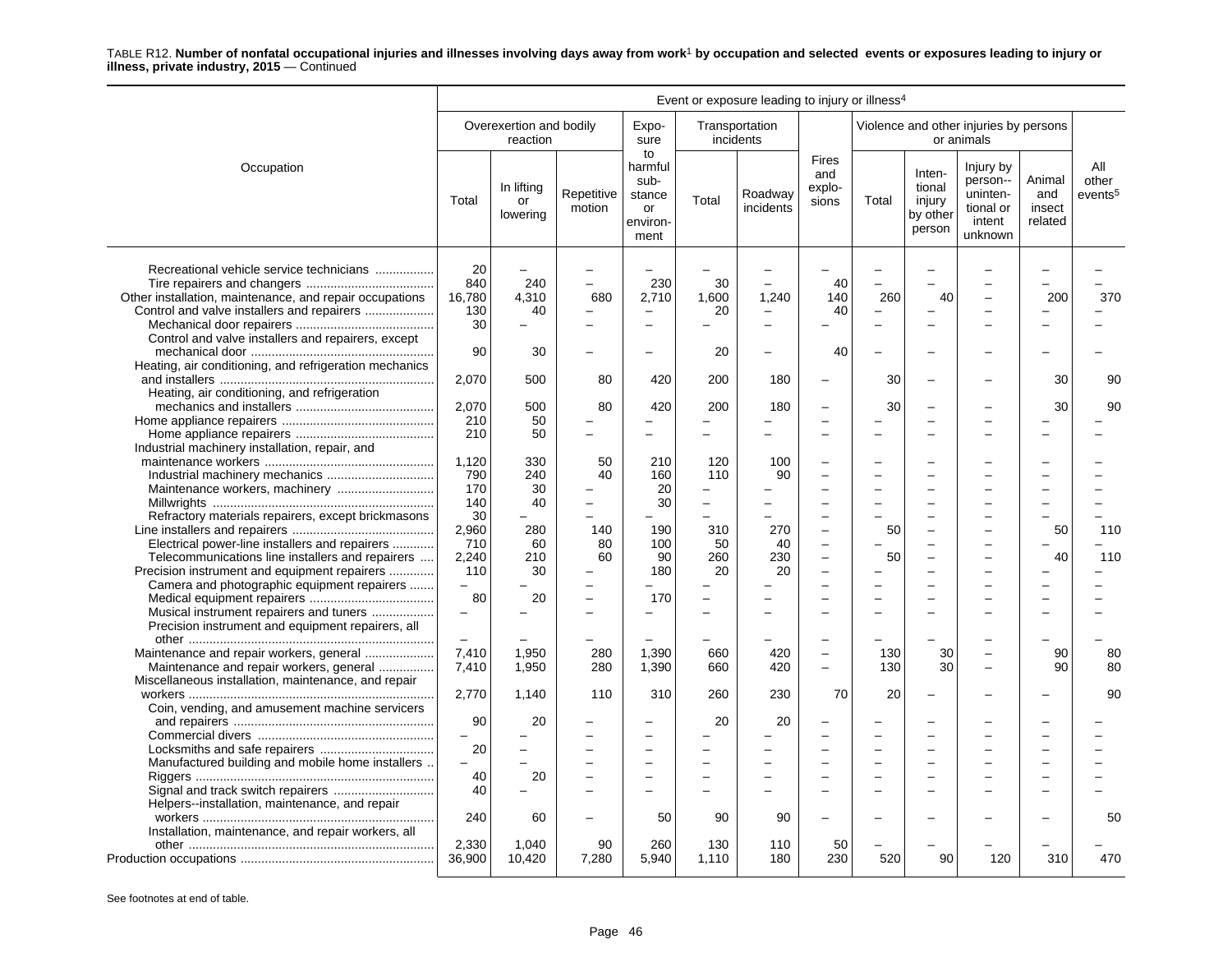|                                                       |                                 | Event or exposure leading to injury or illness <sup>4</sup> |            |                               |                             |                                                  |          |                                                      |                                            |                                         |  |  |
|-------------------------------------------------------|---------------------------------|-------------------------------------------------------------|------------|-------------------------------|-----------------------------|--------------------------------------------------|----------|------------------------------------------------------|--------------------------------------------|-----------------------------------------|--|--|
|                                                       |                                 |                                                             |            |                               | Contact with objects        |                                                  |          | Falls, slips, trips                                  |                                            |                                         |  |  |
| Occupation                                            | Occupation<br>code <sup>2</sup> | Private<br>industry <sup>3</sup>                            | Total      | <b>Struck</b><br>by<br>object | Struck<br>against<br>object | Caught<br>in or com-<br>pressed<br>or<br>crushed | Total    | Fall<br>to<br>lower<br>level                         | Fall<br>on<br>same<br>level                | Slips<br>or<br>trips<br>without<br>fall |  |  |
| First-line supervisors of production and operating    | 51-1000                         | 2,790                                                       | 1,090      | 570                           | 160                         | 330                                              | 670      | 120                                                  | 370                                        | 180                                     |  |  |
|                                                       | 51-1010                         | 2,790                                                       | 1,090      | 570                           | 160                         | 330                                              | 670      | 120                                                  | 370                                        | 180                                     |  |  |
| First-line supervisors of production and operating    | 51-1011                         | 2,790                                                       | 1,090      | 570                           | 160                         | 330                                              | 670      | 120                                                  | 370                                        | 180                                     |  |  |
| Aircraft structure, surfaces, rigging, and systems    | 51-2000                         | 15,670                                                      | 5,530      | 3,200                         | 800                         | 1,270                                            | 2,360    | 420                                                  | 1,320                                      | 350                                     |  |  |
| Aircraft structure, surfaces, rigging, and systems    | 51-2010                         | 600                                                         | 40         | 20                            | 20                          |                                                  | 80       | 60                                                   | 20                                         |                                         |  |  |
| Electrical, electronics, and electromechanical        | 51-2011                         | 600                                                         | 40         | 20                            | 20                          |                                                  | 80       | 60                                                   | 20                                         |                                         |  |  |
|                                                       | 51-2020                         | 980                                                         | 350        | 220                           | 40                          | 80                                               | 180      | $\overline{\phantom{0}}$                             | 150                                        | 20                                      |  |  |
| Electrical and electronic equipment assemblers        | 51-2021<br>51-2022              | 170<br>790                                                  | 110<br>240 | 50<br>160                     | 30                          | 40<br>40                                         | 160      | $\overline{\phantom{0}}$<br>$\overline{\phantom{0}}$ | 140                                        | 20                                      |  |  |
| Electromechanical equipment assemblers                | 51-2023                         | 20                                                          |            |                               |                             |                                                  |          | $\overline{a}$                                       |                                            |                                         |  |  |
|                                                       | 51-2030                         | 170                                                         | 30         | 20                            | $\overline{\phantom{0}}$    |                                                  | 20       | -                                                    |                                            |                                         |  |  |
| Engine and other machine assemblers                   | 51-2031<br>51-2040              | 170<br>580                                                  | 30<br>300  | 20<br>190                     | 40                          | 60                                               | 20<br>20 | $\overline{\phantom{0}}$<br>$\overline{\phantom{0}}$ | $\overline{a}$<br>$\overline{\phantom{0}}$ |                                         |  |  |
| Structural metal fabricators and fitters              | 51-2041                         | 580                                                         | 300        | 190                           | 40                          | 60                                               | 20       |                                                      |                                            |                                         |  |  |
| Miscellaneous assemblers and fabricators              | 51-2090                         | 13,340                                                      | 4,810      | 2,750                         | 700                         | 1,120                                            | 2.050    | 340                                                  | 1,130                                      | 320                                     |  |  |
| Fiberglass laminators and fabricators                 | 51-2091                         | 170                                                         | 80         | 70                            |                             |                                                  | 30       |                                                      | $\overline{\phantom{0}}$                   |                                         |  |  |
|                                                       | 51-2092                         | 1,990                                                       | 480        | 270                           | 130                         | 60                                               | 320      | 80                                                   | 170                                        | 70                                      |  |  |
| Assemblers and fabricators, all other                 | 51-2099                         | 11,180                                                      | 4,250      | 2,420                         | 560                         | 1,050                                            | 1.700    | 260                                                  | 950                                        | 240                                     |  |  |
|                                                       | 51-3000                         | 9,610                                                       | 3,820      | 2,200                         | 670                         | 820                                              | 1,710    | 160                                                  | 1,270                                      | 280                                     |  |  |
|                                                       | 51-3010                         | 1,210                                                       | 410        | 270                           | 30                          | 100                                              | 220      | L.                                                   | 140                                        | 60                                      |  |  |
|                                                       | 51-3011                         | 1,210                                                       | 410        | 270                           | 30                          | 100                                              | 220      | $\overline{\phantom{0}}$                             | 140                                        | 60                                      |  |  |
| Butchers and other meat, poultry, and fish processing |                                 |                                                             |            |                               |                             |                                                  |          |                                                      |                                            |                                         |  |  |
|                                                       | 51-3020                         | 5,460                                                       | 2,480      | 1.500                         | 470                         | 440                                              | 860      | 90                                                   | 660                                        | 120                                     |  |  |
|                                                       | 51-3021                         | 3,150                                                       | 1,700      | 1,020                         | 340                         | 290                                              | 470      | 40                                                   | 340                                        | 80                                      |  |  |
| Meat, poultry, and fish cutters and trimmers          | 51-3022                         | 1.840                                                       | 600        | 400                           | 90                          | 90                                               | 330      | 40                                                   | 260                                        | 30                                      |  |  |
| Slaughterers and meat packers                         | 51-3023                         | 460                                                         | 170        | 70                            | 40                          | 60                                               | 70       |                                                      | 60                                         |                                         |  |  |
|                                                       | 51-3090                         | 2,940                                                       | 940        | 430                           | 170                         | 280                                              | 630      | 60                                                   | 470                                        | 100                                     |  |  |
| Food and tobacco roasting, baking, and drying         | 51-3091                         | 170                                                         | 70         | 40                            |                             | 20                                               | 40       |                                                      | 20                                         |                                         |  |  |
|                                                       | 51-3092                         | 1,040                                                       | 290        | 150                           | 50                          | 80                                               | 250      | 20                                                   | 160                                        | 60                                      |  |  |
| Food cooking machine operators and tenders            | 51-3093                         | 340                                                         | 50         | 20                            |                             |                                                  | 40       |                                                      | 40                                         |                                         |  |  |
|                                                       | 51-3099                         | 1,390                                                       | 530        | 220                           | 100                         | 170                                              | 300      | 20                                                   | 260                                        | 20                                      |  |  |
|                                                       | 51-4000                         | 26,490                                                      | 12,350     | 6.070                         | 2,070                       | 3.010                                            | 3,870    | 1,130                                                | 1.770                                      | 860                                     |  |  |
| Computer control programmers and operators            | 51-4010                         | 670                                                         | 350        | 190                           | 60                          | 90                                               | 70       |                                                      | 50                                         | 20                                      |  |  |
| Computer-controlled machine tool operators, metal     |                                 |                                                             |            |                               |                             |                                                  |          |                                                      |                                            |                                         |  |  |
|                                                       | 51-4011                         | 640                                                         | 330        | 170                           | 60                          | 90                                               | 70       |                                                      | 50                                         | 20                                      |  |  |
| Computer numerically controlled machine tool          | 51-4012                         | 20                                                          | 20         | 20                            |                             |                                                  |          |                                                      |                                            |                                         |  |  |
| programmers, metal and plastic                        |                                 |                                                             |            |                               |                             |                                                  |          |                                                      |                                            |                                         |  |  |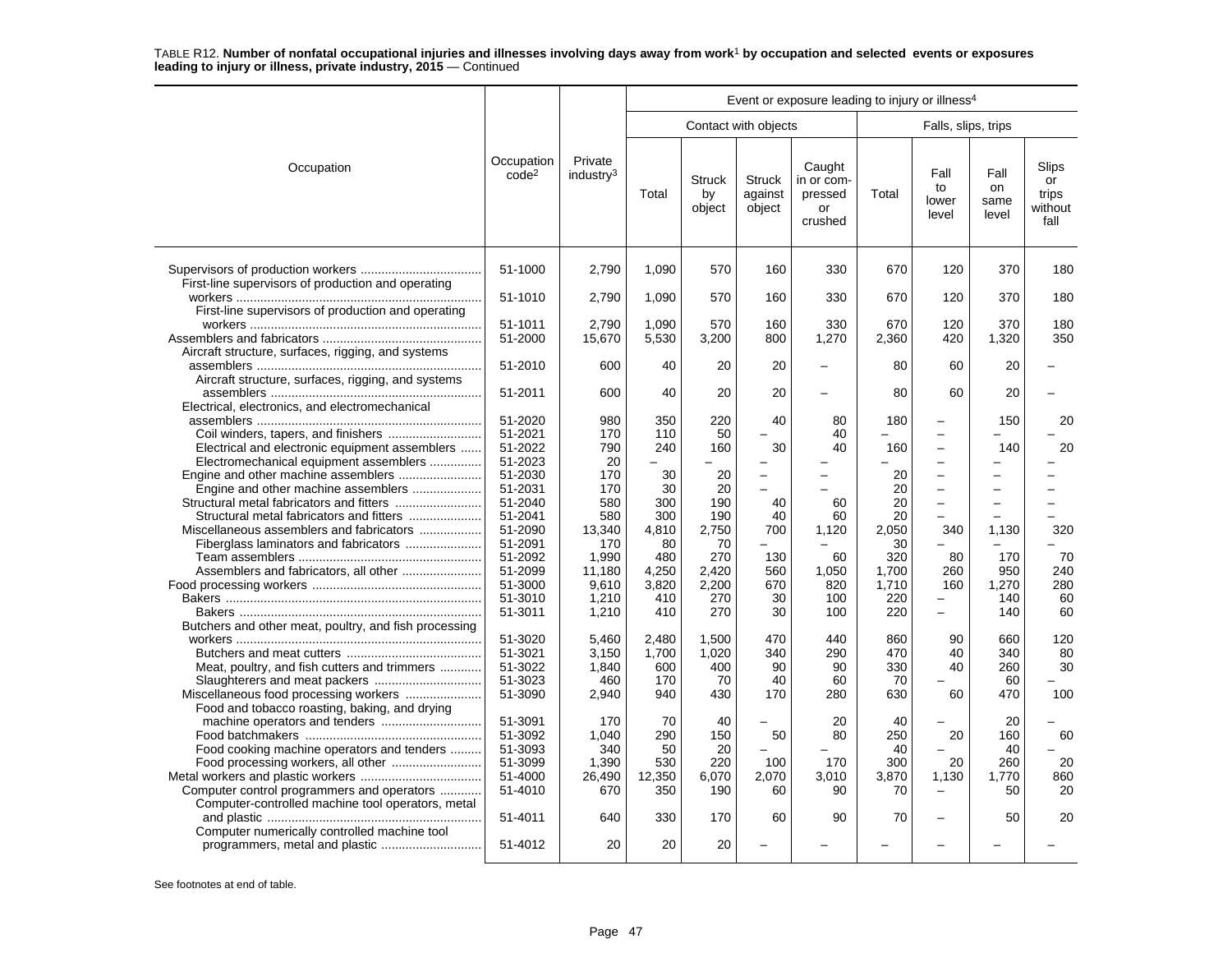|                                                       | Event or exposure leading to injury or illness <sup>4</sup> |                                     |                      |                                                           |                |                             |                                        |       |                                                  |                                                                     |                                    |                                     |
|-------------------------------------------------------|-------------------------------------------------------------|-------------------------------------|----------------------|-----------------------------------------------------------|----------------|-----------------------------|----------------------------------------|-------|--------------------------------------------------|---------------------------------------------------------------------|------------------------------------|-------------------------------------|
|                                                       |                                                             | Overexertion and bodily<br>reaction |                      | Expo-<br>sure                                             |                | Transportation<br>incidents |                                        |       |                                                  | Violence and other injuries by persons<br>or animals                |                                    |                                     |
| Occupation                                            | Total                                                       | In lifting<br><b>or</b><br>lowering | Repetitive<br>motion | to<br>harmful<br>sub-<br>stance<br>or<br>environ-<br>ment | Total          | Roadway<br>incidents        | <b>Fires</b><br>and<br>explo-<br>sions | Total | Inten-<br>tional<br>injury<br>by other<br>person | Injury by<br>person--<br>uninten-<br>tional or<br>intent<br>unknown | Animal<br>and<br>insect<br>related | All<br>other<br>events <sup>5</sup> |
|                                                       | 810                                                         | 160                                 | 80                   | 140                                                       | 30             |                             |                                        | 30    | 20                                               |                                                                     |                                    |                                     |
| First-line supervisors of production and operating    | 810                                                         | 160                                 | 80                   | 140                                                       | 30             |                             |                                        | 30    | 20                                               |                                                                     |                                    |                                     |
| First-line supervisors of production and operating    |                                                             |                                     |                      |                                                           |                |                             |                                        |       |                                                  |                                                                     |                                    |                                     |
|                                                       | 810                                                         | 160                                 | 80                   | 140                                                       | 30             |                             |                                        | 30    | 20                                               |                                                                     |                                    |                                     |
|                                                       | 7,020                                                       | 1,710                               | 1,960                | 470                                                       | 80             |                             | 20                                     | 80    | 30                                               | 20                                                                  | 30                                 | 110                                 |
| Aircraft structure, surfaces, rigging, and systems    |                                                             |                                     |                      |                                                           |                |                             |                                        |       |                                                  |                                                                     |                                    |                                     |
|                                                       | 420                                                         | 60                                  | 170                  | 50                                                        |                |                             |                                        |       |                                                  |                                                                     |                                    |                                     |
| Aircraft structure, surfaces, rigging, and systems    |                                                             |                                     |                      |                                                           |                |                             |                                        |       |                                                  |                                                                     |                                    |                                     |
|                                                       | 420                                                         | 60                                  | 170                  | 50                                                        |                |                             |                                        |       |                                                  |                                                                     |                                    |                                     |
| Electrical, electronics, and electromechanical        |                                                             |                                     |                      |                                                           |                |                             |                                        |       |                                                  |                                                                     |                                    |                                     |
|                                                       | 380                                                         | 80                                  | 190                  | 40                                                        |                |                             |                                        |       |                                                  |                                                                     |                                    |                                     |
|                                                       | 40                                                          |                                     | 20                   |                                                           |                |                             |                                        |       |                                                  |                                                                     |                                    |                                     |
| Electrical and electronic equipment assemblers        | 330                                                         | 60                                  | 170                  | 40                                                        |                |                             |                                        |       |                                                  |                                                                     |                                    |                                     |
| Electromechanical equipment assemblers                | $\overline{\phantom{0}}$                                    | $\overline{\phantom{0}}$            |                      |                                                           |                |                             |                                        |       |                                                  |                                                                     |                                    |                                     |
|                                                       | 90                                                          | $\equiv$                            | 30                   | 20                                                        |                |                             |                                        |       |                                                  |                                                                     |                                    |                                     |
| Engine and other machine assemblers                   | 90                                                          | $\overline{\phantom{0}}$            | 30                   | 20                                                        |                |                             |                                        |       |                                                  |                                                                     |                                    |                                     |
|                                                       | 240                                                         | 90                                  | 20                   | 20                                                        |                |                             |                                        |       |                                                  |                                                                     |                                    |                                     |
|                                                       | 240                                                         | 90                                  | 20                   | 20                                                        |                |                             |                                        |       |                                                  |                                                                     |                                    |                                     |
| Miscellaneous assemblers and fabricators              | 5,880                                                       | 1,470                               | 1,540                | 340                                                       | 70             |                             |                                        | 70    | 30                                               | 20                                                                  | 20                                 | 110                                 |
| Fiberglass laminators and fabricators                 | 50                                                          |                                     | $\equiv$             | $\overline{\phantom{0}}$                                  |                |                             |                                        |       |                                                  |                                                                     |                                    |                                     |
|                                                       | 1,120                                                       | 220                                 | 310                  |                                                           | 30             |                             |                                        |       |                                                  |                                                                     |                                    |                                     |
| Assemblers and fabricators, all other                 | 4,720                                                       | 1,240                               | 1,230                | 320                                                       | 50             |                             |                                        | 50    |                                                  | 20                                                                  | 20                                 | 90                                  |
|                                                       | 3,280                                                       | 1,020                               | 910                  | 550                                                       | 40             |                             |                                        | 170   | $\overline{\phantom{0}}$                         | 40                                                                  | 120                                | 20                                  |
|                                                       | 390                                                         | 150                                 | 50                   | 170                                                       |                |                             |                                        |       |                                                  |                                                                     |                                    |                                     |
|                                                       | 390                                                         | 150                                 | 50                   | 170                                                       |                |                             |                                        |       |                                                  |                                                                     |                                    |                                     |
| Butchers and other meat, poultry, and fish processing |                                                             |                                     |                      |                                                           |                |                             |                                        |       |                                                  |                                                                     |                                    |                                     |
|                                                       | 1,830                                                       | 560                                 | 640                  | 100                                                       | 30             |                             |                                        | 150   |                                                  | 40                                                                  | 110                                |                                     |
|                                                       | 820                                                         | 420                                 | 90                   | 30                                                        |                |                             |                                        | 130   |                                                  |                                                                     | 90                                 |                                     |
| Meat, poultry, and fish cutters and trimmers          | 830                                                         | 110                                 | 480                  | 60                                                        |                |                             |                                        |       |                                                  |                                                                     |                                    |                                     |
|                                                       | 190                                                         | 40                                  | 70                   |                                                           |                |                             |                                        |       |                                                  |                                                                     |                                    |                                     |
|                                                       | 1,050                                                       | 310                                 | 220                  | 280                                                       | 20             |                             |                                        | 20    |                                                  |                                                                     |                                    |                                     |
| Food and tobacco roasting, baking, and drying         |                                                             |                                     |                      |                                                           |                |                             |                                        |       |                                                  |                                                                     |                                    |                                     |
|                                                       | 50                                                          |                                     |                      |                                                           |                |                             |                                        |       |                                                  |                                                                     |                                    |                                     |
|                                                       | 410                                                         | 140                                 | 60                   | 70                                                        |                |                             |                                        |       |                                                  |                                                                     |                                    |                                     |
| Food cooking machine operators and tenders            | 150                                                         |                                     | $\overline{a}$       | 100                                                       | $\overline{a}$ |                             |                                        |       |                                                  |                                                                     |                                    |                                     |
|                                                       | 450                                                         | 150                                 | 150                  | 90                                                        | L.             |                             |                                        | 20    |                                                  |                                                                     |                                    |                                     |
|                                                       | 8,230                                                       | 2,420                               | 980                  | 1,600                                                     | 240            | 20                          | 80                                     | 70    |                                                  |                                                                     | 50                                 | 60                                  |
| Computer control programmers and operators            | 210                                                         | 40                                  | 20                   | 30                                                        |                |                             |                                        |       |                                                  |                                                                     |                                    |                                     |
| Computer-controlled machine tool operators, metal     |                                                             |                                     |                      |                                                           |                |                             |                                        |       |                                                  |                                                                     |                                    |                                     |
|                                                       | 200                                                         | 40                                  | 20                   | 30                                                        |                |                             |                                        |       |                                                  |                                                                     |                                    |                                     |
| Computer numerically controlled machine tool          |                                                             |                                     |                      |                                                           |                |                             |                                        |       |                                                  |                                                                     |                                    |                                     |
|                                                       | $\overline{\phantom{0}}$                                    |                                     |                      |                                                           |                |                             |                                        |       |                                                  |                                                                     |                                    |                                     |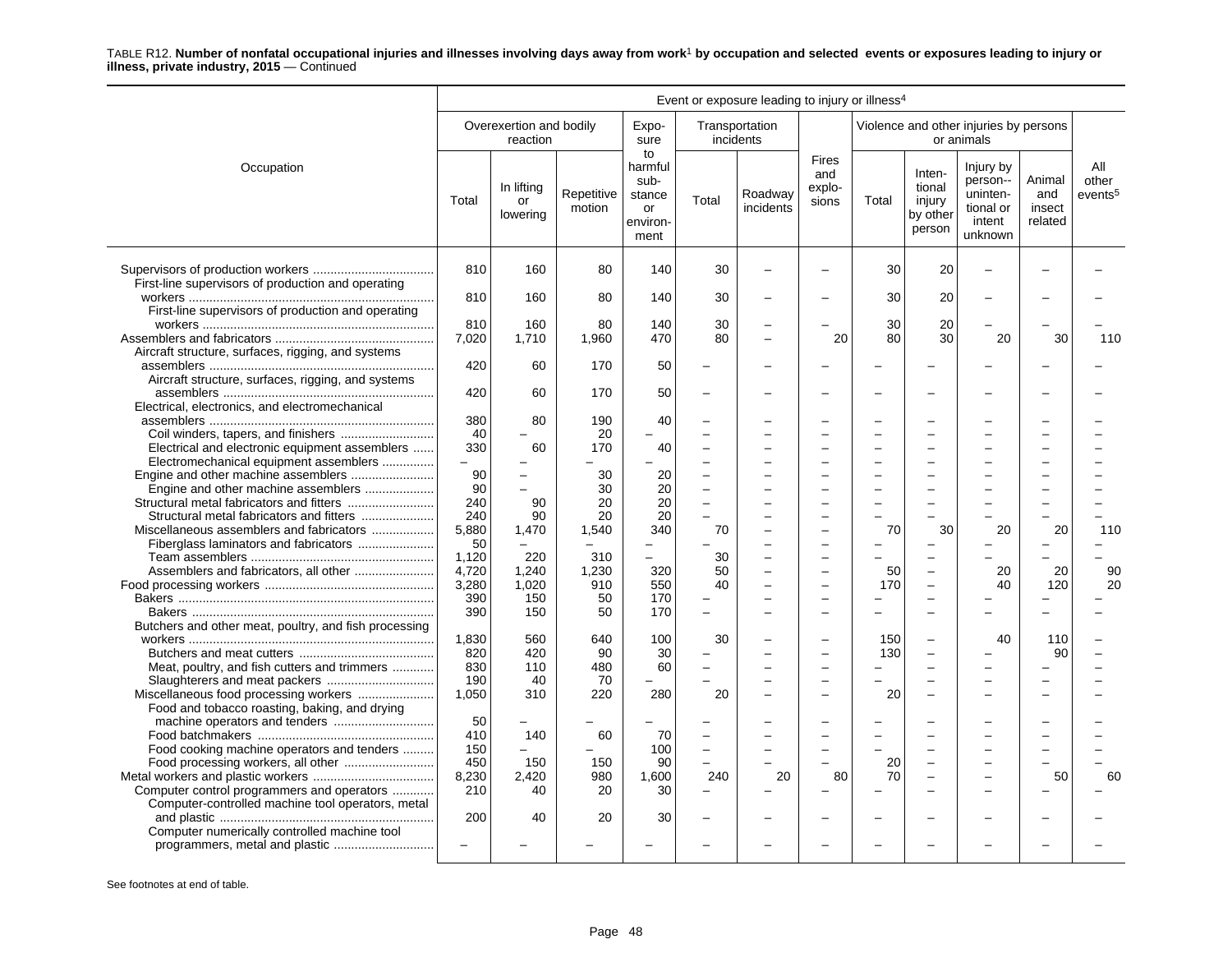|                                                                                                     |                                 |                                  | Event or exposure leading to injury or illness <sup>4</sup> |                               |                                    |                                                  |            |                              |                             |                                         |  |  |
|-----------------------------------------------------------------------------------------------------|---------------------------------|----------------------------------|-------------------------------------------------------------|-------------------------------|------------------------------------|--------------------------------------------------|------------|------------------------------|-----------------------------|-----------------------------------------|--|--|
|                                                                                                     |                                 |                                  |                                                             |                               | Contact with objects               |                                                  |            | Falls, slips, trips          |                             |                                         |  |  |
|                                                                                                     |                                 |                                  |                                                             |                               |                                    |                                                  |            |                              |                             |                                         |  |  |
| Occupation                                                                                          | Occupation<br>code <sup>2</sup> | Private<br>industry <sup>3</sup> | Total                                                       | <b>Struck</b><br>by<br>object | <b>Struck</b><br>against<br>object | Caught<br>in or com-<br>pressed<br>or<br>crushed | Total      | Fall<br>to<br>lower<br>level | Fall<br>on<br>same<br>level | Slips<br>or<br>trips<br>without<br>fall |  |  |
| Forming machine setters, operators, and tenders,                                                    |                                 |                                  |                                                             |                               |                                    |                                                  |            |                              |                             |                                         |  |  |
| Extruding and drawing machine setters, operators,                                                   | 51-4020                         | 940                              | 370                                                         | 140                           | 60                                 | 110                                              | 110        | 20                           | 50                          | 40                                      |  |  |
| Forging machine setters, operators, and tenders,                                                    | 51-4021                         | 410                              | 150                                                         | 50                            | 30                                 | 50                                               | 60         |                              | 30                          | 20                                      |  |  |
| Rolling machine setters, operators, and tenders,                                                    | 51-4022                         | 300                              | 130                                                         | 50                            | $\overline{\phantom{0}}$           | 20                                               | 20         |                              |                             |                                         |  |  |
|                                                                                                     | 51-4023                         | 230                              | 90                                                          | 40                            | $\equiv$                           | 30                                               | 20         |                              |                             |                                         |  |  |
| Machine tool cutting setters, operators, and tenders,                                               | 51-4030                         | 4,470                            | 2,570                                                       | 1,240                         | 310                                | 840                                              | 430        | 90                           | 220                         | 110                                     |  |  |
| Cutting, punching, and press machine setters,<br>operators, and tenders, metal and plastic          | 51-4031                         | 2,620                            | 1,470                                                       | 650                           | 190                                | 580                                              | 290        | 70                           | 140                         | 80                                      |  |  |
| Drilling and boring mach. tool setters, oper., and                                                  | 51-4032                         | 100                              | 70                                                          | ÷                             |                                    | 40                                               |            |                              |                             |                                         |  |  |
| Grinding, lapping, polishing, buffing mach, tool<br>setters, oper., and tenders, metal, plastic     | 51-4033                         | 1,420                            | 850                                                         | 470                           | 80                                 | 180                                              | 100        |                              | 50                          | 30                                      |  |  |
| Lathe and turning machine tool setters, operators,                                                  | 51-4034                         | 190                              | 120                                                         | 70                            | 20                                 | 30                                               | 20         |                              |                             |                                         |  |  |
| Milling and planing machine setters, operators, and                                                 | 51-4035                         | 130                              | 70                                                          | 50                            |                                    |                                                  |            |                              |                             |                                         |  |  |
|                                                                                                     | 51-4040                         | 3.690                            | 1,780                                                       | 720                           | 480                                | 410                                              | 520        | 80                           | 250                         | 110                                     |  |  |
| Metal furnace operators, tenders, pourers, and                                                      | 51-4041                         | 3,690                            | 1,780                                                       | 720                           | 480                                | 410                                              | 520        | 80                           | 250                         | 110                                     |  |  |
|                                                                                                     | 51-4050                         | 380                              | 110                                                         | 30                            |                                    | 70                                               | 30         |                              |                             |                                         |  |  |
| Metal-refining furnace operators and tenders                                                        | 51-4051                         | 230                              | 90                                                          | 20                            | $\equiv$                           | 50                                               | 20         | $\overline{\phantom{0}}$     |                             |                                         |  |  |
|                                                                                                     | 51-4052                         | 150                              | 20                                                          |                               | $\overline{\phantom{0}}$           | 20                                               |            | $\sim$                       |                             |                                         |  |  |
| Model makers and patternmakers, metal and plastic                                                   | 51-4060                         | 80                               | 30                                                          | 30                            | $\overline{\phantom{0}}$           |                                                  |            | $\overline{\phantom{0}}$     |                             |                                         |  |  |
| Model makers, metal and plastic<br>Molders and molding machine setters, operators, and              | 51-4061                         | 70                               | 30                                                          | 30                            |                                    |                                                  |            |                              |                             |                                         |  |  |
|                                                                                                     | 51-4070                         | 1,420                            | 540                                                         | 300                           | 70                                 | 160                                              | 170        | $\overline{\phantom{0}}$     | 130                         | 30                                      |  |  |
|                                                                                                     | 51-4071                         | 250                              | 80                                                          | 60                            | $\overline{\phantom{0}}$           |                                                  |            | $\equiv$                     |                             |                                         |  |  |
| Molding, coremaking, and casting machine setters,                                                   |                                 |                                  |                                                             |                               |                                    |                                                  |            |                              |                             |                                         |  |  |
| operators, and tenders, metal and plastic<br>Multiple machine tool setters, operators, and tenders, | 51-4072                         | 1,170                            | 470                                                         | 240                           | 60                                 | 160                                              | 160        | $\overline{\phantom{0}}$     | 120                         | 30                                      |  |  |
|                                                                                                     | 51-4080                         | 190                              | 40                                                          |                               |                                    |                                                  | 20         |                              | 20                          |                                         |  |  |
| Multiple machine tool setters, operators, and                                                       | 51-4081                         | 190                              | 40                                                          |                               |                                    |                                                  | 20         | $\overline{\phantom{0}}$     | 20                          |                                         |  |  |
|                                                                                                     | 51-4110                         | 470                              | 240                                                         | 130                           | 50                                 | 50                                               | 40         | $\equiv$                     | 20                          | $\overline{a}$                          |  |  |
|                                                                                                     | 51-4111                         | 470                              | 240                                                         | 130                           | 50                                 | 50                                               | 40         |                              | 20                          | ÷                                       |  |  |
|                                                                                                     | 51-4120                         | 8,310                            | 3,860                                                       | 2,330                         | 510                                | 470                                              | 1,510      | 590                          | 540                         | 370                                     |  |  |
| Welders, cutters, solderers, and brazers<br>Welding, soldering, and brazing machine setters,        | 51-4121                         | 5,800                            | 2,780                                                       | 1,660                         | 410                                | 310                                              | 1,210      | 540                          | 340                         | 310                                     |  |  |
| Miscellaneous metal workers and plastic workers                                                     | 51-4122<br>51-4190              | 2,510<br>5,880                   | 1,080<br>2,460                                              | 670<br>970                    | 110<br>500                         | 160<br>780                                       | 310<br>970 | 50<br>320                    | 200<br>480                  | 60<br>160                               |  |  |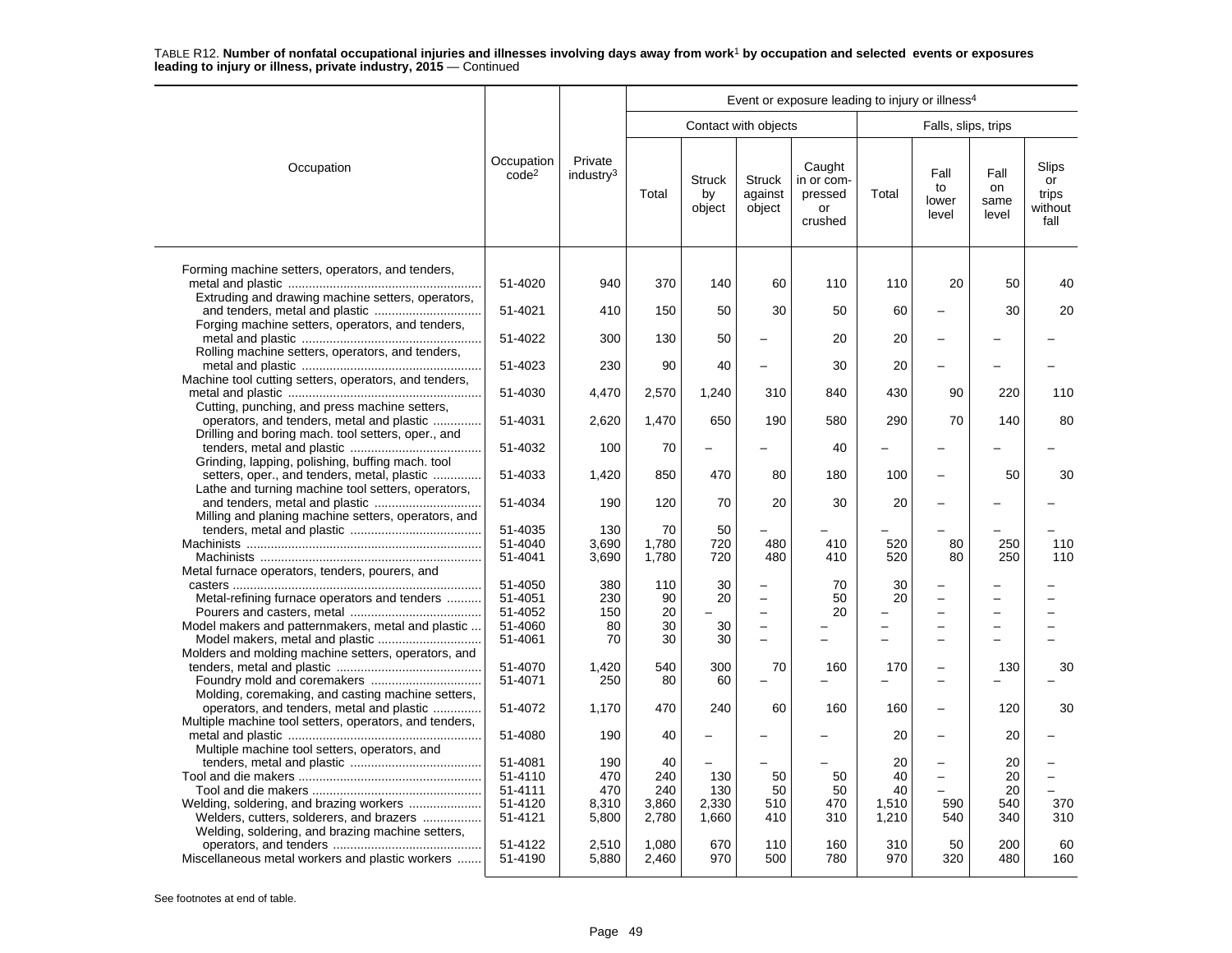|                                                                                                                                                          |                      |                                     |                      |                                                           |          | Event or exposure leading to injury or illness <sup>4</sup> |                                        |       |                                                  |                                                                     |                                    |                                     |
|----------------------------------------------------------------------------------------------------------------------------------------------------------|----------------------|-------------------------------------|----------------------|-----------------------------------------------------------|----------|-------------------------------------------------------------|----------------------------------------|-------|--------------------------------------------------|---------------------------------------------------------------------|------------------------------------|-------------------------------------|
|                                                                                                                                                          |                      | Overexertion and bodily<br>reaction |                      | Expo-<br>sure                                             |          | Transportation<br>incidents                                 |                                        |       |                                                  | Violence and other injuries by persons<br>or animals                |                                    |                                     |
| Occupation                                                                                                                                               | Total                | In lifting<br>or<br>lowering        | Repetitive<br>motion | to<br>harmful<br>sub-<br>stance<br>or<br>environ-<br>ment | Total    | Roadway<br>incidents                                        | <b>Fires</b><br>and<br>explo-<br>sions | Total | Inten-<br>tional<br>injury<br>by other<br>person | Injury by<br>person--<br>uninten-<br>tional or<br>intent<br>unknown | Animal<br>and<br>insect<br>related | All<br>other<br>events <sup>5</sup> |
| Forming machine setters, operators, and tenders,                                                                                                         | 370                  | 90                                  | 100                  | 90                                                        |          |                                                             |                                        |       |                                                  |                                                                     |                                    |                                     |
| Extruding and drawing machine setters, operators,                                                                                                        | 150                  | 30                                  | 30                   | 50                                                        |          |                                                             |                                        |       |                                                  |                                                                     |                                    |                                     |
| Forging machine setters, operators, and tenders,                                                                                                         | 120                  | 60                                  | 20                   | 40                                                        |          |                                                             |                                        |       |                                                  |                                                                     |                                    |                                     |
| Rolling machine setters, operators, and tenders,<br>Machine tool cutting setters, operators, and tenders,                                                | 100                  | $\overline{\phantom{0}}$            | 60                   | $\overline{\phantom{a}}$                                  |          |                                                             |                                        |       | -                                                |                                                                     |                                    |                                     |
| Cutting, punching, and press machine setters,                                                                                                            | 1,320                | 350                                 | 220                  | 100                                                       | 20       |                                                             |                                        |       |                                                  |                                                                     |                                    |                                     |
| operators, and tenders, metal and plastic<br>Drilling and boring mach. tool setters, oper., and                                                          | 770                  | 160                                 | 130                  | 60                                                        |          |                                                             |                                        |       |                                                  |                                                                     |                                    |                                     |
| Grinding, lapping, polishing, buffing mach. tool                                                                                                         | 30                   |                                     |                      |                                                           |          |                                                             | $\overline{\phantom{a}}$               | ÷     | ÷                                                |                                                                     |                                    |                                     |
| setters, oper., and tenders, metal, plastic<br>Lathe and turning machine tool setters, operators,                                                        | 420                  | 160                                 | 70                   | 40                                                        |          |                                                             |                                        |       |                                                  |                                                                     |                                    |                                     |
| Milling and planing machine setters, operators, and                                                                                                      | 50                   |                                     |                      |                                                           |          |                                                             |                                        |       |                                                  |                                                                     |                                    |                                     |
|                                                                                                                                                          | 50<br>1.150<br>1,150 | 20<br>320<br>320                    | 170<br>170           | 180<br>180                                                | 30<br>30 |                                                             | $\overline{\phantom{0}}$               |       | $\overline{\phantom{0}}$                         |                                                                     | $\overline{\phantom{0}}$           | 30<br>30                            |
| Metal furnace operators, tenders, pourers, and<br>Metal-refining furnace operators and tenders                                                           | 110<br>60            | 50<br>30                            |                      | 110<br>50                                                 |          |                                                             |                                        |       |                                                  |                                                                     |                                    |                                     |
| Model makers and patternmakers, metal and plastic                                                                                                        | 50<br>50             | 20                                  | 20                   | 60<br>$\overline{\phantom{0}}$                            |          |                                                             |                                        |       |                                                  |                                                                     |                                    |                                     |
| Molders and molding machine setters, operators, and                                                                                                      | 40                   | $\overline{\phantom{0}}$            |                      |                                                           |          |                                                             | $\overline{\phantom{0}}$               |       | $\overline{\phantom{0}}$                         |                                                                     |                                    |                                     |
|                                                                                                                                                          | 500<br>110           | 170<br>60                           | 50                   | 170<br>40                                                 | 20       |                                                             |                                        | 20    | $\overline{\phantom{0}}$                         |                                                                     |                                    |                                     |
| Molding, coremaking, and casting machine setters,<br>operators, and tenders, metal and plastic<br>Multiple machine tool setters, operators, and tenders, | 390                  | 110                                 | 40                   | 130                                                       | 20       |                                                             |                                        |       |                                                  |                                                                     |                                    |                                     |
| Multiple machine tool setters, operators, and                                                                                                            | 110                  | 90                                  |                      |                                                           |          |                                                             |                                        |       | -                                                |                                                                     |                                    |                                     |
|                                                                                                                                                          | 110<br>180<br>180    | 90<br>20<br>20                      | 20<br>20             | 20<br>20                                                  | $\equiv$ |                                                             |                                        |       | $\overline{\phantom{0}}$<br>$\equiv$             |                                                                     | $\equiv$                           |                                     |
| Welding, soldering, and brazing workers<br>Welders, cutters, solderers, and brazers<br>Welding, soldering, and brazing machine setters,                  | 2,210<br>1,290       | 750<br>480                          | 140<br>80            | 600<br>420                                                | 50<br>50 |                                                             | 50<br>40                               |       | ÷                                                |                                                                     |                                    | 20<br>20                            |
| Miscellaneous metal workers and plastic workers                                                                                                          | 920<br>2,030         | 270<br>540                          | 60<br>210            | 190<br>280                                                | 100      |                                                             | $\overline{a}$                         | 30    |                                                  |                                                                     | 30                                 |                                     |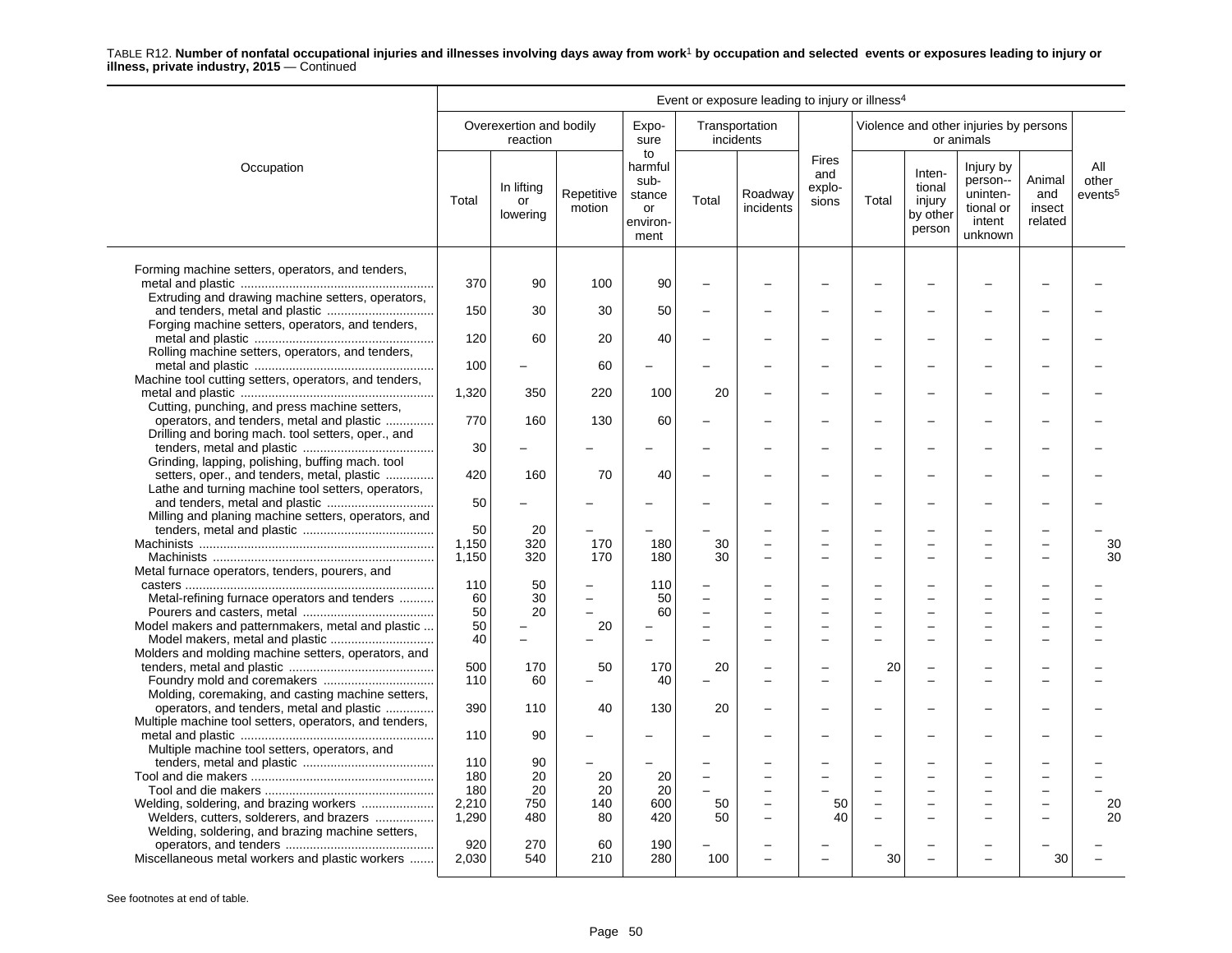|                                                                                                                                               |                                                     |                                   |                               |                                   |                                                                     | Event or exposure leading to injury or illness <sup>4</sup> |                               |                                                                                  |                             |                                         |
|-----------------------------------------------------------------------------------------------------------------------------------------------|-----------------------------------------------------|-----------------------------------|-------------------------------|-----------------------------------|---------------------------------------------------------------------|-------------------------------------------------------------|-------------------------------|----------------------------------------------------------------------------------|-----------------------------|-----------------------------------------|
|                                                                                                                                               |                                                     |                                   |                               |                                   | Contact with objects                                                |                                                             |                               | Falls, slips, trips                                                              |                             |                                         |
| Occupation                                                                                                                                    | Occupation<br>code <sup>2</sup>                     | Private<br>industry <sup>3</sup>  | Total                         | <b>Struck</b><br>by<br>object     | <b>Struck</b><br>against<br>object                                  | Caught<br>in or com-<br>pressed<br>or<br>crushed            | Total                         | Fall<br>to<br>lower<br>level                                                     | Fall<br>on<br>same<br>level | Slips<br>or<br>trips<br>without<br>fall |
| Heat treating equipment setters, operators, and<br>Layout workers, metal and plastic<br>Plating and coating machine setters, operators, and   | 51-4191<br>51-4192<br>51-4193<br>51-4194            | 170<br>380<br>310<br>60           | 50<br>130<br>80               | 40<br>60<br>30                    | 20                                                                  | 40<br>30                                                    | 20<br>30<br>50                | $\overline{\phantom{0}}$<br>$\overline{\phantom{0}}$<br>$\overline{\phantom{0}}$ | 20<br>20                    | 20<br>30                                |
| Metal workers and plastic workers, all other                                                                                                  | 51-4199<br>51-5100<br>51-5110<br>51-5111            | 4,960<br>1,920<br>1,920<br>50     | 2,200<br>750<br>750           | 830<br>200<br>200                 | 460<br>90<br>90                                                     | 700<br>420<br>420                                           | 850<br>360<br>360<br>20       | 310<br>50<br>50                                                                  | 420<br>270<br>270           | 110<br>40<br>40                         |
|                                                                                                                                               | 51-5112<br>51-5113<br>51-6000<br>51-6010            | 1,440<br>430<br>5.010<br>2,600    | 590<br>150<br>1.400<br>560    | 150<br>50<br>560<br>340           | 80<br>L.<br>470<br>130                                              | 340<br>70<br>330<br>80                                      | 280<br>60<br>1.010<br>670     | 20<br>100<br>40                                                                  | 230<br>40<br>650<br>450     | 30<br>260<br>180                        |
| Laundry and dry-cleaning workers<br>Pressers, textile, garment, and related materials<br>Pressers, textile, garment, and related materials    | 51-6011<br>51-6020<br>51-6021<br>51-6030<br>51-6031 | 2,600<br>240<br>240<br>650<br>650 | 560<br>20<br>20<br>190<br>190 | 340<br>$\overline{a}$<br>50<br>50 | 130<br>$\overline{\phantom{0}}$<br>$\overline{a}$<br>$\overline{a}$ | 80<br>110<br>110                                            | 670<br>20<br>20<br>120<br>120 | 40<br>$\equiv$<br>$\overline{\phantom{0}}$<br>$\equiv$                           | 450<br>70<br>70             | 180<br>50<br>50                         |
| Shoe and leather workers and repairers<br>Shoe machine operators and tenders                                                                  | 51-6040<br>51-6041<br>51-6042<br>51-6050            | 80<br>30<br>50<br>610             | 30<br>30<br>280               | $\equiv$                          | $\overline{\phantom{0}}$<br>270                                     | L.<br>$\equiv$                                              | 30                            | $\overline{a}$<br>$\equiv$<br>L.                                                 | 20                          |                                         |
| Tailors, dressmakers, and custom sewers<br>Textile machine setters, operators, and tenders<br>Textile cutting machine setters, operators, and | 51-6051<br>51-6052<br>51-6060                       | 20<br>590<br>410                  | 280<br>170                    | $\overline{\phantom{a}}$<br>70    | 270<br>20                                                           | $\overline{\phantom{0}}$<br>▃<br>80                         | 20<br>110                     | $=$<br>40                                                                        | 60                          |                                         |
| Textile knitting and weaving machine setters,                                                                                                 | 51-6062                                             | 90                                | 40                            | 30                                |                                                                     |                                                             |                               |                                                                                  |                             |                                         |
| Textile winding, twisting, and drawing out machine                                                                                            | 51-6063<br>51-6064                                  | 130<br>180                        | 40<br>80                      | 30                                |                                                                     | 20<br>40                                                    | 80<br>30                      | 30                                                                               | 40                          |                                         |
| Miscellaneous textile, apparel, and furnishings                                                                                               | 51-6090                                             | 430                               | 150                           | 80                                | 30                                                                  | 40                                                          | 50                            | 20                                                                               | 30                          |                                         |
| Extruding and forming machine setters, operators,<br>and tenders, synthetic and glass fibers                                                  | 51-6091<br>51-6092                                  | 40<br>20                          | 20                            |                                   | ÷                                                                   |                                                             |                               | -                                                                                | -                           |                                         |
| Textile, apparel, and furnishings workers, all other                                                                                          | 51-6093<br>51-6099<br>51-7000<br>51-7010            | 210<br>160<br>3,200<br>920        | 60<br>80<br>2.030<br>650      | 30<br>40<br>940<br>450            | 20<br>270<br>70                                                     | 20<br>20<br>760<br>130                                      | 30<br>240<br>40               | 20<br>100                                                                        | 120<br>30                   | 30                                      |
| Cabinetmakers and bench carpenters                                                                                                            | 51-7011<br>51-7020<br>51-7021                       | 920<br>280<br>280                 | 650<br>50<br>50               | 450<br>20<br>20                   | 70                                                                  | 130                                                         | 40                            | $\overline{\phantom{0}}$                                                         | 30                          |                                         |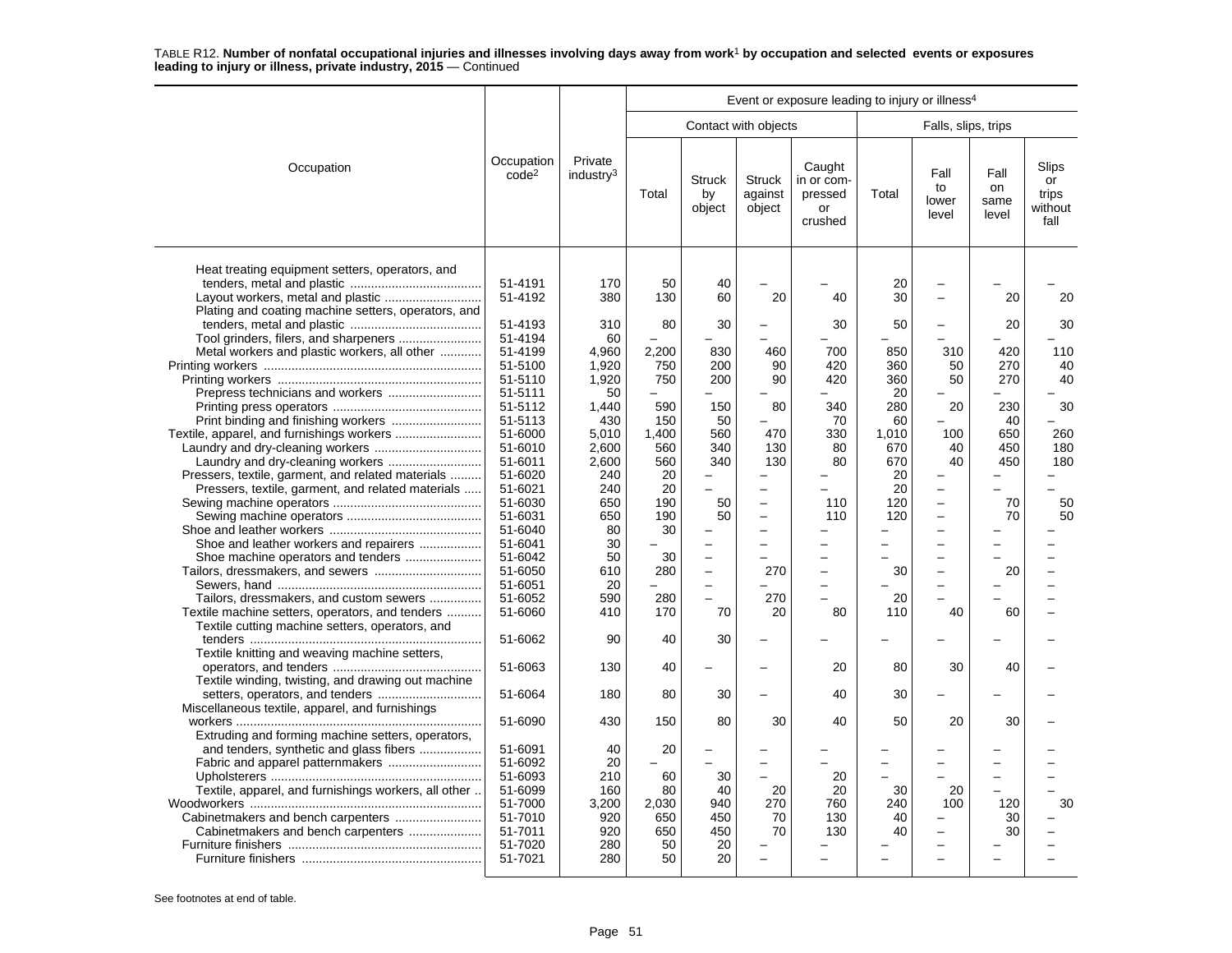|                                                      | Event or exposure leading to injury or illness <sup>4</sup> |                                     |                      |                                                           |                                                      |                             |                                 |                          |                                                  |                                                                     |                                    |                                     |
|------------------------------------------------------|-------------------------------------------------------------|-------------------------------------|----------------------|-----------------------------------------------------------|------------------------------------------------------|-----------------------------|---------------------------------|--------------------------|--------------------------------------------------|---------------------------------------------------------------------|------------------------------------|-------------------------------------|
|                                                      |                                                             | Overexertion and bodily<br>reaction |                      | Expo-<br>sure                                             |                                                      | Transportation<br>incidents |                                 |                          |                                                  | Violence and other injuries by persons<br>or animals                |                                    |                                     |
| Occupation                                           | Total                                                       | In lifting<br>or<br>lowering        | Repetitive<br>motion | to<br>harmful<br>sub-<br>stance<br>or<br>environ-<br>ment | Total                                                | Roadway<br>incidents        | Fires<br>and<br>explo-<br>sions | Total                    | Inten-<br>tional<br>injury<br>by other<br>person | Injury by<br>person--<br>uninten-<br>tional or<br>intent<br>unknown | Animal<br>and<br>insect<br>related | All<br>other<br>events <sup>5</sup> |
| Heat treating equipment setters, operators, and      | 80<br>210                                                   | 20<br>70                            | 20                   | 20                                                        |                                                      |                             |                                 |                          |                                                  |                                                                     |                                    |                                     |
| Plating and coating machine setters, operators, and  |                                                             |                                     |                      |                                                           |                                                      |                             |                                 |                          |                                                  |                                                                     |                                    |                                     |
|                                                      | 110                                                         | 30                                  |                      | 70                                                        |                                                      |                             |                                 |                          |                                                  |                                                                     |                                    |                                     |
|                                                      | 30                                                          |                                     |                      |                                                           |                                                      |                             |                                 |                          |                                                  |                                                                     |                                    |                                     |
| Metal workers and plastic workers, all other         | 1,600                                                       | 410                                 | 170                  | 180                                                       | 90                                                   |                             | ÷                               | 30                       | $\equiv$                                         |                                                                     | 20                                 |                                     |
|                                                      | 720                                                         | 170                                 | 130                  | 80                                                        | $\overline{\phantom{0}}$                             |                             |                                 |                          |                                                  |                                                                     |                                    |                                     |
|                                                      | 720                                                         | 170                                 | 130                  | 80                                                        |                                                      |                             |                                 |                          |                                                  |                                                                     |                                    |                                     |
|                                                      | $\overline{\phantom{0}}$                                    |                                     |                      |                                                           |                                                      |                             |                                 |                          |                                                  |                                                                     |                                    |                                     |
|                                                      | 490                                                         | 70                                  | 100                  | 60                                                        |                                                      |                             |                                 |                          |                                                  |                                                                     |                                    |                                     |
|                                                      | 220                                                         | 90                                  | 30                   |                                                           | L.                                                   |                             | L.                              |                          | ÷                                                |                                                                     |                                    |                                     |
|                                                      | 1.900<br>1,070                                              | 440<br>250                          | 360<br>70            | 660<br>270                                                | $\overline{\phantom{0}}$<br>$\overline{\phantom{0}}$ |                             |                                 | 30<br>30                 | $\overline{a}$                                   |                                                                     | 30<br>20                           |                                     |
| Laundry and dry-cleaning workers                     | 1,070                                                       | 250                                 | 70                   | 270                                                       | $\overline{a}$                                       |                             |                                 | 30                       |                                                  |                                                                     | 20                                 |                                     |
| Pressers, textile, garment, and related materials    | 120                                                         |                                     | 60                   | 80                                                        |                                                      |                             |                                 |                          |                                                  |                                                                     |                                    |                                     |
| Pressers, textile, garment, and related materials    | 120                                                         | L.                                  | 60                   | 80                                                        | $\overline{\phantom{a}}$                             |                             |                                 |                          | L.                                               |                                                                     |                                    |                                     |
|                                                      | 310                                                         | 80                                  | 140                  | 20                                                        |                                                      |                             |                                 |                          |                                                  |                                                                     |                                    |                                     |
|                                                      | 310                                                         | 80                                  | 140                  | 20                                                        |                                                      |                             |                                 |                          |                                                  |                                                                     |                                    |                                     |
|                                                      | 50                                                          |                                     | 20                   |                                                           |                                                      |                             |                                 |                          |                                                  |                                                                     |                                    |                                     |
| Shoe and leather workers and repairers               | 30                                                          |                                     |                      |                                                           |                                                      |                             |                                 |                          |                                                  |                                                                     |                                    |                                     |
|                                                      | 20                                                          |                                     |                      |                                                           | ÷                                                    |                             |                                 |                          | ÷                                                |                                                                     |                                    |                                     |
| Tailors, dressmakers, and sewers                     | 20                                                          |                                     |                      | 270                                                       | L.                                                   |                             |                                 |                          |                                                  |                                                                     |                                    |                                     |
|                                                      | $\overline{\phantom{a}}$                                    |                                     |                      |                                                           |                                                      |                             |                                 |                          |                                                  |                                                                     |                                    |                                     |
| Tailors, dressmakers, and custom sewers              | 20                                                          |                                     |                      | 270                                                       |                                                      |                             |                                 |                          |                                                  |                                                                     |                                    |                                     |
| Textile machine setters, operators, and tenders      | 130                                                         | 50                                  | 20                   |                                                           |                                                      |                             |                                 |                          |                                                  |                                                                     |                                    |                                     |
| Textile cutting machine setters, operators, and      |                                                             |                                     |                      |                                                           |                                                      |                             |                                 |                          |                                                  |                                                                     |                                    |                                     |
|                                                      | 40                                                          | 30                                  |                      |                                                           |                                                      |                             |                                 | $\overline{\phantom{0}}$ | $\overline{\phantom{0}}$                         |                                                                     |                                    |                                     |
| Textile knitting and weaving machine setters,        |                                                             |                                     |                      |                                                           |                                                      |                             |                                 |                          |                                                  |                                                                     |                                    |                                     |
| Textile winding, twisting, and drawing out machine   | 20                                                          |                                     |                      |                                                           |                                                      |                             |                                 |                          |                                                  |                                                                     |                                    |                                     |
|                                                      | 70                                                          |                                     |                      |                                                           |                                                      |                             |                                 |                          |                                                  |                                                                     |                                    |                                     |
| Miscellaneous textile, apparel, and furnishings      |                                                             |                                     |                      |                                                           |                                                      |                             |                                 |                          |                                                  |                                                                     |                                    |                                     |
|                                                      | 210                                                         | 50                                  | 50                   | $\overline{\phantom{0}}$                                  |                                                      |                             |                                 | -                        |                                                  |                                                                     |                                    |                                     |
| Extruding and forming machine setters, operators,    |                                                             |                                     |                      |                                                           |                                                      |                             |                                 |                          |                                                  |                                                                     |                                    |                                     |
| and tenders, synthetic and glass fibers              | $\qquad \qquad -$                                           |                                     |                      |                                                           |                                                      |                             |                                 |                          |                                                  |                                                                     |                                    |                                     |
| Fabric and apparel patternmakers                     | $\overline{a}$                                              |                                     |                      |                                                           |                                                      |                             |                                 |                          |                                                  |                                                                     |                                    |                                     |
|                                                      | 130                                                         | 50                                  | 30                   | $\overline{a}$                                            |                                                      |                             |                                 |                          |                                                  |                                                                     |                                    |                                     |
| Textile, apparel, and furnishings workers, all other | 50<br>880                                                   | 320                                 | 20<br>60             | $\overline{\phantom{0}}$<br>$\overline{\phantom{0}}$      |                                                      |                             | 20                              |                          |                                                  |                                                                     |                                    |                                     |
|                                                      | 200                                                         | 80                                  |                      | $\overline{\phantom{a}}$                                  |                                                      |                             |                                 |                          |                                                  |                                                                     |                                    |                                     |
| Cabinetmakers and bench carpenters                   | 200                                                         | 80                                  |                      |                                                           |                                                      |                             |                                 |                          |                                                  |                                                                     |                                    |                                     |
|                                                      | 220                                                         | 140                                 |                      |                                                           |                                                      |                             |                                 |                          |                                                  |                                                                     |                                    |                                     |
|                                                      | 220                                                         | 140                                 |                      |                                                           |                                                      |                             |                                 |                          |                                                  |                                                                     |                                    |                                     |
|                                                      |                                                             |                                     |                      |                                                           |                                                      |                             |                                 |                          |                                                  |                                                                     |                                    |                                     |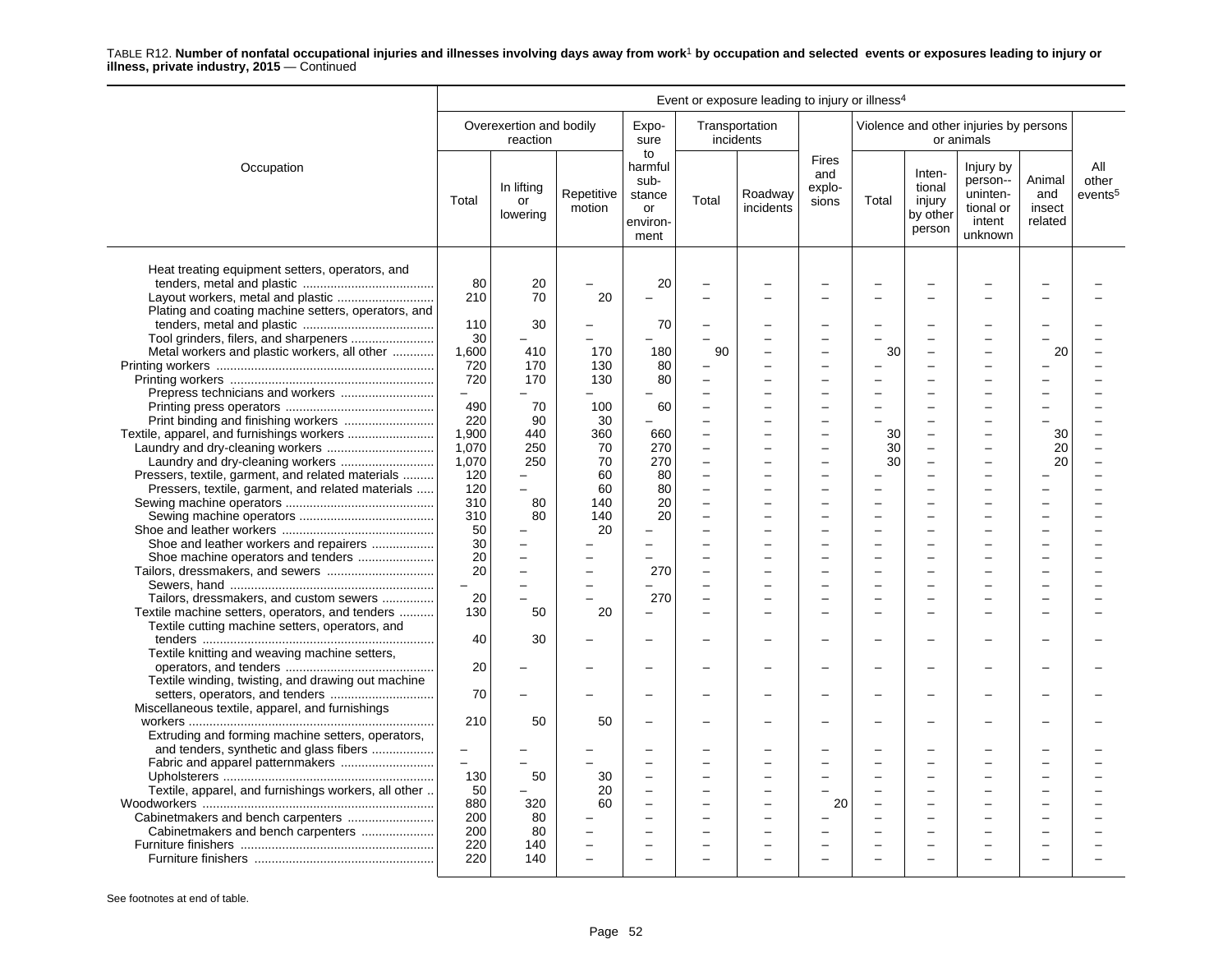|                                                                                                        |                                 |                                  | Event or exposure leading to injury or illness <sup>4</sup> |                               |                                    |                                                  |             |                              |                             |                                         |  |  |  |
|--------------------------------------------------------------------------------------------------------|---------------------------------|----------------------------------|-------------------------------------------------------------|-------------------------------|------------------------------------|--------------------------------------------------|-------------|------------------------------|-----------------------------|-----------------------------------------|--|--|--|
|                                                                                                        |                                 |                                  |                                                             |                               | Contact with objects               |                                                  |             | Falls, slips, trips          |                             |                                         |  |  |  |
| Occupation                                                                                             | Occupation<br>code <sup>2</sup> | Private<br>industry <sup>3</sup> | Total                                                       | <b>Struck</b><br>by<br>object | <b>Struck</b><br>against<br>object | Caught<br>in or com-<br>pressed<br>or<br>crushed | Total       | Fall<br>to<br>lower<br>level | Fall<br>on<br>same<br>level | Slips<br>or<br>trips<br>without<br>fall |  |  |  |
| Woodworking machine setters, operators, and tenders<br>Sawing machine setters, operators, and tenders, | 51-7040                         | 1,840                            | 1,240                                                       | 410                           | 190                                | 580                                              | 170         | 90                           | 50                          | 30                                      |  |  |  |
|                                                                                                        | 51-7041                         | 1,290                            | 890                                                         | 230                           | 100                                | 490                                              | 130         | 90                           | 30                          | 20                                      |  |  |  |
| Woodworking machine setters, operators, and                                                            |                                 |                                  |                                                             |                               |                                    |                                                  |             |                              |                             |                                         |  |  |  |
|                                                                                                        | 51-7042                         | 550                              | 350                                                         | 180                           | 80                                 | 90                                               | 40          |                              | 20                          |                                         |  |  |  |
|                                                                                                        | 51-7090                         | 150                              | 90                                                          | 50                            |                                    | 30                                               | 30          |                              | 20                          |                                         |  |  |  |
|                                                                                                        | 51-7099                         | 150                              | 90                                                          | 50                            |                                    | 30                                               | 30          |                              | 20                          | L.                                      |  |  |  |
|                                                                                                        | 51-8000                         | 900                              | 240                                                         | 80                            | 60                                 | 80                                               | 280         | 100                          | 120                         | 40                                      |  |  |  |
| Power plant operators, distributors, and dispatchers                                                   | 51-8010                         | 110                              | 20                                                          |                               |                                    | 20                                               | 30          |                              |                             |                                         |  |  |  |
|                                                                                                        | 51-8013                         | 100                              | 20                                                          |                               | -                                  | 20                                               | 30          |                              |                             |                                         |  |  |  |
| Stationary engineers and boiler operators                                                              | 51-8020                         | 230                              | 50                                                          | 20                            | $\overline{\phantom{0}}$           | 20                                               | 90          | 60                           | 30                          |                                         |  |  |  |
| Stationary engineers and boiler operators                                                              | 51-8021                         | 230                              | 50                                                          | 20                            | L.                                 | 20                                               | 90          | 60                           | 30                          |                                         |  |  |  |
| Water and wastewater treatment plant and system                                                        |                                 |                                  |                                                             |                               |                                    |                                                  |             |                              |                             |                                         |  |  |  |
|                                                                                                        | 51-8030                         | 220                              | 50                                                          |                               |                                    |                                                  | 70          |                              | 40                          |                                         |  |  |  |
| Water and wastewater treatment plant and system                                                        |                                 |                                  |                                                             |                               |                                    |                                                  |             |                              |                             |                                         |  |  |  |
|                                                                                                        | 51-8031                         | 220                              | 50                                                          |                               |                                    |                                                  | 70          |                              | 40                          |                                         |  |  |  |
| Miscellaneous plant and system operators                                                               | 51-8090                         | 340                              | 110                                                         | 50                            | 50                                 |                                                  | 90          | 20                           | 40                          | 20                                      |  |  |  |
|                                                                                                        | 51-8091                         | 60                               |                                                             |                               |                                    |                                                  | 30          | $\overline{\phantom{0}}$     |                             |                                         |  |  |  |
|                                                                                                        | 51-8092                         | 40                               | 20                                                          | 20                            |                                    |                                                  |             |                              |                             |                                         |  |  |  |
| Petroleum pump system operators, refinery                                                              |                                 |                                  |                                                             |                               |                                    |                                                  |             |                              |                             |                                         |  |  |  |
|                                                                                                        | 51-8093                         | 80                               |                                                             |                               | $\overline{\phantom{0}}$           |                                                  | 40          | $\overline{\phantom{0}}$     |                             |                                         |  |  |  |
|                                                                                                        | 51-8099<br>51-9000              | 160<br>41,320                    | 60<br>15,820                                                | 20<br>6,960                   | 3,080                              | 4.860                                            | 20<br>8,210 | 1,100                        | 5.740                       |                                         |  |  |  |
|                                                                                                        |                                 |                                  |                                                             |                               |                                    |                                                  |             |                              |                             | 1,210                                   |  |  |  |
| Chemical processing machine setters, operators, and                                                    | 51-9010                         | 530                              | 70                                                          | 40                            | $\equiv$                           | 20                                               | 140         | 70                           | 60                          | 20                                      |  |  |  |
| Chemical equipment operators and tenders                                                               | 51-9011                         | 200                              | 40                                                          | 20                            | $\equiv$                           |                                                  | 50          | 20                           | 20                          |                                         |  |  |  |
| Separating, filtering, clarifying, precipitating, and                                                  |                                 |                                  |                                                             |                               |                                    |                                                  |             |                              |                             |                                         |  |  |  |
|                                                                                                        | 51-9012                         | 330                              | 30                                                          | 20                            | -                                  |                                                  | 100         | 40                           | 40                          | 20                                      |  |  |  |
| Crushing, grinding, polishing, mixing, and blending                                                    |                                 |                                  |                                                             |                               |                                    |                                                  |             |                              |                             |                                         |  |  |  |
|                                                                                                        | 51-9020                         | 1,150                            | 460                                                         | 240                           | 90                                 | 110                                              | 150         | 40                           | 90                          |                                         |  |  |  |
| Crushing, grinding, and polishing machine setters,                                                     |                                 |                                  |                                                             |                               |                                    |                                                  |             |                              |                             |                                         |  |  |  |
|                                                                                                        | 51-9021                         | 440                              | 210                                                         | 110                           | 40                                 | 60                                               | 60          | 20                           | 40                          |                                         |  |  |  |
|                                                                                                        | 51-9022                         | 220                              | 110                                                         | 60                            | 20                                 |                                                  | 30          |                              | 20                          |                                         |  |  |  |
| Mixing and blending machine setters, operators,                                                        |                                 |                                  |                                                             |                               |                                    |                                                  |             |                              |                             |                                         |  |  |  |
|                                                                                                        | 51-9023                         | 490                              | 140                                                         | 70                            | 30                                 | 40                                               | 60          |                              | 30                          |                                         |  |  |  |
|                                                                                                        | 51-9030                         | 890                              | 480                                                         | 100                           | 30                                 | 330                                              | 50          |                              | 40                          |                                         |  |  |  |
|                                                                                                        | 51-9031                         | 260                              | 250                                                         | $\equiv$                      |                                    |                                                  |             | $\overline{\phantom{0}}$     |                             |                                         |  |  |  |
| Cutting and slicing machine setters, operators, and                                                    |                                 |                                  |                                                             |                               |                                    |                                                  |             |                              |                             |                                         |  |  |  |
|                                                                                                        | 51-9032                         | 640                              | 230                                                         | 90                            | 30                                 | 80                                               | 50          |                              | 40                          |                                         |  |  |  |
| Extruding, forming, pressing, and compacting                                                           |                                 |                                  |                                                             |                               |                                    |                                                  |             |                              |                             |                                         |  |  |  |
| machine setters, operators, and tenders                                                                | 51-9040                         | 410                              | 160                                                         | 80                            | 30                                 | 60                                               | 50          |                              | 30                          |                                         |  |  |  |
| Extruding, forming, pressing, and compacting                                                           |                                 |                                  |                                                             |                               |                                    |                                                  |             |                              |                             |                                         |  |  |  |
| machine setters, operators, and tenders                                                                | 51-9041                         | 410                              | 160                                                         | 80                            | 30                                 | 60                                               | 50          |                              | 30                          |                                         |  |  |  |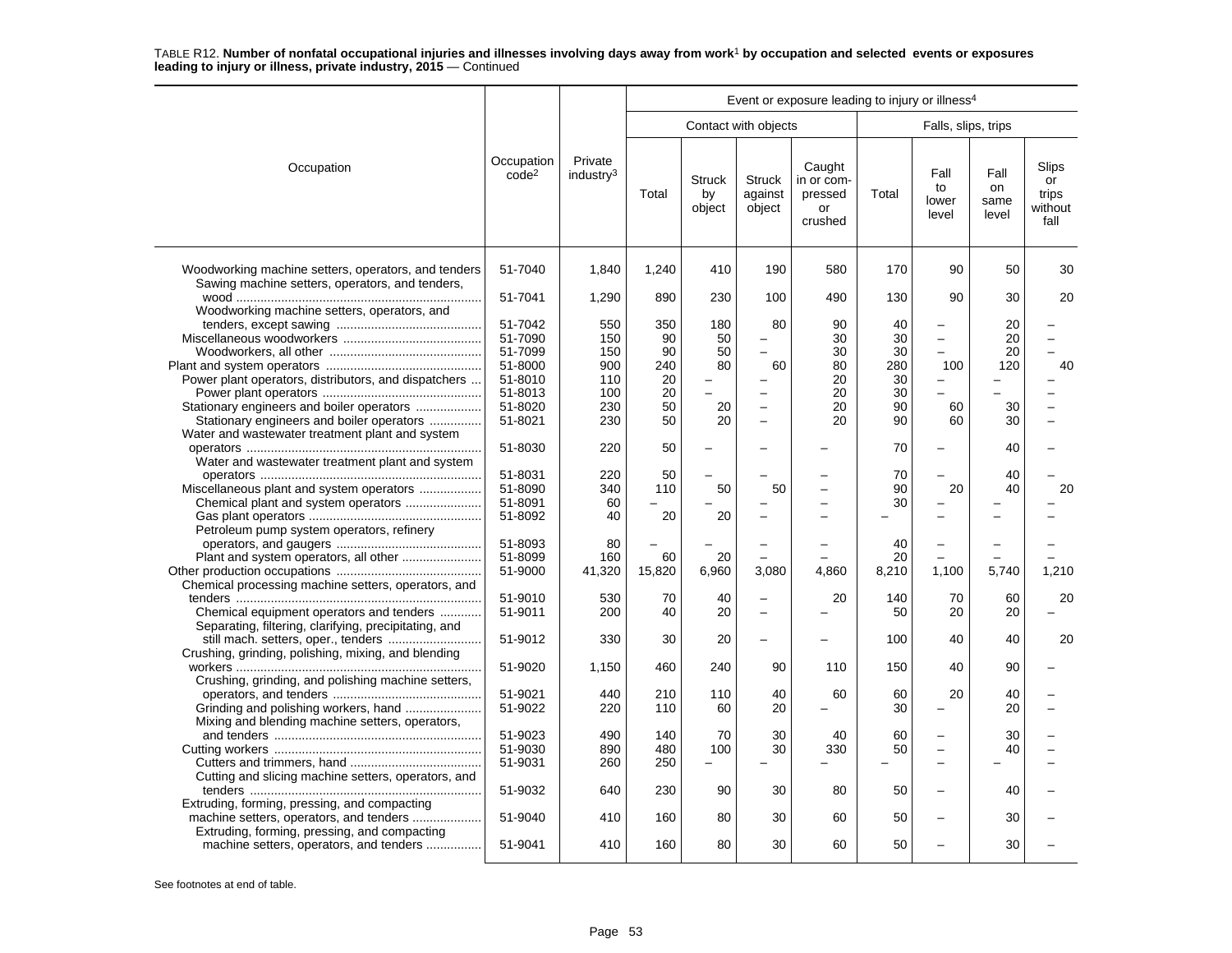|                                                                                                        |                          |                                     |                          |                                                           |                          | Event or exposure leading to injury or illness <sup>4</sup> |                                        |       |                                                  |                                                                     |                                    |                                     |
|--------------------------------------------------------------------------------------------------------|--------------------------|-------------------------------------|--------------------------|-----------------------------------------------------------|--------------------------|-------------------------------------------------------------|----------------------------------------|-------|--------------------------------------------------|---------------------------------------------------------------------|------------------------------------|-------------------------------------|
|                                                                                                        |                          | Overexertion and bodily<br>reaction |                          | Expo-<br>sure                                             |                          | Transportation<br>incidents                                 |                                        |       |                                                  | Violence and other injuries by persons<br>or animals                |                                    |                                     |
| Occupation                                                                                             | Total                    | In lifting<br>or<br>lowering        | Repetitive<br>motion     | to<br>harmful<br>sub-<br>stance<br>or<br>environ-<br>ment | Total                    | Roadway<br>incidents                                        | <b>Fires</b><br>and<br>explo-<br>sions | Total | Inten-<br>tional<br>injury<br>by other<br>person | Injury by<br>person--<br>uninten-<br>tional or<br>intent<br>unknown | Animal<br>and<br>insect<br>related | All<br>other<br>events <sup>5</sup> |
| Woodworking machine setters, operators, and tenders<br>Sawing machine setters, operators, and tenders, | 420                      | 90                                  | 40                       | $\equiv$                                                  |                          |                                                             |                                        |       |                                                  |                                                                     |                                    |                                     |
|                                                                                                        | 270                      | 80                                  | 20                       | $\overline{\phantom{0}}$                                  |                          |                                                             |                                        |       |                                                  |                                                                     |                                    |                                     |
| Woodworking machine setters, operators, and                                                            | 160                      | 20                                  | 20                       |                                                           |                          |                                                             |                                        |       |                                                  |                                                                     |                                    |                                     |
|                                                                                                        | 30                       |                                     |                          |                                                           |                          |                                                             |                                        |       |                                                  |                                                                     |                                    |                                     |
|                                                                                                        | 30                       | $\equiv$                            |                          |                                                           |                          |                                                             |                                        |       |                                                  |                                                                     |                                    |                                     |
|                                                                                                        | 190                      | 50                                  | 30                       | 60                                                        | 60                       | 60                                                          | 20                                     |       |                                                  |                                                                     |                                    | 50                                  |
| Power plant operators, distributors, and dispatchers                                                   | 60                       |                                     |                          | $\overline{\phantom{0}}$                                  |                          |                                                             |                                        |       |                                                  |                                                                     |                                    |                                     |
|                                                                                                        | 50                       |                                     |                          |                                                           |                          |                                                             |                                        |       |                                                  |                                                                     |                                    |                                     |
| Stationary engineers and boiler operators                                                              | 30                       |                                     |                          | 20                                                        | 20                       | 20                                                          |                                        |       |                                                  |                                                                     |                                    |                                     |
| Stationary engineers and boiler operators                                                              | 30                       | $\overline{a}$                      |                          | 20                                                        | 20                       | 20                                                          | $\overline{\phantom{a}}$               |       |                                                  |                                                                     |                                    |                                     |
| Water and wastewater treatment plant and system                                                        |                          |                                     |                          |                                                           |                          |                                                             |                                        |       |                                                  |                                                                     |                                    |                                     |
|                                                                                                        | 40                       |                                     |                          | 20                                                        | 40                       | 40                                                          |                                        |       |                                                  |                                                                     |                                    |                                     |
| Water and wastewater treatment plant and system                                                        |                          |                                     |                          |                                                           |                          |                                                             |                                        |       |                                                  |                                                                     |                                    |                                     |
|                                                                                                        | 40                       |                                     |                          | 20                                                        | 40                       | 40                                                          |                                        |       |                                                  |                                                                     |                                    |                                     |
| Miscellaneous plant and system operators                                                               | 60                       | 20                                  |                          | 20                                                        |                          |                                                             |                                        |       |                                                  |                                                                     |                                    | 50                                  |
| Chemical plant and system operators                                                                    | 20                       |                                     |                          |                                                           |                          |                                                             |                                        |       |                                                  |                                                                     |                                    |                                     |
|                                                                                                        | $\overline{\phantom{0}}$ |                                     |                          |                                                           |                          |                                                             |                                        |       |                                                  |                                                                     |                                    |                                     |
| Petroleum pump system operators, refinery                                                              |                          |                                     |                          |                                                           |                          |                                                             |                                        |       |                                                  |                                                                     |                                    |                                     |
|                                                                                                        | 20                       | $\equiv$                            |                          | $\sim$                                                    |                          |                                                             |                                        |       |                                                  |                                                                     |                                    |                                     |
| Plant and system operators, all other                                                                  | 20                       |                                     |                          | $\sim$                                                    |                          | 90                                                          |                                        |       |                                                  | 40                                                                  | 70                                 | 40                                  |
| Chemical processing machine setters, operators, and                                                    | 13,870                   | 4.140                               | 2.780                    | 2,370                                                     | 640                      |                                                             | 60                                     | 130   | 20                                               |                                                                     |                                    | 220                                 |
|                                                                                                        | 120                      | 50                                  | $\overline{\phantom{0}}$ | 180                                                       |                          |                                                             |                                        |       |                                                  |                                                                     |                                    |                                     |
| Chemical equipment operators and tenders                                                               | 40                       | 20                                  | $\equiv$                 | 60                                                        | $\overline{\phantom{a}}$ |                                                             |                                        |       |                                                  |                                                                     |                                    |                                     |
| Separating, filtering, clarifying, precipitating, and                                                  |                          |                                     |                          |                                                           |                          |                                                             |                                        |       |                                                  |                                                                     |                                    |                                     |
| Crushing, grinding, polishing, mixing, and blending                                                    | 80                       | 30                                  |                          | 120                                                       |                          |                                                             |                                        |       |                                                  |                                                                     |                                    |                                     |
|                                                                                                        | 340                      | 110                                 | 80                       | 200                                                       |                          |                                                             |                                        |       |                                                  |                                                                     |                                    |                                     |
| Crushing, grinding, and polishing machine setters,                                                     |                          |                                     |                          |                                                           |                          |                                                             |                                        |       |                                                  |                                                                     |                                    |                                     |
|                                                                                                        | 150                      | 50                                  | 30                       | 20                                                        |                          |                                                             |                                        |       |                                                  |                                                                     |                                    |                                     |
|                                                                                                        | 80                       | $\equiv$                            | 50                       | $\overline{\phantom{0}}$                                  |                          |                                                             |                                        |       |                                                  |                                                                     |                                    |                                     |
| Mixing and blending machine setters, operators,                                                        | 120                      |                                     |                          | 170                                                       |                          |                                                             |                                        |       |                                                  |                                                                     |                                    |                                     |
|                                                                                                        | 340                      | 50                                  |                          | $\equiv$                                                  |                          |                                                             |                                        |       |                                                  |                                                                     |                                    |                                     |
|                                                                                                        | $\equiv$                 | 210<br>$\equiv$                     | 40                       |                                                           |                          |                                                             |                                        |       |                                                  |                                                                     |                                    |                                     |
| Cutting and slicing machine setters, operators, and                                                    |                          |                                     |                          |                                                           |                          |                                                             |                                        |       |                                                  |                                                                     |                                    |                                     |
|                                                                                                        | 340                      | 210                                 | 40                       |                                                           |                          |                                                             |                                        |       |                                                  |                                                                     |                                    |                                     |
| Extruding, forming, pressing, and compacting                                                           |                          |                                     |                          |                                                           |                          |                                                             |                                        |       |                                                  |                                                                     |                                    |                                     |
| machine setters, operators, and tenders                                                                | 170                      | 30                                  |                          | 30                                                        |                          |                                                             |                                        |       |                                                  |                                                                     |                                    |                                     |
| Extruding, forming, pressing, and compacting                                                           |                          |                                     |                          |                                                           |                          |                                                             |                                        |       |                                                  |                                                                     |                                    |                                     |
| machine setters, operators, and tenders                                                                | 170                      | 30                                  |                          | 30                                                        |                          |                                                             |                                        |       |                                                  |                                                                     |                                    |                                     |
|                                                                                                        |                          |                                     |                          |                                                           |                          |                                                             |                                        |       |                                                  |                                                                     |                                    |                                     |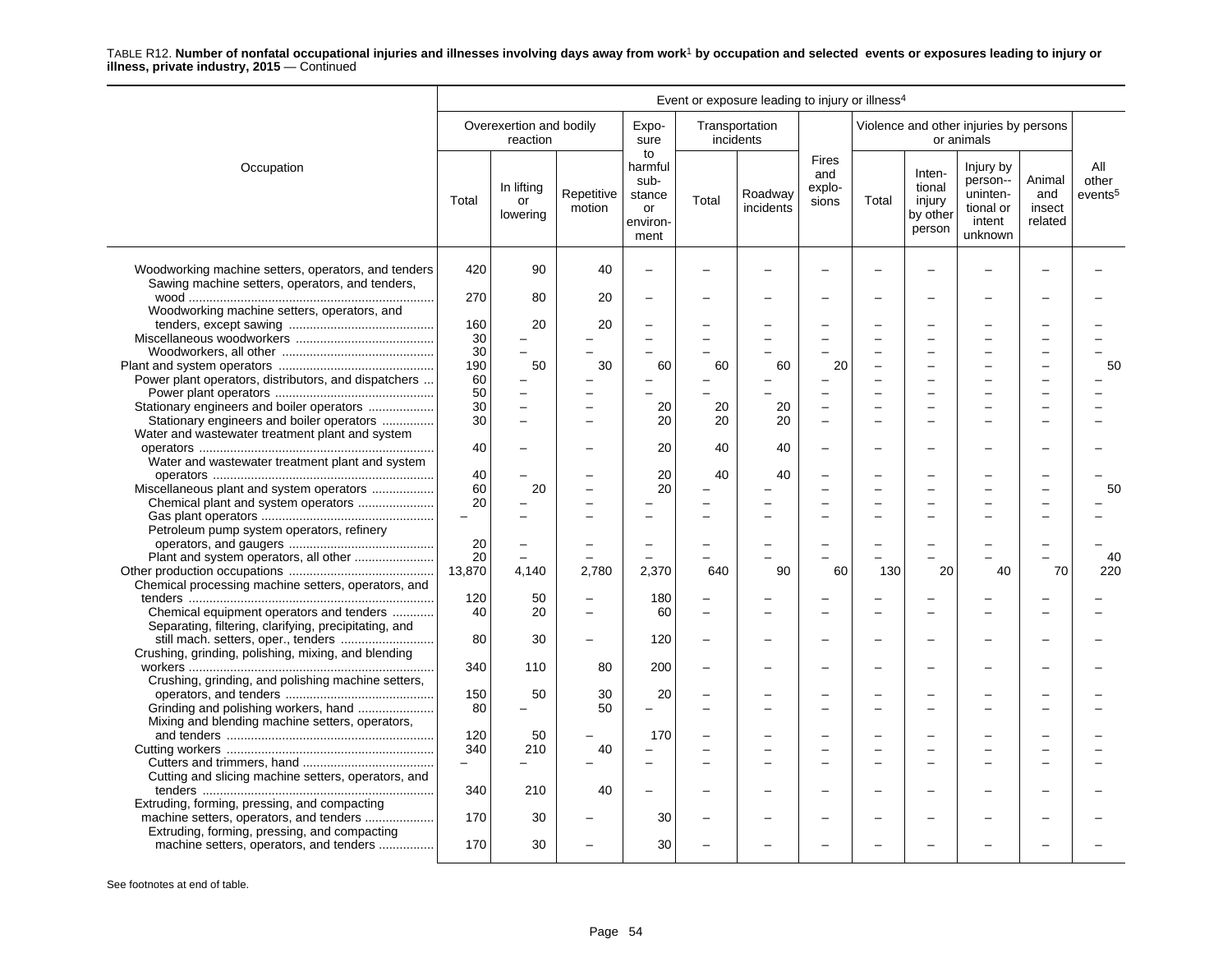|                                                                                                                                                               |                                                     | Event or exposure leading to injury or illness <sup>4</sup> |                                                  |                                    |                                    |                                                  |                                                  |                                                                                  |                              |                                         |  |  |
|---------------------------------------------------------------------------------------------------------------------------------------------------------------|-----------------------------------------------------|-------------------------------------------------------------|--------------------------------------------------|------------------------------------|------------------------------------|--------------------------------------------------|--------------------------------------------------|----------------------------------------------------------------------------------|------------------------------|-----------------------------------------|--|--|
|                                                                                                                                                               |                                                     |                                                             |                                                  |                                    | Contact with objects               |                                                  |                                                  | Falls, slips, trips                                                              |                              |                                         |  |  |
| Occupation                                                                                                                                                    | Occupation<br>code <sup>2</sup>                     | Private<br>industry <sup>3</sup>                            | Total                                            | <b>Struck</b><br>by<br>object      | <b>Struck</b><br>against<br>object | Caught<br>in or com-<br>pressed<br>or<br>crushed | Total                                            | Fall<br>to<br>lower<br>level                                                     | Fall<br>on<br>same<br>level  | Slips<br>or<br>trips<br>without<br>fall |  |  |
| Furnace, kiln, oven, drier, and kettle operators and<br>Furnace, kiln, oven, drier, and kettle operators and                                                  | 51-9050                                             | 280                                                         | 50                                               | 30                                 | -                                  | 20                                               | 30                                               |                                                                                  | 20                           |                                         |  |  |
| Inspectors, testers, sorters, samplers, and weighers<br>Inspectors, testers, sorters, samplers, and weighers<br>Jewelers and precious stone and metal workers | 51-9051<br>51-9060<br>51-9061<br>51-9070            | 280<br>4,780<br>4,780<br>30                                 | 50<br>1,320<br>1,320<br>$\overline{\phantom{0}}$ | 30<br>720<br>720                   | 220<br>220                         | 20<br>190<br>190                                 | 30<br>1,230<br>1,230<br>$\overline{\phantom{m}}$ | 140<br>140                                                                       | 20<br>930<br>930             | 140<br>140                              |  |  |
| Jewelers and precious stone and metal workers<br>Medical, dental, and ophthalmic laboratory technicians                                                       | 51-9071<br>51-9080<br>51-9081<br>51-9082            | 30<br>620<br>50<br>190                                      | ÷<br>170<br>160                                  | 90<br>80                           | 70<br>70                           |                                                  | 350                                              | $\overline{\phantom{0}}$<br>$\overline{\phantom{0}}$<br>$\overline{\phantom{0}}$ | 350                          |                                         |  |  |
| Packaging and filling machine operators and tenders<br>Packaging and filling machine operators and                                                            | 51-9083<br>51-9110                                  | 370<br>2,890                                                | 1,090                                            | 470                                | 220                                | 340                                              | 340<br>610                                       | $\overline{\phantom{0}}$<br>70                                                   | 340<br>450                   | 80                                      |  |  |
| Coating, painting, and spraying machine setters,                                                                                                              | 51-9111<br>51-9120                                  | 2,890<br>1,650                                              | 1,090<br>540                                     | 470<br>290                         | 220<br>90                          | 340<br>130                                       | 610<br>260                                       | 70<br>70                                                                         | 450<br>120                   | 80<br>60                                |  |  |
| Painting, coating, and decorating workers                                                                                                                     | 51-9121<br>51-9122<br>51-9123                       | 460<br>490<br>690                                           | 140<br>120<br>280                                | 90<br>70<br>120                    | 40<br>40                           | 30<br>100                                        | 70<br>100<br>90                                  | 30<br>20<br>30                                                                   | 40<br>50<br>20               | 30<br>30                                |  |  |
| Photographic process workers and processing                                                                                                                   | 51-9140<br>51-9141                                  | 100<br>100                                                  | ÷                                                |                                    |                                    |                                                  | 20<br>20                                         |                                                                                  |                              |                                         |  |  |
| Photographic process workers and processing                                                                                                                   | 51-9150<br>51-9151                                  | 230<br>230                                                  | 40<br>40                                         | 30<br>30                           | -                                  |                                                  | 60<br>60                                         | 20<br>20                                                                         | 30<br>30                     |                                         |  |  |
| Adhesive bonding machine operators and tenders<br>Cleaning, washing, and metal pickling equipment                                                             | 51-9190<br>51-9191                                  | 27,770<br>180                                               | 11,430<br>50                                     | 4,880<br>30                        | 2,300<br>$\overline{\phantom{0}}$  | 3,660<br>20                                      | 5,250<br>60                                      | 650<br>$\overline{\phantom{0}}$                                                  | 3,620<br>60                  | 860                                     |  |  |
| Molders, shapers, and casters, except metal and                                                                                                               | 51-9192<br>51-9194                                  | 80<br>230                                                   | 30<br>100                                        | 70                                 | 20                                 | 20                                               | 30                                               |                                                                                  | 30                           |                                         |  |  |
| Paper goods machine setters, operators, and                                                                                                                   | 51-9195                                             | 250                                                         | 140                                              | 40                                 | 60                                 | 40                                               | 20                                               | $\sim$                                                                           | 20                           |                                         |  |  |
| Transportation and material moving occupations                                                                                                                | 51-9196<br>51-9197<br>51-9198<br>51-9199<br>53-0000 | 420<br>220<br>1,760<br>24,610<br>177,030                    | 210<br>50<br>840<br>10,010<br>42,130             | 60<br>30<br>430<br>4,210<br>24,890 | 30<br>180<br>2,000<br>8,550        | 120<br>20<br>170<br>3,270<br>6,170               | 60<br>310<br>4.730<br>44,430                     | 110<br>540<br>11,990                                                             | 40<br>110<br>3,340<br>23,170 | 20<br>100<br>740<br>7,900               |  |  |
| Supervisors of transportation and material moving                                                                                                             | 53-1000<br>53-1010<br>53-1011                       | 3,930<br>110<br>110                                         | 1,100<br>60<br>60                                | 590<br>-                           | 210<br>30<br>30                    | 150<br>30<br>30                                  | 990<br>20<br>20                                  | 230                                                                              | 510<br>20<br>20              | 150                                     |  |  |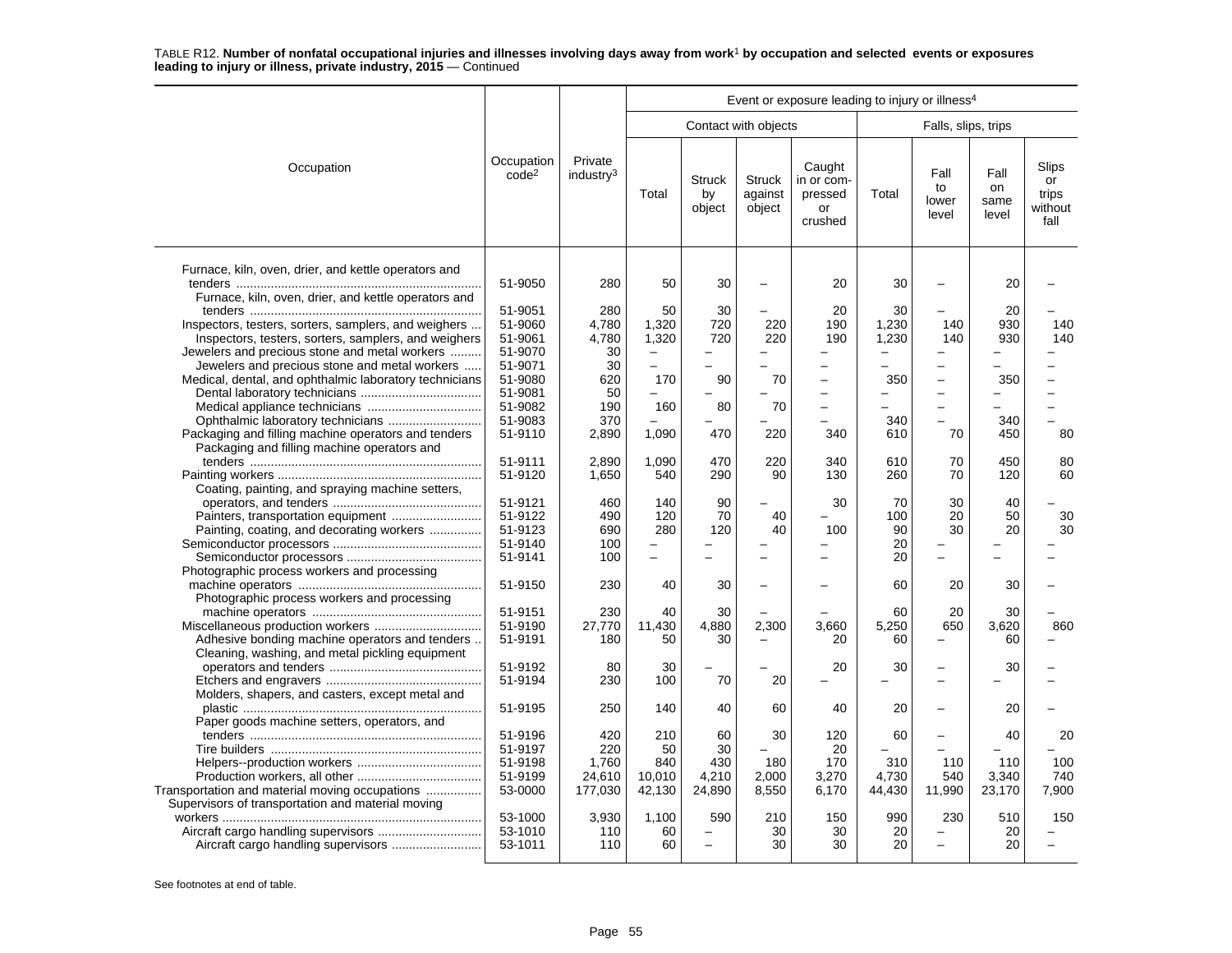|                                                                                                    | Event or exposure leading to injury or illness <sup>4</sup> |                                     |                      |                                                           |                          |                      |                                 |       |                                                  |                                                                     |                                    |                                     |
|----------------------------------------------------------------------------------------------------|-------------------------------------------------------------|-------------------------------------|----------------------|-----------------------------------------------------------|--------------------------|----------------------|---------------------------------|-------|--------------------------------------------------|---------------------------------------------------------------------|------------------------------------|-------------------------------------|
|                                                                                                    |                                                             | Overexertion and bodily<br>reaction |                      | Expo-<br>sure                                             | incidents                | Transportation       |                                 |       |                                                  | Violence and other injuries by persons<br>or animals                |                                    |                                     |
| Occupation                                                                                         | Total                                                       | In lifting<br>or<br>lowering        | Repetitive<br>motion | to<br>harmful<br>sub-<br>stance<br>or<br>environ-<br>ment | Total                    | Roadway<br>incidents | Fires<br>and<br>explo-<br>sions | Total | Inten-<br>tional<br>injury<br>by other<br>person | Injury by<br>person--<br>uninten-<br>tional or<br>intent<br>unknown | Animal<br>and<br>insect<br>related | All<br>other<br>events <sup>5</sup> |
| Furnace, kiln, oven, drier, and kettle operators and                                               |                                                             |                                     |                      |                                                           |                          |                      |                                 |       |                                                  |                                                                     |                                    |                                     |
| Furnace, kiln, oven, drier, and kettle operators and                                               | 150                                                         |                                     |                      | 50<br>50                                                  |                          |                      |                                 |       |                                                  |                                                                     |                                    |                                     |
|                                                                                                    | 150                                                         |                                     |                      |                                                           |                          |                      |                                 |       |                                                  |                                                                     |                                    |                                     |
| Inspectors, testers, sorters, samplers, and weighers                                               | 1,700                                                       | 460                                 | 490                  | 200                                                       | 240                      | 70                   |                                 |       |                                                  |                                                                     |                                    | 70                                  |
| Inspectors, testers, sorters, samplers, and weighers                                               | 1,700                                                       | 460                                 | 490                  | 200                                                       | 240                      | 70                   |                                 |       |                                                  |                                                                     |                                    | 70                                  |
| Jewelers and precious stone and metal workers                                                      | 20                                                          |                                     |                      |                                                           |                          |                      |                                 |       |                                                  |                                                                     |                                    |                                     |
| Jewelers and precious stone and metal workers                                                      | 20                                                          | -                                   |                      |                                                           | $=$                      |                      |                                 |       |                                                  |                                                                     |                                    |                                     |
| Medical, dental, and ophthalmic laboratory technicians                                             | 60                                                          |                                     | 30                   | 40                                                        | -                        |                      |                                 |       |                                                  |                                                                     |                                    |                                     |
|                                                                                                    |                                                             |                                     |                      | 20                                                        |                          |                      |                                 |       |                                                  |                                                                     |                                    |                                     |
|                                                                                                    | $\overline{a}$                                              |                                     |                      |                                                           | -                        |                      |                                 |       |                                                  |                                                                     |                                    |                                     |
| Ophthalmic laboratory technicians                                                                  | 30                                                          |                                     |                      |                                                           |                          |                      |                                 |       |                                                  |                                                                     |                                    |                                     |
|                                                                                                    |                                                             |                                     |                      |                                                           |                          |                      |                                 |       |                                                  |                                                                     |                                    |                                     |
| Packaging and filling machine operators and tenders<br>Packaging and filling machine operators and | 910                                                         | 310                                 | 210                  | 200                                                       | 20                       |                      |                                 |       |                                                  |                                                                     |                                    | 30                                  |
|                                                                                                    | 910                                                         | 310                                 | 210                  | 200                                                       | 20                       |                      |                                 |       |                                                  |                                                                     |                                    | 30                                  |
|                                                                                                    | 680                                                         | 220                                 | 70                   | 150                                                       | 20                       |                      |                                 |       |                                                  |                                                                     |                                    |                                     |
| Coating, painting, and spraying machine setters,                                                   |                                                             |                                     |                      |                                                           |                          |                      |                                 |       |                                                  |                                                                     |                                    |                                     |
|                                                                                                    | 220                                                         | 30                                  | 30                   | 20                                                        |                          |                      |                                 |       |                                                  |                                                                     |                                    |                                     |
|                                                                                                    | 170                                                         |                                     |                      | 90                                                        | 20                       |                      |                                 |       |                                                  |                                                                     |                                    |                                     |
|                                                                                                    | 290                                                         | 180                                 | 30                   | 40                                                        |                          |                      |                                 |       |                                                  |                                                                     |                                    |                                     |
| Painting, coating, and decorating workers                                                          |                                                             |                                     |                      |                                                           |                          |                      |                                 |       |                                                  |                                                                     |                                    |                                     |
|                                                                                                    | 50                                                          |                                     |                      |                                                           |                          |                      |                                 |       |                                                  |                                                                     |                                    |                                     |
|                                                                                                    | 50                                                          | $\equiv$                            |                      |                                                           |                          |                      |                                 |       |                                                  |                                                                     |                                    |                                     |
| Photographic process workers and processing                                                        |                                                             |                                     |                      |                                                           |                          |                      |                                 |       |                                                  |                                                                     |                                    |                                     |
|                                                                                                    | 100                                                         | 70                                  |                      |                                                           |                          |                      |                                 | 20    | $\equiv$                                         | 20                                                                  |                                    |                                     |
| Photographic process workers and processing                                                        |                                                             |                                     |                      |                                                           |                          |                      |                                 |       |                                                  |                                                                     |                                    |                                     |
|                                                                                                    | 100                                                         | 70                                  |                      |                                                           |                          |                      |                                 | 20    |                                                  | 20                                                                  |                                    |                                     |
|                                                                                                    | 9,230                                                       | 2,650                               | 1,710                | 1,300                                                     | 340                      | 20                   | 40                              | 80    | 20                                               | 20                                                                  | 50                                 | 100                                 |
| Adhesive bonding machine operators and tenders.                                                    | 60                                                          | 30                                  |                      |                                                           |                          |                      |                                 |       |                                                  |                                                                     |                                    |                                     |
| Cleaning, washing, and metal pickling equipment                                                    |                                                             |                                     |                      |                                                           |                          |                      |                                 |       |                                                  |                                                                     |                                    |                                     |
|                                                                                                    |                                                             |                                     |                      |                                                           |                          |                      |                                 |       |                                                  |                                                                     |                                    |                                     |
|                                                                                                    |                                                             | 80                                  |                      |                                                           |                          |                      |                                 |       |                                                  |                                                                     |                                    |                                     |
|                                                                                                    | 120                                                         |                                     |                      |                                                           |                          |                      |                                 |       |                                                  |                                                                     |                                    |                                     |
| Molders, shapers, and casters, except metal and                                                    |                                                             |                                     |                      |                                                           |                          |                      |                                 |       |                                                  |                                                                     |                                    |                                     |
|                                                                                                    | 80                                                          |                                     |                      |                                                           |                          |                      |                                 |       |                                                  |                                                                     |                                    |                                     |
| Paper goods machine setters, operators, and                                                        |                                                             |                                     |                      |                                                           |                          |                      |                                 |       |                                                  |                                                                     |                                    |                                     |
|                                                                                                    | 130                                                         | 40                                  | 30                   | 20                                                        |                          |                      |                                 |       |                                                  |                                                                     |                                    |                                     |
|                                                                                                    | 130                                                         |                                     | 20                   | 20                                                        | $\equiv$                 |                      |                                 |       |                                                  |                                                                     |                                    |                                     |
|                                                                                                    | 450                                                         | 100                                 | 40                   | 130                                                       | $\overline{\phantom{0}}$ |                      |                                 | 20    |                                                  |                                                                     |                                    |                                     |
|                                                                                                    | 8,240                                                       | 2.370                               | 1.610                | 1,110                                                     | 320                      | 20                   | 40                              | 70    | 20                                               | 20                                                                  | 30                                 | 100                                 |
| Transportation and material moving occupations                                                     | 63,820                                                      | 21,420                              | 2,310                | 3,310                                                     | 20,410                   | 13,570               | 250                             | 1,750 | 530                                              | 210                                                                 | 990                                | 940                                 |
| Supervisors of transportation and material moving                                                  |                                                             |                                     |                      |                                                           |                          |                      |                                 |       |                                                  |                                                                     |                                    |                                     |
|                                                                                                    |                                                             |                                     |                      |                                                           |                          |                      |                                 |       |                                                  |                                                                     |                                    |                                     |
|                                                                                                    | 1,310                                                       | 400                                 |                      | 50                                                        | 440                      | 90                   |                                 | 30    |                                                  |                                                                     | 20                                 |                                     |
|                                                                                                    | 20                                                          |                                     | $\equiv$             |                                                           |                          |                      |                                 |       |                                                  |                                                                     |                                    |                                     |
|                                                                                                    | 20                                                          | $\overline{a}$                      |                      |                                                           |                          |                      |                                 |       |                                                  |                                                                     |                                    |                                     |
|                                                                                                    |                                                             |                                     |                      |                                                           |                          |                      |                                 |       |                                                  |                                                                     |                                    |                                     |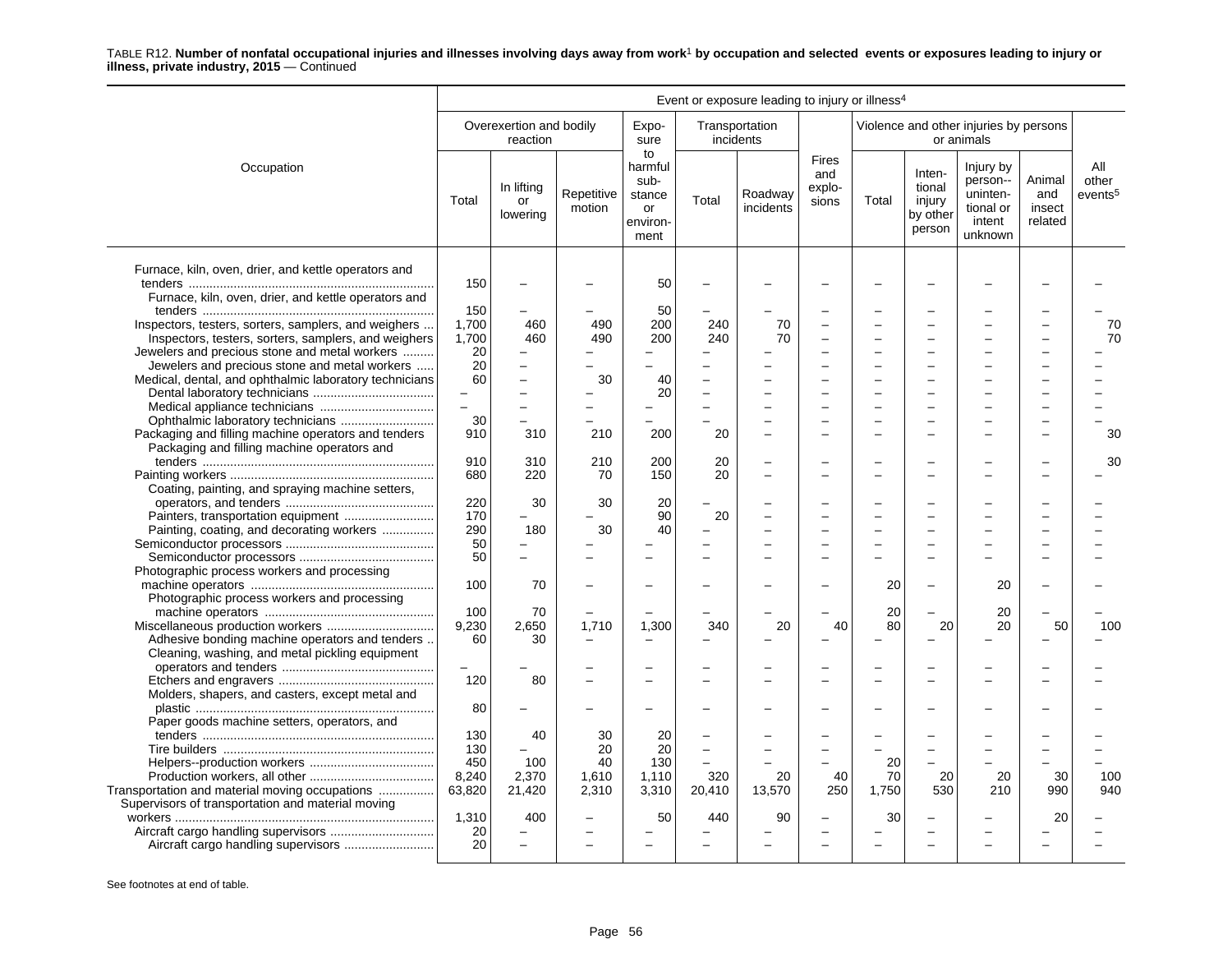|                                                                                                                                                                                                                                                                                                                               |                                                                                                                                                                                                                                                                      |                                                                                                                                                                                        | Event or exposure leading to injury or illness <sup>4</sup>                                                                                       |                                                                                                                       |                                                                                                                   |                                                                                    |                                                                                                                                                                        |                                                                                                                                                                                                                    |                                                                                                                    |                                                                                                             |  |  |
|-------------------------------------------------------------------------------------------------------------------------------------------------------------------------------------------------------------------------------------------------------------------------------------------------------------------------------|----------------------------------------------------------------------------------------------------------------------------------------------------------------------------------------------------------------------------------------------------------------------|----------------------------------------------------------------------------------------------------------------------------------------------------------------------------------------|---------------------------------------------------------------------------------------------------------------------------------------------------|-----------------------------------------------------------------------------------------------------------------------|-------------------------------------------------------------------------------------------------------------------|------------------------------------------------------------------------------------|------------------------------------------------------------------------------------------------------------------------------------------------------------------------|--------------------------------------------------------------------------------------------------------------------------------------------------------------------------------------------------------------------|--------------------------------------------------------------------------------------------------------------------|-------------------------------------------------------------------------------------------------------------|--|--|
|                                                                                                                                                                                                                                                                                                                               |                                                                                                                                                                                                                                                                      |                                                                                                                                                                                        |                                                                                                                                                   |                                                                                                                       | Contact with objects                                                                                              |                                                                                    |                                                                                                                                                                        | Falls, slips, trips                                                                                                                                                                                                |                                                                                                                    |                                                                                                             |  |  |
| Occupation                                                                                                                                                                                                                                                                                                                    | Occupation<br>code <sup>2</sup>                                                                                                                                                                                                                                      | Private<br>industry <sup>3</sup>                                                                                                                                                       | Total                                                                                                                                             | <b>Struck</b><br>by<br>object                                                                                         | <b>Struck</b><br>against<br>object                                                                                | Caught<br>in or com-<br>pressed<br>or<br>crushed                                   | Total                                                                                                                                                                  | Fall<br>to<br>lower<br>level                                                                                                                                                                                       | Fall<br>on<br>same<br>level                                                                                        | Slips<br>or<br>trips<br>without<br>fall                                                                     |  |  |
| First-line supervisors of helpers, laborers, and<br>.<br>First-line supervisors of helpers, laborers, and                                                                                                                                                                                                                     | 53-1020                                                                                                                                                                                                                                                              | 2,340                                                                                                                                                                                  | 710                                                                                                                                               | 320                                                                                                                   | 160                                                                                                               | 90                                                                                 | 510                                                                                                                                                                    | 130                                                                                                                                                                                                                | 270                                                                                                                | 30                                                                                                          |  |  |
| First-line supervisors of transportation and                                                                                                                                                                                                                                                                                  | 53-1021                                                                                                                                                                                                                                                              | 2,340                                                                                                                                                                                  | 710                                                                                                                                               | 320                                                                                                                   | 160                                                                                                               | 90                                                                                 | 510                                                                                                                                                                    | 130                                                                                                                                                                                                                | 270                                                                                                                | 30                                                                                                          |  |  |
| material-moving machine and vehicle operators<br>First-line supervisors of transportation and                                                                                                                                                                                                                                 | 53-1030                                                                                                                                                                                                                                                              | 1,480                                                                                                                                                                                  | 330                                                                                                                                               | 270                                                                                                                   | 20                                                                                                                | 30                                                                                 | 450                                                                                                                                                                    | 90                                                                                                                                                                                                                 | 220                                                                                                                | 120                                                                                                         |  |  |
| material-moving machine and vehicle operators<br>Airline pilots, copilots, and flight engineers<br>Air traffic controllers and airfield operations specialists                                                                                                                                                                | 53-1031<br>53-2000<br>53-2010<br>53-2011<br>53-2012<br>53-2020<br>53-2022<br>53-2030                                                                                                                                                                                 | 1,480<br>4,790<br>510<br>370<br>140<br>40<br>40<br>4,240                                                                                                                               | 330<br>1,180<br>70<br>40<br>20<br>$\overline{\phantom{0}}$<br>1,080                                                                               | 270<br>720<br>40<br>20<br>20<br>660                                                                                   | 20<br>320<br>20<br>300                                                                                            | 30<br>60<br>50                                                                     | 450<br>550<br>70<br>30<br>30<br>470                                                                                                                                    | 90<br>90<br>$\overline{\phantom{0}}$<br>$\overline{\phantom{0}}$<br>80                                                                                                                                             | 220<br>370<br>50<br>20<br>30<br>320                                                                                | 120<br>70<br>60                                                                                             |  |  |
|                                                                                                                                                                                                                                                                                                                               | 53-2031<br>53-3000                                                                                                                                                                                                                                                   | 4,240<br>88,960                                                                                                                                                                        | 1,080<br>13,320                                                                                                                                   | 660<br>8,100                                                                                                          | 300<br>2,810                                                                                                      | 50<br>1,400                                                                        | 470<br>26,630                                                                                                                                                          | 80<br>8,400                                                                                                                                                                                                        | 320<br>13,390                                                                                                      | 60<br>4,400                                                                                                 |  |  |
| Ambulance drivers and attendants, except emergency                                                                                                                                                                                                                                                                            | 53-3010                                                                                                                                                                                                                                                              | 230                                                                                                                                                                                    | $\overline{\phantom{0}}$                                                                                                                          |                                                                                                                       |                                                                                                                   |                                                                                    | 50                                                                                                                                                                     |                                                                                                                                                                                                                    | 40                                                                                                                 |                                                                                                             |  |  |
| Ambulance drivers and attendants, except<br>Heavy and tractor-trailer truck drivers<br>Light truck or delivery services drivers<br>Rail yard engineers, dinkey operators, and hostlers<br>Railroad brake, signal, and switch operators<br>Railroad brake, signal, and switch operators<br>Railroad conductors and yardmasters | 53-3011<br>53-3020<br>53-3021<br>53-3022<br>53-3030<br>53-3031<br>53-3032<br>53-3033<br>53-3040<br>53-3041<br>53-3090<br>53-3099<br>53-4000<br>53-4010<br>53-4011<br>53-4013<br>53-4020<br>53-4021<br>53-4030<br>53-4031<br>53-4040<br>53-4041<br>53-4090<br>53-4099 | 230<br>5,200<br>2,060<br>3,130<br>79,630<br>8,950<br>47,350<br>23,330<br>2,990<br>2,990<br>920<br>920<br>1,520<br>370<br>290<br>80<br>190<br>190<br>820<br>820<br>70<br>70<br>70<br>70 | 510<br>220<br>280<br>12,510<br>1,220<br>8,090<br>3,200<br>150<br>150<br>140<br>140<br>250<br>60<br>40<br>20<br>40<br>40<br>130<br>130<br>L.<br>L. | 300<br>120<br>180<br>7,610<br>830<br>4,610<br>2,180<br>110<br>110<br>80<br>80<br>80<br>20<br>20<br>$\sim$<br>40<br>40 | 150<br>70<br>80<br>2,570<br>210<br>1,740<br>620<br>30<br>30<br>40<br>40<br>80<br>20<br>20<br>$\equiv$<br>40<br>40 | $\sim$<br>1,370<br>170<br>900<br>290<br>$\overline{\phantom{0}}$<br>50<br>30<br>30 | 50<br>1.360<br>500<br>860<br>24,120<br>2.440<br>15,370<br>6,300<br>760<br>760<br>350<br>350<br>490<br>90<br>70<br>20<br>60<br>60<br>280<br>280<br>30<br>30<br>20<br>20 | 200<br>100<br>100<br>8,090<br>780<br>5,450<br>1,860<br>80<br>80<br>20<br>20<br>20<br>L.<br>$\overline{\phantom{0}}$<br>$\overline{a}$<br>$\overline{\phantom{0}}$<br>-<br>$\overline{\phantom{0}}$<br>÷<br>L.<br>÷ | 40<br>900<br>300<br>600<br>11,690<br>1,370<br>7,140<br>3,180<br>470<br>470<br>290<br>290<br>30<br>÷<br>÷<br>÷<br>- | 230<br>100<br>130<br>3,930<br>280<br>2,500<br>1,150<br>200<br>200<br>40<br>40<br>60<br>30<br>30<br>20<br>20 |  |  |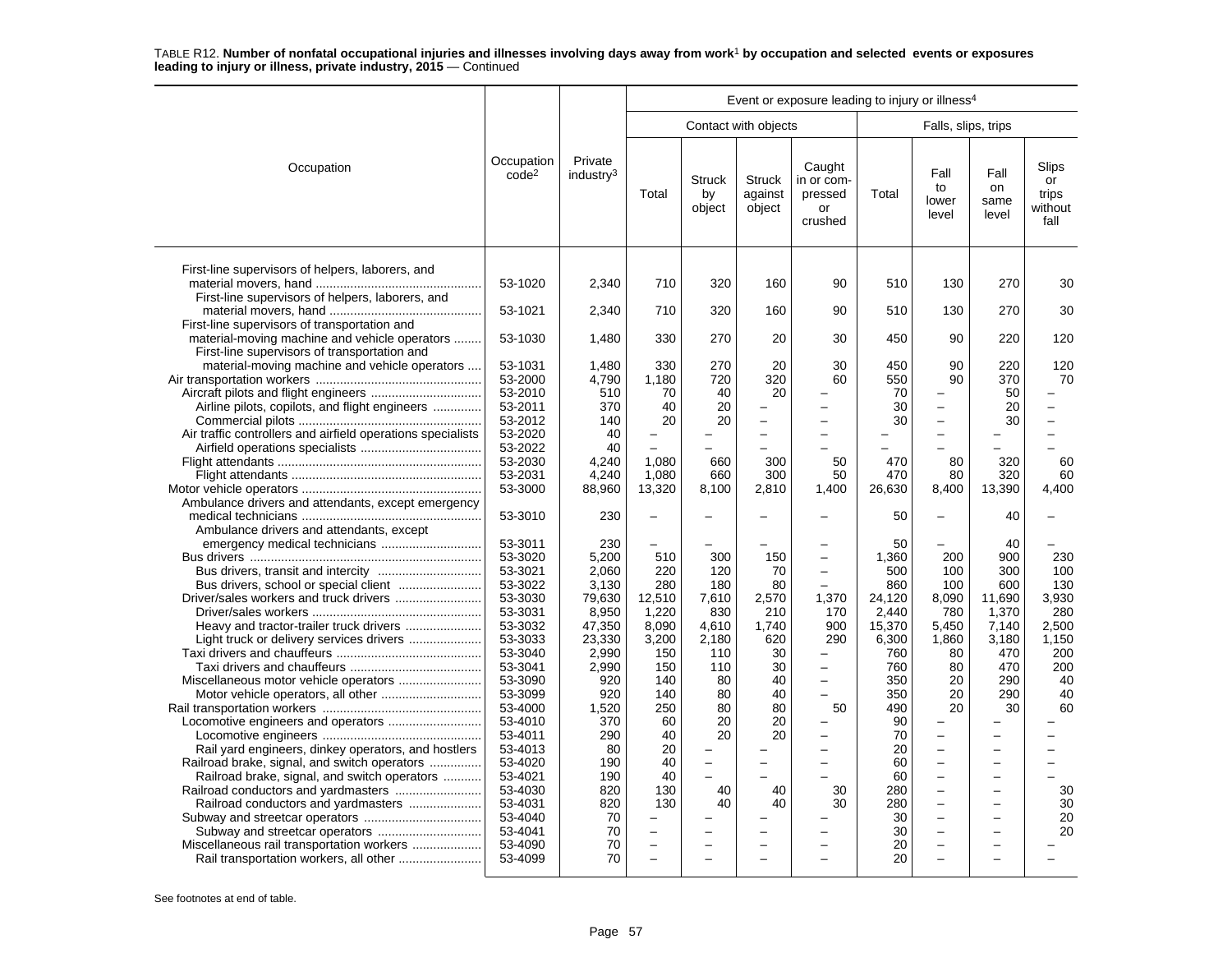|                                                                                                                                               | Event or exposure leading to injury or illness <sup>4</sup> |                                     |                                 |                                                           |                         |                             |                                                                                  |                                |                                                  |                                                                     |                                    |                                     |
|-----------------------------------------------------------------------------------------------------------------------------------------------|-------------------------------------------------------------|-------------------------------------|---------------------------------|-----------------------------------------------------------|-------------------------|-----------------------------|----------------------------------------------------------------------------------|--------------------------------|--------------------------------------------------|---------------------------------------------------------------------|------------------------------------|-------------------------------------|
|                                                                                                                                               |                                                             | Overexertion and bodily<br>reaction |                                 | Expo-<br>sure                                             |                         | Transportation<br>incidents |                                                                                  |                                |                                                  | Violence and other injuries by persons<br>or animals                |                                    |                                     |
| Occupation                                                                                                                                    | Total                                                       | In lifting<br>or<br>lowering        | Repetitive<br>motion            | to<br>harmful<br>sub-<br>stance<br>or<br>environ-<br>ment | Total                   | Roadway<br>incidents        | <b>Fires</b><br>and<br>explo-<br>sions                                           | Total                          | Inten-<br>tional<br>injury<br>by other<br>person | Injury by<br>person--<br>uninten-<br>tional or<br>intent<br>unknown | Animal<br>and<br>insect<br>related | All<br>other<br>events <sup>5</sup> |
| First-line supervisors of helpers, laborers, and<br>First-line supervisors of helpers, laborers, and                                          | 950                                                         | 280                                 |                                 | 40                                                        | 130                     | 20                          | $\overline{\phantom{0}}$                                                         |                                |                                                  |                                                                     |                                    |                                     |
|                                                                                                                                               | 950                                                         | 280                                 |                                 | 40                                                        | 130                     | 20                          |                                                                                  |                                |                                                  |                                                                     |                                    |                                     |
| First-line supervisors of transportation and<br>material-moving machine and vehicle operators<br>First-line supervisors of transportation and | 350                                                         | 110                                 |                                 |                                                           | 310                     | 70                          | $\overline{\phantom{0}}$                                                         | 30                             |                                                  |                                                                     | 20                                 |                                     |
| material-moving machine and vehicle operators                                                                                                 | 350<br>2,170<br>210                                         | 110<br>650<br>110                   | 130<br>$\overline{\phantom{0}}$ | 310<br>70                                                 | 310<br>480<br>90        | 70<br>20                    | $\overline{\phantom{0}}$<br>$\overline{a}$<br>$\overline{\phantom{a}}$           | 30<br>100                      | 30                                               | 60                                                                  | 20                                 |                                     |
| Airline pilots, copilots, and flight engineers<br>Air traffic controllers and airfield operations specialists                                 | 170<br>50<br>$\overline{\phantom{0}}$                       | 80<br>30                            |                                 | 60                                                        | 60<br>40                |                             | L.                                                                               |                                |                                                  |                                                                     |                                    |                                     |
|                                                                                                                                               | $\overline{a}$<br>1.950                                     | 540<br>540                          | 120                             | 240<br>240                                                | 390<br>390              |                             |                                                                                  | 100<br>100                     | 30<br>30                                         | 60<br>60                                                            | $\overline{\phantom{0}}$           |                                     |
| Ambulance drivers and attendants, except emergency                                                                                            | 1,950<br>31,280                                             | 8,720                               | 120<br>510                      | 1,240                                                     | 14,960                  | 12,650                      | 110                                                                              | 1,010                          | 370                                              | 60                                                                  | 570                                | 420                                 |
| Ambulance drivers and attendants, except                                                                                                      | 110                                                         | 20                                  |                                 |                                                           | 70                      | 70                          | $\overline{\phantom{0}}$                                                         |                                |                                                  |                                                                     |                                    |                                     |
|                                                                                                                                               | 110<br>1,270<br>660                                         | 20<br>230<br>110                    | 40<br>30                        | 100<br>60                                                 | 70<br>1,790<br>540      | 70<br>1,500<br>510          | $\overline{\phantom{0}}$<br>$\overline{\phantom{0}}$<br>$\overline{\phantom{0}}$ | 160<br>80                      | 100<br>60                                        | 30                                                                  | 20                                 |                                     |
| Bus drivers, school or special client                                                                                                         | 610<br>28.730                                               | 130<br>7.810                        | 460                             | 40<br>1,120                                               | 1,260<br>11.900         | 990<br>9.960                | $\overline{\phantom{0}}$<br>110                                                  | 80<br>720                      | 40<br>230                                        | 20<br>20                                                            | 470                                | 420                                 |
| Light truck or delivery services drivers                                                                                                      | 3,180<br>15,090<br>10,470                                   | 1.140<br>3,280<br>3,390             | 40<br>260<br>150                | 170<br>670<br>290                                         | 1,750<br>7,370<br>2,780 | 1.460<br>6,210<br>2,290     | 110<br>$\overline{\phantom{m}}$                                                  | 150<br>360<br>210              | 140<br>50<br>30                                  | 20<br>÷                                                             | 290<br>180                         | 50<br>300<br>70                     |
|                                                                                                                                               | 1.010<br>1,010<br>150                                       | 640<br>640<br>20                    | $\overline{\phantom{0}}$        | 20<br>20                                                  | 930<br>930<br>270       | 880<br>880<br>240           | $\overline{\phantom{a}}$<br>$\overline{\phantom{a}}$<br>$\overline{\phantom{0}}$ | 120<br>120                     | 40<br>40                                         |                                                                     | 70<br>70                           |                                     |
|                                                                                                                                               | 150<br>340                                                  | 20                                  | 20                              | 70                                                        | 270<br>250              | 240<br>90                   | $\overline{\phantom{a}}$<br>$\overline{\phantom{0}}$                             | 50                             | 30                                               |                                                                     | $\equiv$                           | 70                                  |
| Rail yard engineers, dinkey operators, and hostlers                                                                                           | 90<br>70<br>20                                              | $\overline{\phantom{0}}$            |                                 |                                                           | 90<br>80                | 30<br>20                    | $\overline{a}$                                                                   |                                |                                                  |                                                                     |                                    | 20<br>20                            |
| Railroad brake, signal, and switch operators<br>Railroad brake, signal, and switch operators                                                  | 40<br>40<br>190                                             | $\equiv$                            |                                 | $\sim$<br>30                                              | 20<br>20<br>110         | $\equiv$<br>30              | $\overline{\phantom{a}}$<br>$\overline{\phantom{0}}$<br>$\overline{a}$           | $\overline{\phantom{0}}$<br>40 | 30                                               |                                                                     |                                    | 40                                  |
| Railroad conductors and yardmasters                                                                                                           | 190<br>$\overline{\phantom{0}}$                             |                                     |                                 | 30                                                        | 110<br>20               | 30<br>20                    | $\overline{\phantom{0}}$<br>$\overline{\phantom{0}}$                             | 40                             | 30                                               | $\overline{a}$                                                      |                                    | 40                                  |
|                                                                                                                                               | $\overline{a}$<br>20                                        |                                     |                                 |                                                           | 20                      | 20                          |                                                                                  |                                |                                                  |                                                                     |                                    |                                     |
|                                                                                                                                               | 20                                                          |                                     |                                 |                                                           |                         |                             |                                                                                  |                                |                                                  |                                                                     |                                    |                                     |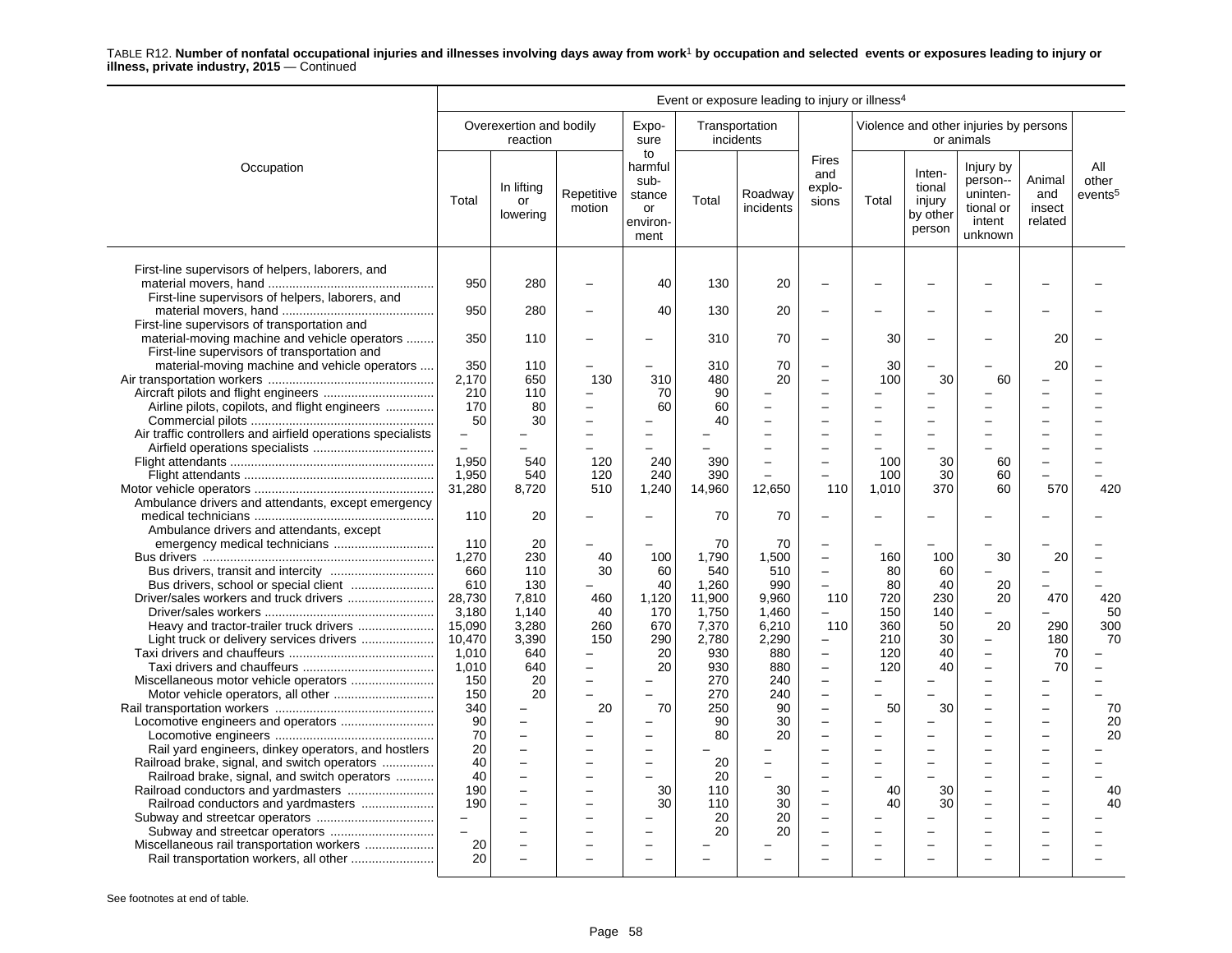|                                                                                                                                                                                                                                                                                                                 |                                                                                                                                                                                                                                                                      |                                                                                                                                                                           | Event or exposure leading to injury or illness <sup>4</sup>                                                                                       |                                                                                                                                                                                                                      |                                                                                                                             |                                                                                                                   |                                                                                                                                                   |                                                                                                                                                                                                                                                                              |                                                                                                                       |                                                                                      |  |  |
|-----------------------------------------------------------------------------------------------------------------------------------------------------------------------------------------------------------------------------------------------------------------------------------------------------------------|----------------------------------------------------------------------------------------------------------------------------------------------------------------------------------------------------------------------------------------------------------------------|---------------------------------------------------------------------------------------------------------------------------------------------------------------------------|---------------------------------------------------------------------------------------------------------------------------------------------------|----------------------------------------------------------------------------------------------------------------------------------------------------------------------------------------------------------------------|-----------------------------------------------------------------------------------------------------------------------------|-------------------------------------------------------------------------------------------------------------------|---------------------------------------------------------------------------------------------------------------------------------------------------|------------------------------------------------------------------------------------------------------------------------------------------------------------------------------------------------------------------------------------------------------------------------------|-----------------------------------------------------------------------------------------------------------------------|--------------------------------------------------------------------------------------|--|--|
|                                                                                                                                                                                                                                                                                                                 |                                                                                                                                                                                                                                                                      |                                                                                                                                                                           |                                                                                                                                                   |                                                                                                                                                                                                                      | Contact with objects                                                                                                        |                                                                                                                   |                                                                                                                                                   | Falls, slips, trips                                                                                                                                                                                                                                                          |                                                                                                                       |                                                                                      |  |  |
| Occupation                                                                                                                                                                                                                                                                                                      | Occupation<br>code <sup>2</sup>                                                                                                                                                                                                                                      | Private<br>industry <sup>3</sup>                                                                                                                                          | Total                                                                                                                                             | <b>Struck</b><br>by<br>object                                                                                                                                                                                        | <b>Struck</b><br>against<br>object                                                                                          | Caught<br>in or com-<br>pressed<br>or<br>crushed                                                                  | Total                                                                                                                                             | Fall<br>to<br>lower<br>level                                                                                                                                                                                                                                                 | Fall<br>on<br>same<br>level                                                                                           | Slips<br>or<br>trips<br>without<br>fall                                              |  |  |
| Captains, mates, and pilots of water vessels<br>Automotive and watercraft service attendants<br>Automotive and watercraft service attendants<br>Transportation attendants, except flight attendants<br>Transportation attendants, except flight attendants<br>Dredge, excavating, and loading machine operators | 53-5000<br>53-5010<br>53-5011<br>53-5020<br>53-5021<br>53-5030<br>53-5031<br>53-6000<br>53-6020<br>53-6021<br>53-6030<br>53-6031<br>53-6050<br>53-6051<br>53-6060<br>53-6061<br>53-6090<br>53-6099<br>53-7000<br>53-7010<br>53-7011<br>53-7020<br>53-7021<br>53-7030 | 700<br>470<br>470<br>170<br>170<br>50<br>50<br>2.400<br>1,250<br>1,250<br>250<br>250<br>70<br>70<br>240<br>240<br>590<br>590<br>74,710<br>470<br>470<br>390<br>390<br>490 | 190<br>130<br>130<br>60<br>60<br>480<br>190<br>190<br>60<br>60<br>40<br>40<br>30<br>30<br>160<br>160<br>25,610<br>200<br>200<br>160<br>160<br>210 | 70<br>70<br>70<br>$\overline{\phantom{0}}$<br>-<br>250<br>120<br>120<br>30<br>30<br>$\overline{\phantom{0}}$<br>$\overline{\phantom{0}}$<br>$\qquad \qquad -$<br>90<br>90<br>15,080<br>60<br>60<br>120<br>120<br>110 | 50<br>40<br>40<br>170<br>40<br>40<br>30<br>30<br>40<br>40<br>40<br>40<br>4,910<br>20<br>20<br>$\overline{\phantom{0}}$<br>- | 50<br>40<br>40<br>50<br>30<br>30<br>$\overline{\phantom{0}}$<br>20<br>20<br>4,410<br>120<br>120<br>20<br>20<br>20 | 210<br>140<br>140<br>60<br>60<br>20<br>20<br>730<br>450<br>450<br>50<br>50<br>80<br>80<br>140<br>140<br>14,840<br>100<br>100<br>130<br>130<br>130 | 30<br>20<br>20<br>$\overline{a}$<br>$\overline{\phantom{0}}$<br>70<br>20<br>20<br>$\overline{\phantom{0}}$<br>$\overline{\phantom{0}}$<br>$\overline{\phantom{0}}$<br>$\overline{\phantom{0}}$<br>Ē,<br>40<br>40<br>3,160<br>$\overline{\phantom{0}}$<br>÷<br>30<br>30<br>80 | 140<br>90<br>90<br>40<br>40<br>540<br>360<br>360<br>40<br>40<br>40<br>40<br>90<br>90<br>8,210<br>20<br>20<br>60<br>60 | 40<br>20<br>20<br>100<br>70<br>70<br>20<br>20<br>3,080<br>80<br>80<br>40<br>40<br>20 |  |  |
| Excavating and loading machine and dragline<br>Loading machine operators, underground mining<br>Industrial truck and tractor operators<br>Laborers and freight, stock, and material movers,                                                                                                                     | 53-7032<br>53-7033<br>53-7040<br>53-7041<br>53-7050<br>53-7051<br>53-7060<br>53-7061                                                                                                                                                                                 | 430<br>60<br>170<br>170<br>5,310<br>5,310<br>64,790<br>2,960                                                                                                              | 180<br>30<br>140<br>140<br>1,610<br>1,610<br>22,220<br>720                                                                                        | 100<br>90<br>90<br>890<br>890<br>13,200<br>360                                                                                                                                                                       | -<br>50<br>50<br>220<br>220<br>4,420<br>140                                                                                 | 20<br>400<br>400<br>3,630<br>150                                                                                  | 120<br>30<br>30<br>1,050<br>1,050<br>12,780<br>1,120                                                                                              | 80<br>L.<br>$\overline{\phantom{0}}$<br>200<br>200<br>2,650<br>150                                                                                                                                                                                                           | ۳<br>-<br>600<br>600<br>7,200<br>790                                                                                  | 20<br>180<br>180<br>2,640<br>170                                                     |  |  |
| Pump operators, except wellhead pumpers                                                                                                                                                                                                                                                                         | 53-7062<br>53-7063<br>53-7064<br>53-7070<br>53-7072                                                                                                                                                                                                                  | 56,550<br>470<br>4.810<br>190<br>90                                                                                                                                       | 19,880<br>180<br>1.440<br>20<br>20                                                                                                                | 11,880<br>80<br>890<br>$\overline{\phantom{0}}$                                                                                                                                                                      | 3,970<br>40<br>270                                                                                                          | 3,190<br>50<br>230                                                                                                | 10,560<br>60<br>1.040<br>110<br>20                                                                                                                | 2,330<br>160<br>40                                                                                                                                                                                                                                                           | 5,640<br>40<br>740<br>70                                                                                              | 2,320<br>130                                                                         |  |  |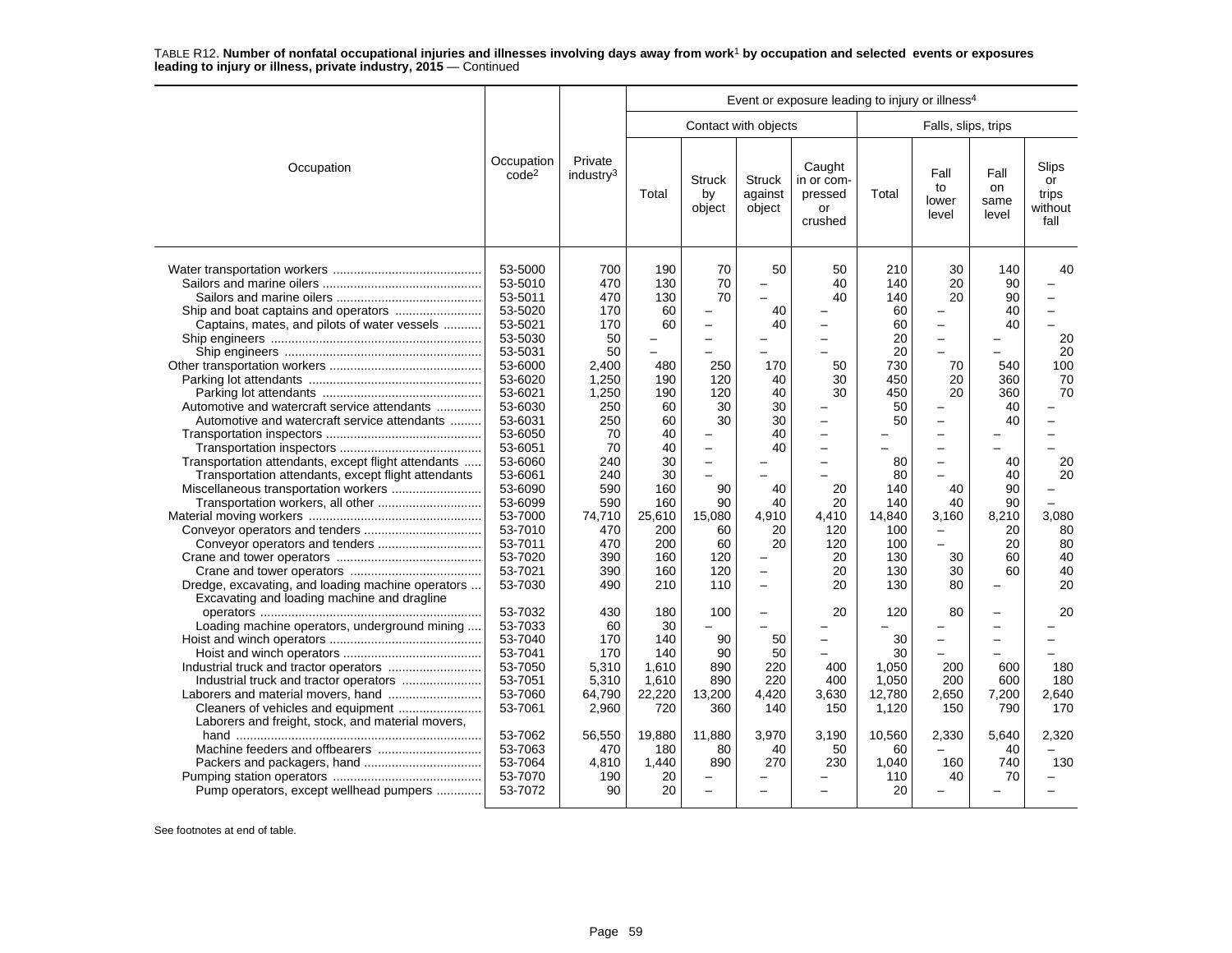|                                                                                                                                                                                         |                                                           |                                                                  |                                                                                |                                                           |                               | Event or exposure leading to injury or illness <sup>4</sup> |                                                      |                       |                                                  |                                                                     |                                    |                                     |
|-----------------------------------------------------------------------------------------------------------------------------------------------------------------------------------------|-----------------------------------------------------------|------------------------------------------------------------------|--------------------------------------------------------------------------------|-----------------------------------------------------------|-------------------------------|-------------------------------------------------------------|------------------------------------------------------|-----------------------|--------------------------------------------------|---------------------------------------------------------------------|------------------------------------|-------------------------------------|
|                                                                                                                                                                                         |                                                           | Overexertion and bodily<br>reaction                              |                                                                                | Expo-<br>sure                                             |                               | Transportation<br>incidents                                 |                                                      |                       |                                                  | Violence and other injuries by persons<br>or animals                |                                    |                                     |
| Occupation                                                                                                                                                                              | Total                                                     | In lifting<br>or<br>lowering                                     | Repetitive<br>motion                                                           | to<br>harmful<br>sub-<br>stance<br>or<br>environ-<br>ment | Total                         | Roadway<br>incidents                                        | <b>Fires</b><br>and<br>explo-<br>sions               | Total                 | Inten-<br>tional<br>injury<br>by other<br>person | Injury by<br>person--<br>uninten-<br>tional or<br>intent<br>unknown | Animal<br>and<br>insect<br>related | All<br>other<br>events <sup>5</sup> |
| Captains, mates, and pilots of water vessels                                                                                                                                            | 200<br>160<br>160<br>40<br>40                             | 20                                                               |                                                                                | 20<br>L,                                                  | 70<br>40<br>40                |                                                             |                                                      |                       |                                                  |                                                                     |                                    |                                     |
|                                                                                                                                                                                         | $\overline{\phantom{0}}$<br>$\equiv$<br>750<br>370<br>370 | 230<br>60<br>60                                                  | $\overline{\phantom{0}}$<br>-<br>$\overline{\phantom{0}}$                      | 70<br>50<br>50                                            | 20<br>20<br>300<br>160<br>160 | 140<br>70<br>70                                             | $\overline{\phantom{0}}$<br>$\overline{\phantom{0}}$ | 70<br>30<br>30        | 30                                               |                                                                     | 40<br>20<br>20                     |                                     |
| Automotive and watercraft service attendants<br>Automotive and watercraft service attendants                                                                                            | 130<br>130<br>-                                           | 110<br>110                                                       | $\overline{a}$<br>$\equiv$                                                     |                                                           |                               |                                                             |                                                      |                       |                                                  |                                                                     |                                    |                                     |
| Transportation attendants, except flight attendants<br>Transportation attendants, except flight attendants<br>Miscellaneous transportation workers<br>Transportation workers, all other | 40<br>40<br>200<br>200                                    | $\overline{\phantom{0}}$<br>$\overline{\phantom{0}}$<br>60<br>60 | -                                                                              | ÷<br>$\overline{\phantom{0}}$                             | 50<br>50<br>70<br>70          | 30<br>30<br>40<br>40                                        | $\overline{\phantom{0}}$<br>$\overline{\phantom{0}}$ | 20<br>20              | 20<br>20                                         |                                                                     |                                    |                                     |
| Conveyor operators and tenders                                                                                                                                                          | 27,760<br>140<br>140<br>100<br>100                        | 11,400<br>30<br>30<br>20<br>20                                   | 1,630<br>$\qquad \qquad -$<br>$\equiv$<br>$\overline{\phantom{0}}$<br>$\equiv$ | 1,540<br>$\overline{\phantom{0}}$                         | 3,920                         | 570                                                         | 130                                                  | 490                   | 70                                               | 70                                                                  | 340                                | 430                                 |
| Dredge, excavating, and loading machine operators<br>Excavating and loading machine and dragline                                                                                        | 110<br>90                                                 |                                                                  |                                                                                | 20<br>20                                                  |                               |                                                             |                                                      |                       |                                                  |                                                                     |                                    |                                     |
| Loading machine operators, underground mining                                                                                                                                           | 20<br>$\sim$<br>$\qquad \qquad -$                         |                                                                  |                                                                                |                                                           |                               |                                                             |                                                      |                       |                                                  |                                                                     |                                    |                                     |
| Laborers and material movers, hand<br>Cleaners of vehicles and equipment<br>Laborers and freight, stock, and material movers,                                                           | 1.820<br>1,820<br>24,630<br>690                           | 690<br>690<br>10,260<br>120                                      | 140<br>140<br>1,450<br>80                                                      | 100<br>100<br>1,340<br>200                                | 680<br>680<br>2,990<br>160    | 20<br>20<br>460<br>80                                       | $\overline{\phantom{0}}$<br>110<br>$\equiv$          | 20<br>20<br>350<br>20 | -<br>70                                          | 60                                                                  | 200                                | 20<br>20<br>370<br>40               |
| Pump operators, except wellhead pumpers                                                                                                                                                 | 21,820<br>210<br>1,910<br>50<br>40                        | 9,510<br>60<br>570<br>20                                         | 960<br>40<br>370                                                               | 940<br>190                                                | 2,650<br>160                  | 370                                                         | 100                                                  | 280<br>50             | 60                                               | 50                                                                  | 160<br>40                          | 310<br>20                           |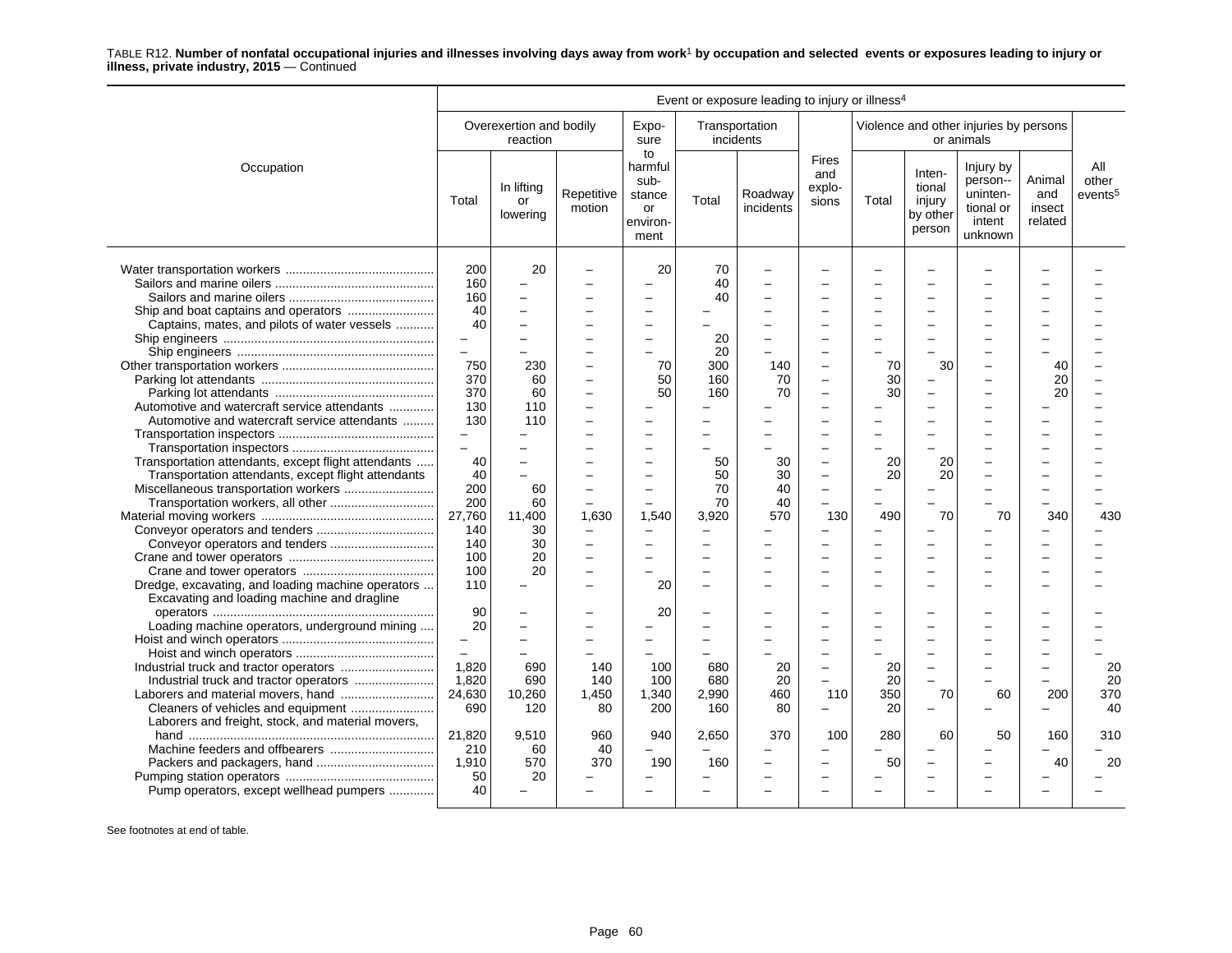| Occupation                                                                 | Occupation<br>code <sup>2</sup> | Private<br>industry <sup>3</sup> | Event or exposure leading to injury or illness <sup>4</sup> |                               |                                    |                                                  |                     |                              |                                        |                                         |  |  |
|----------------------------------------------------------------------------|---------------------------------|----------------------------------|-------------------------------------------------------------|-------------------------------|------------------------------------|--------------------------------------------------|---------------------|------------------------------|----------------------------------------|-----------------------------------------|--|--|
|                                                                            |                                 |                                  |                                                             |                               | Contact with objects               |                                                  | Falls, slips, trips |                              |                                        |                                         |  |  |
|                                                                            |                                 |                                  | Total                                                       | <b>Struck</b><br>by<br>object | <b>Struck</b><br>against<br>object | Caught<br>in or com-<br>pressed<br>or<br>crushed | Total               | Fall<br>to<br>lower<br>level | Fall<br><sub>on</sub><br>same<br>level | Slips<br>or<br>trips<br>without<br>fall |  |  |
| Refuse and recyclable material collectors                                  | 53-7073<br>53-7080              | 100<br>2,060                     | 830                                                         | 520                           | 110                                | 160                                              | 90<br>340           | 30<br>100                    | 70<br>150                              | 90                                      |  |  |
| Refuse and recyclable material collectors                                  | 53-7081<br>53-7110              | 2,060<br>80                      | 830<br>40                                                   | 520                           | 110<br>20                          | 160                                              | 340                 | 100                          | 150                                    | 90                                      |  |  |
|                                                                            | 53-7111                         | 80                               | 40                                                          | -                             | 20                                 |                                                  |                     |                              |                                        |                                         |  |  |
|                                                                            | 53-7120                         | 120                              | 20                                                          | -                             |                                    |                                                  | 30                  | 20                           |                                        |                                         |  |  |
| Tank car, truck, and ship loaders<br>Miscellaneous material moving workers | 53-7121<br>53-7190              | 120<br>640                       | 20<br>160                                                   | -<br>50                       | 50                                 | 30                                               | 30<br>130           | 20<br>30                     | 80                                     |                                         |  |  |
|                                                                            | 53-7199                         | 640                              | 160                                                         | 50                            | 50                                 | 30                                               | 130                 | 30                           | 80                                     |                                         |  |  |